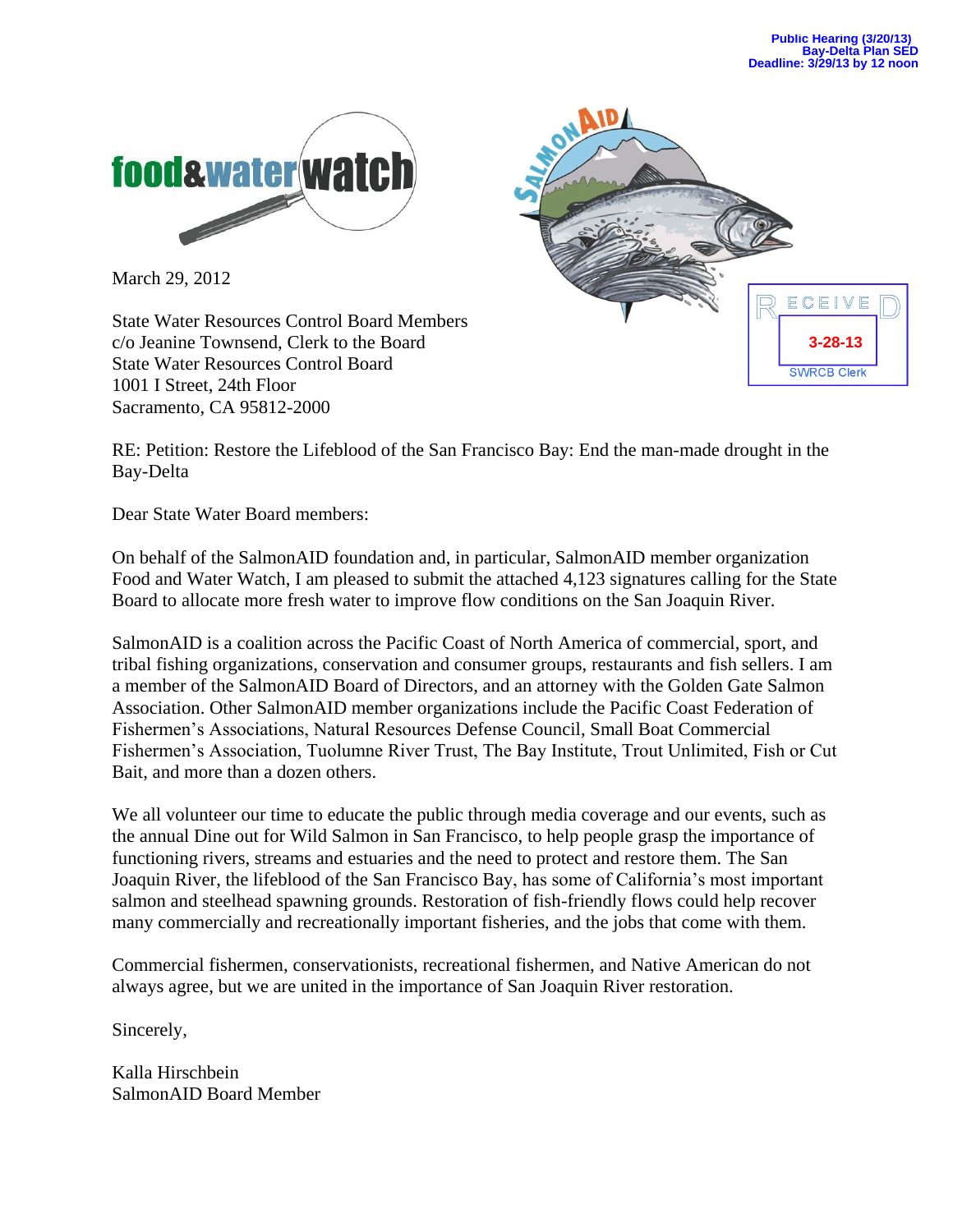Restore the Lifeblood of the San Francisco Bay: End the man-made drought in the Bay-Delta

To: California's State Water Resources Control Board

I urge you to protect and restore our fisheries and the Bay-Delta ecosystem by requiring San Joaquin River inflow to the Bay-Delta close to the 60% of runoff that the Board has determined would be fully protective of these precious and irreplaceable resources.

I understand that restoring freshwater flows to protect the public trust will require significant water conservation measures by all those who rely on water exports. By signing below, I promise to do my part to use less water.

I ask you to protect the public trust and ensure that all water users in the state are meeting the highest standard for efficient water use, conservation, recycling, and reuse. There is truly enough water for all, if we use this precious resource wisely.

Sincerely,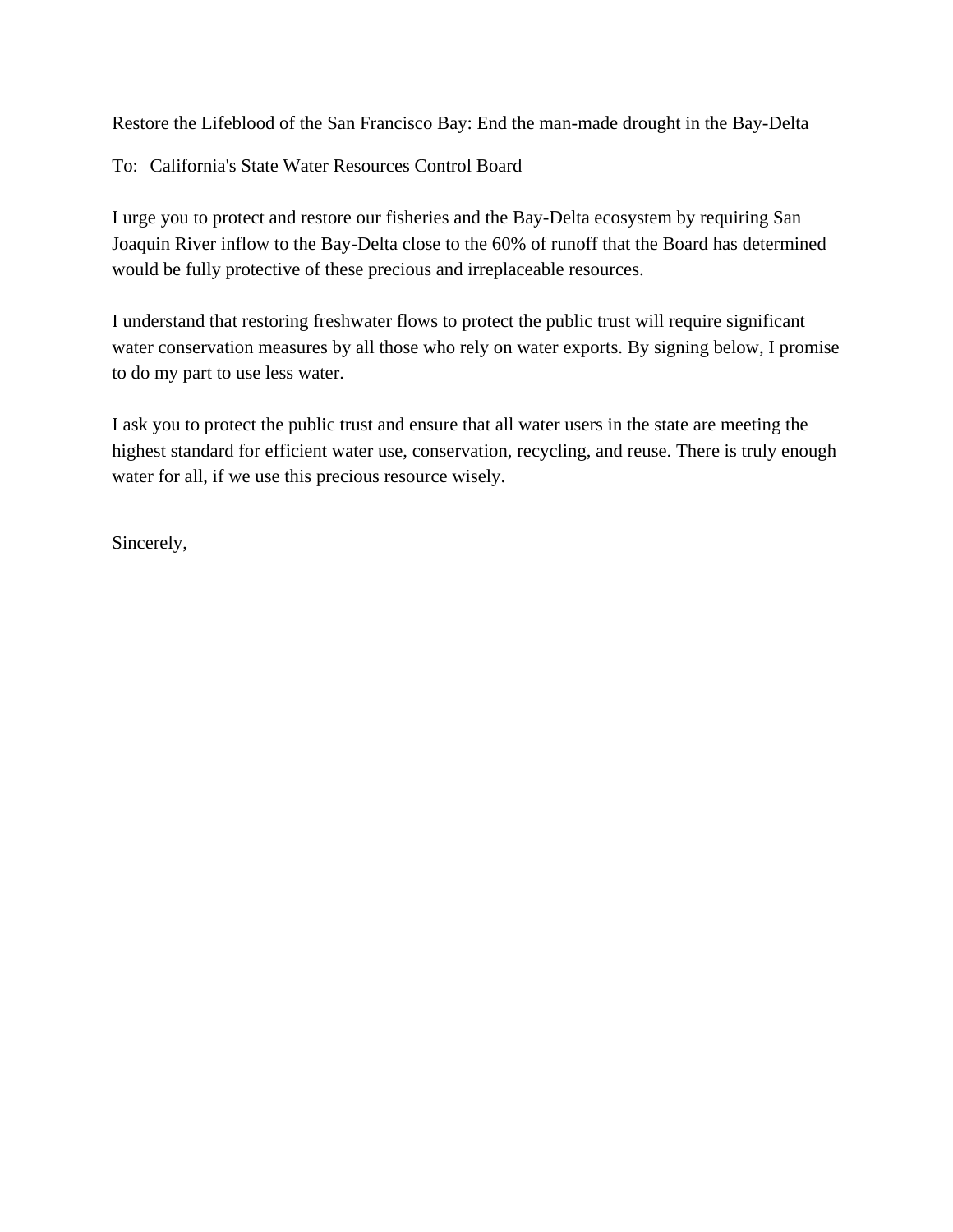| <b>First Name/Initial</b> | <b>Last Name</b> | City                 | <b>State</b> | Zip   |
|---------------------------|------------------|----------------------|--------------|-------|
| S                         | Corrigan         | <b>Trinity Beach</b> | CA           | 90005 |
| $\mathsf{C}$              | Di Julio         | Los Angeles          | CA           | 90005 |
| B                         | Levy             | Los Angeles          | CA           | 90005 |
| Τ                         | Fitzgerald       | Los Angeles          | CA           | 90006 |
| M                         | Cutler           | Los Angeles          | CA           | 90013 |
| Α                         | Lewis            | Los Angeles          | CA           | 90025 |
| C                         | Franklin         | Los Angeles          | CA           | 90026 |
| $\mathsf{C}$              | <b>Butler</b>    | Los Angeles          | CA           | 90028 |
| C                         | Mac A'Ghobhainn  | Los Angeles          | CA           | 90029 |
| L                         | Guy              |                      | CA           | 90038 |
| A                         | Mcdowell         | Los Angeles          | CA           | 90039 |
| S                         | Snow             | Los Angeles          | CA           | 90039 |
| J                         | Haley            |                      | CA           | 90041 |
| R                         | Gallinger        | Los Angeles          | CA           | 90042 |
| M                         | Gumple           | Los Angeles          | CA           | 90042 |
| К                         | Krupinski        | Los Angeles          | CA           | 90042 |
| S                         | Mcleod           | Los Angeles          | CA           | 90042 |
| E                         | Rabinowitz       | Los Angeles          | CA           | 90042 |
| S                         | Calder           | Los Angeles          | CA           | 90045 |
| D                         | Dardarian        | Los Angeles          | CA           | 90046 |
| P                         | Poezach          | Los Angeles          | CA           | 90046 |
| L                         | Salter           |                      | CA           | 90046 |
| C                         | Young            | Los Angeles          | CA           | 90046 |
| L                         | Priven           | <b>Berlin</b>        | CA           | 90049 |
| ٧                         | <b>Tricard</b>   |                      | CA           | 90049 |
| D                         | Coplan           |                      | CA           | 90056 |
| J                         | <b>Bailin</b>    | Los Angeles          | CA           | 90066 |
| D                         | Caughey          | Los Angeles          | CA           | 90066 |
| F                         | Grant            | Los Angeles          | CA           | 90066 |
| P                         | Freeman          |                      | <b>CA</b>    | 90068 |
| L                         | Lane             |                      | CA           | 90068 |
| E                         | England          |                      | CA           | 90077 |
| Т                         | Walton           | Los Angeles          | CA           | 90077 |
| N                         | Lubitz           | Meppen               | CA           | 90095 |
| M                         | Boyd             | Toronto              | CA           | 90210 |
| P                         | <b>Bursey</b>    | <b>Barrie</b>        | CA           | 90210 |
| A                         | Connolly         | Dublin               | CA           | 90210 |
| A                         | Grodin           |                      | CA           | 90210 |
| E                         | Macera           |                      | CA           | 90210 |
| Κ                         | Magee            | <b>Beverly Hills</b> | <b>CA</b>    | 90210 |
| К                         | Samanta          | <b>Brantford</b>     | CA           | 90210 |
| Α                         | Wright           |                      | CA           | 90210 |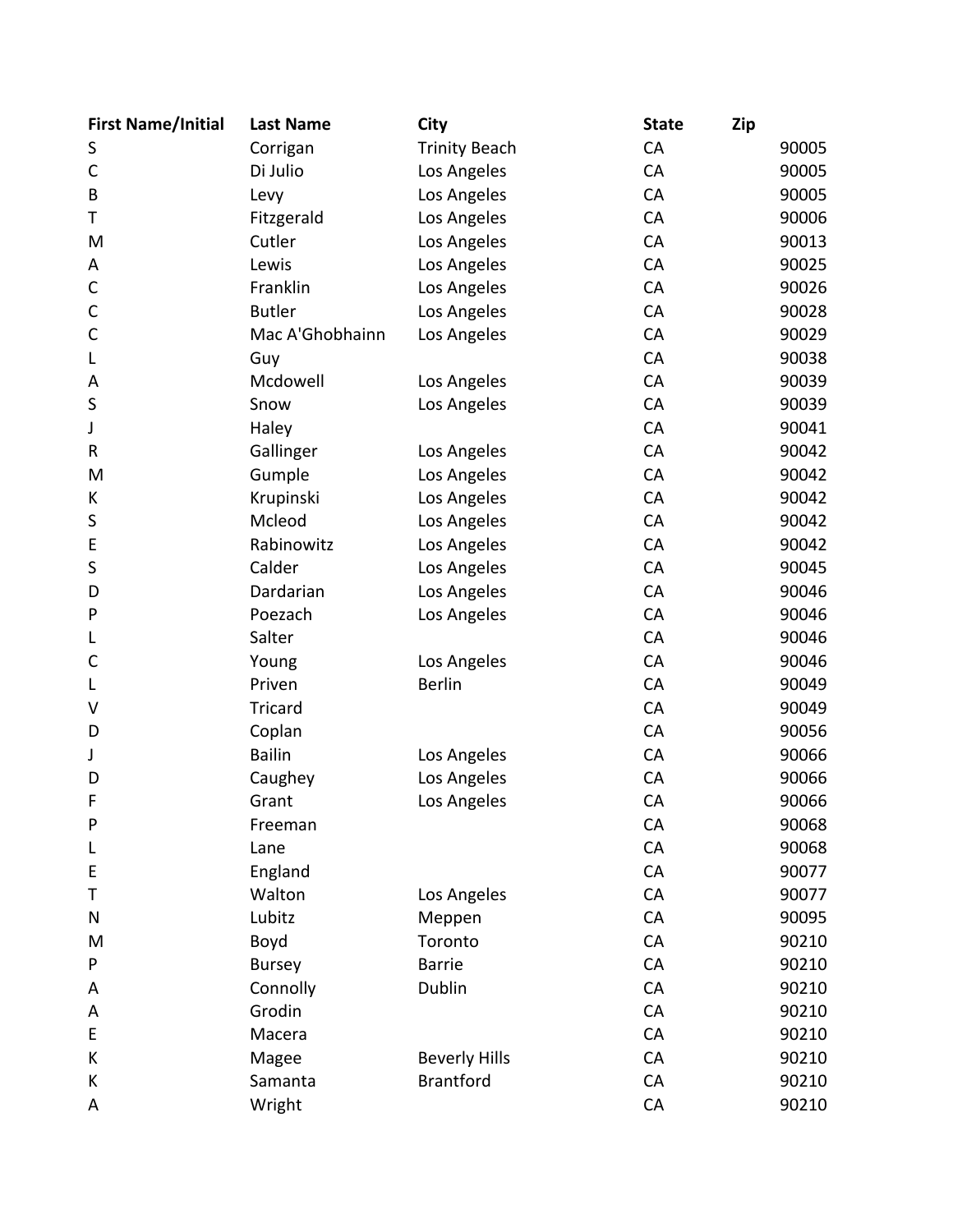| S            | Zendejas         |                   | CA | 90255 |
|--------------|------------------|-------------------|----|-------|
| S            | Higginbotham     | Malibu            | CA | 90265 |
| Т            | Patitz           | Malibu            | CA | 90265 |
| L            | Jofery           |                   | CA | 90278 |
| S            | Gonzalez         |                   | CA | 90280 |
| К            | Cohen            | Venice            | CA | 90291 |
| R            | Hartman          | Venice            | CA | 90291 |
| J            | Lucas            | Venice            | CA | 90291 |
| A            | Sabroux          | Venice            | CA | 90291 |
| R            | Smith            | Venice            | CA | 90291 |
| P            | Board            |                   | CA | 90292 |
| J            | Turner           | Marina Del Rey    | CA | 90295 |
| L            | Sahlem           | Inglewood         | CA | 90302 |
| A            | <b>Bahris</b>    | Santa Monica      | CA | 90405 |
| L            | <b>Brackmann</b> |                   | CA | 90405 |
| M            | <b>Broussard</b> | San Francisco     | CA | 90405 |
| J            | Yudell           | Santa Monica      | CA | 90409 |
| R            | Hartman          | Torrance          | CA | 90502 |
| R            | Jeska            | Torrance          | CA | 90504 |
| $\sf S$      | Woodruff         | Santa Monica      | CA | 90504 |
| К            | <b>Burns</b>     | <b>Buena Park</b> | CA | 90620 |
| J            | Silva            | <b>Buena Park</b> | CA | 90620 |
| B            | Salero           | <b>Buena Park</b> | CA | 90621 |
| J            | Contos           | N/A               | CA | 90623 |
| J            | Edwards          | La Palma          | CA | 90623 |
| К            | Borchardt        | Cypress           | CA | 90630 |
| D            | Little           | Cypress           | CA | 90630 |
| R            | Salido           | La Habra          | CA | 90631 |
| Τ            | <b>Stew</b>      | La Habra          | CA | 90631 |
| L            | <b>Baldwin</b>   | Norwalk           | CA | 90650 |
| R            | Martinez         | Avalon            | CA | 90704 |
| $\sf S$      | Allen            | Lakewood          | CA | 90712 |
| $\mathsf{C}$ | Billson          | Los Alamitos      | CA | 90720 |
| E            | <b>Bryant</b>    | Los Alamitos      | CA | 90720 |
| $\mathsf{C}$ | O'Connor         | Los Alamitos      | CA | 90720 |
| R            | Seapy            | Los Alamitos      | CA | 90720 |
| M            | Alexander        | San Pedro         | CA | 90731 |
| F            | Anderson         | San Pedro         | CA | 90731 |
| J            | Barton           | San Pedro         | CA | 90731 |
| J            | Cagigas          | San Pedro         | CA | 90731 |
| L            | Ferguson         | San Pedro         | CA | 90731 |
| M            | Hossler          | San Pedro         | CA | 90731 |
| J            | Molinari         | San Pedro         | CA | 90731 |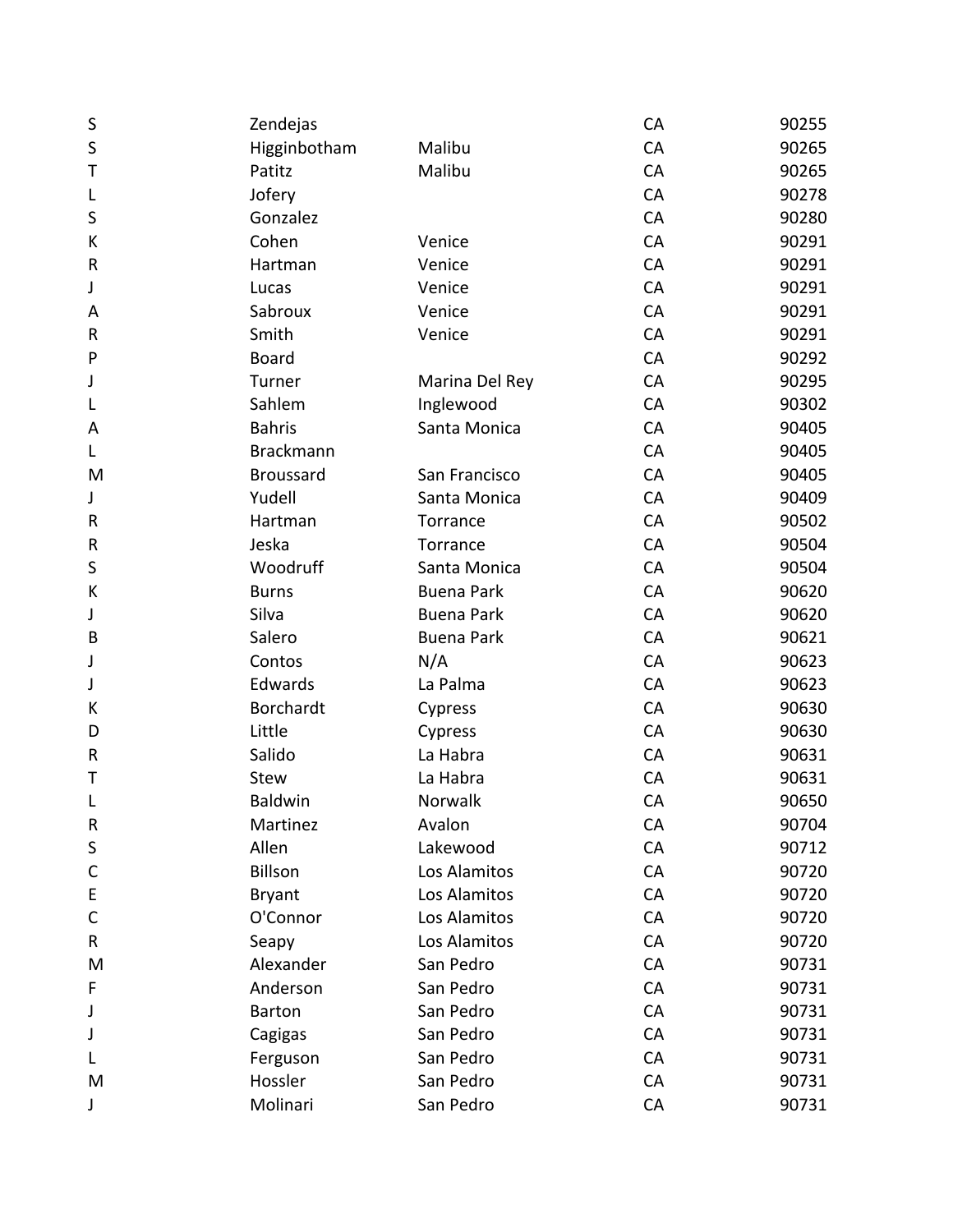| К            | Ornelas        | San Pedro   | CA | 90731 |
|--------------|----------------|-------------|----|-------|
| P            | Samuelsen      | San Pedro   | CA | 90731 |
| D            | <b>Bruno</b>   | San Pedro   | CA | 90732 |
| M            | Baum           | Seal Beach  | CA | 90740 |
| S            | <b>Baum</b>    | Seal Beach  | CA | 90740 |
| J            | Biby           | Seal Beach  | CA | 90740 |
| A            | <b>Black</b>   | Seal Beach  | CA | 90740 |
| $\mathsf C$  | Boodman        | Seal Beach  | CA | 90740 |
| P            | Lauer          | Signal Hill | CA | 90755 |
| J            | Spangler       | Signal Hill | CA | 90755 |
| $\mathsf{C}$ | <b>Baker</b>   | Long Beach  | CA | 90802 |
| E            | Cosey          | Long Beach  | CA | 90802 |
| B            | Murphy         | Long Beach  | CA | 90802 |
| B            | Riley          | Long Beach  | CA | 90802 |
| N            | Stefani        | Long Beach  | CA | 90802 |
| C            | Berrisford     | Long Beach  | CA | 90803 |
| D            | <b>Bolton</b>  | Long Beach  | CA | 90803 |
| A            | Johnson        | Long Beach  | CA | 90803 |
| L            | Lozano         | Long Beach  | CA | 90803 |
| J            | Mccurdy        | Long Beach  | CA | 90803 |
| R            | Moroney        | Long Beach  | CA | 90803 |
| C            | Schurdevin     | Long Beach  | CA | 90803 |
| D            | Deremus        | Long Beach  | CA | 90804 |
| B            | Dingman        | Long Beach  | CA | 90804 |
| н            | Reynolds       | Long Beach  | CA | 90804 |
| M            | Perez          | Long Beach  | CA | 90806 |
| A            | Ganz           | Long Beach  | CA | 90807 |
| H            | Manning-Brown  | Long Beach  | CA | 90807 |
| B            | Peacock        | Long Beach  | CA | 90807 |
| J            | Pendragon      | Long Beach  | CA | 90807 |
| P            | Schmitt        | Long Beach  | CA | 90807 |
| G            | Snead          | Long Beach  | CA | 90807 |
| К            | Christoffersen | Long Beach  | CA | 90808 |
| M            | Marcus         | Long Beach  | CA | 90808 |
| G            | Martinez       | Long Beach  | CA | 90808 |
| M            | Palmer         | Long Beach  | CA | 90808 |
| P            | Plummer        | Long Beach  | CA | 90808 |
| D            | Lewis          | Long Beach  | CA | 90809 |
| J            | Findeis        | Long Beach  | CA | 90813 |
| P            | Folman         | Long Beach  | CA | 90814 |
| M            | Hamilton       | Long Beach  | CA | 90814 |
| D            | Meyers         | Long Beach  | CA | 90814 |
| Τ            | Pirazzi        | Long Beach  | CA | 90814 |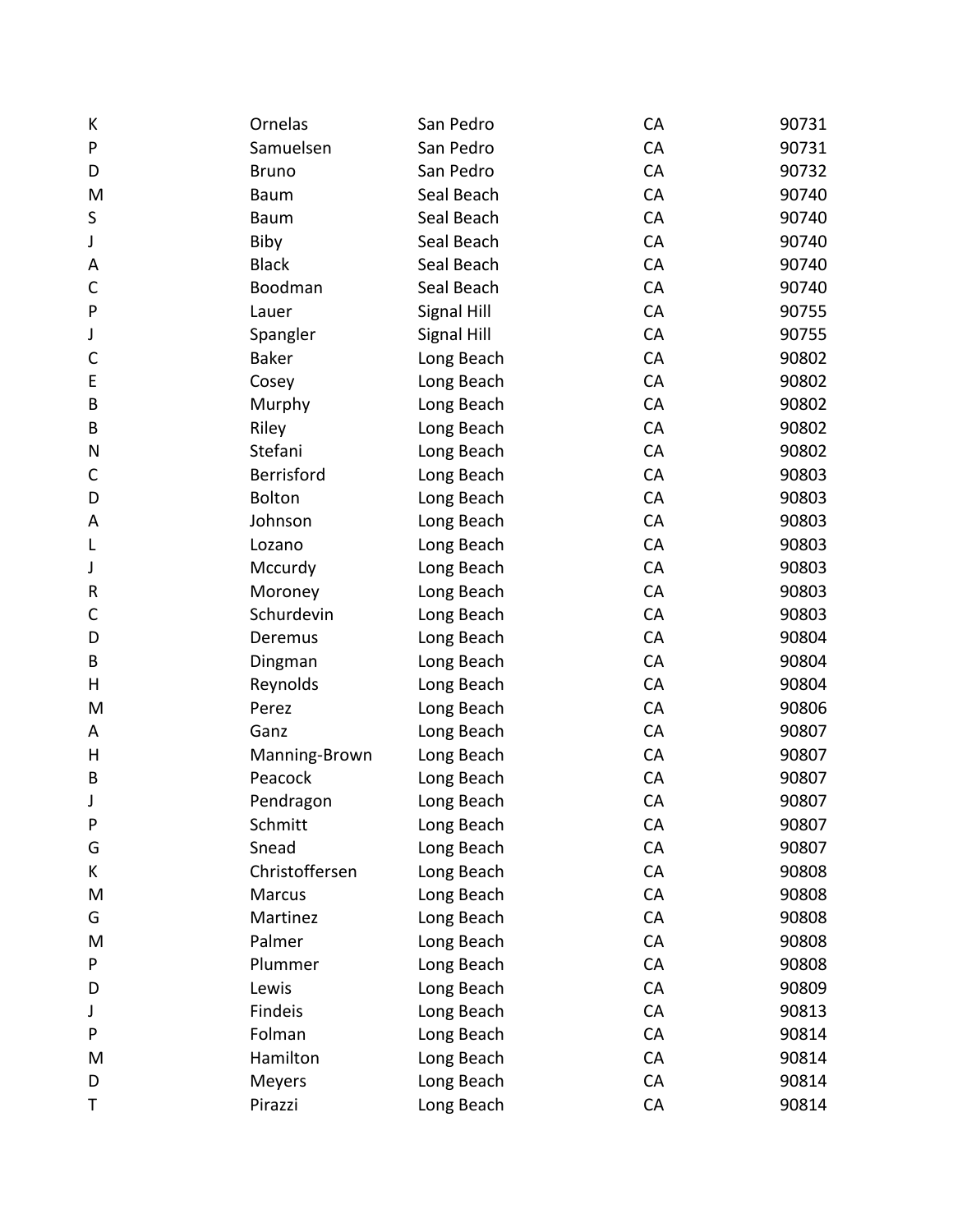| $\vee$       | Shontell        | Long Beach     | CA        | 90814 |
|--------------|-----------------|----------------|-----------|-------|
| N            | Whitsett        | Long Beach     | CA        | 90814 |
| D            | Degrazia        | Long Beach     | CA        | 90815 |
| Α            | Erlbaum         | Long Beach     | CA        | 90815 |
| R            | Gonzalez        | Long Beach     | CA        | 90815 |
| D            | Lemasters       | Long Beach     | CA        | 90815 |
| M            | Moore           | Long Beach     | CA        | 90815 |
| E            | Moran           | Long Beach     | CA        | 90815 |
| J            | Ross            | Long Beach     | CA        | 90815 |
| Т            | Ruegg           | Long Beach     | CA        | 90815 |
| S            | Yaffee          | Long Beach     | CA        | 90815 |
| V            | Watene          | Whangarei      | CA        | 90840 |
| J            | Geever          | Long Beach     | CA        | 90853 |
| H            | Allah           | Altadena       | CA        | 91001 |
| L            | <b>Barre</b>    | Altadena       | CA        | 91001 |
| V            | <b>Bostock</b>  | Altadena       | CA        | 91001 |
| G            | Gilberto        | Altadena       | CA        | 91001 |
| D            | <b>Ihrig</b>    | Altadena       | CA        | 91001 |
| R            | <b>Judkins</b>  | Altadena       | CA        | 91001 |
| H            | Maclaren        | Altadena       | CA        | 91001 |
| D            | Noble           | Altadena       | CA        | 91001 |
| P            | Novak           | Altadena       | CA        | 91001 |
| E            | Shirley         | Xalapa         | CA        | 91001 |
| W            | Wilson          | Altadena       | CA        | 91001 |
| B            | <b>Brockman</b> | Arcadia        | CA        | 91007 |
| B            | Hagel           | La Canada      | CA        | 91011 |
| J            | Gutier          | Monrovia       | CA        | 91016 |
| S            | Hogan           | Monrovia       | CA        | 91016 |
| M            | Mayorga         | Monrovia       | CA        | 91016 |
| S            | Warwick         | Monrovia       | CA        | 91016 |
| M            | Karafilis       | Sierra Madre   | CA        | 91024 |
| J            | Lamb            | Sierra Madre   | CA        | 91024 |
| $\mathsf{C}$ | Rudisill        | Sierra Madre   | CA        | 91024 |
| J            | Rudisill        | Sierra Madre   | CA        | 91024 |
| M            | Shuster         | Sierra Madre   | CA        | 91024 |
| К            | Crow            | South Pasadena | CA        | 91030 |
| D            | Johnson         | South Pasadena | CA        | 91030 |
|              | Marshall        | South Pasadena | CA        | 91030 |
| L            | Rodah           | South Pasadena | CA        | 91030 |
| A            | Imai            | Pasadena       | CA        | 91101 |
| S            | Rosin           | Pasadena       | CA        | 91101 |
| К            | Shelton         | Pasadena       | <b>CA</b> | 91101 |
| В            | Starkey         | Pasadena       | CA        | 91101 |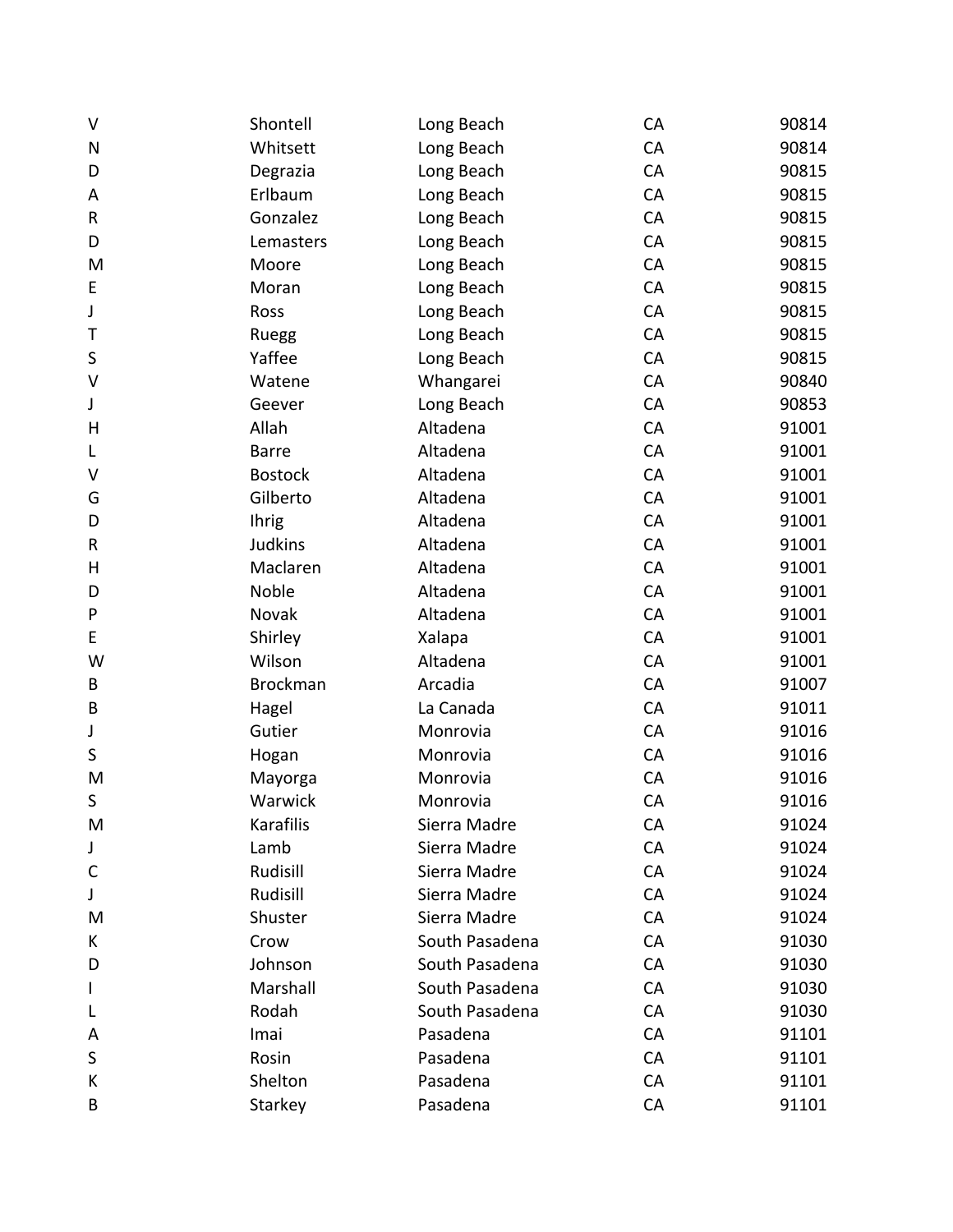| J            | Watchie       | Pasadena       | CA | 91101 |
|--------------|---------------|----------------|----|-------|
| B            | Poppe         | Pasadena       | CA | 91103 |
| S            | Porter        | Pasadena       | CA | 91103 |
| P            | Richards      | Pasadena       | CA | 91103 |
| S            | Walp          | Pasadena       | CA | 91103 |
| T            | Atwood        | Pasadena       | CA | 91104 |
| S            | Kaplan        | Pasadena       | CA | 91104 |
| J            | Manners       | Pasadena       | CA | 91104 |
| R            | Senger        | Pasadena       | CA | 91104 |
| ${\sf R}$    | Severance     | Pasadena       | CA | 91105 |
| $\mathsf C$  | Birney        | Pasadena       | CA | 91106 |
| Н            | Freed         | Pasadena       | CA | 91106 |
| A            | Frey          | Pasadena       | CA | 91106 |
| J            | Gibson        | Pasadena       | CA | 91106 |
| L            | Kelley        | Pasadena       | CA | 91106 |
| Τ            | Lee           | Pasadena       | CA | 91106 |
| H            | Martinez      | Pasadena       | CA | 91106 |
| M            | Nickelson     | Pasadena       | CA | 91106 |
| C            | Roth          | Pasadena       | CA | 91106 |
| $\mathsf{C}$ | Shaffer       | Pasadena       | CA | 91106 |
| E            | Wiley         | Pasadena       | CA | 91106 |
| L            | Gonzales      | Pasadena       | CA | 91107 |
| J            | Kiva          | Pasadena       | CA | 91107 |
| M            | <b>Stark</b>  | Pasadena       | CA | 91107 |
| K            | Hardy         | San Marino     | CA | 91108 |
| B            | Dombrowski    | Pasadena       | CA | 91115 |
| ${\sf R}$    | v             | Pasadena       | CA | 91116 |
| Α            | Schwartz      | Glendale       | CA | 91202 |
| $\sf S$      | <b>Boller</b> | La Crescenta   | CA | 91214 |
| M            | Ewing         | Glendale       | CA | 91225 |
| J            | Solie         | Calabasas      | CA | 91302 |
| Α            | Schutz        | West Hills     | CA | 91307 |
| F            | Enriquez      | Newbury Park   | CA | 91320 |
| R            | Leemon        | Newhall        | CA | 91321 |
| J            | Hart          |                | CA | 91344 |
| M            | Parisi        | Granada Hills  | CA | 91344 |
| P            | Villanueva    | Granada Hills  | CA | 91344 |
| V            | Gayton        | Santa Clarita  | CA | 91350 |
| H            | Lehman        | Santa Clarita  | CA | 91350 |
| E            | Melo          | Santa Clarita  | CA | 91350 |
| L            | Sude          | Santa Clarita  | CA | 91350 |
| J            | Toth          | Santa Clarita  | CA | 91350 |
| N            | Sykes         | Canyon Country | CA | 91351 |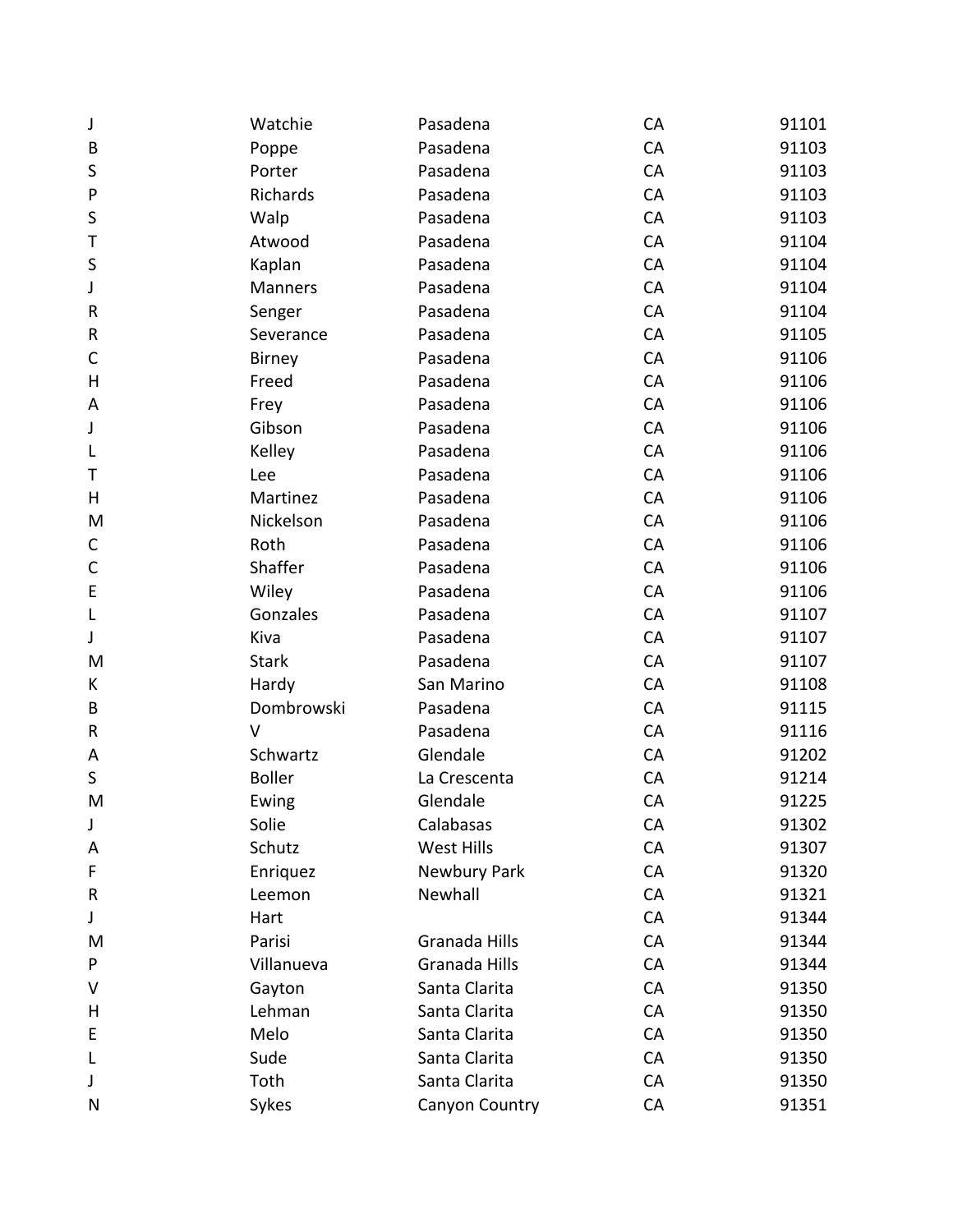| A            | Cottle         | Santa Clarita         | CA        | 91354 |
|--------------|----------------|-----------------------|-----------|-------|
| $\sf R$      | Polikaitis     | Valencia              | CA        | 91354 |
| D            | Sulak          | Westlake Village      | CA        | 91362 |
| F            | Conroy         | Calabasas             | CA        | 91372 |
| E            | Looney         | Santa Clarita         | CA        | 91380 |
| J            | Haley          | Castaic               | CA        | 91384 |
| G            | Romani         | Castaic               | CA        | 91384 |
| Α            | Weaver         | Castaic               | CA        | 91384 |
| $\mathsf{C}$ | Carter         | Canyon Country        | CA        | 91387 |
| $\mathsf{C}$ | Pettis         | Santa Clarita         | CA        | 91387 |
| L            | Schulman       | Santa Clarita         | CA        | 91387 |
| J            | Vetrie         | Canyon Country        | CA        | 91387 |
| К            | Kirkwood       | Santa Clarita         | CA        | 91390 |
| R            | Menjivar       | Panorama City         | CA        | 91402 |
| S            | Sundquist      | <b>Sherman Oaks</b>   | CA        | 91403 |
| M            | Bahmanyar      |                       | CA        | 91406 |
| S            | Chamow         |                       | CA        | 91406 |
| J            | Taylor         |                       | CA        | 91406 |
| Κ            | Zarubica       | <b>Sherman Oaks</b>   | CA        | 91423 |
| M            | Jenkins Jones  |                       | CA        | 91505 |
| G            | Reeves         | <b>Burbank</b>        | CA        | 91505 |
| F            | Albach         | <b>Burbank</b>        | CA        | 91510 |
| A            | <b>Torres</b>  | <b>Burbank</b>        | CA        | 91510 |
| R            | Dexter         | North Hollywood       | CA        | 91609 |
| M            | Woersching     | <b>Valley Village</b> | CA        | 91617 |
| L            | Sanchez        | Alta Loma             | CA        | 91701 |
| S            | Deepa          | Azusa                 | CA        | 91702 |
| V            | Rojo           | <b>Baldwin Park</b>   | CA        | 91706 |
| L            | Gallardo       | Chino Hills           | CA        | 91709 |
| $\mathsf R$  | Duran          | Chino                 | CA        | 91710 |
| R            | <b>Bridges</b> | Claremont             | <b>CA</b> | 91711 |
| L            | Dow            | Claremont             | CA        | 91711 |
| J            | Ferrari        | Claremont             | CA        | 91711 |
| L            | Harris         | Claremont             | CA        | 91711 |
| N            | Shrage         | Claremont             | CA        | 91711 |
| J            | Stern          | Claremont             | CA        | 91711 |
| J            | Weber          | Claremont             | CA        | 91711 |
| S            | Berner         | Covina                | CA        | 91722 |
| J            | Boyer          |                       | CA        | 91722 |
| C            | Duran          | Covina                | CA        | 91722 |
| J            | Clement        | Covina                | CA        | 91724 |
| B            | Lacy           | Covina                | CA        | 91724 |
| L            | Chandler       | Rancho Cucamonga      | CA        | 91730 |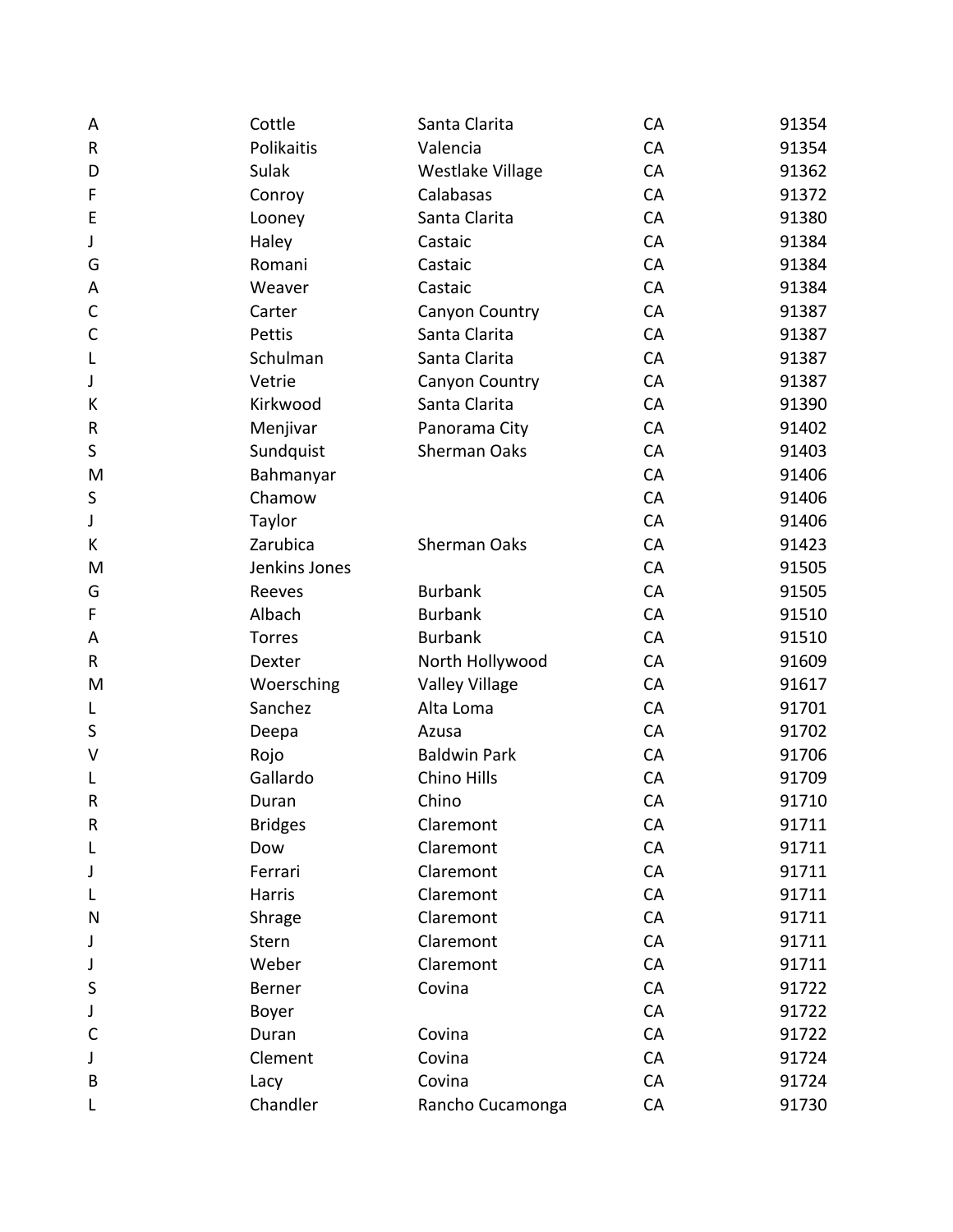| D            | Haddad           | Rancho Cucamonga       | CA | 91730 |
|--------------|------------------|------------------------|----|-------|
| $\sf S$      | Johnson          | Rancho Cucamonga       | CA | 91730 |
| ${\sf R}$    | Meyers           | Rancho Cucamonga       | CA | 91730 |
| B            | He               | El Monte               | CA | 91731 |
| ${\sf R}$    | <b>Bridges</b>   | Alta Loma              | CA | 91737 |
| К            | Magruder         | Rancho Cucamonga       | CA | 91737 |
| H            | Yokoyama         | Alta Loma              | CA | 91737 |
| J            | Bell             | Rancho Cucamonga       | CA | 91739 |
| D            | <b>Butler</b>    | Glendora               | CA | 91740 |
| D            | Punkay           | La Puente              | CA | 91746 |
| J            | Mark             | <b>Rowland Heights</b> | CA | 91748 |
| B            | <b>Bondurant</b> | La Verne               | CA | 91750 |
| G            | Stewart, Ph.D.   | La Verne               | CA | 91750 |
| $\sf S$      | Von Theiss       | La Verne               | CA | 91750 |
| $\sf R$      | Miranda          | Mira Loma              | CA | 91752 |
| W            | Dane             | Ontario                | CA | 91761 |
| L            | Jones            | Ontario                | CA | 91762 |
| L            | Mejia            | Ontario                | CA | 91762 |
| К            | Kirui            | Montclair              | CA | 91763 |
| ${\sf R}$    | Aluizo           | Ontario                | CA | 91764 |
| G            | Semancik         | Ontario                | CA | 91764 |
| K            | Simington        | Ontario                | CA | 91764 |
| M            | <b>Balmelli</b>  | Diamond Bar            | CA | 91765 |
| $\sf S$      | Hakim            | Diamond Bar            | CA | 91765 |
| P            | Lee              | Pomona                 | CA | 91766 |
| A            | Ngo              | Pomona                 | CA | 91766 |
| Α            | <b>Betz</b>      | Pomona                 | CA | 91767 |
| J            | Cochran          | Pomona                 | CA | 91767 |
| Τ            | Curry            | Pomona                 | CA | 91767 |
| $\mathsf{C}$ | Clanahan         | Pomona                 | CA | 91768 |
| ${\sf R}$    | Garcia Ramos     | Pomona                 | CA | 91768 |
| S            | Delgadillo       |                        | CA | 91773 |
| S            | Rayborne         | Rancho Cucamonga       | CA | 91783 |
| S            | Haney            | Upland                 | CA | 91786 |
| C            | Huang            | Upland                 | CA | 91786 |
| M            | Meyers           | Upland                 | CA | 91786 |
| J            | Mulick           | Upland                 | CA | 91786 |
| V            | Young            | Upland                 | CA | 91786 |
| S            | Sanchez          | Walnut                 | CA | 91789 |
| С            | Darensbourg      | <b>West Covina</b>     | CA | 91790 |
| V            | Frias            | <b>West Covina</b>     | CA | 91790 |
| R            | Hansel           | <b>West Covina</b>     | CA | 91790 |
| J            | Kubo             | West Covina            | CA | 91790 |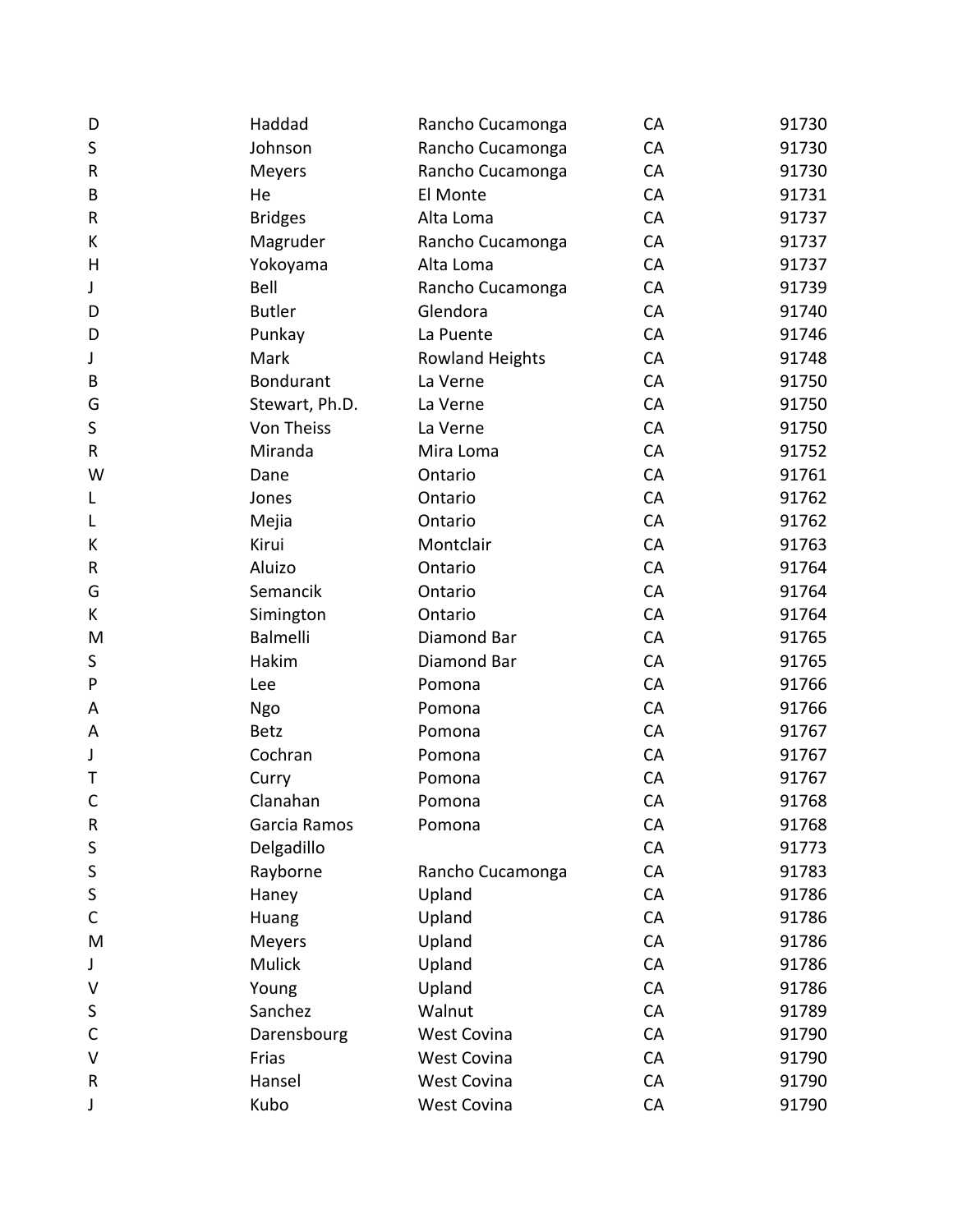| M            | Gr              | <b>West Covina</b>    | CA | 91791 |
|--------------|-----------------|-----------------------|----|-------|
| V            | Walker          | <b>West Covina</b>    | CA | 91791 |
| J            | Malette         | <b>West Covina</b>    | CA | 91792 |
| A            | Avalos          | Alpine                | CA | 91901 |
| E            | Benjamin        | Alpine                | CA | 91901 |
| A            | Martinez        | <b>Bonita</b>         | CA | 91902 |
| J            | Salgdo          | <b>Bonita</b>         | CA | 91902 |
| G            | Steinitz        | Campo                 | CA | 91906 |
| L            | Fitch           | Chula Vista           | CA | 91910 |
| ${\sf P}$    | Fitzpatrick     | Chula Vista           | CA | 91910 |
| $\mathsf{C}$ | Fleming         | Chula Vista           | CA | 91910 |
| A            | Lopez           | Chula Vista           | CA | 91910 |
| A            | Pedersen        | Chula Vista           | CA | 91910 |
| B            | White           | Chula Vista           | CA | 91910 |
| B            | Denieto         | Chula Vista           | CA | 91911 |
| $\mathsf{N}$ | Hunt            | Chula Vista           | CA | 91911 |
| J            | Reynolds        | Chula Vista           | CA | 91911 |
| S            | Finder          | Chula Vista           | CA | 91913 |
| A            | Garcia          | Chula Vista           | CA | 91913 |
| J            | Teevan          | Chula Vista           | CA | 91913 |
| N            | Guerin          | Chula Vista           | CA | 91914 |
| V            | Valkanas        | Chula Vista           | CA | 91914 |
| E            | Trillo          | Chula Vista           | CA | 91915 |
| L            | Tubelle         | Chula Vista           | CA | 91915 |
| $\sf S$      | Minix           | Descanso              | CA | 91916 |
| V            | Wallace         | Dulzura               | CA | 91917 |
| W            | Humphreys       | <b>Imperial Beach</b> | CA | 91932 |
| D            | Johnson         | <b>Imperial Beach</b> | CA | 91932 |
| T            | Mcpherson       | <b>Imperial Beach</b> | CA | 91932 |
| $\mathsf{P}$ | Romero          | <b>Imperial Beach</b> | CA | 91932 |
| $\mathsf{C}$ | Zimmermann      | <b>Imperial Beach</b> | CA | 91932 |
| $\sf R$      | <b>Buchanan</b> | La Mesa               | CA | 91941 |
| N            | Goettler        | La Mesa               | CA | 91941 |
| D            | Matamua         | La Mesa               | CA | 91941 |
| S            | Muczynski       | La Mesa               | CA | 91941 |
| J            | Ramsey          | La Mesa               | CA | 91941 |
| J            | Slemmer         | La Mesa               | CA | 91941 |
| P            | Wright          | La Mesa               | CA | 91941 |
| M            | Young           | La Mesa               | CA | 91941 |
| B            | <b>Bowers</b>   | La Mesa               | CA | 91942 |
| R            | Cerello         | La Mesa               | CA | 91942 |
| M            | Marston         | La Mesa               | CA | 91942 |
| M            | Padilla         | La Mesa               | CA | 91942 |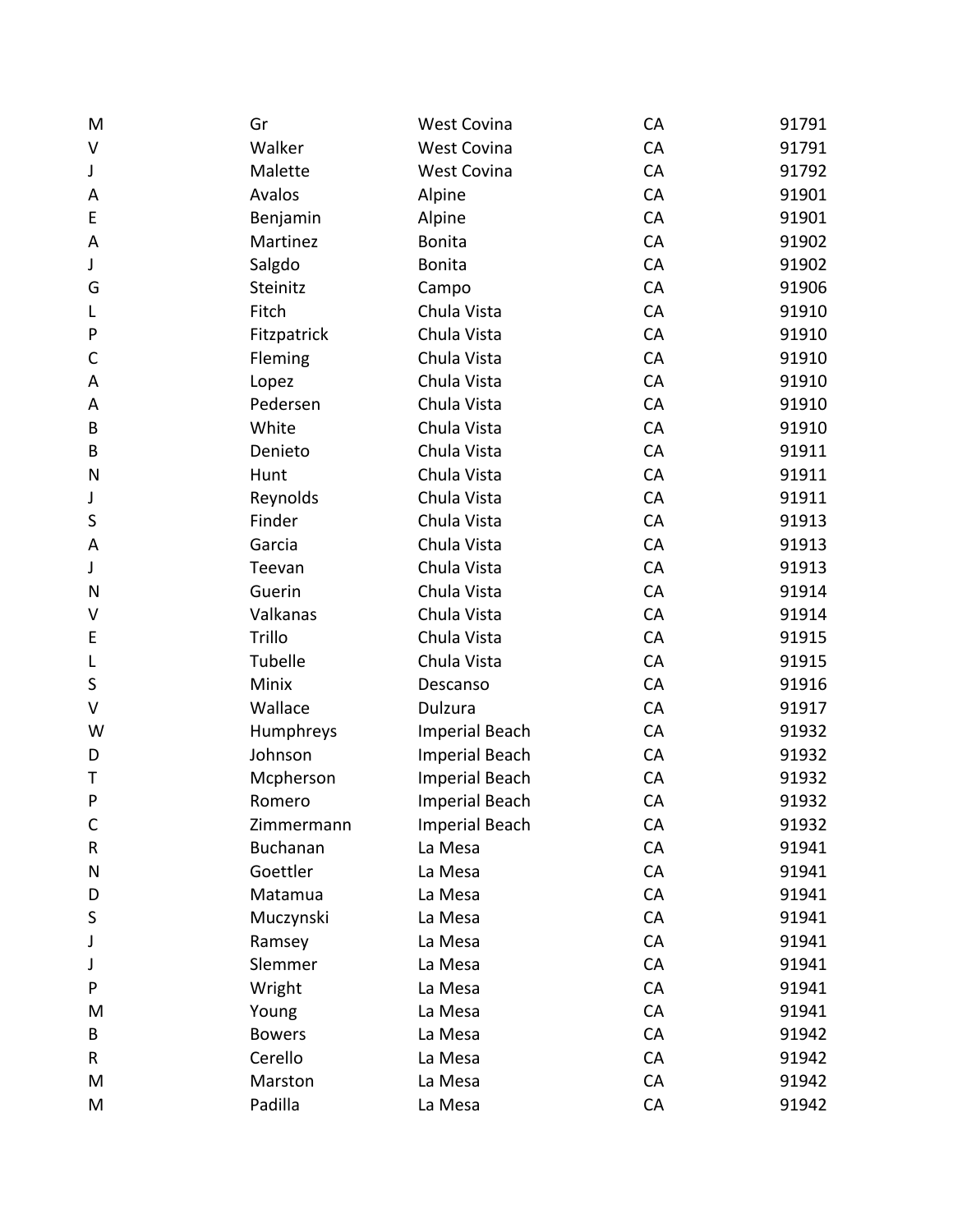| M           | Rembe            | La Mesa                | CA | 91942 |
|-------------|------------------|------------------------|----|-------|
| P           | Welty            | La Mesa                | CA | 91942 |
| К           | Hedges           | Lemon Grove            | CA | 91945 |
| A           | Lupenko          | Lemon Grove            | CA | 91945 |
| D           | Whitaker         | Lemon Grove            | CA | 91945 |
| L           | Tate             | <b>National City</b>   | CA | 91950 |
| D           | Noonkester       | Potrero                | CA | 91963 |
| L           | Belanger         | <b>Spring Valley</b>   | CA | 91977 |
| R           | Mcnea            | <b>Spring Valley</b>   | CA | 91977 |
| H           | <b>Brazier</b>   | <b>Bonsall</b>         | CA | 92003 |
| C           | Shimeall         | <b>Borrego Springs</b> | CA | 92004 |
| M           | Bender           | Cardiff By The Sea     | CA | 92007 |
| Α           | Coolidge         | Cardiff                | CA | 92007 |
| $\sf S$     | Holman           | Cardiff By The Sea     | CA | 92007 |
| M           | Laurs            | Cardiff By The Sea     | CA | 92007 |
| Α           | O'Rourke         | Cardiff                | CA | 92007 |
| J           | Pearson          | Cardiff                | CA | 92007 |
| D           | Turitto          |                        | CA | 92007 |
| F           | <b>Brechtel</b>  | Carlsbad               | CA | 92008 |
| S           | Calender         | Carlsbad               | CA | 92008 |
| P           | Hodgson          | Carlsbad               | CA | 92008 |
| F           | Salonia          | Carlsbad               | CA | 92008 |
| L           | Altman           | La Costa               | CA | 92009 |
| L           | <b>Buratto</b>   | Carlsbad               | CA | 92009 |
| J           | Cardoza          | Lacosta                | CA | 92009 |
| S           | Johnson          | Carlsbad               | CA | 92009 |
| Α           | Mendoza          | Carlsbad               | CA | 92009 |
| $\sf S$     | Swan             | Carlsbad               | CA | 92009 |
| К           | Mckee            | Carlsbad               | CA | 92010 |
| J           | Clements         | Carlsbad               | CA | 92011 |
| M           | Restivo          | Carlsbad               | CA | 92011 |
| К           | <b>Brinton</b>   | Del Mar                | CA | 92014 |
| $\sf S$     | Dehdashti        | Del Mar                | CA | 92014 |
| E           | Mcgilvery        | Del Mar                | CA | 92014 |
| M           | Seltzer          | Del Mar                | CA | 92014 |
| Α           | Clark            | El Cajon               | CA | 92019 |
| $\mathsf C$ | Glondeniz        | El Cajon               | CA | 92019 |
| W           | Agee             | El Cajon               | CA | 92020 |
| S           | Hayes            | El Cajon               | CA | 92020 |
| A           | Sullivan-Greiner | El Cajon               | CA | 92020 |
| P           | Cameron          | El Cajon               | CA | 92021 |
| H           | Moore            | El Cajon               | CA | 92021 |
| J           | Velez            | El Cajon               | CA | 92021 |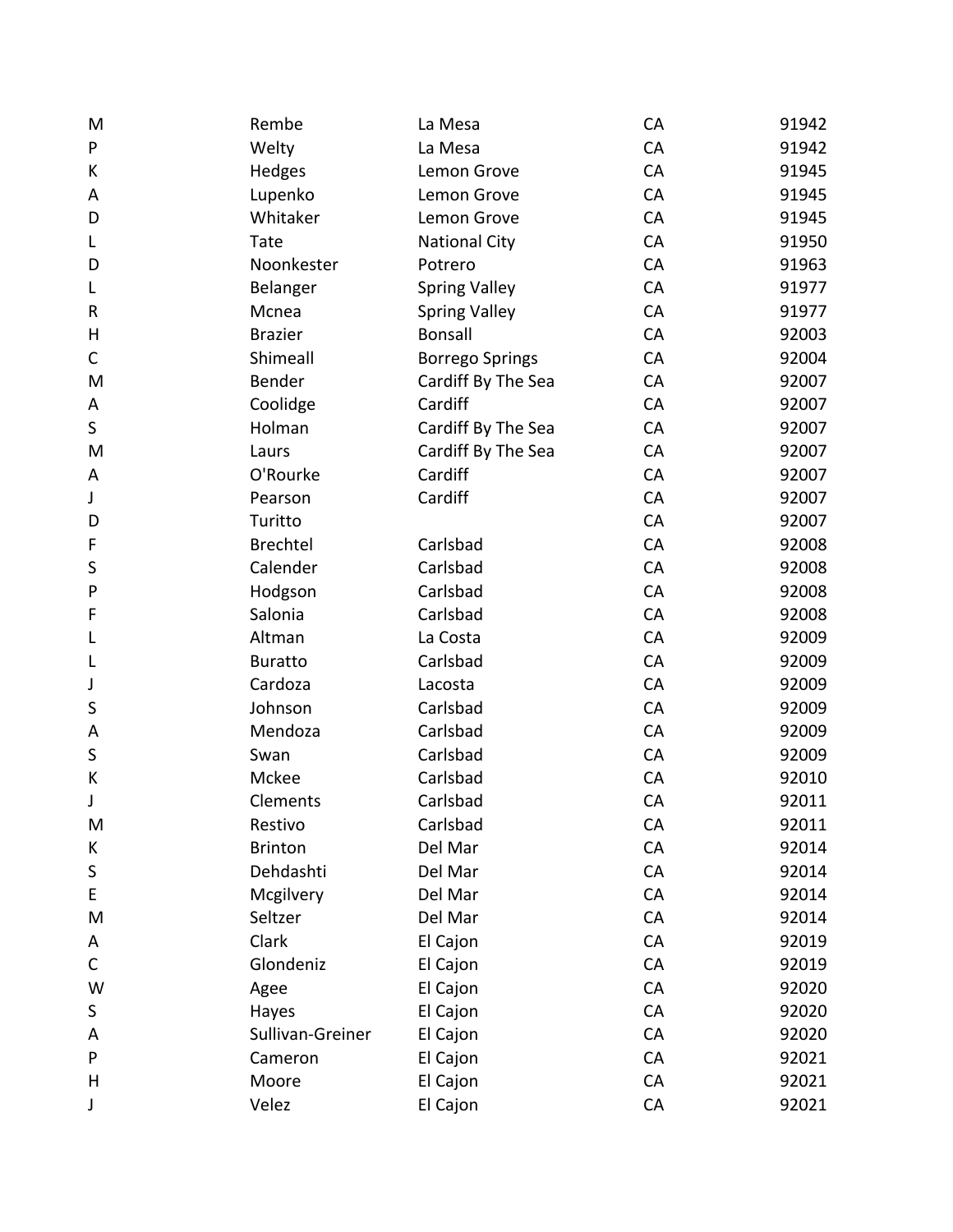| $\mathsf{C}$ | <b>Bacquet</b>   | Encinitas | CA | 92024 |
|--------------|------------------|-----------|----|-------|
| $\mathsf{N}$ | <b>Brillault</b> | Encinitas | CA | 92024 |
| B            | <b>Bruce</b>     | Encinitas | CA | 92024 |
| D            | Carr             | Encinitas | CA | 92024 |
| M            | Checchia         | Encinitas | CA | 92024 |
| B            | Collins          | Encinitas | CA | 92024 |
| J            | Denton           | Encinitas | CA | 92024 |
| J            | Elliott          |           | CA | 92024 |
| J            | Gonzales         | Encinitas | CA | 92024 |
| L            | Jackson          | Encinitas | CA | 92024 |
| C            | Lanzl            | Encinitas | CA | 92024 |
| J            | Larsen           | Encinitas | CA | 92024 |
| D            | Lees             | Encinitas | CA | 92024 |
| N            | Martel           | Encinitas | CA | 92024 |
| P            | Mcconnell        | Encinitas | CA | 92024 |
| Τ            | Newhouse         | Encinitas | CA | 92024 |
| N            | Noble            | Encinitas | CA | 92024 |
| J            | Pham             | Encinitas | CA | 92024 |
| P            | Soria            | Encinitas | CA | 92024 |
| $\mathbf{I}$ | Vecchio          | Encinitas | CA | 92024 |
| M            | Waldman          | Encinitas | CA | 92024 |
| $\mathsf C$  | Dupray           | Escondido | CA | 92025 |
| ${\sf R}$    | Flores           |           | CA | 92025 |
| J            | Lasken           | Escondido | CA | 92025 |
| M            | Vercammen        | Escondido | CA | 92025 |
| $\mathsf C$  | Colclasure       | Escondido | CA | 92026 |
| G            | Smith-Rn         | Escondido | CA | 92026 |
| $\mathsf C$  | Stewart          | Escondido | CA | 92026 |
| $\sf S$      | Casad            | Escondido | CA | 92027 |
| $\sf R$      | Kemp             | Escondido | CA | 92027 |
| К            | Long             | Escondido | CA | 92027 |
| L            | Engle            | Fallbrook | CA | 92028 |
| Α            | Magana           | Fallbrook | CA | 92028 |
| J            | <b>Brody</b>     | Escondido | CA | 92029 |
| S            | <b>Burcin</b>    | Escondido | CA | 92029 |
| J            | Ginsberg         | Escondido | CA | 92029 |
| C            | Krumme           | Escondido | CA | 92029 |
| A            | Cannon           | La Jolla  | CA | 92037 |
| К            | Carlson          | La Jolla  | CA | 92037 |
| C            | Changus          | La Jolla  | CA | 92037 |
| R            | Dobrowolski      | La Jolla  | CA | 92037 |
| M            | Fowler           | La Jolla  | CA | 92037 |
| D            | Giglio           | La Jolla  | CA | 92037 |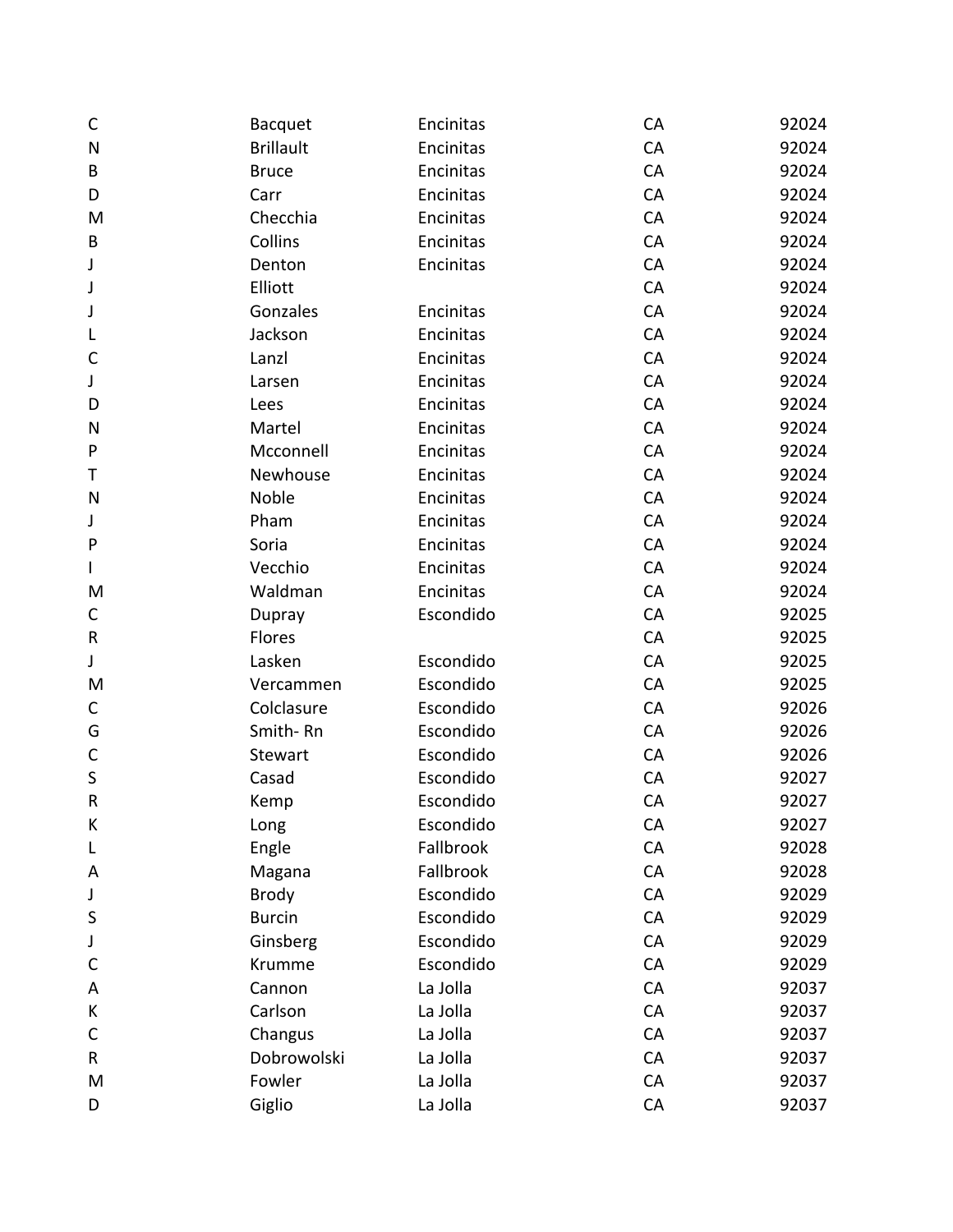| M            | Hogan             | La Jolla        | CA | 92037 |
|--------------|-------------------|-----------------|----|-------|
| $\sf S$      | Laabs             | La Jolla        | CA | 92037 |
| $\mathsf{N}$ | Strandt           | La Jolla        | CA | 92037 |
| Τ            | Wilson            | La Jolla        | CA | 92037 |
| $\sf S$      | Miller            | Lakeside        | CA | 92040 |
| $\sf B$      | Sorensen          | Lakeside        | CA | 92040 |
| J            | Corrales          | Oceanside       | CA | 92054 |
| D            | Fox               | Oceanside       | CA | 92054 |
| M            | Gordon            | Oceanside       | CA | 92054 |
| E            | Newton            | Oceanside       | CA | 92054 |
| G            | Petry             | Oceanside       | CA | 92054 |
| J            | Root              | Oceanside       | CA | 92054 |
| A            | Rudxinski         | Oceanside       | CA | 92054 |
| $\sf S$      | Russell           | Oceanside       | CA | 92054 |
| N            | Scott             | Oceanside       | CA | 92054 |
| D            | Sutton            | Oceanside       | CA | 92054 |
| ${\sf R}$    | Turrentine        | Oceanside       | CA | 92054 |
| ${\sf P}$    | Anderson          | Oceanside       | CA | 92056 |
| $\sf S$      | <b>Bales</b>      | Oceanside       | CA | 92056 |
| A            | Colfi             | Oceanside       | CA | 92056 |
| B            | Collins           | Oceanside       | CA | 92056 |
| К            | Donohew           | Oceanside       | CA | 92056 |
| B            | Herman            | Oceanside       | CA | 92056 |
| ${\sf R}$    | Hill              | Oceanside       | CA | 92056 |
| L            | Sampatacos        | Oceanside       | CA | 92056 |
| E            | Williams          |                 | CA | 92056 |
| J            | Bemis, Jr.        | Oceanside       | CA | 92057 |
| ${\sf R}$    | Grand             | Oceanside       | CA | 92057 |
| M            | Riley             | Oceanside       | CA | 92057 |
| G            | <b>Towers</b>     | Oceanside       | CA | 92057 |
| M            | Wolf              | Oceanside       | CA | 92058 |
| A            | <b>Buensuceso</b> | Poway           | CA | 92064 |
| B            | Diederichs        | Poway           | CA | 92064 |
| V            | lams              | Poway           | CA | 92064 |
| Τ            | Vasquez-Rambo     | Poway           | CA | 92064 |
| D            | Wright            | Ramona          | CA | 92065 |
| D            | Cruet-Good        | Rancho Santa Fe | CA | 92067 |
| L            | Mintz Kavas       | San Marcos      | CA | 92069 |
| v            | Call              | Santee          | CA | 92071 |
| D            | Hrigora           | Santee          | CA | 92071 |
| P            | Kammerer          | Santee          | CA | 92071 |
| R            | Roberto           | Santee          | CA | 92071 |
| M            | <b>Sixtus</b>     | Santee          | CA | 92071 |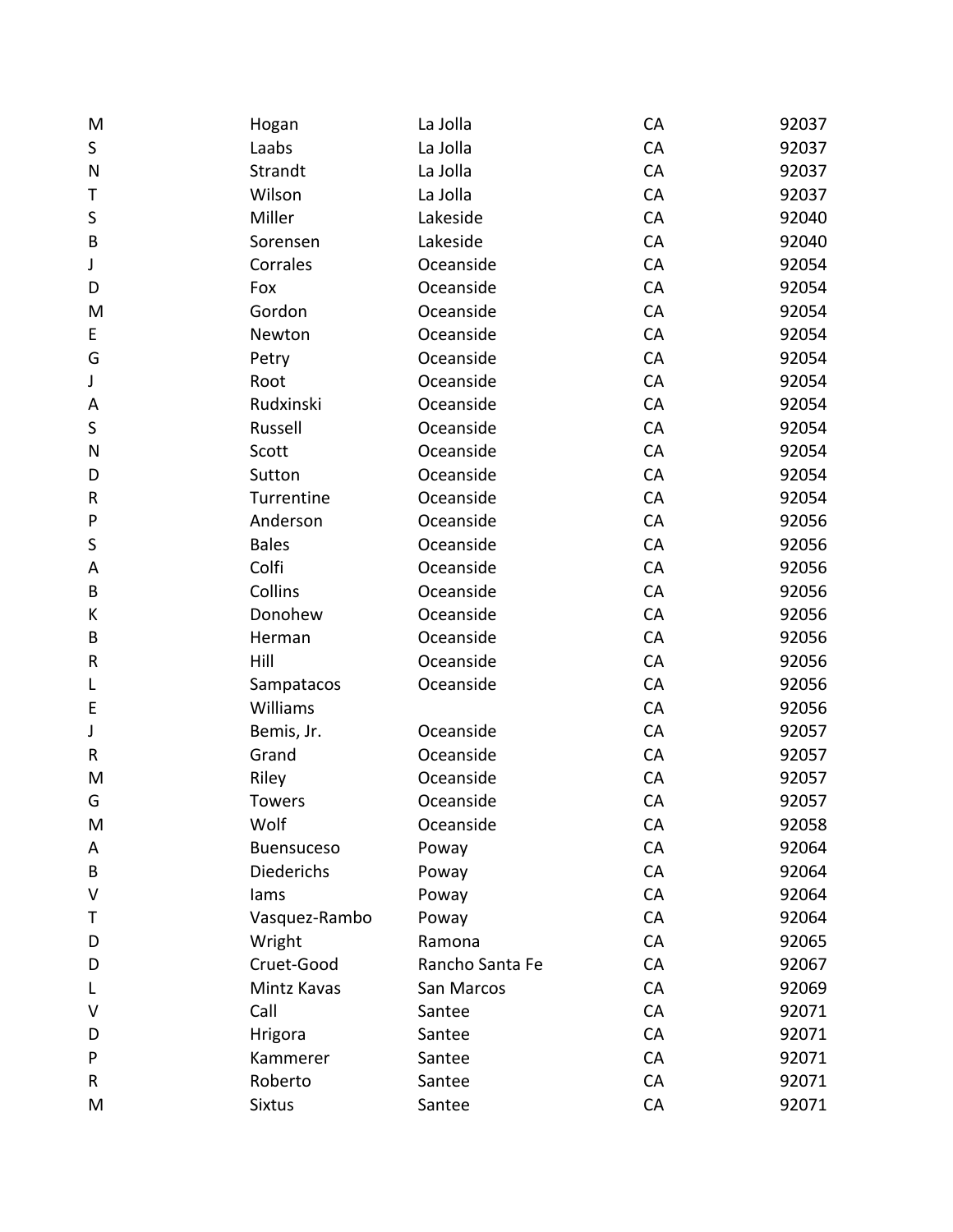| L            | St. John      | Santee                | CA | 92071 |
|--------------|---------------|-----------------------|----|-------|
| A            | Prakash       | Solana Beach          | CA | 92075 |
| К            | Skrobiza      | Solana Beach          | CA | 92075 |
| L            | Truong        | Solana Beach          | CA | 92075 |
| Τ            | <b>Dycus</b>  | San Marcos            | CA | 92078 |
| M            | Habis         | San Marcos            | CA | 92078 |
| P            | Paulson       | San Marcos            | CA | 92078 |
| B            | Riedler       |                       | CA | 92078 |
| M            | Santos        | San Marcos            | CA | 92078 |
| S            | Spaeth        | San Marcos            | CA | 92078 |
| S            | Spaeth        |                       | CA | 92078 |
| P            | Bonilla       | Vista                 | CA | 92081 |
| J            | <b>Brophy</b> | Vista                 | CA | 92081 |
| M            | King          | <b>Valley Center</b>  | CA | 92082 |
| E            | Mercurio      | <b>Valley Center</b>  | CA | 92082 |
| Τ            | Denniston     | Vista                 | CA | 92083 |
| M            | Elkins        | Vista                 | CA | 92083 |
| Α            | Reubelt       |                       | CA | 92083 |
| D            | Ryba          | Vista                 | CA | 92083 |
| Α            | Aranjo        | Vista                 | CA | 92084 |
| S            | Carr          | Vista                 | CA | 92084 |
| $\mathsf{P}$ | Marks         | Vista                 | CA | 92084 |
| J            | Rosvall       | Vista                 | CA | 92084 |
| A            | Shadout       | Vista                 | CA | 92084 |
| S            | Landfield     | <b>Warner Springs</b> | CA | 92086 |
| К            | Duey          | Fallbrook             | CA | 92088 |
| E            | Anderson      | San Diego             | CA | 92101 |
| R            | Dimatteo      | San Diego             | CA | 92101 |
| B            | Gregorio      | San Diego             | CA | 92101 |
| J            | Keylon        | San Diego             | CA | 92101 |
| M            | Quin          |                       | CA | 92101 |
| K            | Reedy         | San Diego             | CA | 92101 |
| L            | Robert        | San Diego             | CA | 92101 |
| B            | Taylor        | San Diego             | CA | 92101 |
| P            | Wilson        | San Diego             | CA | 92101 |
| J            | Davis         |                       | CA | 92102 |
| Н            | Hornby        | San Diego             | CA | 92102 |
| L            | Lindbloom     | San Diego             | CA | 92102 |
| M            | Perkins       | San Diego             | CA | 92102 |
| B            | Sabb          | San Diego             | CA | 92102 |
| J            | Austin        | San Diego             | CA | 92103 |
| E            | <b>Bland</b>  | San Diego             | CA | 92103 |
| F            | Howard        | San Diego             | CA | 92103 |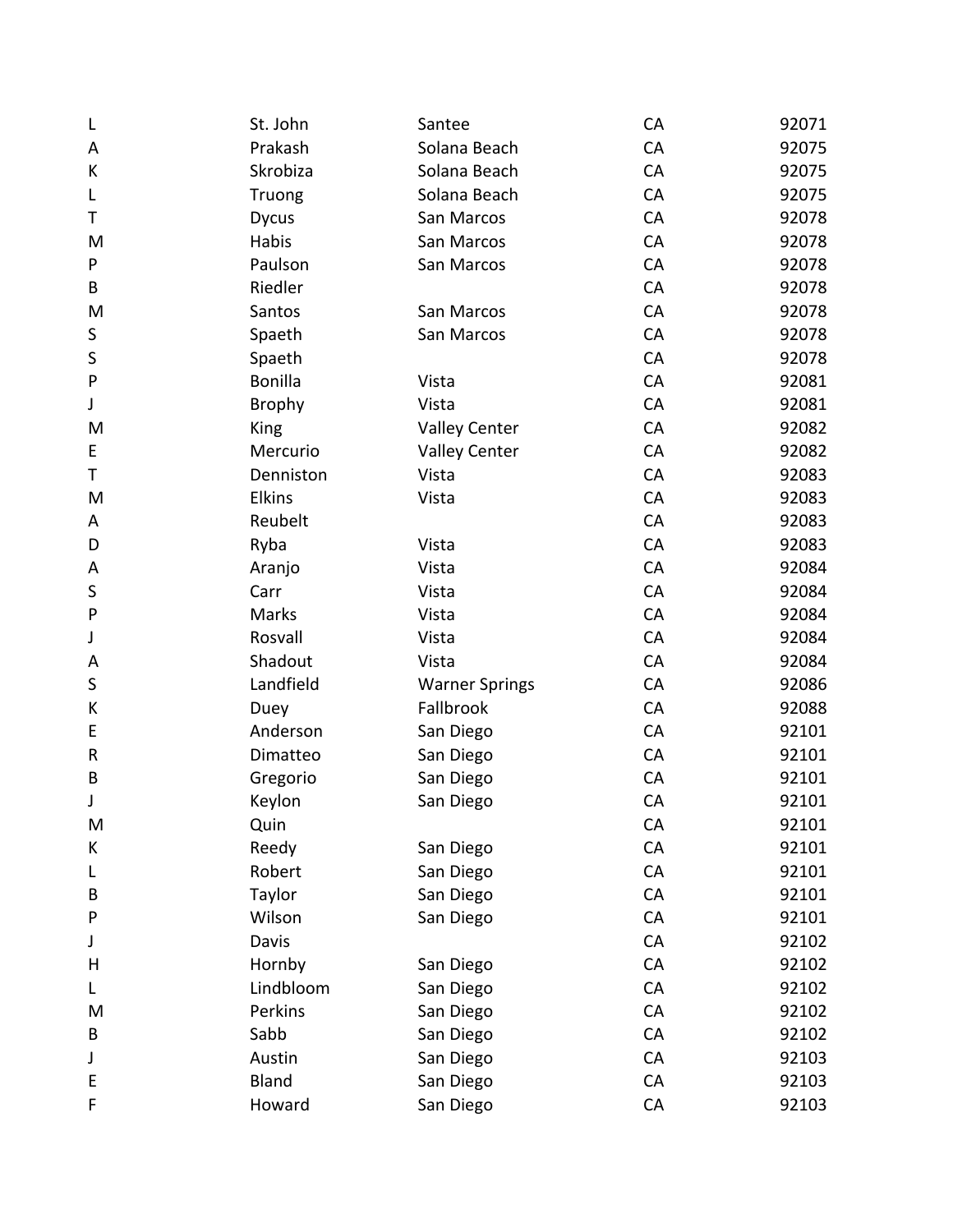| H            | Jones          | San Diego | CA | 92103 |
|--------------|----------------|-----------|----|-------|
| К            | Mayr           | San Diego | CA | 92103 |
| Τ            | Sargeant       | San Diego | CA | 92103 |
| R            | Schutte        | San Diego | CA | 92103 |
| N            | Sobo           | San Diego | CA | 92103 |
| N            | Vu             | San Diego | CA | 92103 |
| B            | Ball           | San Diego | CA | 92104 |
| W            | Burkholder     | San Diego | CA | 92104 |
| D            | Childs         | San Diego | CA | 92104 |
| J            | Folkman        | San Diego | CA | 92104 |
| M            | Hammond        | San Diego | CA | 92104 |
| Α            | Khalsa         | San Diego | CA | 92104 |
| A            | Koll           | San Diego | CA | 92104 |
| $\sf H$      | Lewis          | San Diego | CA | 92104 |
| J            | Saegusa        | San Diego | CA | 92104 |
| Α            | Schoenberg     | San Diego | CA | 92104 |
| D            | Spencer        | San Diego | CA | 92104 |
| J            | Walker         | San Diego | CA | 92104 |
| $\mathsf{C}$ | Carrigan       | San Diego | CA | 92105 |
| C            | <b>Elkins</b>  | San Diego | CA | 92105 |
| E            | Gates          | San Diego | CA | 92105 |
| ${\sf R}$    | Kacmar         | San Diego | CA | 92105 |
| D            | Lowry          | San Diego | CA | 92105 |
| M            | Platter-Rieger | San Diego | CA | 92105 |
| Τ            | Smith          | San Diego | CA | 92105 |
| D            | Cohenour       | San Diego | CA | 92106 |
| D            | Remer          | San Diego | CA | 92106 |
| ${\sf R}$    | Aguilo         | San Diego | CA | 92107 |
| S            | Antonel        | San Diego | CA | 92107 |
| N            | Bechtel        | San Diego | CA | 92107 |
| J            | <b>Brown</b>   | San Diego | CA | 92107 |
| C            | Gagelmann      | San Diego | CA | 92107 |
| B            | Heinly         | San Diego | CA | 92107 |
| J            | Holstein       | San Diego | CA | 92107 |
| J            | Kaiwi          | San Diego | CA | 92107 |
| A            | Perlis         | San Diego | CA | 92107 |
| C            | Soraghan       | San Diego | CA | 92107 |
| E            | Wade           | San Diego | CA | 92107 |
| G            | Beam           | San Diego | CA | 92109 |
| B            | Gibbs          | San Diego | CA | 92109 |
| S            | Mayer          | San Diego | CA | 92109 |
| J            | Noordyk        | San Diego | CA | 92109 |
| B            | Schramm        | San Diego | CA | 92109 |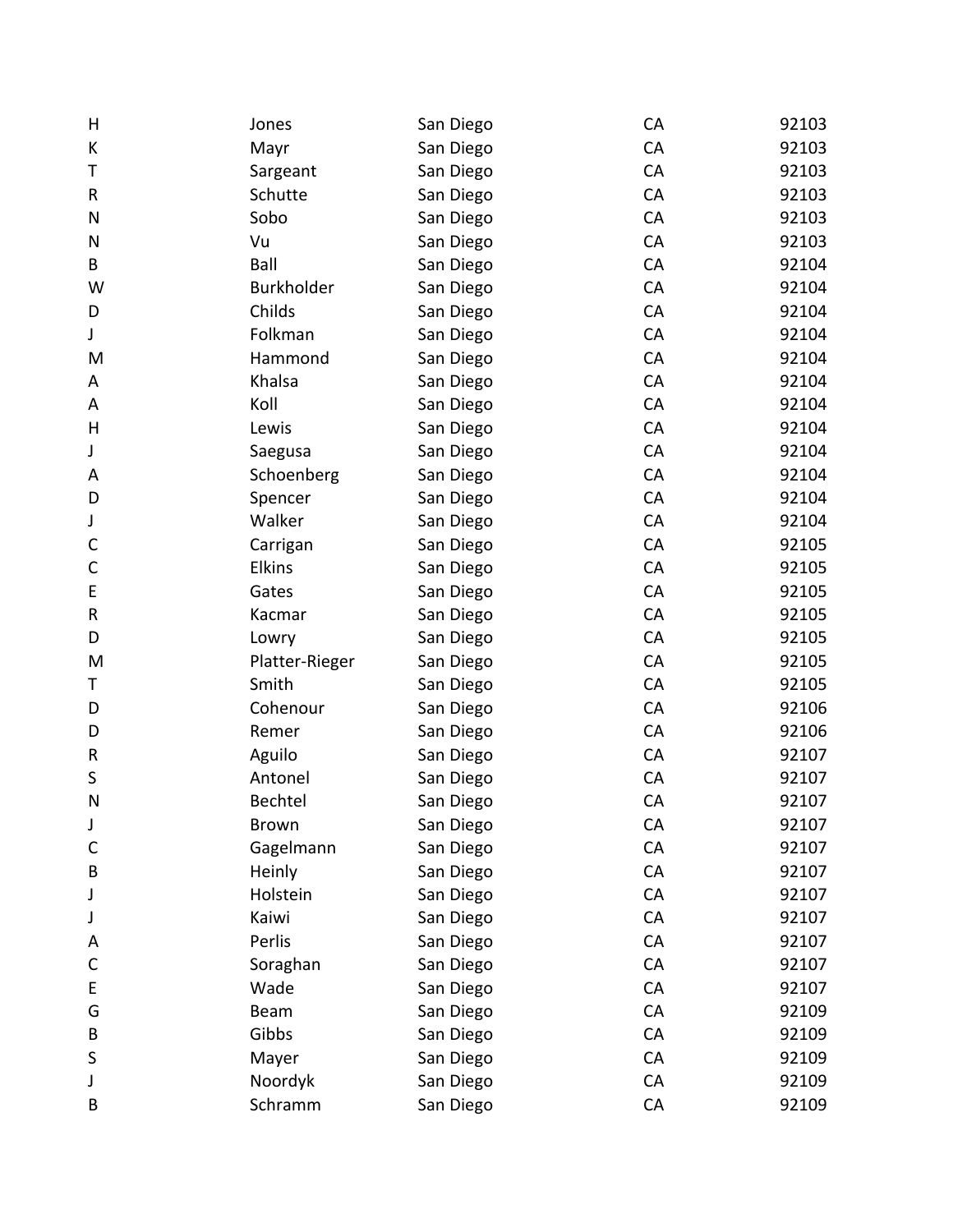| J            | Senour      | San Diego | CA | 92109 |
|--------------|-------------|-----------|----|-------|
| Z            | Taylor      | San Diego | CA | 92109 |
| L            | Tymkiw      | San Diego | CA | 92109 |
| R            | Winkler     | San Diego | CA | 92109 |
| H            | Day         | San Diego | CA | 92110 |
| D            | Kinkaid     | San Diego | CA | 92110 |
| J            | Wright      | San Diego | CA | 92110 |
| M            | Dos Santos  | San Diego | CA | 92111 |
| V            | Sanfilippo  | San Diego | CA | 92111 |
| $\sf S$      | Tyndall     | San Diego | CA | 92111 |
| L            | Varner      | San Diego | CA | 92111 |
| O            | Contreras   | San Diego | CA | 92114 |
| G            | Clabaugh    | San Diego | CA | 92115 |
| A            | Davis       | San Diego | CA | 92115 |
| B            | Geiser      | San Diego | CA | 92115 |
| Τ            | Hoffman     | San Diego | CA | 92115 |
| P            | Lesire      | San Diego | CA | 92115 |
| O            | Osorio      | San Diego | CA | 92115 |
| $\mathsf{C}$ | Sobeck      | San Diego | CA | 92115 |
| $\sf S$      | Sov         | San Diego | CA | 92115 |
| R            | Wilkerson   | San Diego | CA | 92115 |
| D            | Abrahams    | San Diego | CA | 92116 |
| D            | Gifford     | San Diego | CA | 92116 |
| M            | Lyon        | San Diego | CA | 92116 |
| S            | Markowski   | San Diego | CA | 92116 |
| J            | Mcdavid     | San Diego | CA | 92116 |
| L            | Mclaughlin  | San Diego | CA | 92116 |
| Т            | Medlin      | San Diego | CA | 92116 |
| D            | Paton       | San Diego | CA | 92116 |
| L            | Wherry      | San Diego | CA | 92116 |
| Ζ            | Woods       | San Diego | CA | 92116 |
| $\sf S$      | Yano        | San Diego | CA | 92116 |
| $\mathsf{C}$ | Disimone    | San Diego | CA | 92117 |
| L            | Hall        | San Diego | CA | 92117 |
| B            | Morgan      | San Diego | CA | 92117 |
| Т            | Mulroney    | San Diego | CA | 92117 |
| R            | <b>Neff</b> | San Diego | CA | 92117 |
| J            | Roe         | San Diego | CA | 92117 |
| Т            | Silvia      | San Diego | CA | 92117 |
| J            | Thayer      | San Diego | CA | 92117 |
| J            | Thomas      | San Diego | CA | 92117 |
| P            | Shortt      | Coronado  | CA | 92118 |
| P            | Webber      | Coronado  | CA | 92118 |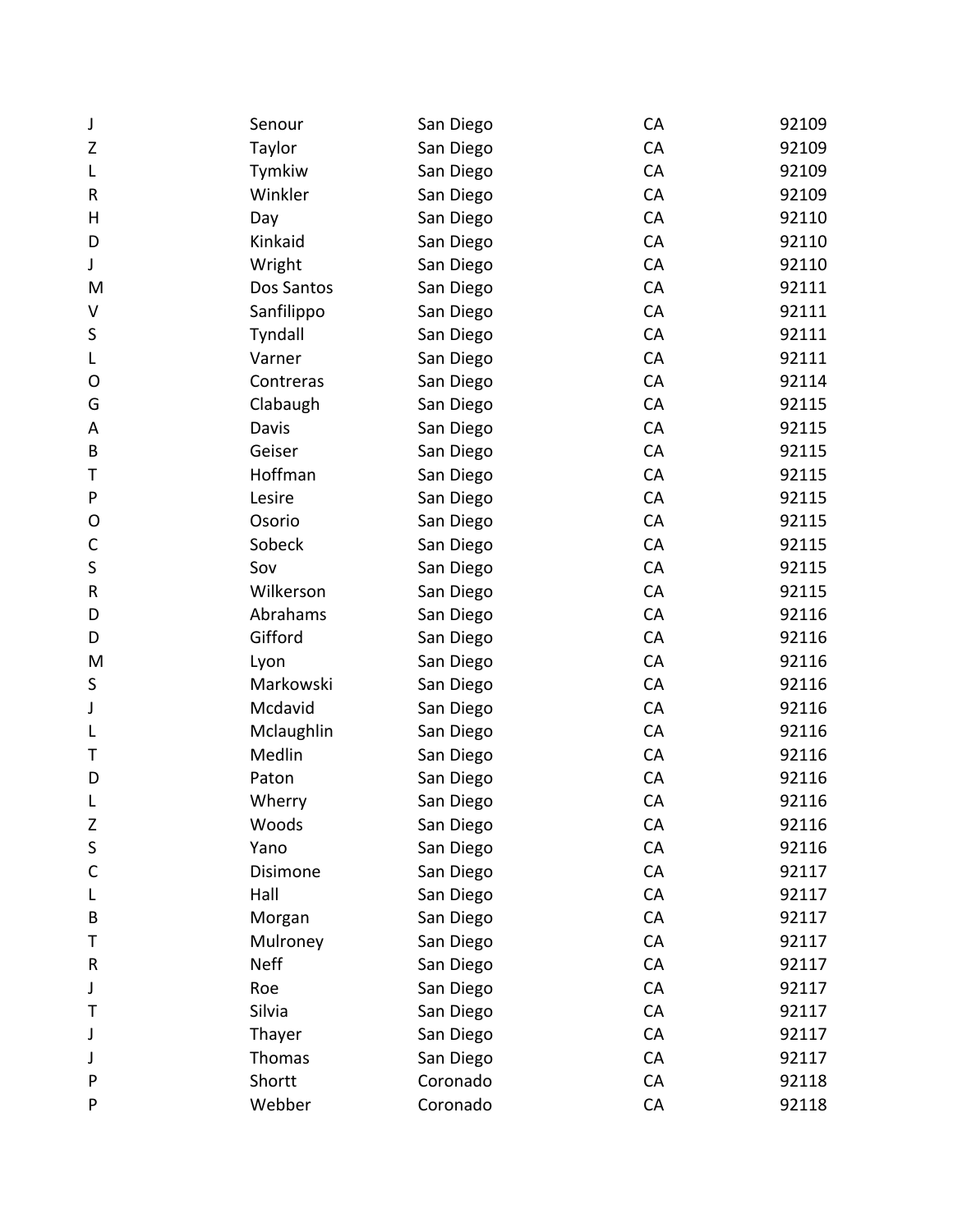| J            | White          | San Diego | CA | 92118 |
|--------------|----------------|-----------|----|-------|
| E            | Simmons        | San Diego | CA | 92119 |
| P            | <b>Trandal</b> | San Diego | CA | 92119 |
| S            | <b>Buckley</b> | San Diego | CA | 92120 |
| J            | Dawson         | San Diego | CA | 92120 |
| N            | Gordon         | San Diego | CA | 92120 |
| G            | Relf           | San Diego | CA | 92120 |
| J            | Sharp          | San Diego | CA | 92120 |
| R            | Slavik         | San Diego | CA | 92120 |
| M            | Wegner         | San Diego | CA | 92120 |
| A            | <b>Drucker</b> |           | CA | 92121 |
| J            | Flores         |           | CA | 92121 |
| P            | Rubio          | San Diego | CA | 92121 |
| S            | Walker         | San Diego | CA | 92121 |
| V            | Casale         | San Diego | CA | 92122 |
| $\mathsf{C}$ | Chilcote       | San Diego | CA | 92122 |
| $\mathsf C$  | Curtis         | San Diego | CA | 92122 |
| M            | Hochberg       | San Diego | CA | 92122 |
| L            | Ovadia         | San Diego | CA | 92122 |
| D            | Schlafman      | San Diego | CA | 92122 |
| К            | Bacon          | San Diego | CA | 92123 |
| К            | Garcia         | San Diego | CA | 92123 |
| V            | Maheu          | San Diego | CA | 92123 |
| P            | Murrin         | San Diego | CA | 92123 |
| R            | Froome         | San Diego | CA | 92124 |
| M            | Georgiev       | San Diego | CA | 92124 |
| M            | Sullivan       | San Diego | CA | 92124 |
| Τ            | Wilson         | San Diego | CA | 92124 |
| L            | Canning        | San Diego | CA | 92126 |
| D            | Colclough      | San Diego | CA | 92126 |
| V            | Grubbs         | San Diego | CA | 92126 |
| R            | Hlavac         | San Diego | CA | 92126 |
| C            | Laguna         | San Diego | CA | 92126 |
| C            | Lobel          | San Diego | CA | 92126 |
| S            | Mclemore       | San Diego | CA | 92126 |
| R            | Mellen         | San Diego | CA | 92126 |
| L            | Ely            | San Diego | CA | 92127 |
| E            | Kermani        | San Diego | CA | 92127 |
| D            | Levy           | San Diego | CA | 92127 |
| N            | Anderson       | San Diego | CA | 92128 |
| G            | Cargulia       | San Diego | CA | 92128 |
| A            | Kearns         | San Diego | CA | 92128 |
| D            | Munson         | San Diego | CA | 92128 |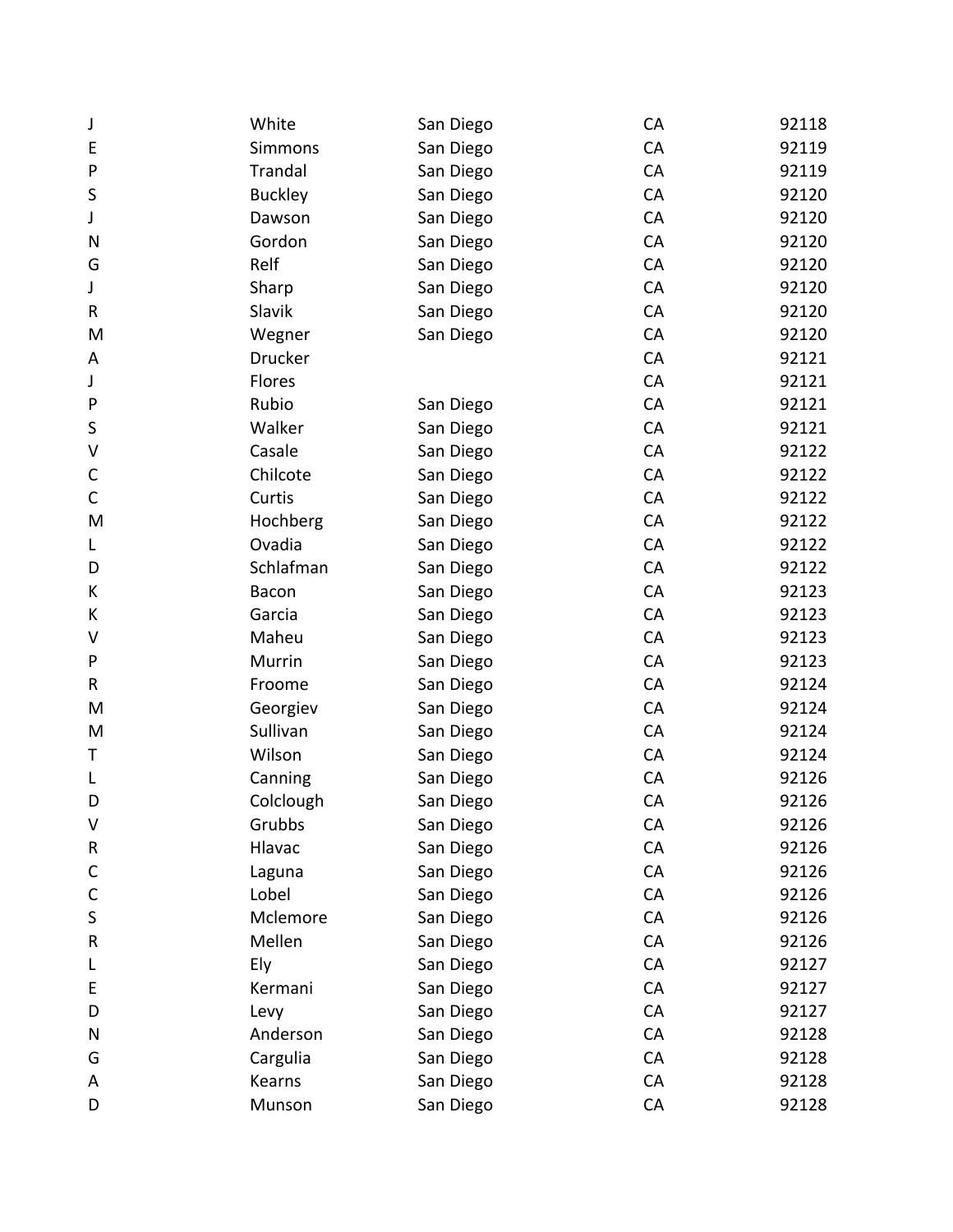| J            | Padilla                                 | San Diego                 | CA        | 92128 |
|--------------|-----------------------------------------|---------------------------|-----------|-------|
| G            | Racik                                   | San Diego                 | CA        | 92128 |
| S            | Redlin                                  | San Diego                 | CA        | 92128 |
| J            | Robertson                               | San Diego                 | CA        | 92128 |
| J            | Thompson                                | San Diego                 | CA        | 92128 |
| $\mathsf{C}$ | <b>Burnham</b>                          | San Diego                 | CA        | 92129 |
| D            | Casarez                                 | San Diego                 | CA        | 92129 |
| E            | Foreman                                 | San Diego                 | CA        | 92130 |
| $\mathsf{N}$ | Ivanova                                 | San Diego                 | CA        | 92130 |
| M            | Miller                                  | San Diego                 | CA        | 92130 |
| J            | Phillips                                | San Diego                 | CA        | 92130 |
| E            | Caprio                                  | San Diego                 | CA        | 92131 |
| Τ            | Fisk                                    | San Diego                 | CA        | 92131 |
| M            | Mcgregor                                | San Diego                 | CA        | 92131 |
| B            | Graham                                  | San Diego                 | CA        | 92138 |
| K            | Puente                                  | San Diego                 | CA        | 92139 |
| A            | Chavez                                  | San Diego                 | CA        | 92154 |
| W            | Gaieck                                  | San Diego                 | CA        | 92154 |
| J            | Wells                                   | San Diego                 | CA        | 92176 |
| D            | Evans                                   | San Diego                 | CA        | 92177 |
| M            | Bentley                                 | Coronado                  | CA        | 92178 |
| A            | <b>Kebisek Dudek</b>                    | Coronado                  | CA        | 92178 |
| J            | Ring                                    | Indio                     | CA        | 92201 |
| R            | Milliken                                | Indio                     | CA        | 92203 |
| J            | Sherer                                  | Indio                     | CA        | 92203 |
| B            | Maddan                                  | Palm Desert               | CA        | 92211 |
| D            | Holycross                               | <b>Banning</b>            | CA        | 92220 |
| D            | Lahti                                   | Beaumont                  | CA        | 92223 |
| G            | Mcgroarty                               | Beaumont                  | CA        | 92223 |
| S            | Williams                                | <b>Cherry Valley</b>      | CA        | 92223 |
| S            | Benson                                  | Calexico                  | <b>CA</b> | 92232 |
| P            | Cripps                                  | Cathedral City            | CA        | 92234 |
| B            | Edgerly                                 | Cathedral City            | CA        | 92234 |
| M            | Gemmell                                 | Cathedral City            | CA        | 92234 |
| G            | Klipfel Ii, Cls, Mt(Ascp Cathedral City |                           | CA        | 92234 |
| S            | Maeschen                                | Cathedral City            | CA        | 92234 |
| J            | Derman                                  | Cathedral City            | <b>CA</b> | 92235 |
| J            | Glaston                                 | <b>Desert Hot Springs</b> | CA        | 92240 |
| J            | Laine                                   | <b>Desert Hot Springs</b> | CA        | 92240 |
| N            | Amos                                    | <b>Desert Hot Springs</b> | CA        | 92241 |
| J            | Cray                                    | <b>Desert Hot Springs</b> | <b>CA</b> | 92241 |
| J            | Houg                                    | <b>Desert Hot Springs</b> | CA        | 92241 |
|              | Fraker                                  | El Centro                 | CA        | 92243 |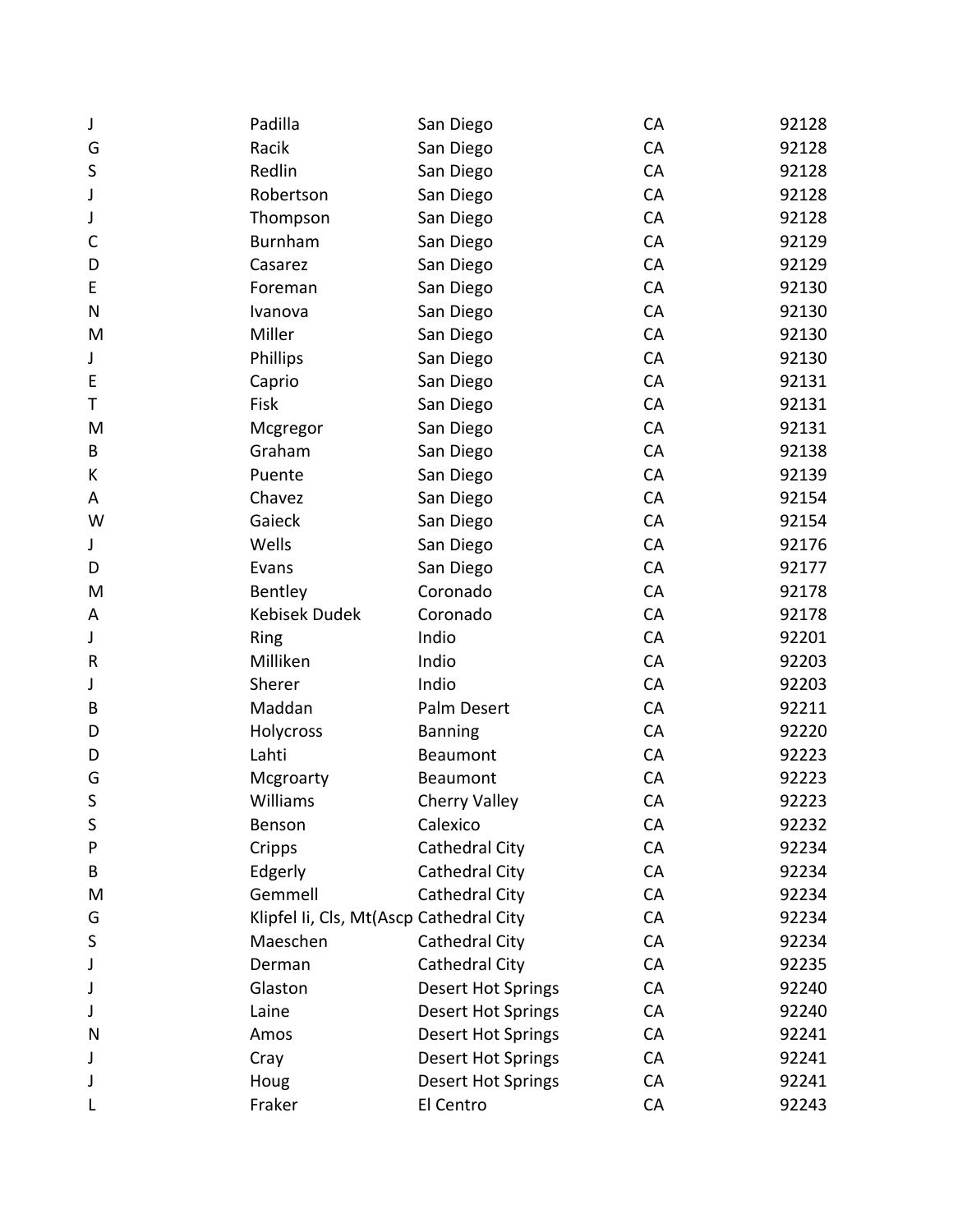| W            | Grosh          | El Centro                | CA | 92243 |
|--------------|----------------|--------------------------|----|-------|
| $\mathsf C$  | Roberts        | El Centro                | CA | 92243 |
| $\mathsf{C}$ | Dagher         | Joshua Tree              | CA | 92252 |
| ${\sf R}$    | Frederick      | Joshua Tree              | CA | 92252 |
| L            | Harter         | Joshua Tree              | CA | 92252 |
| C            | Hiestand       | Joshua Tree              | CA | 92252 |
| A            | Gusick         | La Quinta                | CA | 92253 |
| B            | Reinier        | La Quinta                | CA | 92253 |
| D            | Thompson       | Morongo Valley           | CA | 92256 |
| К            | Dunbar         | Palm Desert              | CA | 92260 |
| N            | Gutierrez      | Palm Desert              | CA | 92260 |
| V            | Harring        | Palm Desert              | CA | 92260 |
| K            | Kelly          | Palm Desert              | CA | 92260 |
| M            | Reed           | Palm Desert              | CA | 92260 |
| J            | Stanford       | Palm Desert              | CA | 92260 |
| P            | Lowe           | Palm Springs             | CA | 92262 |
| M            | Palladine      | Palm Springs             | CA | 92262 |
| E            | Segal          | Palm Springs             | CA | 92262 |
| G            | Trowsdale      | Palm Springs             | CA | 92262 |
| D            | Hirsch         | Palm Springs             | CA | 92264 |
| C            | Johnson        |                          | CA | 92264 |
| M            | Marrella       | <b>Palm Springs</b>      | CA | 92264 |
| C            | Mcpeek         | Palm Springs             | CA | 92264 |
| V            | Selten         | Pam Sprngs               | CA | 92264 |
| M            | Boyd           | Rancho Mirage            | CA | 92270 |
| E            | Cross          | Rancho Mirage            | CA | 92270 |
| К            | Ellis          | Rancho Mirage            | CA | 92270 |
| J            | Guth           | Rancho Mirage            | CA | 92270 |
| К            | Hopkins        | Rancho Mirage            | CA | 92270 |
| S            | Mccormick      | Rancho Mirage            | CA | 92270 |
| C            | Benning        | <b>Twentynine Palms</b>  | CA | 92277 |
| ${\sf R}$    | Little         | <b>Twenty Nine Palms</b> | CA | 92277 |
| G            | Overton        | Winterhaven              | CA | 92283 |
| ${\sf R}$    | Overton        | Winterhaven              | CA | 92283 |
| S            | Stone          | Winterhaven              | CA | 92283 |
| L            | Abbott         | <b>Yucca Valley</b>      | CA | 92284 |
| N            | <b>Blair</b>   | <b>Yucca Valley</b>      | CA | 92284 |
| К            | Galloway       | <b>Yucca Valley</b>      | CA | 92284 |
| S            | Rand           | <b>Yucca Valley</b>      | CA | 92284 |
| R            | Salner         | <b>Yucca Valley</b>      | CA | 92284 |
| B            | <b>Bennett</b> | Johnson Valley           | CA | 92285 |
| M            | Gauley         | <b>Yucca Valley</b>      | CA | 92286 |
| J            | Gibson         | Adelanto                 | CA | 92301 |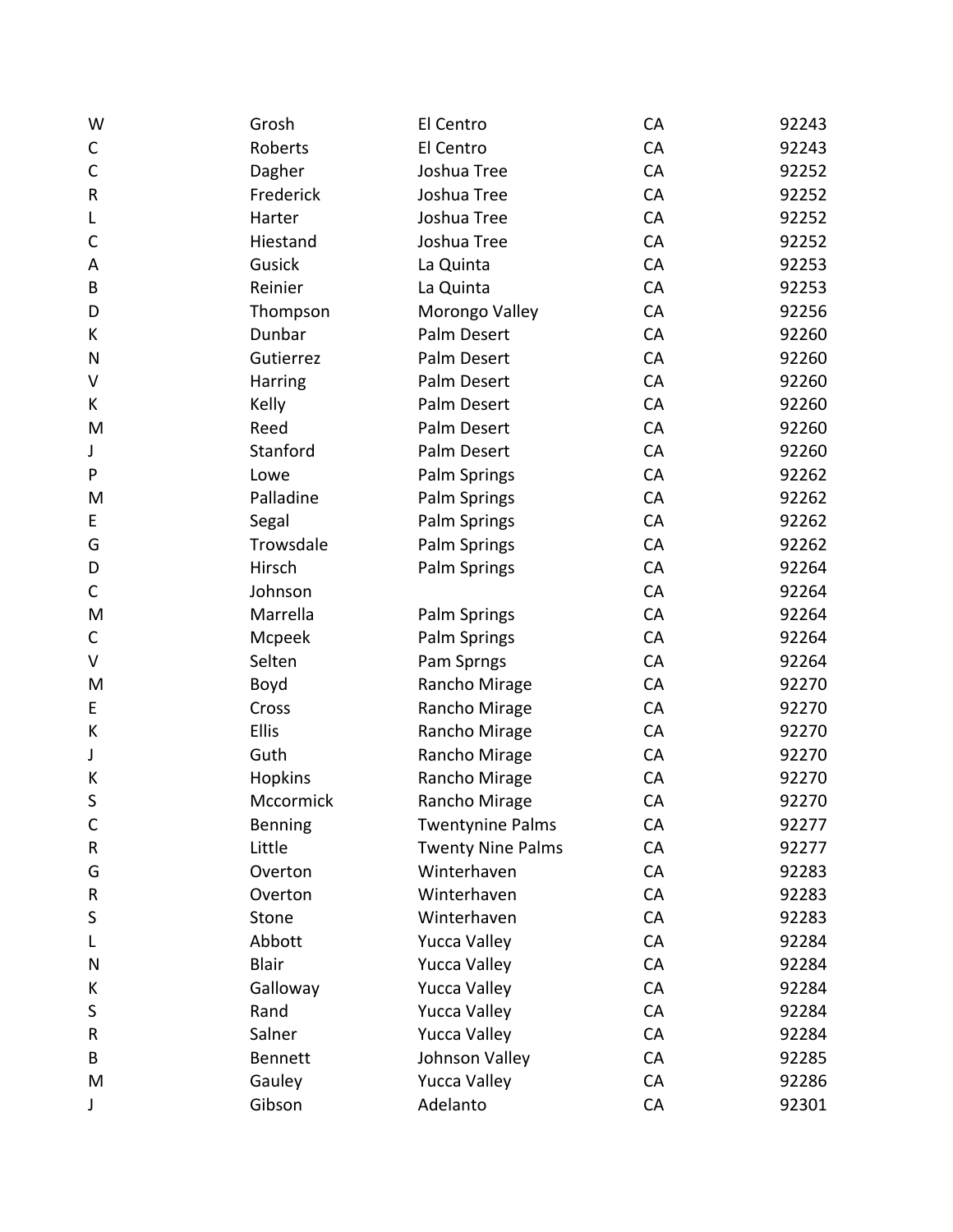| S         | Abrahamson       | <b>Apple Valley</b>    | CA | 92307 |
|-----------|------------------|------------------------|----|-------|
| W         | Lansville        | Barstow                | CA | 92311 |
| Υ         | Ngo              | Barstow                | CA | 92311 |
| J         | Moran            | <b>Grand Terrace</b>   | CA | 92313 |
| N         | Lacy             | <b>Big Bear City</b>   | CA | 92314 |
| R         | Robinson         | <b>Big Bear City</b>   | CA | 92314 |
| O         | Tegland          | <b>Big Bear City</b>   | CA | 92314 |
| S         | Trott            | <b>Big Bear City</b>   | CA | 92314 |
| L         | Warden           | <b>Big Bear City</b>   | CA | 92314 |
| D         | Murphy           | <b>Big Bear Lake</b>   | CA | 92315 |
| M         | Andrus           | Calimesa               | CA | 92320 |
| W         | Lawson           | Calimesa               | CA | 92320 |
| M         | <b>Barajas</b>   | Colton                 | CA | 92324 |
| ${\sf N}$ | Stanley          | Fawnskin               | CA | 92333 |
| D         | Bergsma          | Fontana                | CA | 92336 |
| B         | Yelverton        | Fontana                | CA | 92336 |
| R         | <b>Bocchetti</b> | Fontana                | CA | 92337 |
| M         | <b>Beckoff</b>   | Hesperia               | CA | 92344 |
| S         | Gaylord          | Hesperia               | CA | 92345 |
| Τ         | Mcnemar          | Hesperia               | CA | 92345 |
| M         | Orlando          | Hesperia               | CA | 92345 |
| C         | Trimble          | Highland               | CA | 92346 |
| T         | Scott            | Lake Arrowhead         | CA | 92352 |
| К         | Cordova          | Loma Linda             | CA | 92354 |
| P         | Bechtel          | Redlands               | CA | 92373 |
| N         | <b>Blastos</b>   | Redlands               | CA | 92373 |
| Н         | Webb             | Redlands               | CA | 92373 |
| R         | Yaroslow         | Redlands               | CA | 92373 |
| J         | Deen             | Redlands               | CA | 92374 |
| G         | Mackenzie        | Redlands               | CA | 92374 |
| G         | Tunioli          | Redlands               | CA | 92374 |
| J         | Varsik           | Redlands               | CA | 92374 |
| L         | <b>Neill</b>     | Rimforest              | CA | 92378 |
| В         | <b>Baxter</b>    | <b>Running Springs</b> | CA | 92382 |
| D         | <b>Sarricks</b>  | <b>Running Springs</b> | CA | 92382 |
| M         | <b>Skweres</b>   | Wrightwood             | CA | 92397 |
| W         | Mccreery         | Yucaipa                | CA | 92399 |
| К         | Mcqueen          | Yucaipa                | CA | 92399 |
| Τ         | Nieto-Roch       | Yucaipa                | CA | 92399 |
| R         | Reyes            | Yucaipa                | CA | 92399 |
| D         | Arana            | San Bernardino         | CA | 92404 |
| N         | Chakos           | San Bernardino         | CA | 92404 |
| A         | Monterrosas      | San Bernardino         | CA | 92404 |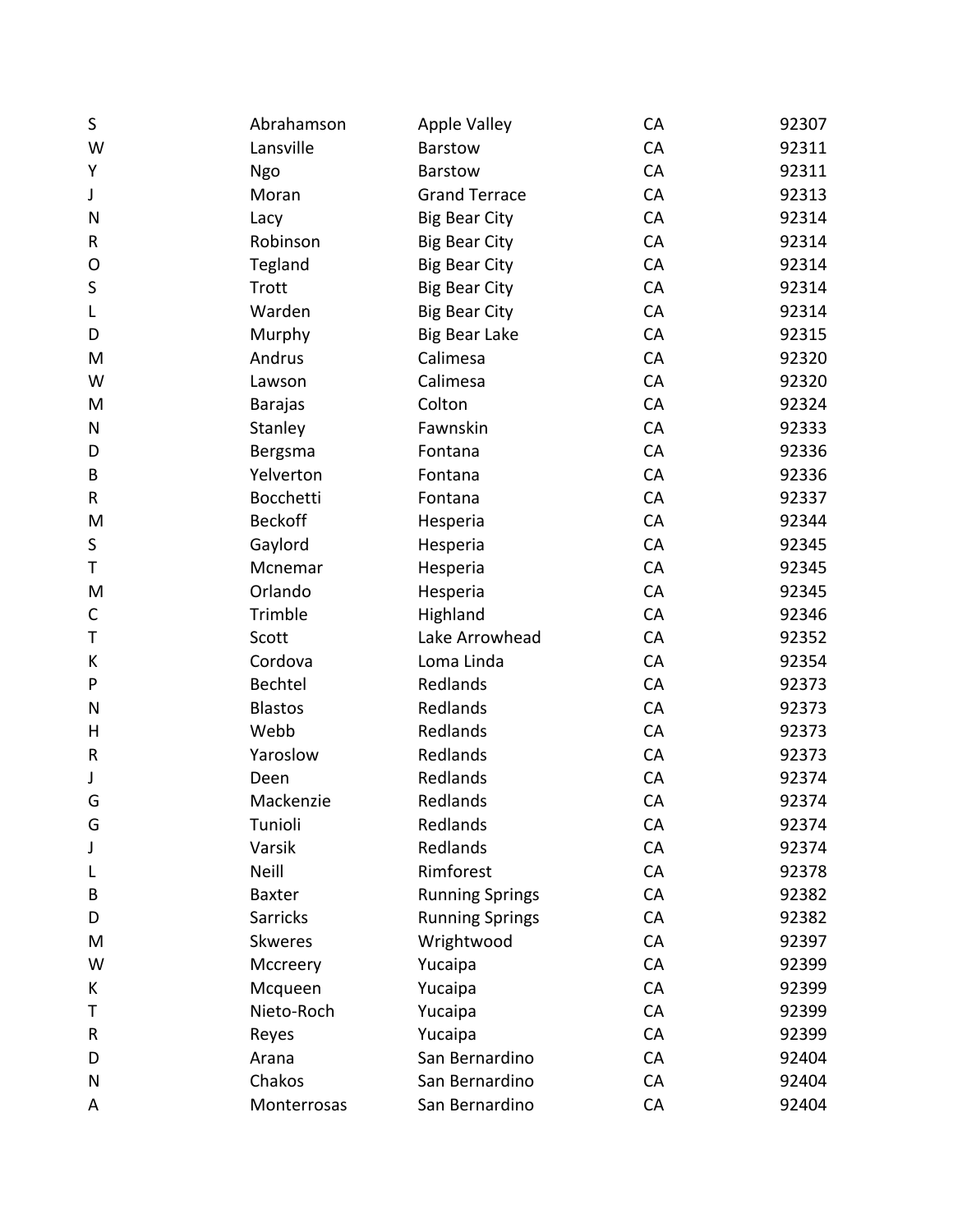| A            | Poloni          | San Bernardino | CA | 92407 |
|--------------|-----------------|----------------|----|-------|
| Α            | Contreras       | San Bernardino | CA | 92408 |
| $\mathsf{C}$ | Hildebrand      | San Bernardino | CA | 92410 |
| L            | Hampton-Hunt    | Riverside      | CA | 92501 |
| т            | Wyman           | Riverside      | CA | 92501 |
| B            | Curran          | Riverside      | CA | 92503 |
| S            | Korson          | Riverside      | CA | 92503 |
| Н            | Nguyen          | Riverside      | CA | 92503 |
| P            | Seyle           |                | CA | 92503 |
| L            | Smiley          | Riverside      | CA | 92503 |
| P            | Swank           | Riverside      | CA | 92503 |
| D            | Escoto          | Riverside      | CA | 92504 |
| B            | Fryman          | Riverside      | CA | 92504 |
| I            | Liel            | Riverside      | CA | 92504 |
| N            | Canon           | Riverside      | CA | 92506 |
| S            | Carreras        | Riverside      | CA | 92506 |
| A            | Dizon           | Riverside      | CA | 92506 |
| $\mathsf{C}$ | Slarve          | Riverside      | CA | 92506 |
| S            | Watts           | Riverside      | CA | 92506 |
| L            | Johnston-Meeker | Riverside      | CA | 92507 |
| J            | Lindman         | Riverside      | CA | 92507 |
| $\sf R$      | Phillips        | Riverside      | CA | 92507 |
| M            | Talamantes      | Riverside      | CA | 92507 |
| Α            | Chavez          | Riverside      | CA | 92508 |
| Α            | Oboruemuh       | Riverside      | CA | 92515 |
| $\mathsf C$  | <b>Decelles</b> | Lake Elsinore  | CA | 92530 |
| R            | Reed            | Lake Elsinore  | CA | 92530 |
| J            | Vollaro         | Lake Elsinore  | CA | 92530 |
| $\mathsf R$  | Flores          | Lake Elsinore  | CA | 92532 |
| т            | Robinson        | Lake Elsinore  | CA | 92532 |
| J            | Tan             | Hemet          | CA | 92543 |
| D            | <b>Bradley</b>  | Hemet          | CA | 92544 |
| R            | Schmitt         |                | CA | 92544 |
| К            | <b>Breza</b>    | Hemet          | CA | 92545 |
| J            | Heron           | Hemet          | CA | 92545 |
| M            | Moeller         | Hemet          | CA | 92545 |
| S            | Singer          | Hemet          | CA | 92545 |
| К            | <b>Baker</b>    | Idyllwild      | CA | 92549 |
| К            | <b>Barnes</b>   | Idyllwild      | CA | 92549 |
| E            | Pranausk        | Idyllwild      | CA | 92549 |
| B            | Porter          | Moreno Valley  | CA | 92551 |
| т            | Basso           | Moreno Valley  | CA | 92553 |
| G            | Hrouda          | Moreno Valley  | CA | 92553 |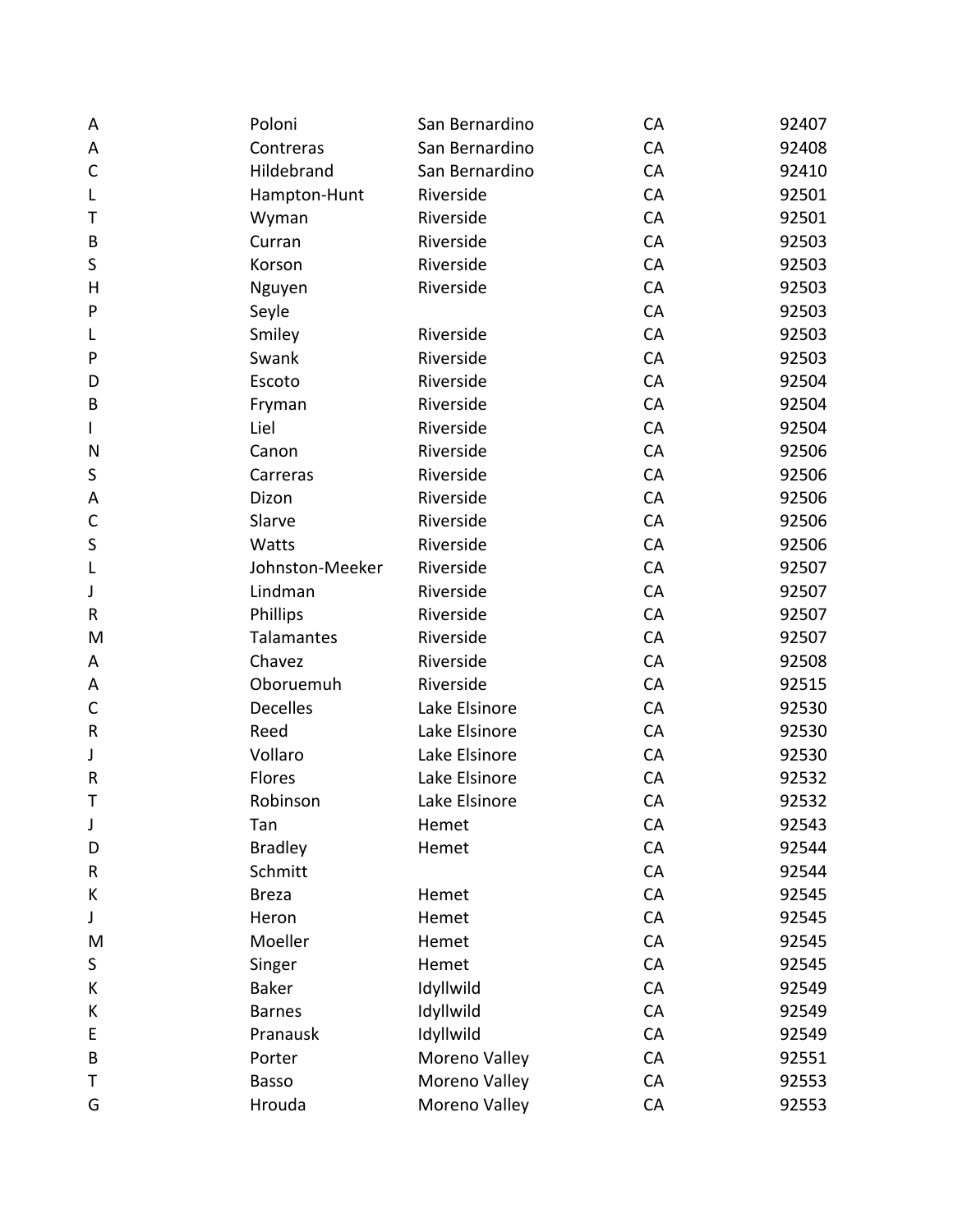| ${\sf N}$    | Prado          | Moreno Valley       | CA | 92555 |
|--------------|----------------|---------------------|----|-------|
| ${\sf P}$    | Hadaway        | Moreno Valley       | CA | 92557 |
| $\sf S$      | Hemphill       | Moreno Valley       | CA | 92557 |
| G            | Cunningham     | Murrieta            | CA | 92562 |
| C            | Dean           | Murrieta            | CA | 92562 |
| P            | Miller         | Murrieta            | CA | 92562 |
| F            | Schlesinger    | Murrieta            | CA | 92562 |
| $\mathsf{C}$ | Youens         | Murrieta            | CA | 92562 |
| $\mathsf C$  | Chambers       | Murrieta            | CA | 92563 |
| ${\sf R}$    | Gauci          | Nuevo               | CA | 92567 |
| E            | Hulstrom       | Perris              | CA | 92570 |
| ${\sf R}$    | Quevedo        | Perris              | CA | 92571 |
| G            | Hoak           | San Jacinto         | CA | 92583 |
| V            | Kopinski       | Menifee             | CA | 92584 |
| D            | <b>Steele</b>  | Menifee             | CA | 92584 |
| M            | Ambrose        | Sun City            | CA | 92586 |
| D            | Deblanc        | <b>Quail Valley</b> | CA | 92587 |
| V            | Munguia        | <b>Quail Valley</b> | CA | 92587 |
| L            | Lapointe       | Temecula            | CA | 92589 |
| D            | Ginn           | Temecula            | CA | 92591 |
| P            | Mccullock      | Temecula            | CA | 92591 |
| E            | Moore          | Temecula            | CA | 92591 |
| К            | <b>Skusek</b>  | Temecula            | CA | 92591 |
| V            | White          | Temecula            | CA | 92591 |
| R            | <b>Blain</b>   | Temecula            | CA | 92592 |
| J            | Hallmark       | Temecula            | CA | 92592 |
| S            | Kimmel         | Temecula            | CA | 92592 |
| $\mathsf C$  | Rutledge       | Temecula            | CA | 92592 |
| B            | Shorack        | Temecual            | CA | 92592 |
| George       | Simich         | Temecula            | CA | 92592 |
| L            | Dicarlo        | Winchester          | CA | 92596 |
| E            | <b>Beattie</b> | Irvine              | CA | 92602 |
| Α            | Chowdhury      | Irvine              | CA | 92602 |
| E            | Gordon         | Irvine              | CA | 92604 |
| S            | <b>Bartels</b> | Irvine              | CA | 92606 |
| J            | <b>Baggs</b>   | Irvine              | CA | 92612 |
| L            | Kurucz         | Irvine              | CA | 92612 |
| F            | Leigh          | Irvine              | CA | 92612 |
| C            | Psareas        | Irvine              | CA | 92612 |
| E            | Whitton        | Irvine              | CA | 92612 |
| L            | Yerby          | Irvine              | CA | 92614 |
| $\sf S$      | Kwon           | Irvine              | CA | 92617 |
| V            | Procida        | Irvine              | CA | 92618 |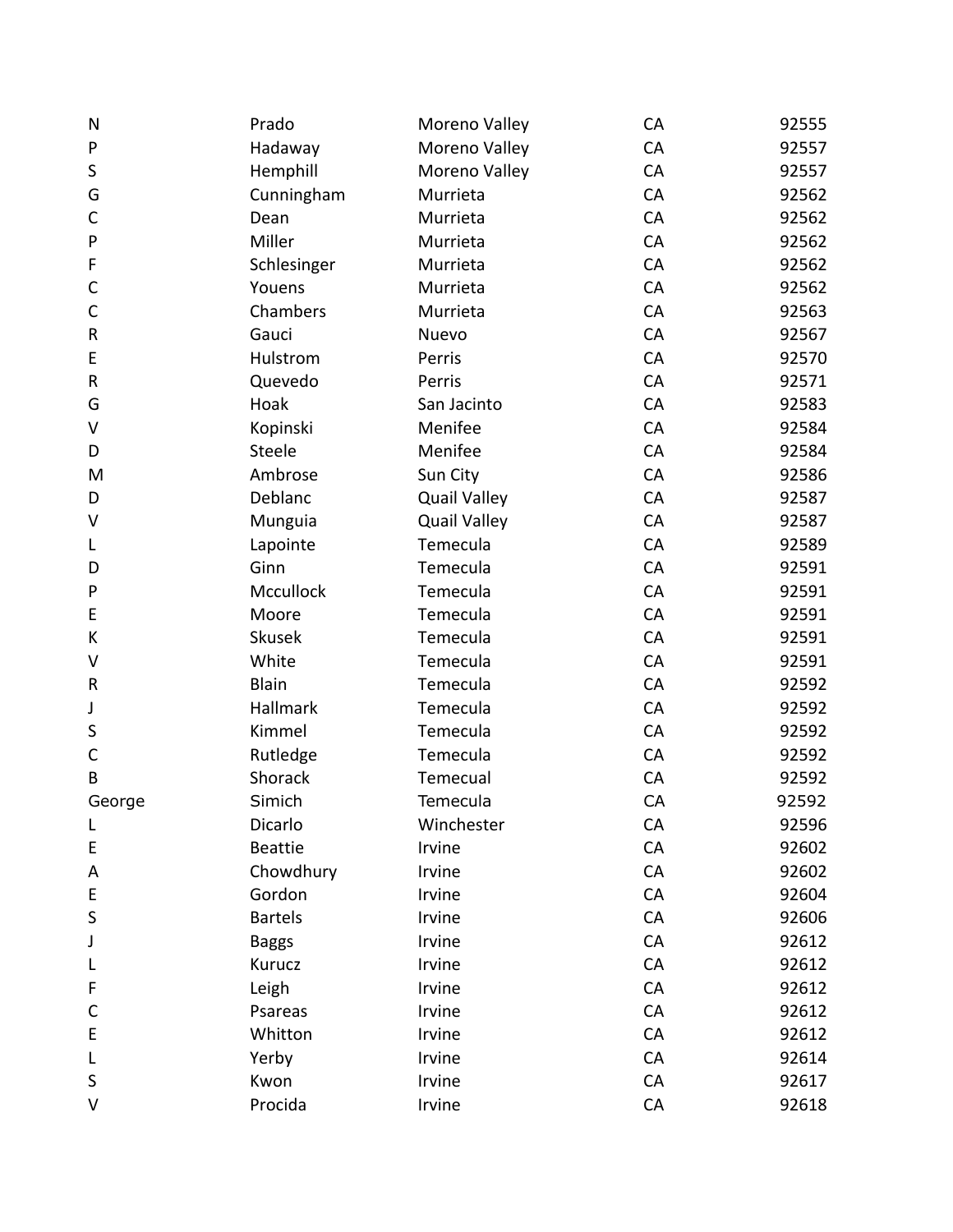| B            | Mikkelsen           | Irvine           | CA | 92619 |
|--------------|---------------------|------------------|----|-------|
| ${\sf N}$    | Alexander           | Irvine           | CA | 92620 |
| N            | Madden              | Irvine           | CA | 92620 |
| $\mathsf C$  | Kutcher             | Capistrano Beach | CA | 92624 |
| $\sf R$      | Oliver              | Capistrano Beach | CA | 92624 |
| Т            | Ryan                | Capistrano Beach | CA | 92624 |
| M            | Whitmer             | Capo Beach       | CA | 92624 |
| Т            | Loomis              | Corona Del Mar   | CA | 92625 |
| L            | Oeth                | Corona Del Mar   | CA | 92625 |
| A            | Parzick             | Corona Del Mar   | CA | 92625 |
| F            | Reuscher            | Corona Del Mar   | CA | 92625 |
| $\sf S$      | Covern              | Costa Mesa       | CA | 92626 |
| Τ            | Fulton              | Costa Mesa       | CA | 92626 |
| $\mathsf{C}$ | Lee                 | Costa Mesa       | CA | 92626 |
| ${\sf P}$    | Rocco               | Costa Mesa       | CA | 92626 |
| P            | Schuppert           | Costa Mesa       | CA | 92626 |
| D            | Atwell              | Costa Mesa       | CA | 92627 |
| B            | Cowan               | Costa Mesa       | CA | 92627 |
| M            | Diedrich            | Costa Mesa       | CA | 92627 |
| A            | Dugaw               | Costa Mesa       | CA | 92627 |
| M            | Kong                | Costa Mesa       | CA | 92627 |
| ${\sf P}$    | Marx                | Costa Mesa       | CA | 92627 |
| J            | Meyer               | Costa Mesa       | CA | 92627 |
| N            | Miller              | Costa Mesa       | CA | 92627 |
| Α            | Wallace             | Costa Mesa       | CA | 92627 |
| M            | <b>Davies</b>       | Dana Point       | CA | 92629 |
| D            | Madden              | Dana Point       | CA | 92629 |
| M            | Marini              | Dana Point       | CA | 92629 |
| M            | Oliver              | Dana Point       | CA | 92629 |
| L            | Van Dorp            | Dana Point       | CA | 92629 |
| J            | Cox                 | Lake Forest      | CA | 92630 |
| N            | Howell              | Lake Forest      | CA | 92630 |
| К            | Johnson             | Lake Forest      | CA | 92630 |
| К            | Kuczynski           | Lake Forest      | CA | 92630 |
| Α            | Ruder               | Lake Forest      | CA | 92630 |
| P            | Hollie              | Laguna Woods     | CA | 92637 |
| L            | Linda               | Laguna Woods     | CA | 92637 |
| M            | Mehler              | Laguna Woods     | CA | 92637 |
| R            | Salisbury           | Laguna Woods     | CA | 92637 |
| D            | Grimes              | Huntington Beach | CA | 92646 |
| E            | Kluever             | Huntington Beach | CA | 92646 |
| $\sf S$      | Mccright - Renteria | Huntington Beach | CA | 92646 |
| $\mathsf{C}$ | Mulholland          | Hb               | CA | 92646 |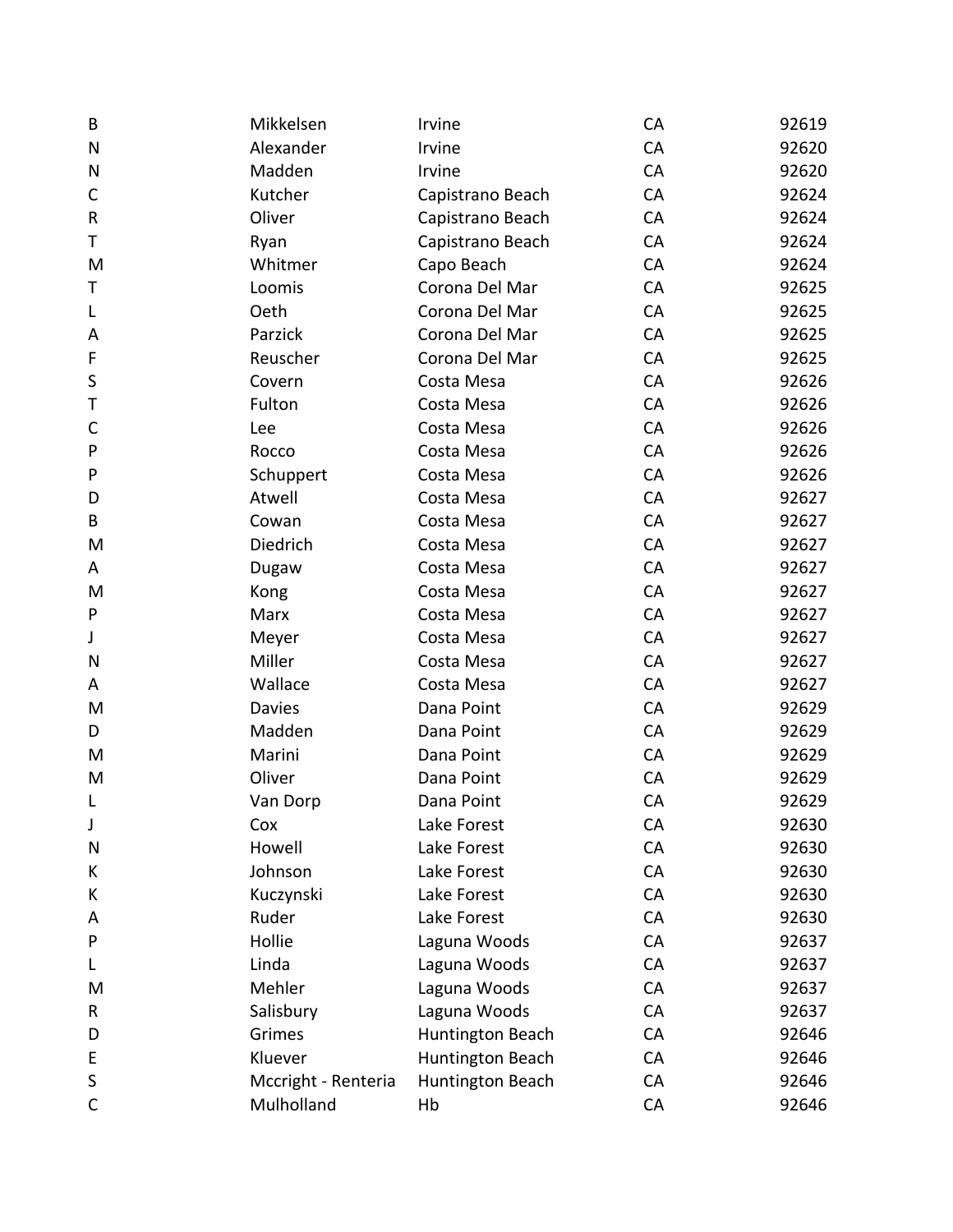| К            | Pavlik          | Huntington Beach | CA | 92646 |
|--------------|-----------------|------------------|----|-------|
| $\sf S$      | Petersen        | Huntington Beach | CA | 92646 |
| Α            | Speakman        | Huntingtn Bch    | CA | 92646 |
| M            | Tasker          | Huntington Beach | CA | 92646 |
| J            | Tran            | Huntington Beach | CA | 92646 |
| A            | Tweedy          | Huntington Beach | CA | 92646 |
| J            | Viserta-Galinis | Huntington Beach | CA | 92646 |
| S            | Wines           | Huntington Beach | CA | 92646 |
| M            | Abbott          | Huntington Beach | CA | 92647 |
| D            | Del Favero      | Huntington Beach | CA | 92647 |
| J            | Robins          | Huntington Beach | CA | 92647 |
| N            | Royston         | Huntington Beach | CA | 92647 |
| B            | Daca            | Huntington Beach | CA | 92648 |
| К            | Demidoff        | Huntington Beach | CA | 92648 |
| A            | Evans           | Huntington Beach | CA | 92648 |
| D            | Gloria          | Huntington Beach | CA | 92648 |
| J            | Kelly           | Huntington Beach | CA | 92648 |
| J            | Mortenson       | Huntington Beach | CA | 92648 |
| J            | Vandenburgh     | Huntington Beach | CA | 92648 |
| D            | Berman          | Huntington Beach | CA | 92649 |
| К            | Kepner-Coleman  | Huntington Beach | CA | 92649 |
| B            | Rush            | Huntington Beach | CA | 92649 |
| $\sf S$      | Aram            | Laguna Beach     | CA | 92651 |
| Т            | Arnold          | Laguna Beach     | CA | 92651 |
| M            | <b>Bondoc</b>   | Laguna Beach     | CA | 92651 |
| A            | Caenn           | Laguna Beach     | CA | 92651 |
| N            | Gaetano         | Laguna Beach     | CA | 92651 |
| A            | Kaplan          | Laguna Beach     | CA | 92651 |
| P            | Leibfred        | Laguna Beach     | CA | 92651 |
| S            | Madorsky        | Laguna Beach     | CA | 92651 |
| Τ            | Mafi            | Laguna Beach     | CA | 92651 |
| $\sf S$      | Nealon          | Laguna Beach     | CA | 92651 |
| W            | Radin           | Laguna Beach     | CA | 92651 |
| L            | Schucking       | Laguna Beach     | CA | 92651 |
| R            | Story           | Laguna Beach     | CA | 92652 |
| $\mathsf{C}$ | Crane           | Laguna Hills     | CA | 92653 |
| J            | Heck            | Laguna Hills     | CA | 92653 |
| P            | Leroux          | Aliso Viejo      | CA | 92653 |
| E            | Szabo           | Laguna Hills     | CA | 92653 |
| D            | Winn            | Laguna Hills     | CA | 92653 |
| B            | <b>Barabas</b>  | Aliso Viejo      | CA | 92656 |
| E            | <b>Bennett</b>  | Aliso Viejo      | CA | 92656 |
| B            | Miller          | Aliso Viejo      | CA | 92656 |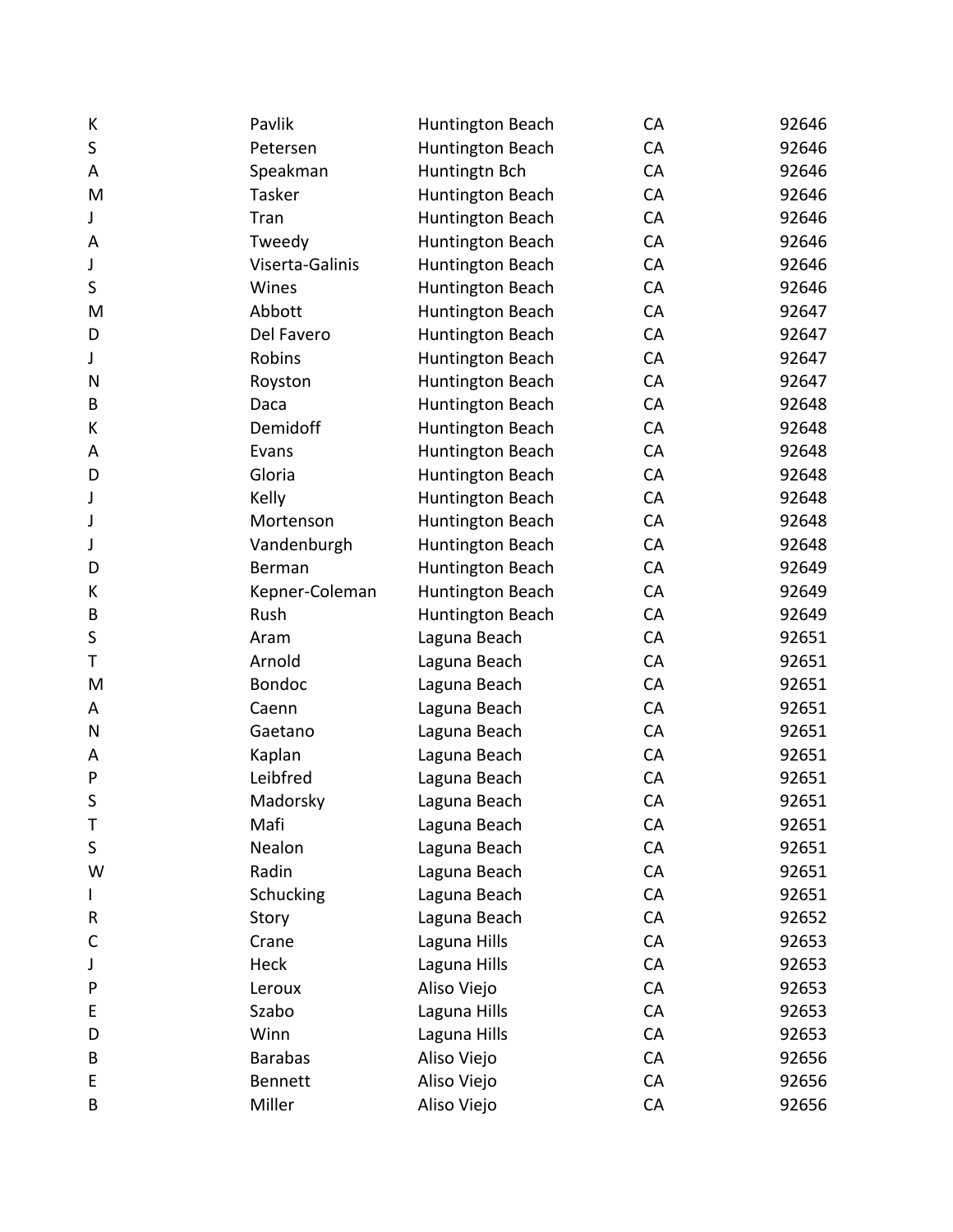| M           | Morrison         | Aliso Viejo         | CA | 92656 |
|-------------|------------------|---------------------|----|-------|
| C           | Nel              | Aliso Viejo         | CA | 92656 |
| V           | Shankling        |                     | CA | 92656 |
| K           | Wright           | Aliso Viejo         | CA | 92656 |
| M           | Mitchel          | Newport Beach       | CA | 92658 |
| M           | Fein             | Newport Beach       | CA | 92659 |
| W           | Hibben           | Newport Beach       | CA | 92660 |
| F           | Stasch           | Newport Beach       | CA | 92660 |
| $\mathsf C$ | Austill          | Newport Beach       | CA | 92661 |
| Τ           | Jesus            | Newport Beach       | CA | 92661 |
| L           | Mellen           | Newport Beach       | CA | 92661 |
| H           | Bean             | Newport Beach       | CA | 92663 |
| J           | Fuhrer           | Newport Beach       | CA | 92663 |
| J           | Shunda           | Newport Beach       | CA | 92663 |
| J           | Tyler            | Newport Beach       | CA | 92663 |
| E           | Van Den Bossche  | Newport Beach       | CA | 92663 |
| L           | Young            | Newport Beach       | CA | 92663 |
| B           | Anderson         | San Clemente        | CA | 92672 |
| R           | Carlson          | San Clemente        | CA | 92672 |
| D           | Etchison         | San Clemente        | CA | 92672 |
| Н           | Forsen           | San Clemente        | CA | 92672 |
| V           | Hopkins          | San Clemente        | CA | 92672 |
| S           | Johnson          | San Clemente        | CA | 92672 |
| J           | Massey           | San Clemente        | CA | 92672 |
| D           | Mccarthy         | San Clemente        | CA | 92672 |
| J           | Mckeehan         | San Clemente        | CA | 92672 |
| P           | Meade            | San Clemente        | CA | 92672 |
| G           | Meyerhof         | San Clemente        | CA | 92672 |
| S           | Narducy          | San Clemente        | CA | 92672 |
| К           | Reisdorf         | San Clemente        | CA | 92672 |
| G           | Reese            | San Clemente        | CA | 92673 |
| В           | Wilson           | San Clemente        | CA | 92673 |
| M           | Wygal            | San Clemente        | CA | 92673 |
| E           | Connor           | San Juan Capistrano | CA | 92675 |
| т           | Gilmont          | San Juan Capistrano | CA | 92675 |
| P           | Herrick-Dressler | San Juan Capistrano | CA | 92675 |
| B           | Johnson          | San Juan Capistrano | CA | 92675 |
| J           | Maag             | San Juan Capistrano | CA | 92675 |
| J           | Magnone          | San Juan Capistrano | CA | 92675 |
| M           | O'Brien          | San Juan Capistrano | CA | 92675 |
| A           | Shill            | San Juan Capistrano | CA | 92675 |
| S           | Szemenyei        | San Juan Capistrano | CA | 92675 |
| $\mathsf C$ | Triscari         | San Juan Capistrano | CA | 92675 |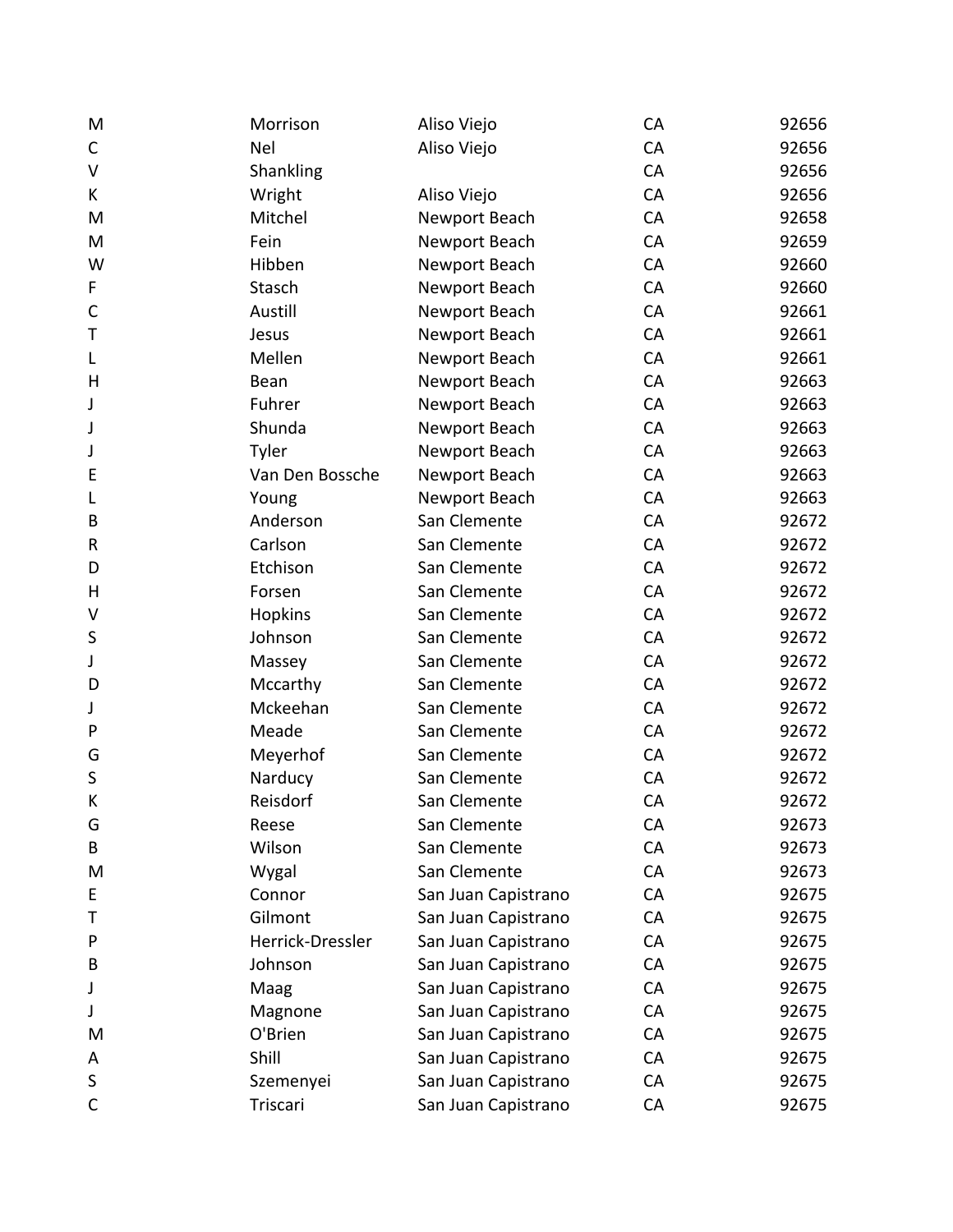| S            | Andrade           | Laguna Niguel          | CA | 92677 |
|--------------|-------------------|------------------------|----|-------|
| $\mathsf{C}$ | Dickerson         | Laguna Niguel          | CA | 92677 |
| L            | Frank             | Laguna Niguel          | CA | 92677 |
| ٧            | Hongo-Whiting     | Laguna Niguel          | CA | 92677 |
| S            | Martinez          | Laguna Niguel          | CA | 92677 |
| C            | <b>Simms</b>      | Laguna Niguel          | CA | 92677 |
| L            | Thornton          | Laguna Niguel          | CA | 92677 |
| J            | Sefton            | Trabuco Canyon         | CA | 92678 |
| J            | Hydeman           | Trabuco Canyon         | CA | 92679 |
| D            | Mccormick         | Coto De Caza           | CA | 92679 |
| К            | Lucas             | Westminster            | CA | 92683 |
| R            | Mcnaughton        | Westminster            | CA | 92683 |
| J            | Morphis           |                        | CA | 92683 |
| W            | Barry             | Rancho Santa Margarita | CA | 92688 |
| B            | Crane             | Rancho Santa Margarita | CA | 92688 |
| A            | Hamilton          | Rcho Sta Marg          | CA | 92688 |
| D            | Osterhoudt        | Rancho Santa Margarita | CA | 92688 |
| Τ            | Surch             | Rancho Santa Margarita | CA | 92688 |
| R            | Keenan            | <b>Mission Viejo</b>   | CA | 92691 |
| M            | Nelson            | <b>Mission Viejo</b>   | CA | 92691 |
| C            | Smith             | <b>Mission Viejo</b>   | CA | 92691 |
| J            | <b>Trask</b>      | <b>Mission Viejo</b>   | CA | 92691 |
| J            | Wall              | <b>Mission Viejo</b>   | CA | 92691 |
| Т            | Family            | <b>Mission Viejo</b>   | CA | 92692 |
| L            | <b>Kraus</b>      | <b>Mission Viejo</b>   | CA | 92692 |
| M            | Rotcher           | <b>Mission Viejo</b>   | CA | 92692 |
| S            | Stipp             | <b>Mission Viejo</b>   | CA | 92692 |
| L            | Zamora            | <b>Mission Viejo</b>   | CA | 92692 |
| A            | Debs              | Santa Ana              | CA | 92701 |
| A            | Jenkins           | Santa Ana              | CA | 92701 |
| M            | Ayotte            | Santa Ana              | CA | 92704 |
| B            | Pallanes          | Santa Ana              | CA | 92704 |
| E            | <b>Burkhalter</b> | Santa Ana              | CA | 92705 |
| J            | Diradoorian       | Santa Ana              | CA | 92705 |
| N            | Godinez           | Santa Ana              | CA | 92705 |
| M            | Henke             | Santa Ana              | CA | 92705 |
| W            | Hinsberger        | Santa Ana              | CA | 92705 |
| S            | Wright            | Santa Ana              | CA | 92705 |
| Α            | Nestlinger        | Santa Ana              | CA | 92706 |
| B            | Bernhardt         | Santa Ana              | CA | 92707 |
| К            | Bernhardt         | Santa Ana              | CA | 92707 |
| К            | Tran              | Santa Ana              | CA | 92707 |
| S            | Angier            | <b>Fountain Valley</b> | CA | 92708 |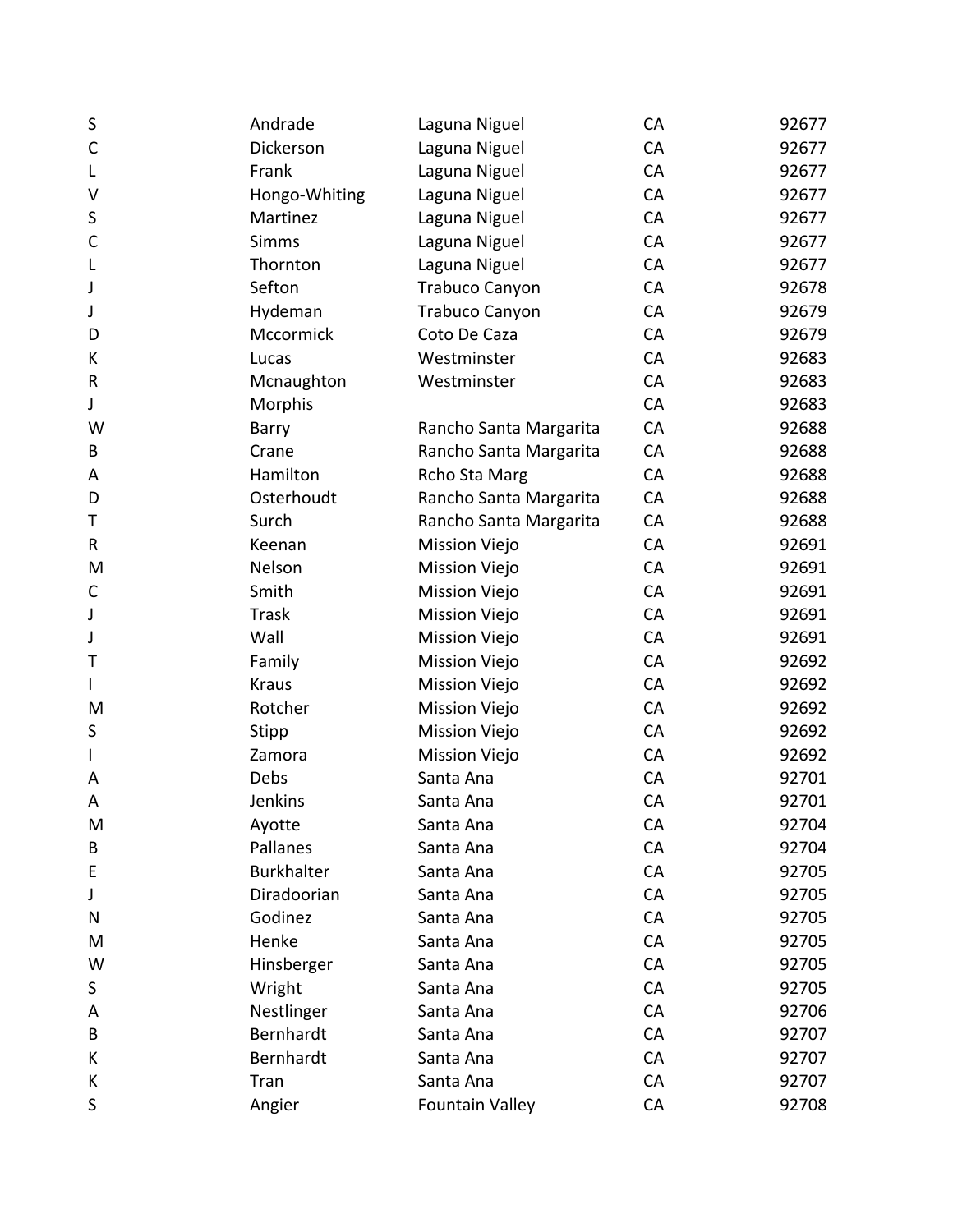| $\sf R$      | Beaver           | Fountain Valley        | CA | 92708 |
|--------------|------------------|------------------------|----|-------|
| F            | Laveau           | <b>Fountain Valley</b> | CA | 92708 |
| J            | Muralla          | <b>Fountain Valley</b> | CA | 92708 |
| $\mathsf{C}$ | Pirch            | <b>Fountain Valley</b> | CA | 92708 |
| Т            | Shanahan         | Fountain Valley        | CA | 92708 |
| M            | Richter          | Santa Ana              | CA | 92711 |
| L            | Heraper          | Tustin                 | CA | 92780 |
| M            | Miller           | Tustin                 | CA | 92780 |
| G            | Reichert-Weygold | Tustin                 | CA | 92780 |
| L            | Rife             | Tustin                 | CA | 92780 |
| L            | Sigel            | Tustin                 | CA | 92780 |
| D            | Demaddalena      | Tustin                 | CA | 92782 |
| К            | Nguyen           | Anaheim                | CA | 92801 |
| J            | Singh            | Anaheim                | CA | 92801 |
| G            | Gibson           | Anaheim                | CA | 92802 |
| E            | Hofberg          | Anaheim                | CA | 92802 |
| К            | Malley           | Anaheim                | CA | 92804 |
| E            | Anderson         | Anaheim                | CA | 92805 |
| E            | Maldonado        | Anaheim                | CA | 92805 |
| $\mathsf C$  | Morgan           | Anaheim                | CA | 92805 |
| $\sf S$      | Cullen           | Anaheim                | CA | 92806 |
| M            | Dein             | Anaheim                | CA | 92806 |
| K            | Mcvey            | Anaheim                | CA | 92806 |
| S            | <b>Hawkins</b>   | Anaheim                | CA | 92807 |
| $\mathsf{C}$ | Honea            | Anaheim                | CA | 92808 |
| Т            | Maurer           | Anaheim                | CA | 92808 |
| L            | Cendejas         | <b>Brea</b>            | CA | 92821 |
| M            | Franklin         | <b>Brea</b>            | CA | 92821 |
| B            | Hallman          | <b>Brea</b>            | CA | 92821 |
| F            | Macedo           | <b>Brea</b>            | CA | 92821 |
| G            | Parker           | <b>Brea</b>            | CA | 92822 |
| D            | Thompson         |                        | CA | 92823 |
| $\mathsf{C}$ | Boyd             | Fullerton              | CA | 92831 |
| A            | Hecht            | Fullerton              | CA | 92831 |
| $\mathsf{C}$ | Ricker           | Fullerton              | CA | 92831 |
| ${\sf R}$    | <b>Bustos</b>    | Fullerton              | CA | 92832 |
| К            | Curtis           | Fullerton              | CA | 92832 |
| J            | Vandergrift      | Fullerton              | CA | 92832 |
| B            | Dunton           | Fullerton              | CA | 92833 |
| M            | Graski           | Fullerton              | CA | 92833 |
| Α            | Olmedo           |                        | CA | 92833 |
| $\sf S$      | Park             | Fullerton              | CA | 92833 |
| Τ            | Ramos            | Fullerton              | CA | 92833 |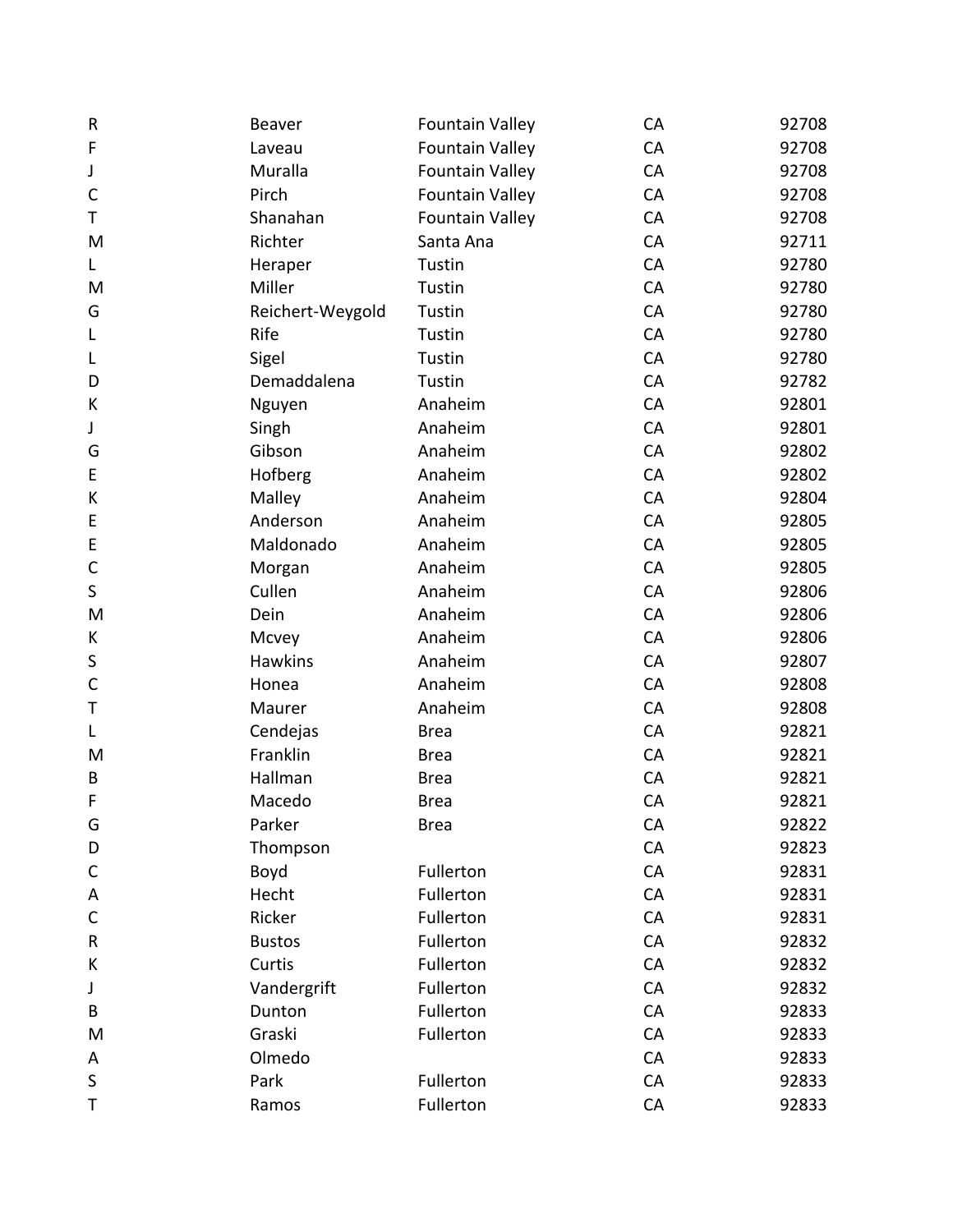| C            | Skeen                 | Fullerton    | CA | 92833 |
|--------------|-----------------------|--------------|----|-------|
| M            | Arace                 | Fullerton    | CA | 92835 |
| J            | Ayala                 | Fullerton    | CA | 92835 |
| S            | Pena                  | Fullerton    | CA | 92835 |
| D            | Pena-Davis            | Fullerton    | CA | 92835 |
| M            | <b>Babcock</b>        | Garden Grove | CA | 92840 |
| $\mathsf{C}$ | Dennison              | Garden Grove | CA | 92840 |
| M            | Dunham                | Garden Grove | CA | 92840 |
| С            | Fotia                 | Garden Grove | CA | 92840 |
| $\mathsf C$  | Ritts                 | Garden Grove | CA | 92840 |
| B            | Cluff                 | Garden Grove | CA | 92843 |
| К            | Head                  | Garden Grove | CA | 92843 |
| J            | Hoover                | Garden Grove | CA | 92845 |
| S            | Walker                | Garden Grove | CA | 92845 |
| $\mathsf{N}$ | Scott                 | Norco        | CA | 92860 |
| M            | Farry                 | Villa Park   | CA | 92861 |
| M            | Ouzounian             | Villa Park   | CA | 92861 |
| ${\sf N}$    | Albers                | Orange       | CA | 92863 |
| J            | <b>Barrows</b>        | Orange       | CA | 92865 |
| S            | Murray                | Orange       | CA | 92865 |
| S            | Murray                | Orange       | CA | 92865 |
| M            | <b>Ristig</b>         | Orange       | CA | 92865 |
| ${\sf R}$    | Class                 |              | CA | 92866 |
| S            | Miller                | Orange       | CA | 92867 |
| S            | <b>Weston Siering</b> | Orange       | CA | 92867 |
| $\mathsf R$  | Daugherty             | Orange       | CA | 92868 |
| J            | Peevey                | Orange       | CA | 92868 |
|              | Gembka                |              | CA | 92869 |
| P            | Munzing               | Orange       | CA | 92869 |
| M            | Muro                  | Placentia    | CA | 92870 |
| К            | Wells                 | Eastvale     | CA | 92880 |
| ${\sf R}$    | Howard                | Corona       | CA | 92881 |
| K            | Gobby                 | Corona       | CA | 92882 |
| M            | Riley                 | Corona       | CA | 92883 |
| A            | <b>Bushman</b>        | Yorba Linda  | CA | 92886 |
| G            | Lloyd                 | Yorba Linda  | CA | 92886 |
| A            | Silver Eagle          | Yorba Linda  | CA | 92886 |
| Τ            | Sieving               | Yorba Linda  | CA | 92887 |
| E            | Bergan                | Ventura      | CA | 93001 |
| M            | Cabrera               |              | CA | 93001 |
| L            | Carmona-Mancilla      | Ventura      | CA | 93001 |
| J            | Delaney               | Ventura      | CA | 93001 |
| S            | Fernandez             | Ventura      | CA | 93001 |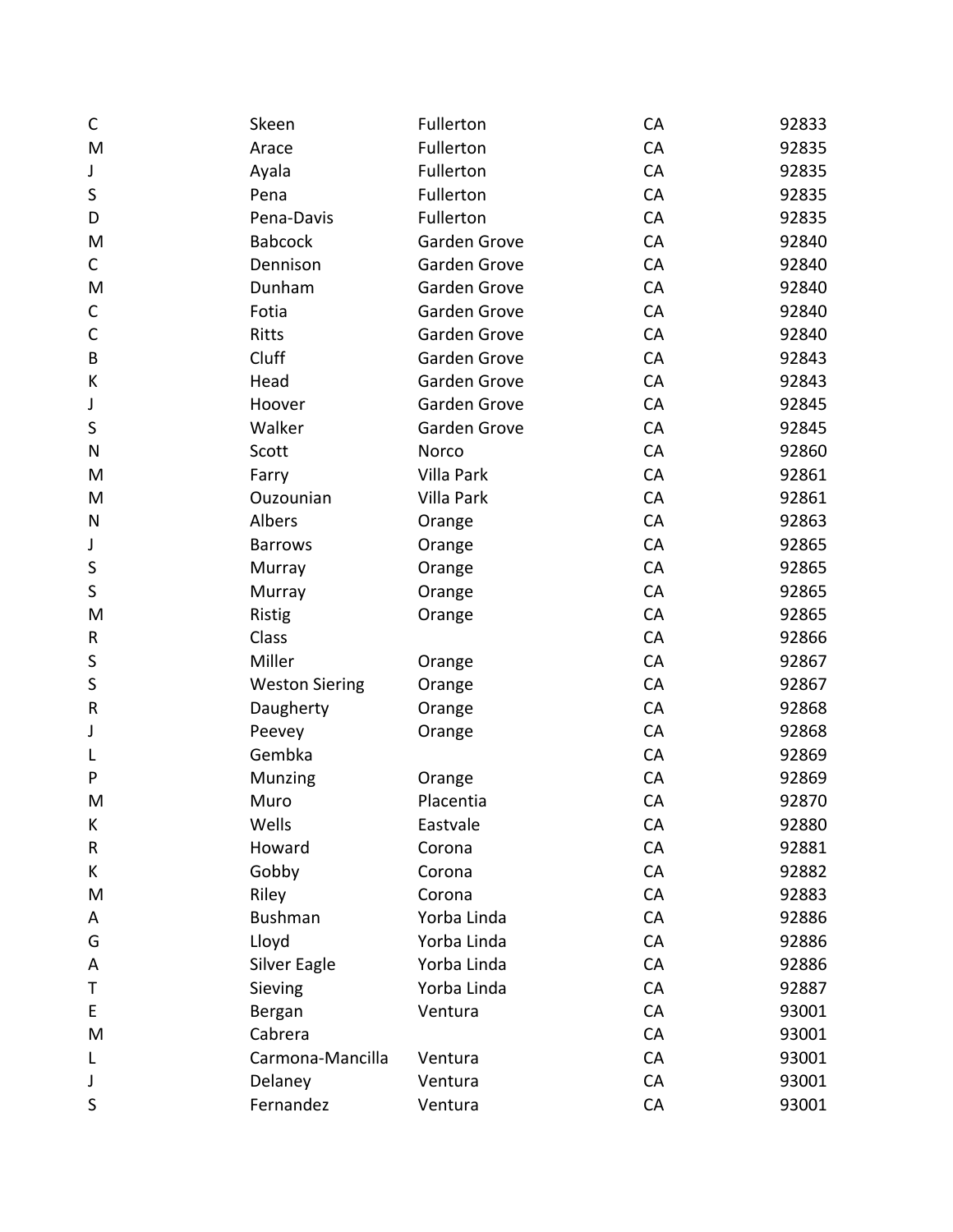| J            | Harden                     | Ventura     | CA | 93001 |
|--------------|----------------------------|-------------|----|-------|
| J            | Kaye-Carr                  | Ventura     | CA | 93001 |
| P            | Minoofarpayamminor Ventura |             | CA | 93001 |
| B            | Moss                       | Ventura     | CA | 93001 |
| C            | Prall                      | Ventura     | CA | 93001 |
| ${\sf R}$    | Thomas                     | Ventura     | CA | 93001 |
| D            | Cotner                     | Ventura     | CA | 93002 |
| W            | Gorenfeld                  | Ventura     | CA | 93003 |
| S            | Harris                     | Ventura     | CA | 93003 |
| D            | Harris                     | Ventura     | CA | 93003 |
| J            | Hydar                      | Ventura     | CA | 93003 |
| D            | Johnson                    | Ventura     | CA | 93003 |
| D            | Luff                       | Ventura     | CA | 93003 |
| P            | Pivo                       | Ventura     | CA | 93003 |
| N            | Charnofsky                 | Ventura     | CA | 93004 |
| Α            | Montapert                  | Ventura     | CA | 93004 |
| $\sf R$      | Osland                     | Ventura     | CA | 93004 |
| E            | Sommers                    | Ventura     | CA | 93004 |
| $\mathsf{P}$ | Alexakis                   | Camarillo   | CA | 93010 |
| Τ            | Guisinger                  | Camarillo   | CA | 93010 |
| Τ            | Harris                     | Camarillo   | CA | 93010 |
| L            | Loiselle Rn                | Camarillo   | CA | 93010 |
| L            | Shubert                    | Camarillo   | CA | 93010 |
| D            | Wexler                     | Camarillo   | CA | 93010 |
| $\mathsf{C}$ | Lima                       | Camarillo   | CA | 93012 |
| J            | Razo                       | Camarillo   | CA | 93012 |
| Т            | Scarpino                   | Camarillo   | CA | 93012 |
| R            | Witt                       | Camarillo   | CA | 93012 |
| ${\sf P}$    | <b>Stahlsis</b>            | Carpinteria | CA | 93013 |
| J            | <b>Stassinos</b>           | Carpinteria | CA | 93013 |
| J            | Petersen                   | Oak View    | CA | 93022 |
| Z            | Rodriguez                  | Oak View    | CA | 93022 |
| rick         | bisaccia                   | <b>OJAI</b> | CA | 93023 |
| К            | Grantham                   | Ojai        | CA | 93023 |
| A            | <b>Hetrick</b>             | Ojai        | CA | 93023 |
| Τ            | Kyle                       | Ojai        | CA | 93023 |
| D            | Nakosteen                  | Ojai        | CA | 93023 |
| M            | Noad                       | Ojai        | CA | 93023 |
| A            | Velazquez                  | Okai        | CA | 93023 |
| K            | Young                      | Ojai        | CA | 93023 |
| M            | Tellez                     | Oxnard      | CA | 93030 |
| C            | Hailes                     | Oxnard      | CA | 93033 |
| D            | <b>Bailey</b>              | Oxnard      | CA | 93035 |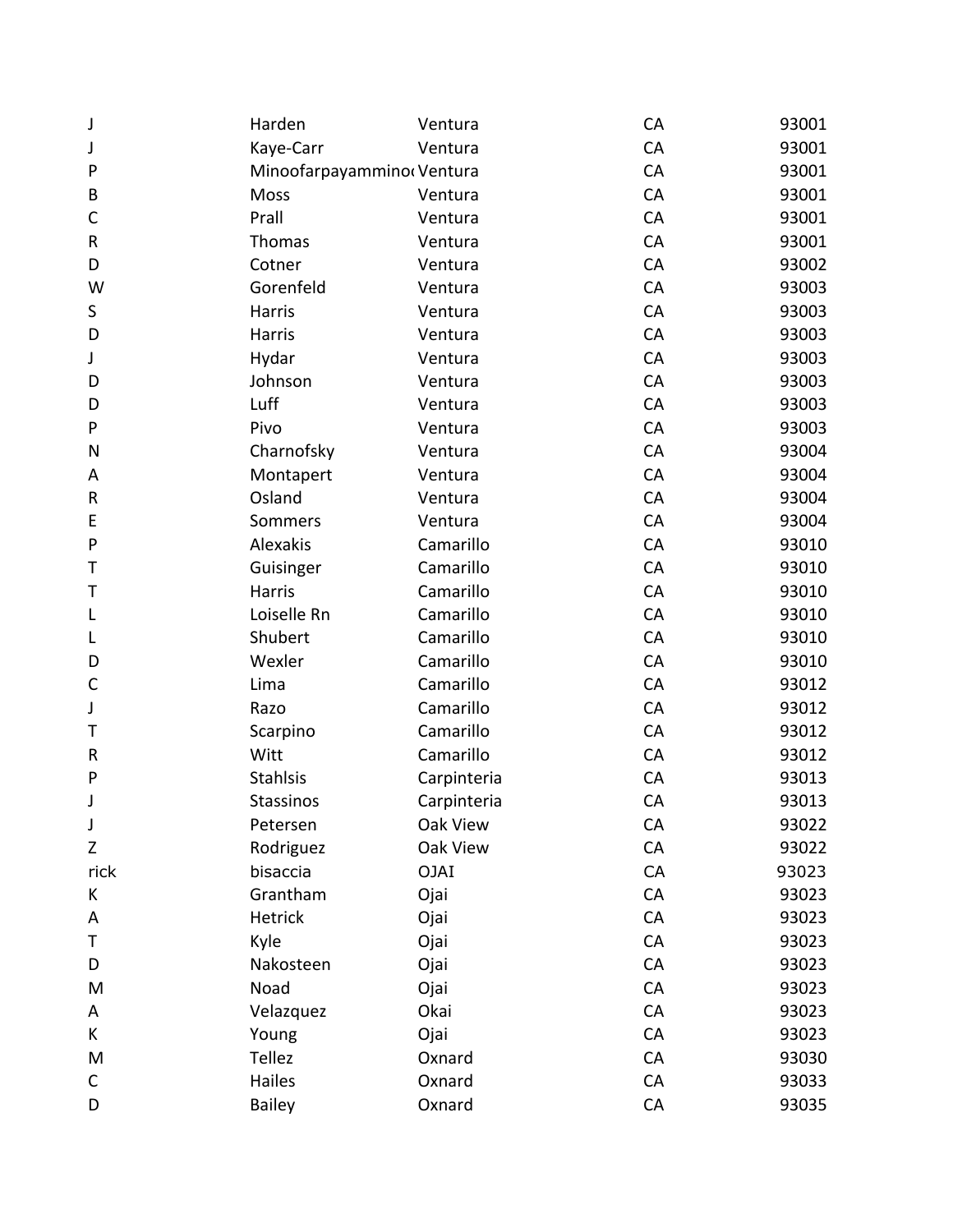| M            | <b>Bryant</b>   | Oxnard        | CA | 93035 |
|--------------|-----------------|---------------|----|-------|
| J            | Swanson         | Oxnard        | CA | 93035 |
| Α            | Wallengren      | Oxnard        | CA | 93035 |
| J            | Pollak          | Oxnard        | CA | 93036 |
| M            | Rachmuth        | Oxnard        | CA | 93036 |
| $\sf S$      | Shields         | Oxnard        | CA | 93036 |
| ${\sf R}$    | Vizansky        | Oxnard        | CA | 93036 |
| Α            | Gonzalez        | Piru          | CA | 93040 |
| M            | Mccartney       | Port Hueneme  | CA | 93041 |
| K            | Kiceniuk        | Santa Paula   | CA | 93060 |
| Т            | Kiceniuk        | Santa Paula   | CA | 93060 |
| $\mathsf C$  | Santiso         | Somis         | CA | 93066 |
| L            | Ayres           | Summerland    | CA | 93067 |
| $\mathsf{C}$ | Svoboda         | Summerland    | CA | 93067 |
| L            | <b>Brinkman</b> | Santa Barbara | CA | 93101 |
| К            | Cohen           | Santa Barbara | CA | 93101 |
| $\sf S$      | Ganter          | Santa Barbara | CA | 93101 |
| Τ            | Johnson         | Santa Barbara | CA | 93101 |
| B            | Maloney         | Santa Barbara | CA | 93101 |
| L            | Moeller         | Santa Barbara | CA | 93101 |
| D            | Plaister        | Santa Barbara | CA | 93101 |
| N            | Simon           | Santa Barbara | CA | 93101 |
| $\mathsf{C}$ | Willcox         | Santa Barbara | CA | 93102 |
| $\sf R$      | Harris          | Santa Barbara | CA | 93103 |
| M            | Kaufman         | Santa Barbara | CA | 93103 |
| A            | Mahoney         | Santa Barbara | CA | 93103 |
| M            | Marotti-Ceder   | Santa Barbara | CA | 93103 |
| С            | Mullin          | Santa Barbara | CA | 93103 |
| $\sf R$      | Nelson, Jr.     | Santa Barbara | CA | 93103 |
| D            | Wolf            | Santa Barbara | CA | 93103 |
| К            | Alstedter       | Santa Barbara | CA | 93105 |
| Τ            | Baccim,         | Santa Barbara | CA | 93105 |
| B            | <b>Boros</b>    | Santa Barbara | CA | 93105 |
| P            | Cooper-Kelley   | Santa Barbara | CA | 93105 |
| G            | Feldmann        | Santa Barbara | CA | 93105 |
| J            | Fithian         | Santa Barbara | CA | 93105 |
| S            | Lauer           | Santa Barbara | CA | 93105 |
| R            | Lombardo        | Santa Barbara | CA | 93105 |
| G            | Macdougall      | Santa Barbara | CA | 93105 |
| D            | Ogilvie         | Santa Barbara | CA | 93105 |
| E            | Peterson        | Santa Barbara | CA | 93105 |
| C            | Stomper         | Santa Barbara | CA | 93105 |
| K            | Sven-Brown      | Santa Barbara | CA | 93105 |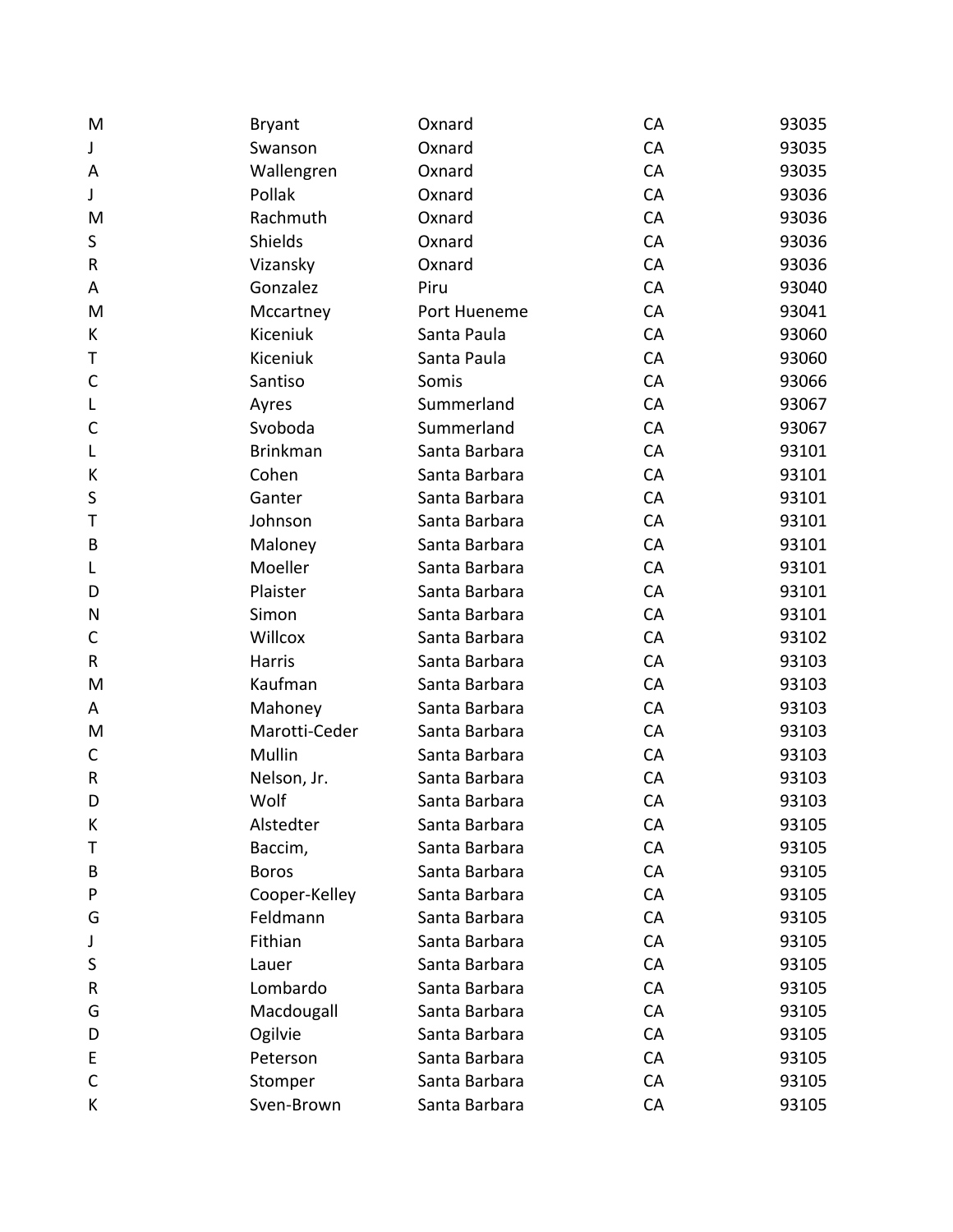| W            | Wittl          | Santa Barbara  | <b>CA</b> | 93105 |
|--------------|----------------|----------------|-----------|-------|
| L            | Adams          | Santa Barbara  | CA        | 93108 |
| J            | Michal         | Montecito      | CA        | 93108 |
| Z            | Primrose       | Santa Barbara  | CA        | 93108 |
| M            | Sanders        | Santa Barbara  | CA        | 93108 |
| Α            | Bell           | Santa Barbara  | CA        | 93109 |
| F            | Cooley         | Santa Barbara  | CA        | 93109 |
| D            | Dolotta        | Santa Barbara  | CA        | 93109 |
| $\sf S$      | Downing        | Santa Barbara  | CA        | 93109 |
| ${\sf R}$    | Moser          | Santa Barbara  | CA        | 93109 |
| L            | Rasmussen      | Santa Barbara  | CA        | 93109 |
| $\mathsf{C}$ | Schermerhorn   | Santa Barbara  | CA        | 93109 |
| $\sf S$      | Cobb           | Santa Barbara  | CA        | 93110 |
| ${\sf R}$    | Corry          | Santa Barbara  | CA        | 93110 |
| A            | Forsythe       | Santa Barbara  | CA        | 93110 |
| B            | Freeborn-Rubin | Santa Barbara  | CA        | 93110 |
| M            | Freeborn-Rubin | Santa Barbara  | CA        | 93110 |
| $\sf{B}$     | Herbert        | Santa Barbara  | CA        | 93110 |
| G            | Leroy          | Santa Barbara  | CA        | 93110 |
| W            | Mann           | Santa Barbara  | CA        | 93110 |
| V            | Mariposa       | Santa Barbara  | CA        | 93110 |
| L            | Murdock        | Santa Barbara  | CA        | 93110 |
| J            | Reinish        | Santa Barbara  | CA        | 93110 |
| H            | Weinberg       | Santa Barbara  | CA        | 93110 |
| $\sf S$      | Zalon          | Santa Barbara  | CA        | 93110 |
| ${\sf R}$    | Zimmerman      | Santa Barbara  | CA        | 93110 |
| D            | Fuller         |                | CA        | 93111 |
| J            | Hall           | Santa Barbara  | CA        | 93111 |
| B            | Hamlin         | Santa Barbara  | CA        | 93111 |
| J            | Altstatt       | Goleta         | CA        | 93117 |
| A            | Gracer         | Goleta         | CA        | 93117 |
| $\mathsf C$  | Hall           | Goleta         | CA        | 93117 |
| M            | Henderson      | Goleta         | CA        | 93117 |
| J            | Houchin        | Goleta         | CA        | 93117 |
| E            | Katzenson      | Goleta         | CA        | 93117 |
| $\sf S$      | Miller         | Goleta         | CA        | 93117 |
| M            | O'Connor       | Goleta         | CA        | 93117 |
| $\sf S$      | Saunders       | Goleta         | CA        | 93117 |
| H            | Suteherland    | Goleta         | CA        | 93117 |
| M            | Wright         | Goleta         | CA        | 93117 |
| M            | Elliott        | Santa Barbara  | CA        | 93130 |
| R            | Weissglass     | Santa Barbara  | CA        | 93130 |
| G            | Thornbrugh     | <b>Bodfish</b> | CA        | 93205 |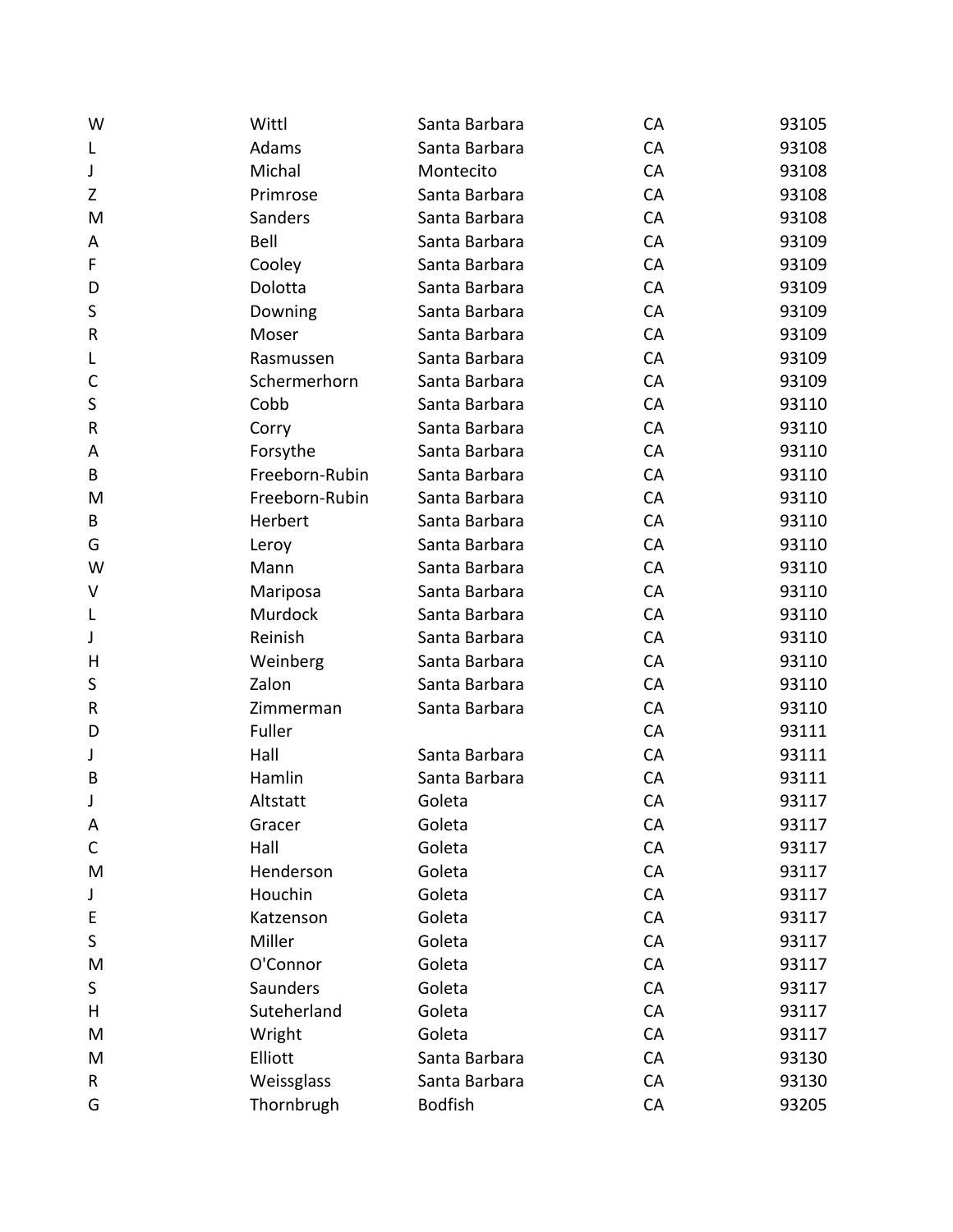| L            | Smith         | <b>California Hot Springs</b> | CA | 93207 |
|--------------|---------------|-------------------------------|----|-------|
| G            | Card          | Exeter                        | CA | 93221 |
| J            | Card          | Exeter                        | CA | 93221 |
| L            | Rikel         | Pine Mountain Club            | CA | 93222 |
| M            | Darling       | <b>Frazier Park</b>           | CA | 93225 |
| L            | Wright        | <b>Frazier Park</b>           | CA | 93225 |
| К            | Hollinger     | Kernville                     | CA | 93238 |
| F            | Mcfalone      | Lemoore                       | CA | 93245 |
| ${\sf R}$    | Bajwa         | Porterville                   | CA | 93257 |
| $\mathsf C$  | Flint         | Springville                   | CA | 93265 |
| M            | Gardner       | Visalia                       | CA | 93277 |
| ${\sf R}$    | Joseph        | Visalia                       | CA | 93292 |
| B            | Armer         | Bakersfield                   | CA | 93304 |
| V            | Golden        | Bakersfield                   | CA | 93304 |
| D            | Owens         | Bakersfield                   | CA | 93305 |
| M            | Sherman       | Bakersfield                   | CA | 93305 |
| J            | Columbia      | Bakersfield                   | CA | 93306 |
| M            | Daniel        | 4109 Ridgemoor Ave            | CA | 93306 |
| E            | Eacmen        | Bakersfield                   | CA | 93306 |
| L            | <b>Broome</b> | Bakersfield                   | CA | 93308 |
| ${\sf R}$    | <b>Morris</b> | Bakersfield                   | CA | 93308 |
| J            | Nommensen     | Bakersfield                   | CA | 93308 |
| P            | Gullam        | Bakersfield                   | CA | 93309 |
| N            | Schowalter    | Bakersfield                   | CA | 93309 |
| D            | <b>Baker</b>  | Bakersfield                   | CA | 93311 |
| $\mathsf{O}$ | Lampkin       | Bakersfield                   | CA | 93312 |
| ${\sf R}$    | Laramee       | Bakersfield                   | CA | 93312 |
| $\mathsf C$  | Tallman       | Bakersfield                   | CA | 93312 |
| J            | Carrillo      | Bakersfield                   | CA | 93313 |
| К            | Ziegler       | Bakersfield                   | CA | 93313 |
| G            | Casado        | Pierrefitte Sur Seine         | CA | 93380 |
| Α            | Elijah        | San Luis Obispo               | CA | 93401 |
| E            | Greenwald     | San Luis Obispo               | CA | 93401 |
| S            | Jenkins       | San Luis Obispo               | CA | 93401 |
| C            | Mortensen     | San Luis Obispo               | CA | 93401 |
| D            | Raleigh       | San Luis Obispo               | CA | 93401 |
| S            | West          | San Luis Obispo               | CA | 93401 |
| S            | <b>Brazil</b> | Los Osos                      | CA | 93402 |
| C            | Davis         | Los Osos                      | CA | 93402 |
| G            | Lewis         | Los Osos                      | CA | 93402 |
| S            | Lytsell       | Los Osos                      | CA | 93402 |
| Τ            | Lytsell       | Baywood Park                  | CA | 93402 |
| D            | Romero        | Los Osos                      | CA | 93402 |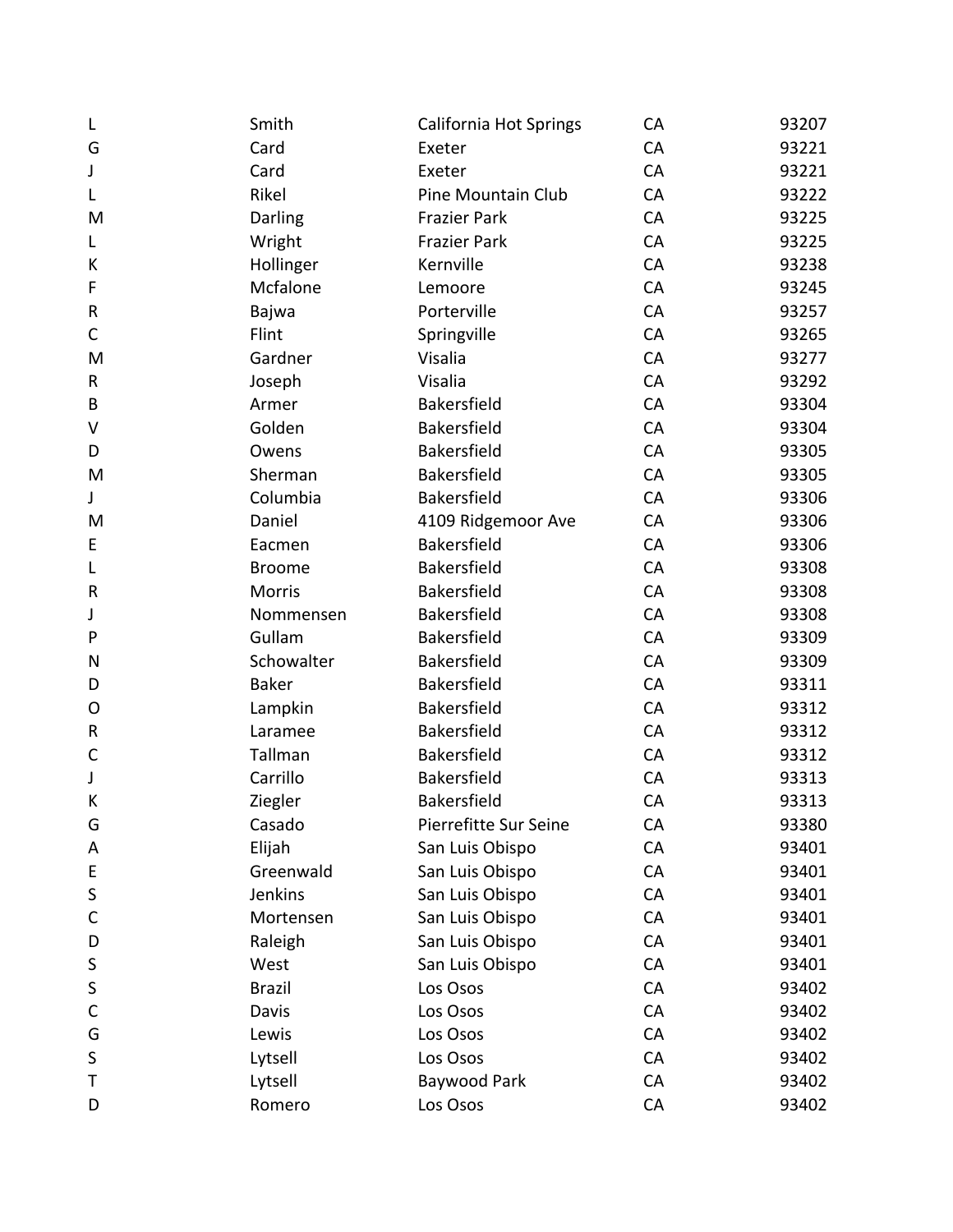| K            | Czekala           | San Luis Obispo   | CA | 93405 |
|--------------|-------------------|-------------------|----|-------|
| M            | Grajeda           | San Luis Obispo   | CA | 93405 |
| $\sf R$      | Ringler           | San Luis Obispo   | CA | 93405 |
| Τ            | Barnes-Matych     | Arroyo Grande     | CA | 93420 |
| M            | Eister            | Arroyo Grande     | CA | 93420 |
| J            | Marzich           | Arroyo Grande     | CA | 93420 |
| $\vee$       | Vivv              | Arroyo Grande     | CA | 93420 |
| D            | <b>Broadwater</b> | Atascadero        | CA | 93422 |
| J            | Elsdon            | Atascadero        | CA | 93422 |
| E            | Evans             | Atascadero        | CA | 93422 |
| M            | Grevers           | Atascadero        | CA | 93422 |
| David        | Highland          | <b>ATASCADERO</b> | CA | 93422 |
| L            | Penrose           | Atascadero        | CA | 93422 |
| N            | Reinstein         | Atascadero        | CA | 93422 |
| B            | Caton             | Avila Beach       | CA | 93424 |
| ${\sf R}$    | Denny             | <b>Bradley</b>    | CA | 93426 |
| J            | <b>Beaudette</b>  | <b>Buellton</b>   | CA | 93427 |
| J            | Flitcraft         | Cambria           | CA | 93428 |
| G            | Gall              | Cambria           | CA | 93428 |
| P            | Smith             | Creston           | CA | 93432 |
| ${\sf R}$    | Kokatnur          | Lompoc            | CA | 93436 |
| C            | Mitchell          | Lompoc            | CA | 93436 |
| L            | <b>Nunez</b>      | Lompoc            | CA | 93436 |
| M            | Primrose          | Lompoc            | CA | 93436 |
| D            | <b>Brooks</b>     | Lompoc            | CA | 93438 |
| S            | Lane              | Los Olivos        | CA | 93441 |
| B            | Andrews           | Morro Bay         | CA | 93442 |
| J            | Bertonneau        | Morro Bay         | CA | 93442 |
| $\mathbf{I}$ | Bosserman         | Morro Bay         | CA | 93442 |
| S            | Hamilton          | Morro Bay         | CA | 93442 |
| W            | Hendrix           | Morro Bay         | CA | 93442 |
| S            | Jester            | Morro Bay         | CA | 93442 |
| D            | Knecht            | Morro Bay         | CA | 93442 |
| B            | Espy              | Morro Bay         | CA | 93443 |
| C            | Freytag           | Nipomo            | CA | 93444 |
| S            | Wishner           | Nipomo            | CA | 93444 |
| B            | Foti              | Paso Robles       | CA | 93446 |
| R            | Harvey            | Paso Robles       | CA | 93446 |
| P            | Kane              | Paso Robles       | CA | 93446 |
| К            | Ram               | Paso Robles       | CA | 93446 |
| J            | Saner             | Paso Robles       | CA | 93446 |
| B            | Tkach             | Paso Robles       | CA | 93446 |
| N            | Dalton            | Paso Robles       | CA | 93447 |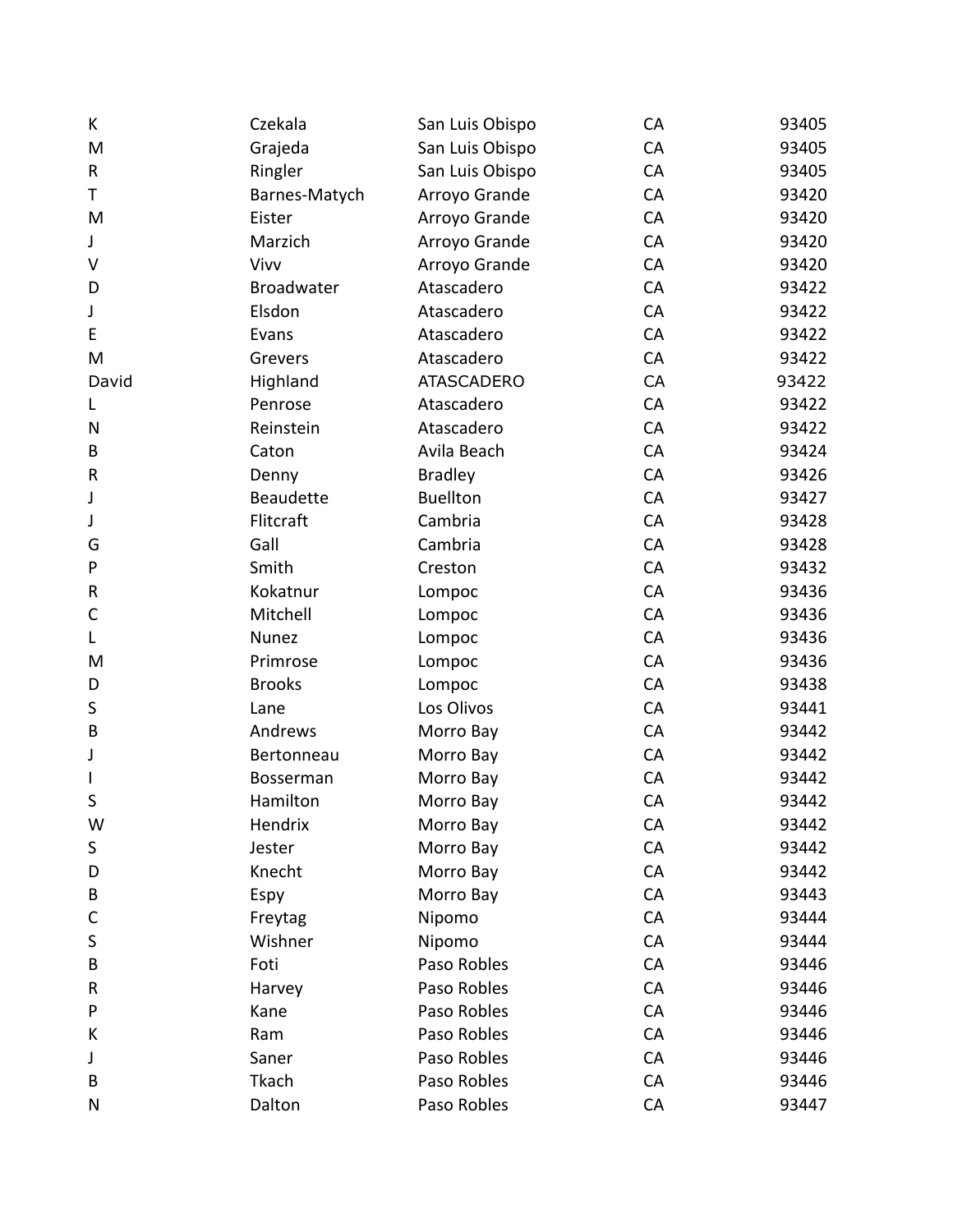| A            | Dejarnette    | Pismo Beach          | CA | 93449 |
|--------------|---------------|----------------------|----|-------|
| $\mathsf{N}$ | Herzog        | Pismo Beach          | CA | 93449 |
| G            | May           | Santa Margarita      | CA | 93453 |
| A            | Anderson      | Santa Maria          | CA | 93454 |
| ${\sf R}$    | Armstrong     | Santa Maria          | CA | 93454 |
| ${\sf R}$    | Cummings      | Santa Maria          | CA | 93454 |
| $\mathsf{C}$ | James         | Santa Maria          | CA | 93454 |
| N            | Miller        | Santa Maria          | CA | 93455 |
| Τ            | San Cartier   | Santa Maria          | CA | 93455 |
| D            | Standley      | Santa Maria          | CA | 93455 |
| J            | Hoey          | Santa Ynez           | CA | 93460 |
| S            | Shillinger    | Santa Ynez           | CA | 93460 |
| <b>Nick</b>  | Di Croce      | SOLVANG              | CA | 93463 |
| P            | Ramos         | Solvang              | CA | 93463 |
| B            | Stansbury     | Templeton            | CA | 93465 |
| ${\sf R}$    | Cotner        | Grover Beach         | CA | 93483 |
| C            | Spenger       | <b>Big Pine</b>      | CA | 93513 |
| A            | Mccarthy      | Bishop               | CA | 93514 |
| D            | Pilsl         | Bishop               | CA | 93514 |
| $\sf S$      | Valdez        | Bishop               | CA | 93514 |
| M            | Manda         | Bridgeport           | CA | 93517 |
| M            | <b>Barker</b> | Lancaster            | CA | 93535 |
| K            | Bx            | Lancaster            | CA | 93535 |
| J            | Gaspar        | Lancaster            | CA | 93535 |
| O            | Winbush       | Lancaster            | CA | 93535 |
| $\mathsf{N}$ | Hagedorn      | Lancaster            | CA | 93536 |
| L            | Larsen        | Lancaster            | CA | 93536 |
| M            | Molnar        | Lancaster            | CA | 93536 |
| A            | Sylvester     | Lancaster            | CA | 93536 |
| L            | Wanders       | Lancaster            | CA | 93536 |
| A            | Marcello      | Littlerock           | CA | 93543 |
| $\mathsf{N}$ | Mather        | <b>Mammoth Lakes</b> | CA | 93546 |
| L            | Vest          | <b>Mammoth Lakes</b> | CA | 93546 |
| S            | <b>Beatty</b> | Palmdale             | CA | 93550 |
| P            | Quinn         | Palmdale             | CA | 93550 |
| Α            | Topete        | Palmdale             | CA | 93550 |
| P            | Damarto       | Ridgecrest           | CA | 93555 |
| R            | Dean          | Ridgecrest           | CA | 93555 |
| К            | Gibeault      | Ridgecrest           | CA | 93555 |
| N            | Gooch         | Ridgecrest           | CA | 93555 |
| F            | Richards      | Ridgecrest           | CA | 93555 |
| N            | Robinson      | Ridgecrest           | CA | 93555 |
| S            | Golsh         | Tehachapi            | CA | 93561 |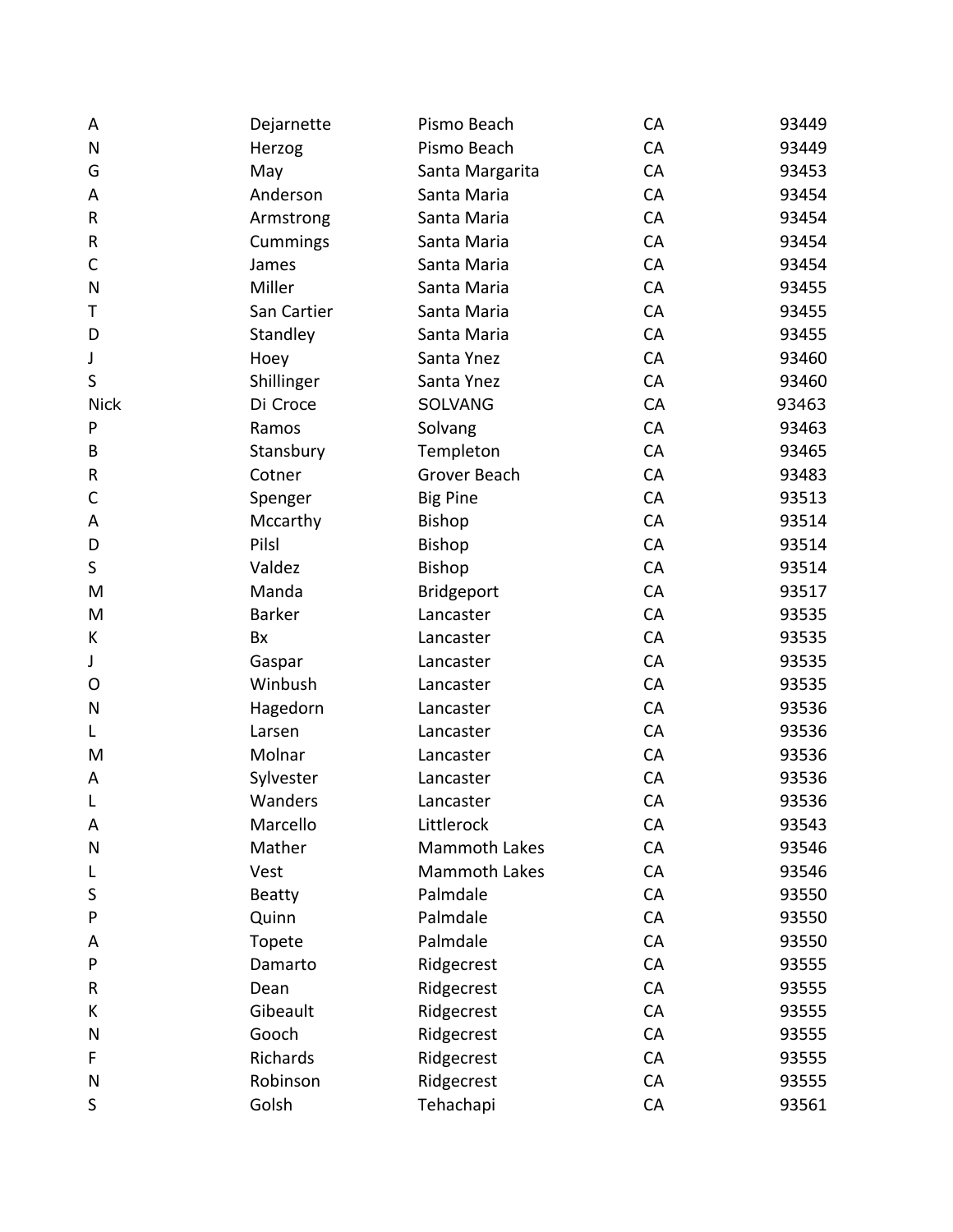| M            | Harty           | Chowchilla | CA | 93610 |
|--------------|-----------------|------------|----|-------|
| M            | Swanson         | Clovis     | CA | 93611 |
| S            | Avila           | Clovis     | CA | 93612 |
| К            | <b>Bien</b>     | Clovis     | CA | 93612 |
| $\mathsf{C}$ | <b>Barnhill</b> | Coarsegold | CA | 93614 |
| $\sf S$      | Rowe            | Coarsegold | CA | 93614 |
| H            | White           | Coarsegold | CA | 93614 |
| $\mathsf{C}$ | Altintop        | Clovis     | CA | 93619 |
| $\sf S$      | Odry            | Fish Camp  | CA | 93623 |
| $\sf H$      | Hillman         | Kerman     | CA | 93630 |
| S            | Coahran         | Los Banos  | CA | 93635 |
| S            | Peterson        | Los Banos  | CA | 93635 |
| J            | Phillips        | Los Banos  | CA | 93635 |
| Α            | Cruz            | Madera     | CA | 93637 |
| $\mathsf{C}$ | Lopez           | Madera     | CA | 93637 |
| ${\sf R}$    | Lindsay         | Madera     | CA | 93638 |
| R            | Peterson        | Madera     | CA | 93638 |
| ${\sf R}$    | Hundley         | North Fork | CA | 93643 |
| J            | Looby           | North Fork | CA | 93643 |
| D            | <b>Baier</b>    | Oakhurst   | CA | 93644 |
| К            | <b>Burch</b>    | Oakhurst   | CA | 93644 |
| $\mathsf{P}$ | Leinau          | Oakhurst   | CA | 93644 |
| J            | Yerena Jr       | Parlier    | CA | 93648 |
| S            | Benson          | Raymond    | CA | 93653 |
| R            | Anderson        | Reedley    | CA | 93654 |
| John         | Cameron         | Selma      | CA | 93662 |
| $\mathsf{C}$ | Ashley          | Tollhouse  | CA | 93667 |
| D            | Rincon          | Fresno     | CA | 93703 |
| К            | Alcantara       | Fresno     | CA | 93704 |
| $\sf R$      | <b>Bates</b>    | Fresno     | CA | 93704 |
| К            | Brannigan       | Fresno     | CA | 93704 |
| N            | Cabrera         | Fresno     | CA | 93704 |
| M            | Carruthers      | Fresno     | CA | 93704 |
| L            | Roberts         | Fresno     | CA | 93704 |
| N            | Tingey          | Fresno     | CA | 93704 |
| Т            | Zollars         | Fresno     | CA | 93704 |
| M            | Cornell         | Fresno     | CA | 93705 |
| C            | Wippern         | Fresno     | CA | 93705 |
| Α            | Catano          | Fresno     | CA | 93706 |
| A            | Beil            | Fresno     | CA | 93710 |
| R            | Carpenter       | Fresno     | CA | 93710 |
| R            | Reid-Johansson  | Fresno     | CA | 93710 |
| W            | Sweetling       | Fresno     | CA | 93710 |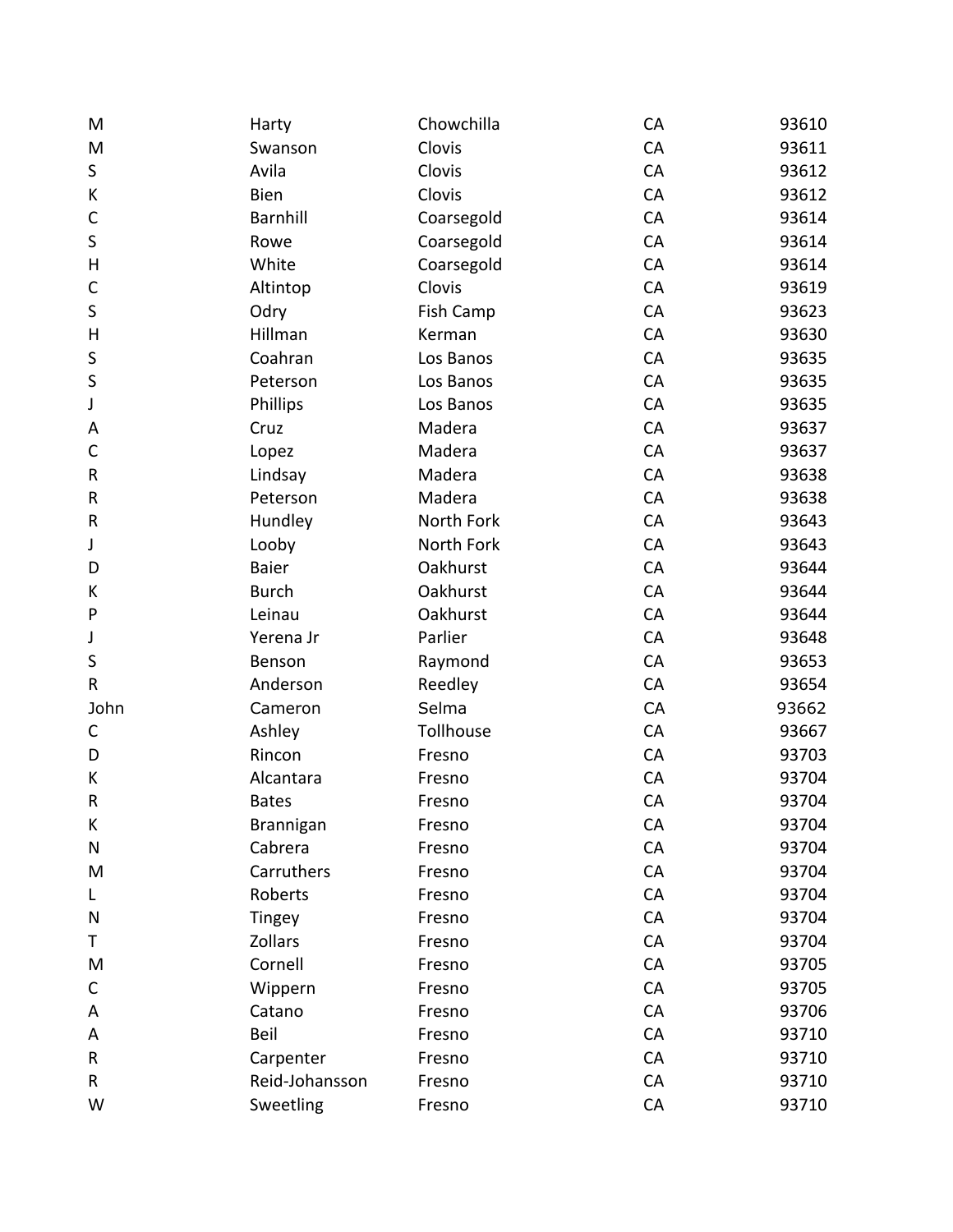| D         | Williams      | Fresno               | CA | 93710 |
|-----------|---------------|----------------------|----|-------|
| M         | Franco        | Fresno               | CA | 93711 |
| S         | Lane          | Fresno               | CA | 93711 |
| D         | Plaunt        | Fresno               | CA | 93711 |
| E         | Wohl          | Fresno               | CA | 93711 |
| M         | Grieco        | Fresno               | CA | 93720 |
| G         | Hawes         | Fresno               | CA | 93720 |
| L         | Kammerer      | Fresno               | CA | 93720 |
| D         | Kauffman      | Fresno               | CA | 93720 |
| D         | Lee           | Fresno               | CA | 93720 |
| A         | Arcure        | Fresno               | CA | 93722 |
| M         | Mazhnyy       | Fresno               | CA | 93722 |
| B         | Mouw          | Fresno               | CA | 93722 |
| R         | Norman        | Fresno               | CA | 93722 |
| $\sf R$   | Glover        | Fresno               | CA | 93726 |
| J         | Gonzalez      | Fresno               | CA | 93726 |
| A         | Parker        | Fresno               | CA | 93726 |
| D         | Xiong         | Fresno               | CA | 93727 |
| N         | Kelly         | Fresno               | CA | 93728 |
| D         | Andresen      | Salinas              | CA | 93901 |
| D         | Connelly      | Salinas              | CA | 93901 |
| J         | Barboza       | Salinas              | CA | 93905 |
| К         | Oliver        | Salinas              | CA | 93907 |
| E         | Rosas         | Salinas              | CA | 93907 |
| $\sf S$   | Fishel        | Salinas              | CA | 93908 |
| ${\sf R}$ | Harris        | Salinas              | CA | 93912 |
| J         | Padilla       | Salinas              | CA | 93912 |
| D         | Whittington   | <b>Big Sur</b>       | CA | 93920 |
| L         | Dyson         | Carmel-By-The-Sea    | CA | 93921 |
| S         | Ramsden Scott | Carmel By The        | CA | 93921 |
| C         | Ewing         | Carmel               | CA | 93923 |
| S         | Kaku          | Carmel               | CA | 93923 |
| L         | Mcmillan      | Carmel               | CA | 93923 |
| R         | Nadalin       | Carmel               | CA | 93923 |
| J         | Rocke         | Carmel               | CA | 93923 |
| D         | D'Anna        | <b>Carmel Valley</b> | CA | 93924 |
| Τ         | Edmonds       | <b>Carmel Valley</b> | CA | 93924 |
| M         | Milton        | <b>Carmel Valley</b> | CA | 93924 |
| S         | Norton        | <b>Carmel Valley</b> | CA | 93924 |
| D         | Remy          | <b>Carmel Valley</b> | CA | 93924 |
| S         | Schachter     | <b>Carmel Valley</b> | CA | 93924 |
| J         | Davison       | Lockwood             | CA | 93932 |
| R         | <b>Burton</b> | Monterey             | CA | 93940 |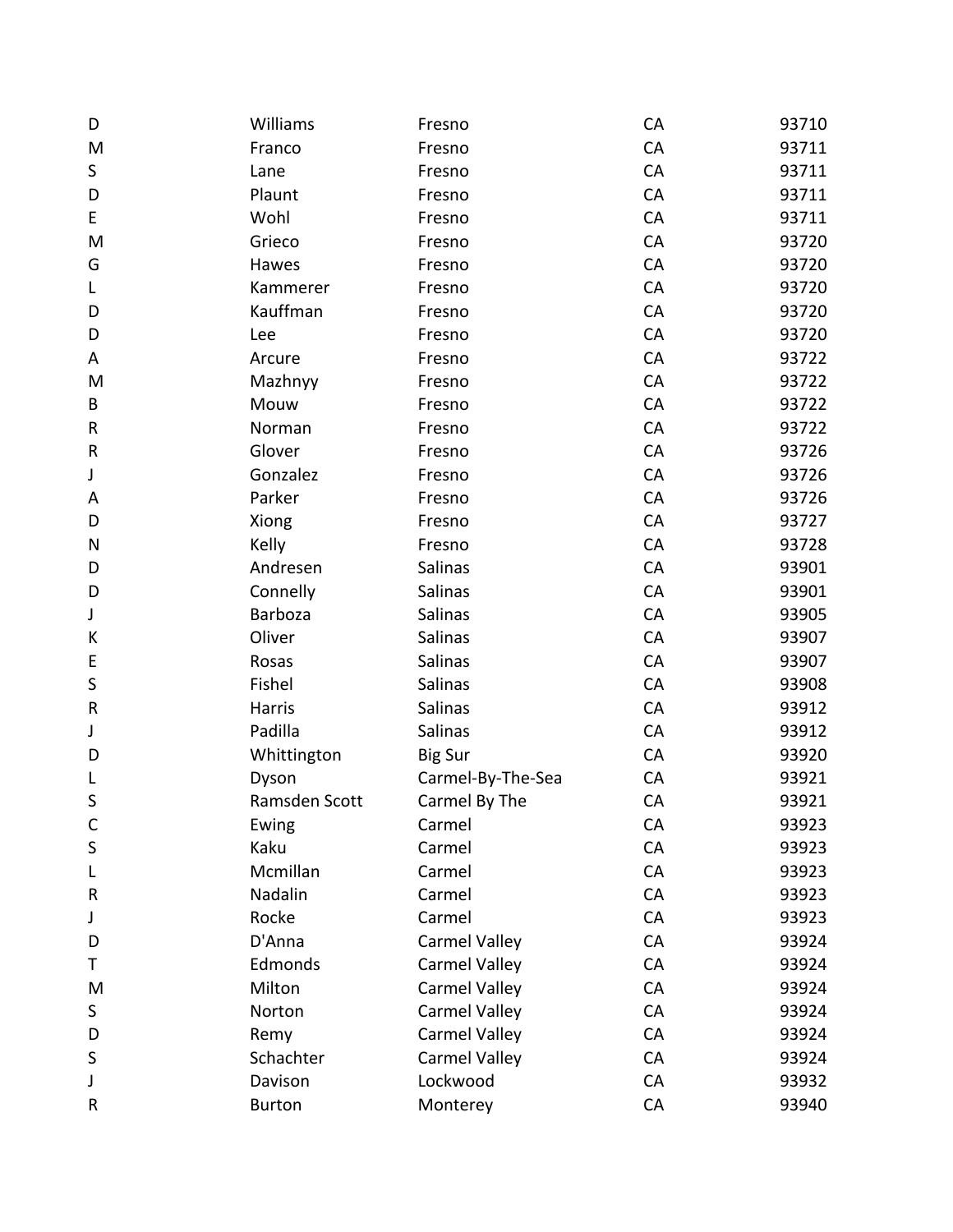| $\mathsf R$  | Digiovanni Jr.  | Monterey             | CA | 93940 |
|--------------|-----------------|----------------------|----|-------|
| J            | Limes           | Monterey             | CA | 93940 |
| S            | Stevens         | Monterey             | CA | 93940 |
| К            | Talbert-Hill    | Monterey             | CA | 93940 |
| К            | Von Berg        | Monterey             | CA | 93940 |
| J            | Pizzo           | Monterey             | CA | 93942 |
| $\mathsf{C}$ | <b>Balfe</b>    | Pacific Grove        | CA | 93950 |
| Т            | <b>Bonfield</b> | <b>Pacific Grove</b> | CA | 93950 |
| Α            | Boosman         | Pacific Grove        | CA | 93950 |
| D            | Downs           | Pacific Grove        | CA | 93950 |
| M            | Hutchinson      | <b>Pacific Grove</b> | CA | 93950 |
| $\mathsf C$  | Ingram          | Pacific Grove        | CA | 93950 |
| ${\sf R}$    | Krueger         | <b>Pacific Grove</b> | CA | 93950 |
| J            | Long            | <b>Pacific Grove</b> | CA | 93950 |
| E            | Ollinger        | Pacific Grove        | CA | 93950 |
| J            | Reel            | <b>Pacific Grove</b> | CA | 93950 |
| B            | Sailer          | Pacific Grove        | CA | 93950 |
| A            | Laine           | Pebble Beach         | CA | 93953 |
| $\sf S$      | Clark           | Seaside              | CA | 93955 |
| J            | Love            | Seaside              | CA | 93955 |
| V            | Gould           | Belmont              | CA | 94002 |
| $\mathsf{C}$ | Hallmark        | Belmont              | CA | 94002 |
| J            | Hogben          | Belmont              | CA | 94002 |
| К            | Knight          | Belmont              | CA | 94002 |
| J            | Patel           | Belmont              | CA | 94002 |
| E            | Ramos           | Belmont              | CA | 94002 |
| N            | Sato            | Belmont              | CA | 94002 |
| ${\sf R}$    | Sheldon         | <b>Brisbane</b>      | CA | 94005 |
| A            | Bier            | Burlingame           | CA | 94010 |
| E            | Cole            | <b>Burlingame</b>    | CA | 94010 |
| F            | Elfman          | <b>Burlingame</b>    | CA | 94010 |
| Τ            | Gallagher       | <b>Burlingame</b>    | CA | 94010 |
| L            | Overmann        | <b>Burlingame</b>    | CA | 94010 |
| K            | Peterson        | <b>Burlingame</b>    | CA | 94010 |
| M            | Choi            | Daly City            | CA | 94014 |
| N            | Mcnamara        | Daly City            | CA | 94014 |
| M            | Memmi           | Daly City            | CA | 94014 |
| $\sf R$      | Shirley         | Daly City            | CA | 94014 |
| J            | Bergeron        | Daly City            | CA | 94015 |
| M            | Cardenas        | Daly City            | CA | 94015 |
| S            | Dawe            | Daly City            | CA | 94015 |
| ${\sf R}$    | Hom             | Daly City            | CA | 94015 |
| E            | Le Sieur        | Daly City            | CA | 94015 |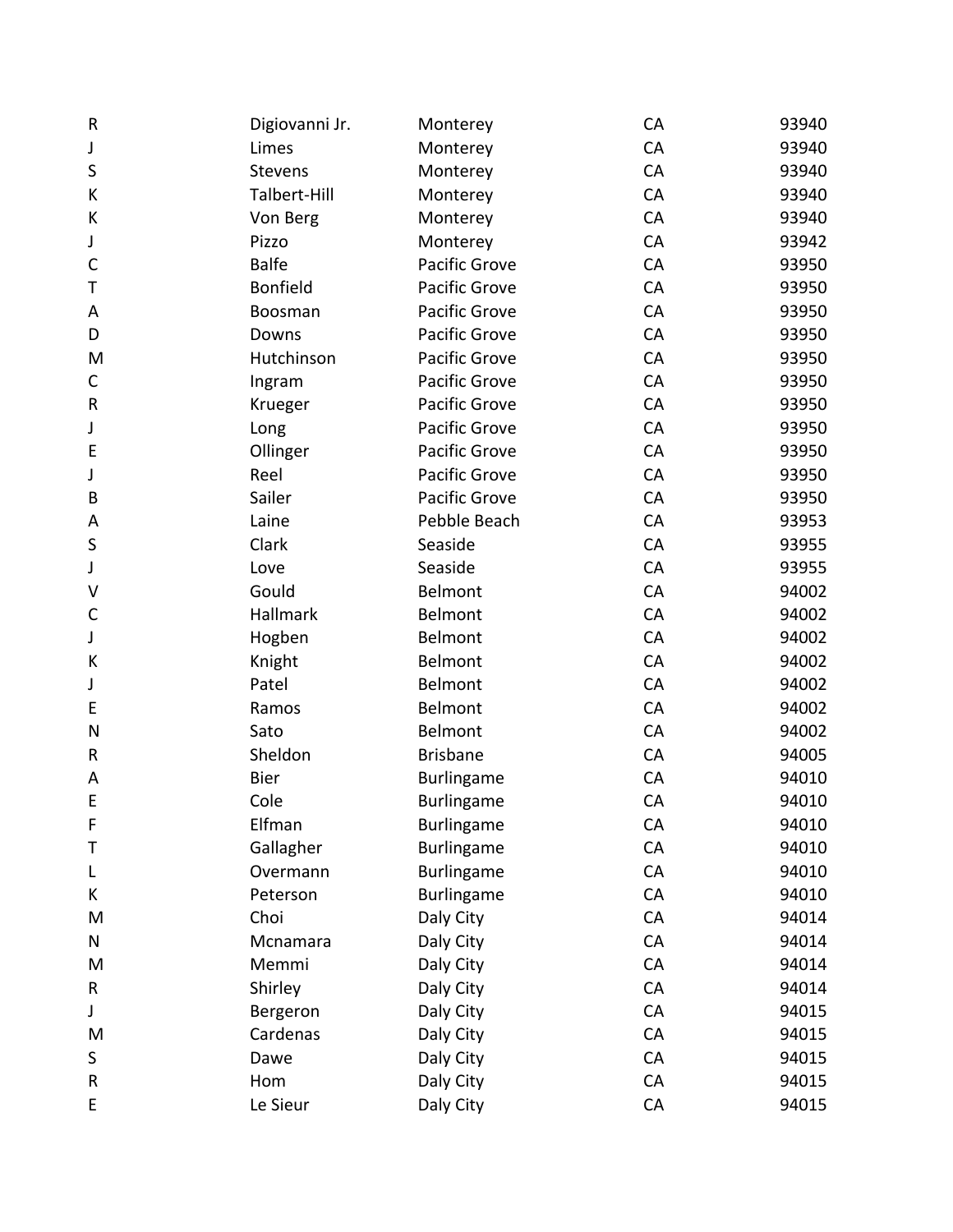| S         | Ryan                 | Daly City        | CA | 94015 |
|-----------|----------------------|------------------|----|-------|
| Margaret  | Shum                 | <b>DALY CITY</b> | CA | 94015 |
| Α         | Urrutia              | Daly City        | CA | 94015 |
| J         | <b>Beier</b>         | El Granada       | CA | 94018 |
| L         | Hooper               | San Francisco    | CA | 94018 |
| ${\sf R}$ | <b>Schally</b>       | El Granada       | CA | 94018 |
| J         | Dotson               |                  | CA | 94019 |
| L         | Frost                | Half Moon Bay    | CA | 94019 |
| К         | King                 | Half Moon Bay    | CA | 94019 |
| V         | Lee                  |                  | CA | 94019 |
| R         | Malvey               | Half Moon Bay    | CA | 94019 |
| M         | Price-Laface         | Half Moon Bay    | CA | 94019 |
| D         | Sandage              | La Honda         | CA | 94020 |
| Т         | Wargo                | La Honda         | CA | 94020 |
| G         | Jinkerson            | Los Altos Hills  | CA | 94022 |
| A         | Lambert              | Los Altos        | CA | 94022 |
| G         | Deppong              | Los Altos        | CA | 94024 |
| $\sf S$   | Jones                | Los Altos        | CA | 94024 |
| Α         | Liechty              | Los Altos        | CA | 94024 |
| ${\sf R}$ | Luke                 | Los Altos Hills  | CA | 94024 |
| J         | Saunders             | Los Altos        | CA | 94024 |
| M         | <b>Blatt</b>         | Menlo Park       | CA | 94025 |
| K         | <b>Burtness Prak</b> | Menlo Park       | CA | 94025 |
| D         | Cannara              | Menlo Park       | CA | 94025 |
| V         | Cheasty              | Menlo Park       | CA | 94025 |
| W         | Kleidon              | Menlo Park       | CA | 94025 |
| D         | Shatterly Jr.        | Menlo Park       | CA | 94025 |
| J         | Soto                 | Menlo Park       | CA | 94025 |
| J         | Spickler             | Menlo Park       | CA | 94025 |
| G         | Sredanovic           | Menlo Park       | CA | 94025 |
| К         | Von Tress            | Menlo Park       | CA | 94025 |
| Α         | Miller               | Atherton         | CA | 94027 |
| P         | Hine                 | Portola Valley   | CA | 94028 |
| Τ         | Meeker               | Portola Valley   | CA | 94028 |
| К         | Rarick               | Portola Valley   | CA | 94028 |
| L         | <b>Davick</b>        | Millbrae         | CA | 94030 |
| R         | Labuda               | Millbrae         | CA | 94030 |
| L         | Obando               | Millbrae         | CA | 94030 |
| L         | Voinea               | Millbrae         | CA | 94030 |
| L         | Wong                 | Millbrae         | CA | 94030 |
| D         | Alleyne-Chin         | Montara          | CA | 94037 |
| B         | Dotson               | Montara          | CA | 94037 |
| S         | Mcclure              | Moss Beach       | CA | 94038 |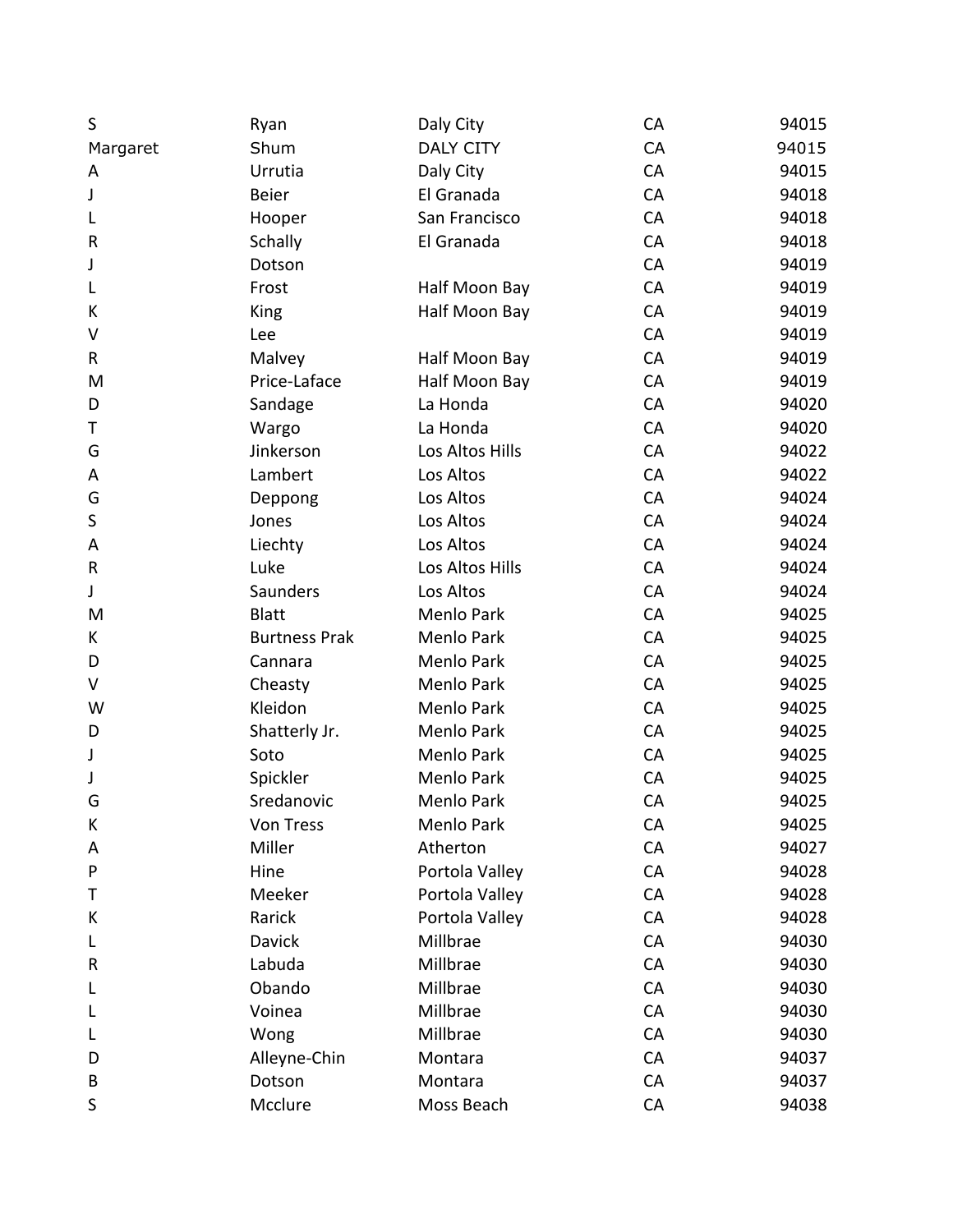| K            | Mickey          | Moss Beach           | CA | 94038 |
|--------------|-----------------|----------------------|----|-------|
| Karen        | Smith           | Moss Beach           | CA | 94038 |
| S            | Ahnger          | <b>Mountain View</b> | CA | 94040 |
| J            | <b>Bowhers</b>  | <b>Mountain View</b> | CA | 94040 |
| Τ            | Donofrio        | <b>Mountain View</b> | CA | 94040 |
| M            | Elsbach         | <b>Mountain View</b> | CA | 94040 |
| L            | Bilgen          | <b>Mountain View</b> | CA | 94041 |
| D            | Hall            | <b>Mountain View</b> | CA | 94041 |
| J            | Handel          | <b>Mountain View</b> | CA | 94041 |
| Н            | Khalsa          |                      | CA | 94041 |
| D            | Aylward         | <b>Mountain View</b> | CA | 94043 |
| M            | Copp            | <b>Mountain View</b> | CA | 94043 |
| M            | Lecce           | <b>Mountain View</b> | CA | 94043 |
| V            | Moretti         | <b>Mountain View</b> | CA | 94043 |
| P            | Nathan          | <b>Mountain View</b> | CA | 94043 |
| G            | Ray             | <b>Mountain View</b> | CA | 94043 |
| L            | Schmid          | <b>Mountain View</b> | CA | 94043 |
| M            | Wahle           | <b>Mountain View</b> | CA | 94043 |
| B            | <b>Bittner</b>  | Pacifica             | CA | 94044 |
| J            | <b>Briesach</b> | Pacifica             | CA | 94044 |
| E            | Carey           | Pacifica             | CA | 94044 |
| G            | Carpenter       | Pacifica             | CA | 94044 |
| $\mathbf{I}$ | Donovan         | Pacifica             | CA | 94044 |
| J            | Godsoe          | Pacifica             | CA | 94044 |
| A            | Hall            | Pacifica             | CA | 94044 |
| J            | Hanna           | Pacifica             | CA | 94044 |
| F            | Larson          | Pacifica             | CA | 94044 |
| $\vee$       | Loewer          | Pacifica             | CA | 94044 |
| T            | Orosco          | Pacifica             | CA | 94044 |
| Stina        | Pope            | Pacifica             | CA | 94044 |
| S            | Salazar         | Pacifica             | CA | 94044 |
| J            | Spencer         | Pacifica             | CA | 94044 |
| D            | Wagner          | Pacifica             | CA | 94044 |
| Н            | Felsovanyi      | Pescadero            | CA | 94060 |
| E            | Molina          | Redwood City         | CA | 94061 |
| J            | O'Brien         | Redwood City         | CA | 94061 |
| S            | Willig          | Redwood City         | CA | 94061 |
| Α            | Zamenes         | Redwood City         | CA | 94061 |
| С            | Courtney        | <b>Redwood City</b>  | CA | 94062 |
| M            | Ehm             | Redwood City         | CA | 94062 |
| R            | Hines           | Redwood City         | CA | 94062 |
| S            | Logan           | Redwood City         | CA | 94062 |
| G            | Maldonado       | Redwood City         | CA | 94062 |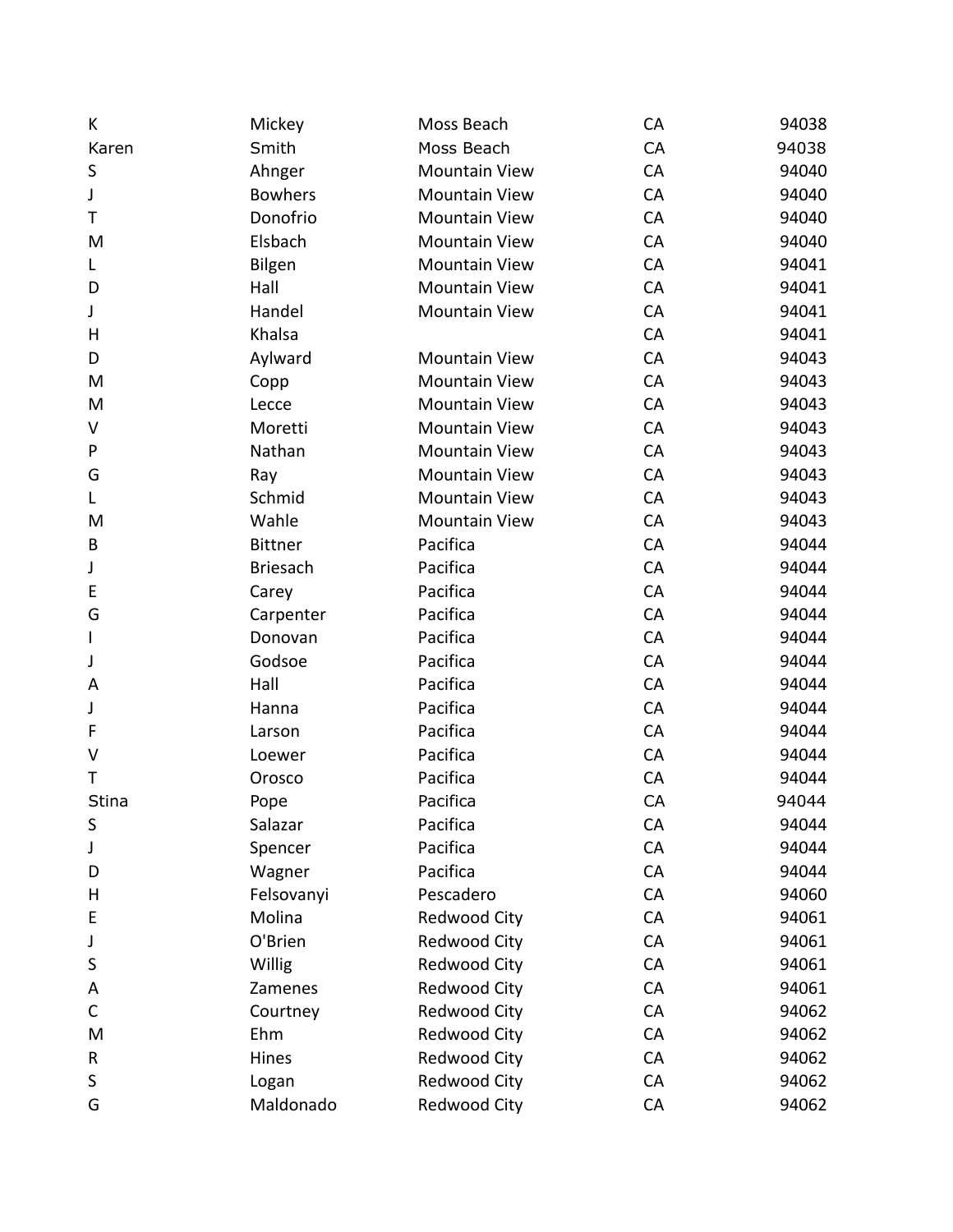| Τ           | Martin          | Woodside            | CA | 94062 |
|-------------|-----------------|---------------------|----|-------|
| K           | <b>Morss</b>    | Redwood City        | CA | 94062 |
| L           | O'Sullivan      | Redwood City        | CA | 94062 |
| A           | Reid            | Woodside            | CA | 94062 |
| M           | Rogers          | Redwood City        | CA | 94062 |
| J           | Spar            | Woodside            | CA | 94062 |
| John        | <b>Brahy</b>    | REDWOOD CITY        | CA | 94063 |
| L           | Coleman         | <b>Redwood City</b> | CA | 94063 |
| Α           | Lareau          | <b>Redwood City</b> | CA | 94063 |
| $\mathsf C$ | Murphy          | Redwood City        | CA | 94063 |
| R           | Parker Stellato | <b>Redwood City</b> | CA | 94063 |
| J           | Marbury         | <b>Redwood City</b> | CA | 94064 |
| L           | Price           | <b>Redwood City</b> | CA | 94064 |
| E           | Alberstat       | <b>Redwood City</b> | CA | 94065 |
| V           | <b>Brown</b>    | Redwood City        | CA | 94065 |
| Н           | Goedhart        | <b>Redwood City</b> | CA | 94065 |
| C           | Larsson         | Redwood City        | CA | 94065 |
| D           | Carrillo        | San Bruno           | CA | 94066 |
| L           | Evanston        | San Bruno           | CA | 94066 |
| В           | Marchessault    | San Bruno           | CA | 94066 |
| P           | <b>Brown</b>    | San Carlos          | CA | 94070 |
| J           | England         | San Carlos          | CA | 94070 |
| K           | Fabreo          | San Carlos          | CA | 94070 |
| M           | Mackenzie       | San Carlos          | CA | 94070 |
| A           | Petel           | San Carlos          | CA | 94070 |
| M           | Zack            | San Carlos          | CA | 94070 |
| R           | Balistreri      | South San Francisco | CA | 94080 |
| J           | Del Bianco      | South San Francisco | CA | 94080 |
| J           | Hoffman         | South San Francisco | CA | 94080 |
| M           | Lai             | South San Francisco | CA | 94080 |
| R           | Parsons         | South San Francisco | CA | 94080 |
| V           | Armigo          | Sunnyvale           | CA | 94086 |
|             | <b>Bramlage</b> | Sunnyvale           | CA | 94086 |
| Carol Lois  | Haywood         | SUNNYVALE           | CA | 94086 |
| S           | Keese           | Sunnyvale           | CA | 94086 |
| E           | Boyd            | Sunnyvale           | CA | 94087 |
| J           | Edman           | Sunnyvale           | CA | 94087 |
| В           | Hixson          |                     | CA | 94087 |
| Y           | Jue             | Sunnyvale           | CA | 94087 |
| A           | Moore           | Sunnyvale           | CA | 94087 |
| A           | Schenck         | Sunnyvale           | CA | 94087 |
| J           | Tsukamoto       | Sunnyvale           | CA | 94087 |
| L           | Berkley         | San Francisco       | CA | 94102 |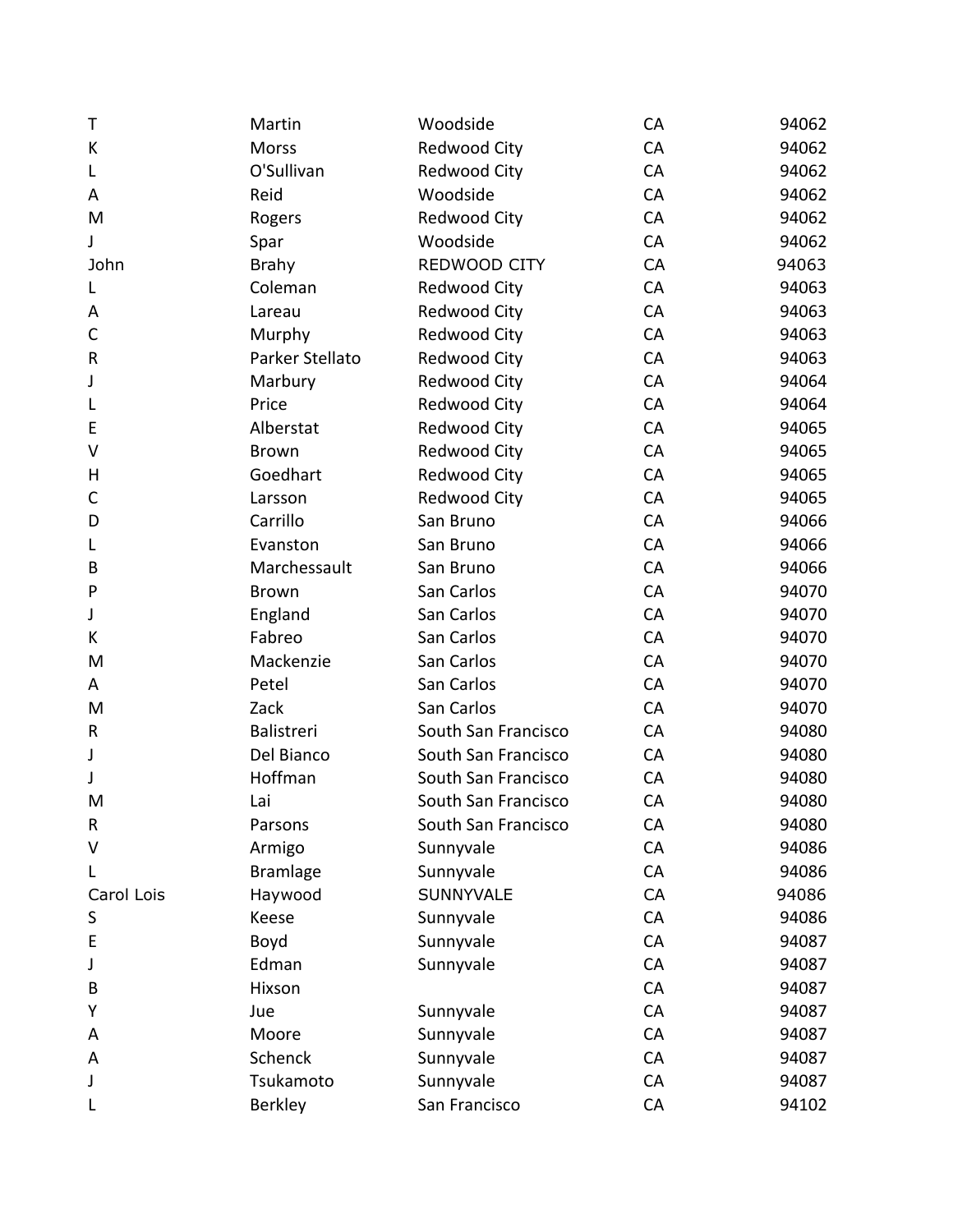| L             | Dillard, Jr.     | San Francisco        | CA | 94102 |
|---------------|------------------|----------------------|----|-------|
| B             | Hartman          | San Francisco        | CA | 94102 |
| S             | Hennessey-Lavery | San Francisco        | CA | 94102 |
| L             | Hoang            | San Francisco        | CA | 94102 |
| н             | Kayan            | San Francisco        | CA | 94102 |
| Q             | Lee              | San Francisco        | CA | 94102 |
| C             | Lewis            | San Francisco        | CA | 94102 |
| J             | Mauney           | San Francisco        | CA | 94102 |
| R             | Mcintyre         | San Francisco        | CA | 94102 |
| W             | Munce            | San Francisco        | CA | 94102 |
| A             | Pire             | Sf                   | CA | 94102 |
| D             | Ramer            | San Francisco        | CA | 94102 |
| V             | Rookhuyzen       | San Francisco        | CA | 94102 |
| M             | Switzer          | San Francisco        | CA | 94102 |
| Т             | Thumm            | San Francisco        | CA | 94102 |
| J             | Weinstein        | San Francisco        | CA | 94102 |
| L             | Yaco             | San Francisco        | CA | 94102 |
| D             | Zebker           | San Francisco        | CA | 94102 |
| L.            | Affholter        | San Francisco        | CA | 94103 |
| M             | <b>Barlett</b>   | San Francisco        | CA | 94103 |
| P             | Corkey           | San Francisco        | CA | 94103 |
| R             | Holgate          | San Francisco        | CA | 94103 |
| J             | Lindgren         | San Francisco        | CA | 94103 |
| Kevin         | Moore            | San Francisco        | CA | 94103 |
| Е             | Schnabel         | San Francisco        | CA | 94103 |
| Deb           | Self             | <b>SAN FRANCISCO</b> | CA | 94103 |
| J             | Vaught           | San Francisco        | CA | 94103 |
| R             | Anderson         | S.F.                 | CA | 94105 |
| <b>Jessie</b> | Raeder           | <b>SAN FRANCISCO</b> | CA | 94105 |
| A             | Tubbs            | San Francisco        | CA | 94105 |
| E             | Anderson         | San Francisco        | CA | 94107 |
| J             | Castanheira      | San Francisco        | CA | 94107 |
| C             | Cornellio        | San Francisco        | CA | 94107 |
| R             | Francescato      | San Francisco        | CA | 94107 |
| В             | Gollihur         | San Francisco        | CA | 94107 |
| V             | Hausman          | San Francisco        | CA | 94107 |
| A             | Polesky          | San Francisco        | CA | 94107 |
| L             | Preston          | San Francisco        | CA | 94107 |
| D             | Stewart          | San Francisco        | CA | 94107 |
| N             | Weeden           | San Francisco        | CA | 94107 |
| P             | Winchell         | San Francisco        | CA | 94108 |
| S             | Bartlett-Ré      | San Francisco        | CA | 94109 |
| К             | <b>Bennett</b>   | San Francisco        | CA | 94109 |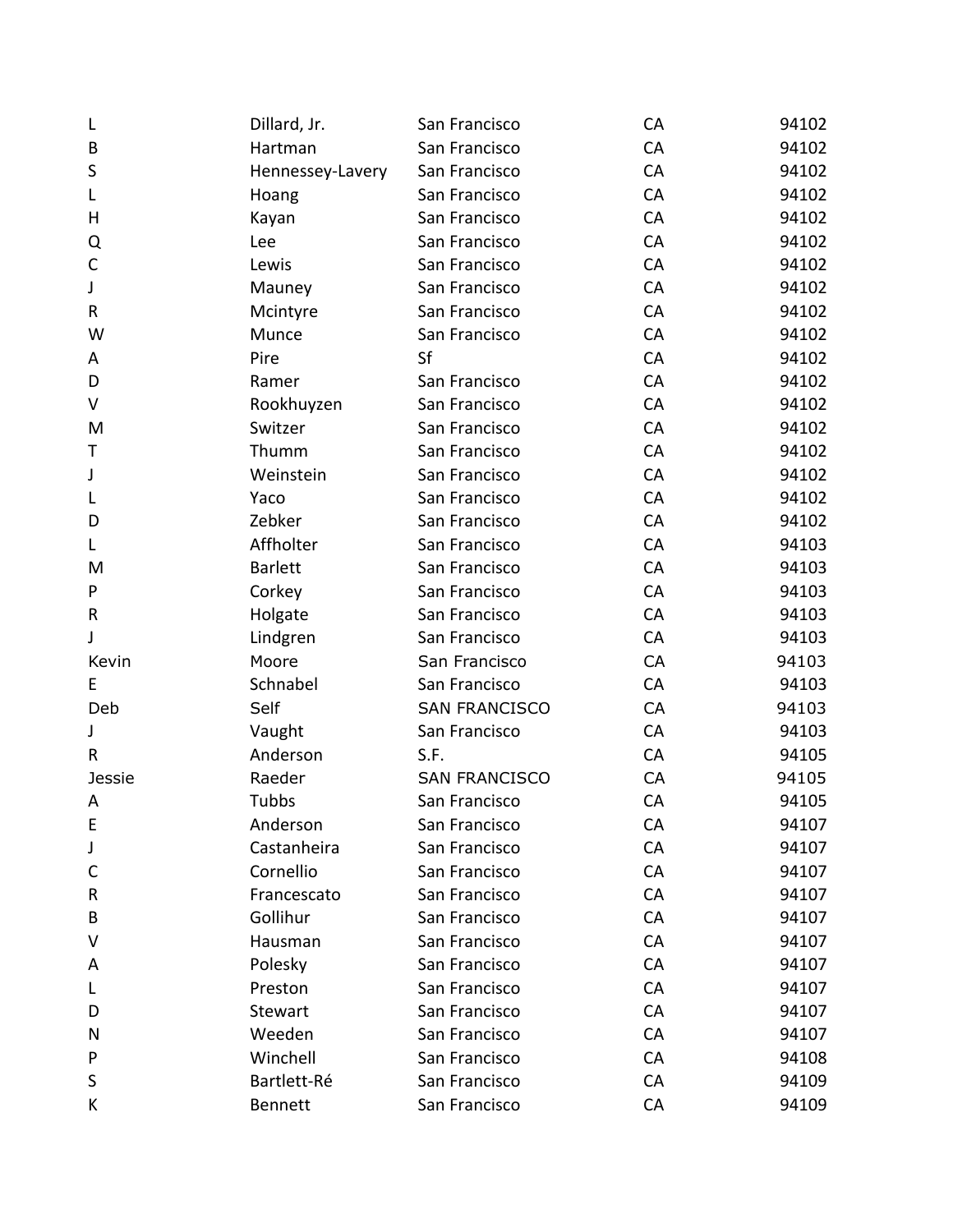| Cindy        | Charles          | <b>SAN FRANCISCO</b> | CA | 94109 |
|--------------|------------------|----------------------|----|-------|
| L            | Comnes           | San Francisco        | CA | 94109 |
| $\mathsf{P}$ | Cress            | San Francisco        | CA | 94109 |
| Τ            | Gilmore          | San Francisco        | CA | 94109 |
| S            | Goldman          | San Francisco        | CA | 94109 |
| J            | <b>Hicks</b>     | San Francisco        | CA | 94109 |
| A            | Jones            | Chicago              | CA | 94109 |
| К            | Knapper          | San Francisco        | CA | 94109 |
| J            | Kyrk             | San Francisco        | CA | 94109 |
| Τ            | Larkin           | San Francisco        | CA | 94109 |
| B            | Montano          | San Francisco        | CA | 94109 |
| К            | Nossiter         | San Francisco        | CA | 94109 |
| R            | Rattner          | San Francisco        | CA | 94109 |
| Α            | Schroeder        | San Francisco        | CA | 94109 |
| $\mathsf{C}$ | Serletic         | San Francisco        | CA | 94109 |
| J            | Steponaitis      | San Francisco        | CA | 94109 |
| J            | <b>Stewart</b>   | San Francisco        | CA | 94109 |
| B            | Sullivan         | San Francisco        | CA | 94109 |
| B            | Viken            | San Francisco        | CA | 94109 |
| V            | Vuyas            | San Francisco        | CA | 94109 |
| S            | Walden           | San Francisco        | CA | 94109 |
| M            | Walters          | San Francisco        | CA | 94109 |
| S            | Abrams           | San Francisco        | CA | 94110 |
| L            | Arneson          | San Francisco        | CA | 94110 |
| S            | Augustiniok      | San Francisco        | CA | 94110 |
| D            | <b>Brooks</b>    | San Francisco        | CA | 94110 |
| $\mathsf R$  | <b>Bruininks</b> | San Francisco        | CA | 94110 |
| L            | Cotlow           | San Francisco        | CA | 94110 |
| E            | Eller            | San Francisco        | CA | 94110 |
| J            | Evans            | San Francisco        | CA | 94110 |
| $\mathsf R$  | Fahrner          | San Francisco        | CA | 94110 |
| J            | Falcon           | San Francisco        | CA | 94110 |
| D            | Fromer           | San Francisco        | CA | 94110 |
| Natalie      | Galatzer         | San Francisco        | CA | 94110 |
| A            | Gentile          | San Francisco        | CA | 94110 |
| $\mathsf C$  | Givens           | San Francisco        | CA | 94110 |
| $\sf S$      | Goldbaum         | San Francisco        | CA | 94110 |
| R            | Guevara          | San Francisco        | CA | 94110 |
| M            | Jondall          | San Francisco        | CA | 94110 |
| M            | Kelley           | San Francisco        | CA | 94110 |
| D            | Lindquist        | San Francisco        | CA | 94110 |
| Τ            | Marshall         |                      | CA | 94110 |
| G            | Martin           | San Francisco        | CA | 94110 |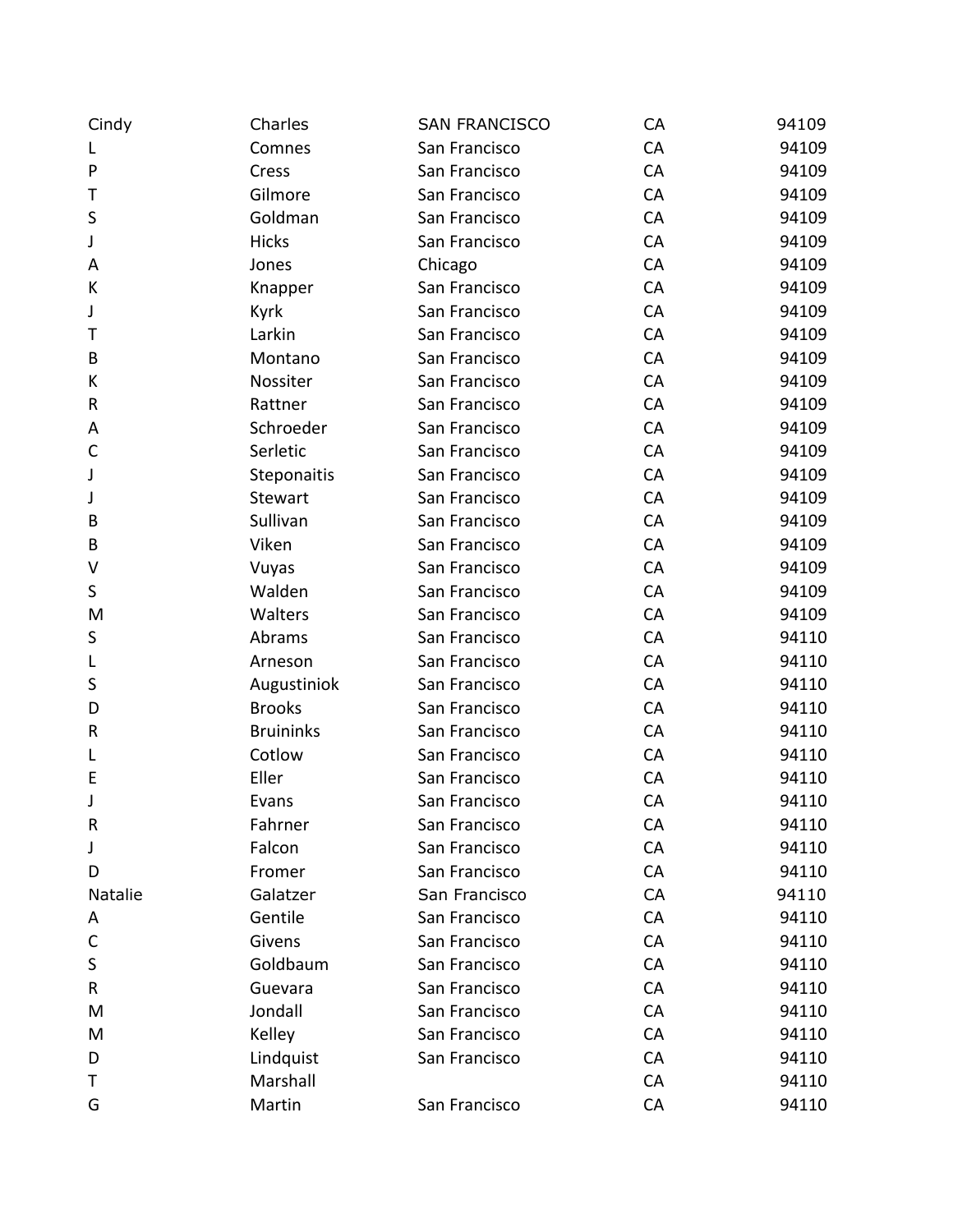| B        | Mazurek        | San Francisco | CA | 94110 |
|----------|----------------|---------------|----|-------|
| J        | Page           | San Francisco | CA | 94110 |
| L        | Powers         | San Francisco | CA | 94110 |
| Е        | Quinn          | San Francisco | CA | 94110 |
| Jennifer | Raeder         | San Francisco | CA | 94110 |
| M        | Russell        | San Francisco | CA | 94110 |
| M        | Sanchcez       | San Francisco | CA | 94110 |
| Crystal  | Sanders        | San Francisco | CA | 94110 |
| M        | Sicard         | San Francisco | CA | 94110 |
| Т        | Simonian       | San Francisco | CA | 94110 |
| V        | Sinkavich      | San Francisco | CA | 94110 |
| R        | Sperry         | San Francisco | CA | 94110 |
| S        | Steinberg      | San Francisco | CA | 94110 |
| J        | Stiehl         | San Francisco | CA | 94110 |
| D        | <b>Sturges</b> | San Francisco | CA | 94110 |
| т        | Tilley         |               | CA | 94110 |
| Gail     | Wechsler       | San Francisco | CA | 94110 |
| R        | Woo            | San Francisco | CA | 94110 |
| Τ        | Zwigoff        | San Francisco | CA | 94110 |
| E        | Yassi          | San Francisco | CA | 94111 |
| M        | Calder         | San Francisco | CA | 94112 |
| $\sf S$  | Covell         | San Francisco | CA | 94112 |
| J        | Dech           | San Francisco | CA | 94112 |
| S        | Ellis          | San Francisco | CA | 94112 |
| J        | Ferrigno       | San Francisco | CA | 94112 |
| A        | Lewis          | San Francisco | CA | 94112 |
| W        | Mai            | San Francisco | CA | 94112 |
| Marilyn  | Matevia        | San Francisco | CA | 94112 |
| M        | Morre          | San Francisco | CA | 94112 |
| L        | Prochello      |               | CA | 94112 |
| A        | Sargent        | San Francisco | CA | 94112 |
| D        | Sharee         | San Francisco | CA | 94112 |
| v        | Stengle        | San Francisco | CA | 94112 |
| L        | Walker         | San Francisco | CA | 94112 |
| C        | Wickham        | San Francisco | CA | 94112 |
| Ε        | Anderson       | San Francisco | CA | 94114 |
| D        | <b>Buckler</b> | San Francisco | CA | 94114 |
| J        | Davidson       | San Francisco | CA | 94114 |
| D        | <b>Davies</b>  | San Francisco | CA | 94114 |
| L        | Dragavon       | San Francisco | CA | 94114 |
| W        | Eichinger      | San Francisco | CA | 94114 |
| L        | Farr           | San Francisco | CA | 94114 |
| D        | Frick          | San Francisco | CA | 94114 |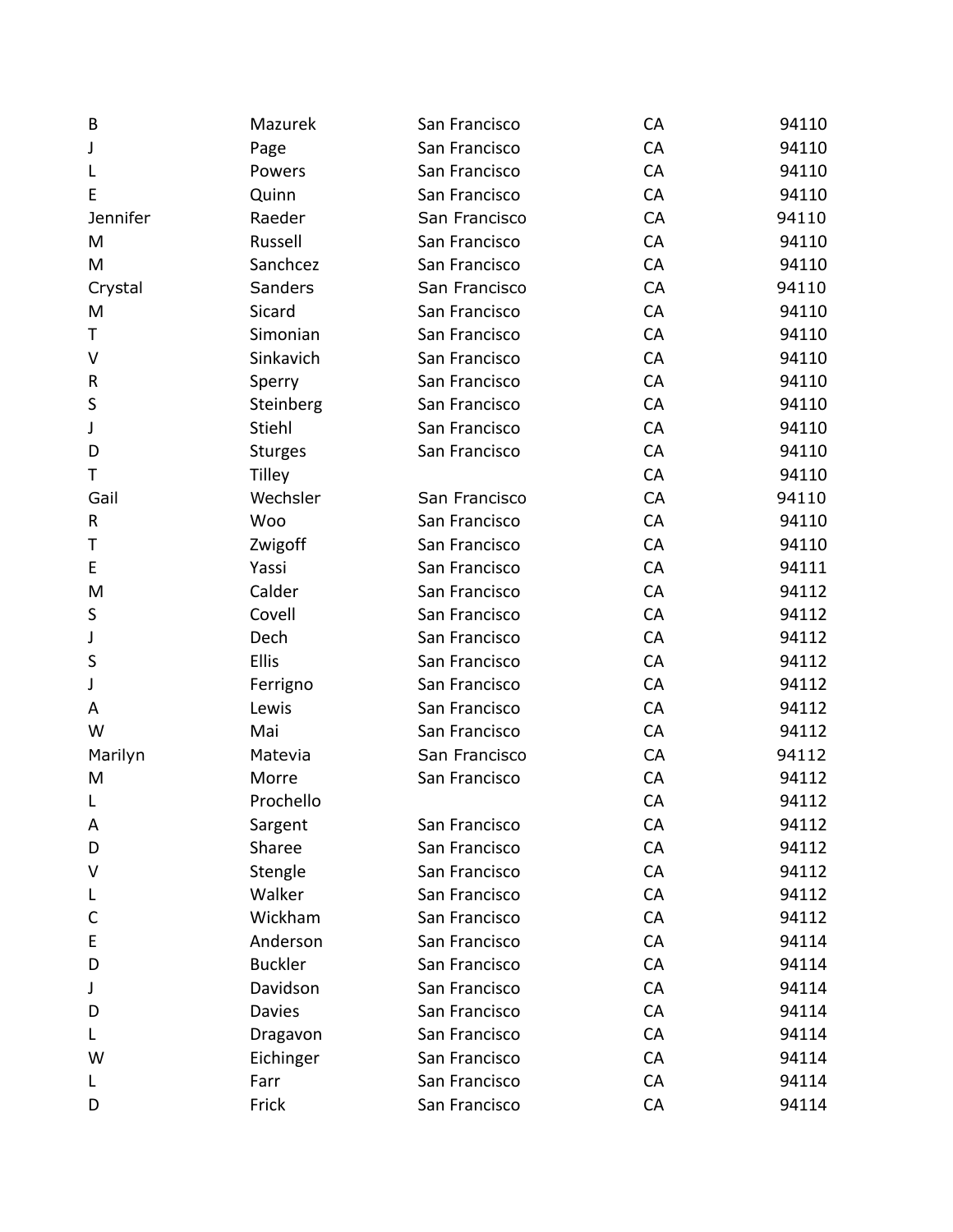| G             | Fujimoto     | San Francisco        | CA | 94114 |
|---------------|--------------|----------------------|----|-------|
| R             | Heilbrunn    | San Francisco        | CA | 94114 |
| $\sf S$       | Jonson       | San Francisco        | CA | 94114 |
| J             | Kramer       | San Francisco        | CA | 94114 |
| $\mathsf{C}$  | Kuttner      | San Francisco        | CA | 94114 |
| J             | Lee          | San Francisco        | CA | 94114 |
| D             | Liebendorfer | San Francisco        | CA | 94114 |
| L             | Lindburg     | San Francisco        | CA | 94114 |
| M             | Lindner      | San Francisco        | CA | 94114 |
| morgan        | locke        | <b>SAN FRANCISCO</b> | CA | 94114 |
| Α             | Masullo      | San Francisco        | CA | 94114 |
| P             | Menchini     | San Francisco        | CA | 94114 |
| C             | Murty        | San Francisco        | CA | 94114 |
| N             | Otto         | San Francisco        | CA | 94114 |
| $\vee$        | Page         | San Francisco        | CA | 94114 |
| J             | Pekrul       | San Francisco        | CA | 94114 |
| <b>Jessie</b> | Raeder       | <b>SAN FRANCISCO</b> | CA | 94114 |
| P             | Reynolds     | San Francisco        | CA | 94114 |
| C             | Rodger       | San Francisco        | CA | 94114 |
| K             | Saylors      | San Francisco        | CA | 94114 |
| L             | Stanley      | San Francisco        | CA | 94114 |
| R             | Thomas       | San Francisco        | CA | 94114 |
| M             | Vipond       | San Francisco        | CA | 94114 |
| С             | Calhoun      | San Francisco        | CA | 94115 |
| D             | Chittenden   | San Francisco        | CA | 94115 |
| C             | Cleveland    | San Francisco        | CA | 94115 |
| H             | Dosier       | San Francisco        | CA | 94115 |
| A             | Fong         | San Francisco        | CA | 94115 |
| M             | Kavanaugh    | San Francisco        | CA | 94115 |
| A             | Kirola       | San Francisco        | CA | 94115 |
| G             | Lim          | San Francisco        | CA | 94115 |
| Α             | Misra        | San Francisco        | CA | 94115 |
| L             | Murphy       | San Francisco        | CA | 94115 |
| C             | Oda          | San Francisco        | CA | 94115 |
| J             | Weiss        | San Francisco        | CA | 94115 |
| B             | Graham       | San Francisco        | CA | 94116 |
| B             | Luenow       | San Francisco        | CA | 94116 |
| R             | Mcclanahan   | San Francisco        | CA | 94116 |
| Т             | Regan        | San Francisco        | CA | 94116 |
| M             | Ricci        | San Francisco        | CA | 94116 |
| E             | Stanton      | San Francisco        | CA | 94116 |
| E             | Sullivan     | San Francisco        | CA | 94116 |
| B             | Albert       | San Francisco        | CA | 94117 |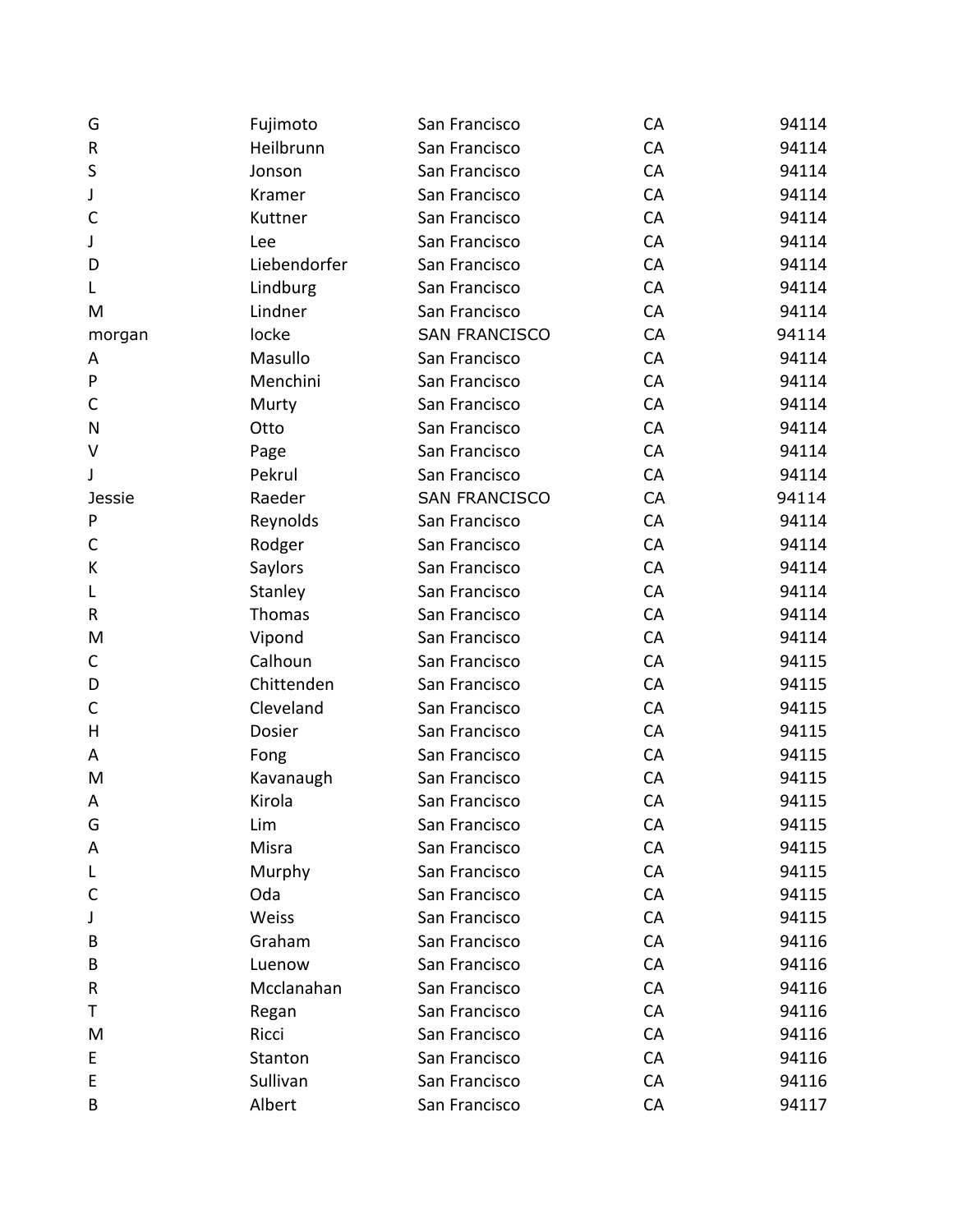| L            | <b>Beigel</b>   | San Francisco        | CA        | 94117 |
|--------------|-----------------|----------------------|-----------|-------|
| D            | Bogan           | San Francisco        | CA        | 94117 |
| D            | Bowman          | San Francisco        | CA        | 94117 |
| J            | <b>Breiding</b> | San Francisco        | CA        | 94117 |
| A            | <b>Bryan</b>    | San Francisco        | CA        | 94117 |
| Τ            | <b>Buckner</b>  | San Francisco        | CA        | 94117 |
| M            | Carreira        | San Francisco        | CA        | 94117 |
| M            | Dalition        | San Francisco        | CA        | 94117 |
| C            | Dare            | San Francisco        | CA        | 94117 |
| Kelsie       | Fons            | <b>SAN FRANCISCO</b> | CA        | 94117 |
| L            | Gibbon          | San Francisco        | CA        | 94117 |
| R            | Gozali          | San Francisco        | CA        | 94117 |
| B            | Hermann         | San Francisco        | CA        | 94117 |
| J            | Holtzman        | San Francisco        | CA        | 94117 |
| J            | Lerner          | San Francisco        | CA        | 94117 |
| $\mathsf{C}$ | Lind            | San Francisco        | CA        | 94117 |
| К            | Quinones        | San Francisco        | CA        | 94117 |
| К            | Roberts         | San Francisco        | CA        | 94117 |
| E            | Robson          | San Francisco        | CA        | 94117 |
| S            | Sandhu          | San Francisco        | CA        | 94117 |
| L            | Shauinger       | San Francisco        | CA        | 94117 |
| $\mathsf C$  | Thomas          | San Francisco        | CA        | 94117 |
| Τ            | Thompson        | San Francisco        | CA        | 94117 |
| N            | Vogel           | San Francisco        | CA        | 94117 |
| R            | Weinstock       | San Francisco        | CA        | 94117 |
| E            | Whitten         | San Francisco        | CA        | 94117 |
| D            | Woods           | San Francisco        | CA        | 94117 |
| $\mathsf C$  | Yip             | San Francisco        | CA        | 94117 |
| $\mathsf{C}$ | Arnold          | San Francisco        | CA        | 94118 |
| T            | <b>Brown</b>    | San Francisco        | CA        | 94118 |
| J            | Cochran         | San Francisco        | CA        | 94118 |
| J            | Corio           | San Francisco        | CA        | 94118 |
| J            | Eyre            |                      | CA        | 94118 |
| K            | Jacoby          | San Francisco        | CA        | 94118 |
| M            | Keough          | San Francisco        | CA        | 94118 |
| P            | Lee             | San Francisco        | CA        | 94118 |
| Α            | Lee             | San Francisco        | <b>CA</b> | 94118 |
| V            | Louie           | San Francisco        | CA        | 94118 |
| N            | Piotrowski      | San Francisco        | CA        | 94118 |
| L            | Schlessinger    | San Francisco        | CA        | 94118 |
| N            | Sherman         | San Francisco        | CA        | 94118 |
| B            | Shniper         | San Francisco        | <b>CA</b> | 94118 |
| S            | Yuen            | San Francisco        | CA        | 94118 |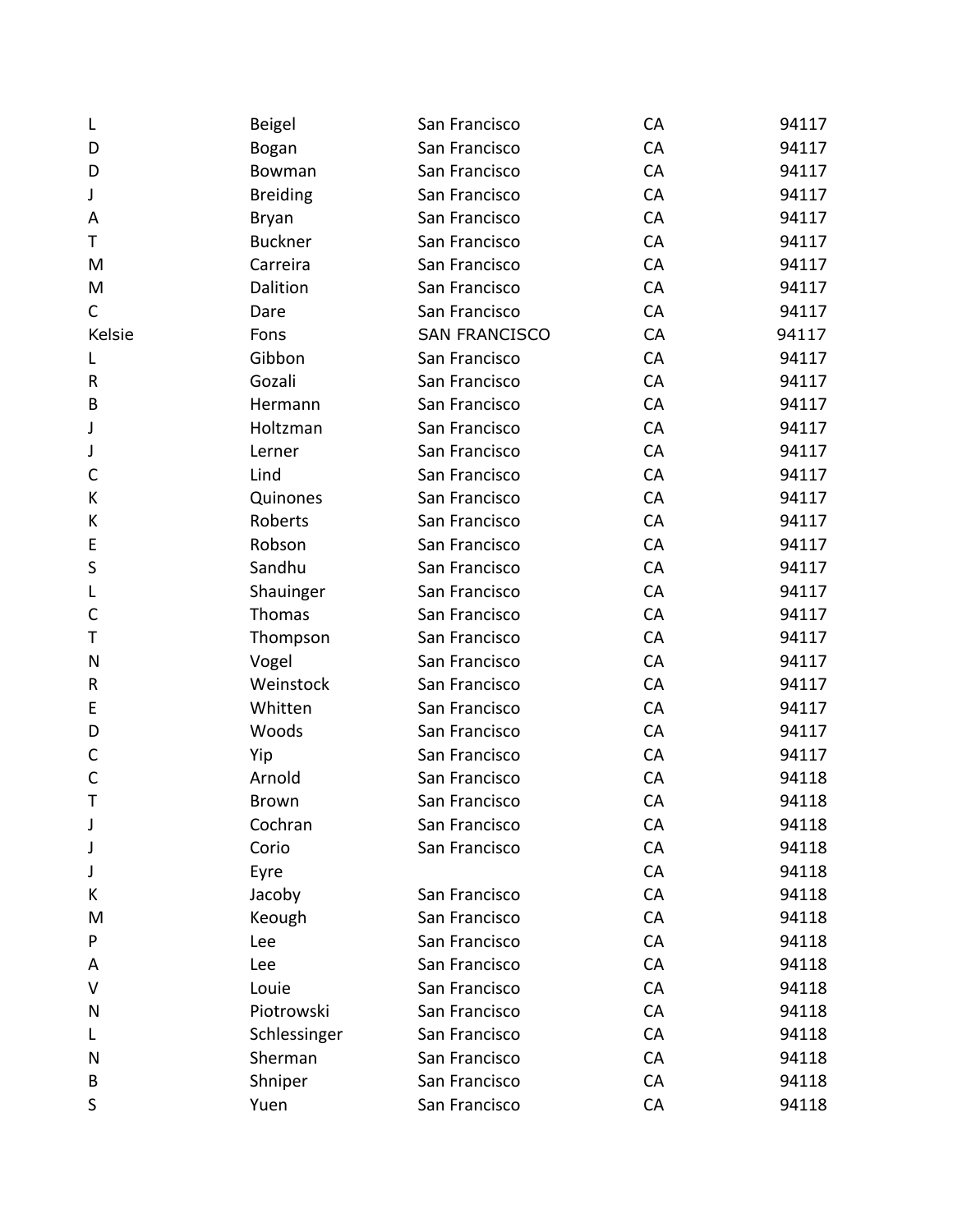| R         | Sostak         | San Francisco        | CA | 94119 |
|-----------|----------------|----------------------|----|-------|
| M         | Alaudini       | San Francisco        | CA | 94121 |
| J         | Bonnemaison    | San Francisco        | CA | 94121 |
| S         | Camhi          | San Francisco        | CA | 94121 |
| V         | Deangelo       | San Francisco        | CA | 94121 |
| B         | Decof          | San Francisco        | CA | 94121 |
| ${\sf R}$ | Graham         | San Francisco        | CA | 94121 |
| G         | Habiby         | San Francisco        | CA | 94121 |
| D         | Ino            | San Francisco        | CA | 94121 |
| A         | Keay           | San Francisco        | CA | 94121 |
| N         | Lavanderos     | Sf                   | CA | 94121 |
| S         | Mangni         | San Francisco        | CA | 94121 |
| J         | Munoz          | San Francisco        | CA | 94121 |
| V         | Ongulo         | San Francisco        | CA | 94121 |
| G         | Pannos         | San Francisco        | CA | 94121 |
| G         | Perrier        | San Francisco        | CA | 94121 |
| J         | Precit         | San Francisco        | CA | 94121 |
| M         | <b>Starz</b>   | San Francisco        | CA | 94121 |
| R         | <b>Sturges</b> | San Francisco        | CA | 94121 |
| M         | Weinberger     | San Francisco        | CA | 94121 |
| M         | <b>Bland</b>   | San Francisco        | CA | 94122 |
| S         | Bloom          | San Francisco        | CA | 94122 |
| Heather   | Carrico        | <b>SAN FRANCISCO</b> | CA | 94122 |
| Kevin     | Cooper         | <b>SAN FRANCISCO</b> | CA | 94122 |
| D         | Engel          | San Francisco        | CA | 94122 |
| D         | Ghuman         | San Francisco        | CA | 94122 |
| P         | Greer          | San Francisco        | CA | 94122 |
| B         | Kim            | San Francisco        | CA | 94122 |
| E         | Koivisto       | San Francisco        | CA | 94122 |
| J         | Mckenzie       | San Francisco        | CA | 94122 |
| Tomasita  | Med $\sqrt{9}$ | San Francisco        | CA | 94122 |
| F         | Merrick        | San Francisco        | CA | 94122 |
| A         | Morris         | San Francisco        | CA | 94122 |
| C         | Paillart       | San Francisco        | CA | 94122 |
| L         | Pereira        | San Francisco        | CA | 94122 |
| S         | Peterson       | San Francisco        | CA | 94122 |
| N         | Quinn          | San Francisco        | CA | 94122 |
| Т         | Ramos          | San Francisco        | CA | 94122 |
| C         | Schumann       | San Francisco        | CA | 94122 |
| V         | Smith          | San Francisco        | CA | 94122 |
| Α         | Tacusalme      | San Francisco        | CA | 94122 |
| M         | Treece         | San Francisco        | CA | 94122 |
| D         | Borgonovo      | San Francisco        | CA | 94123 |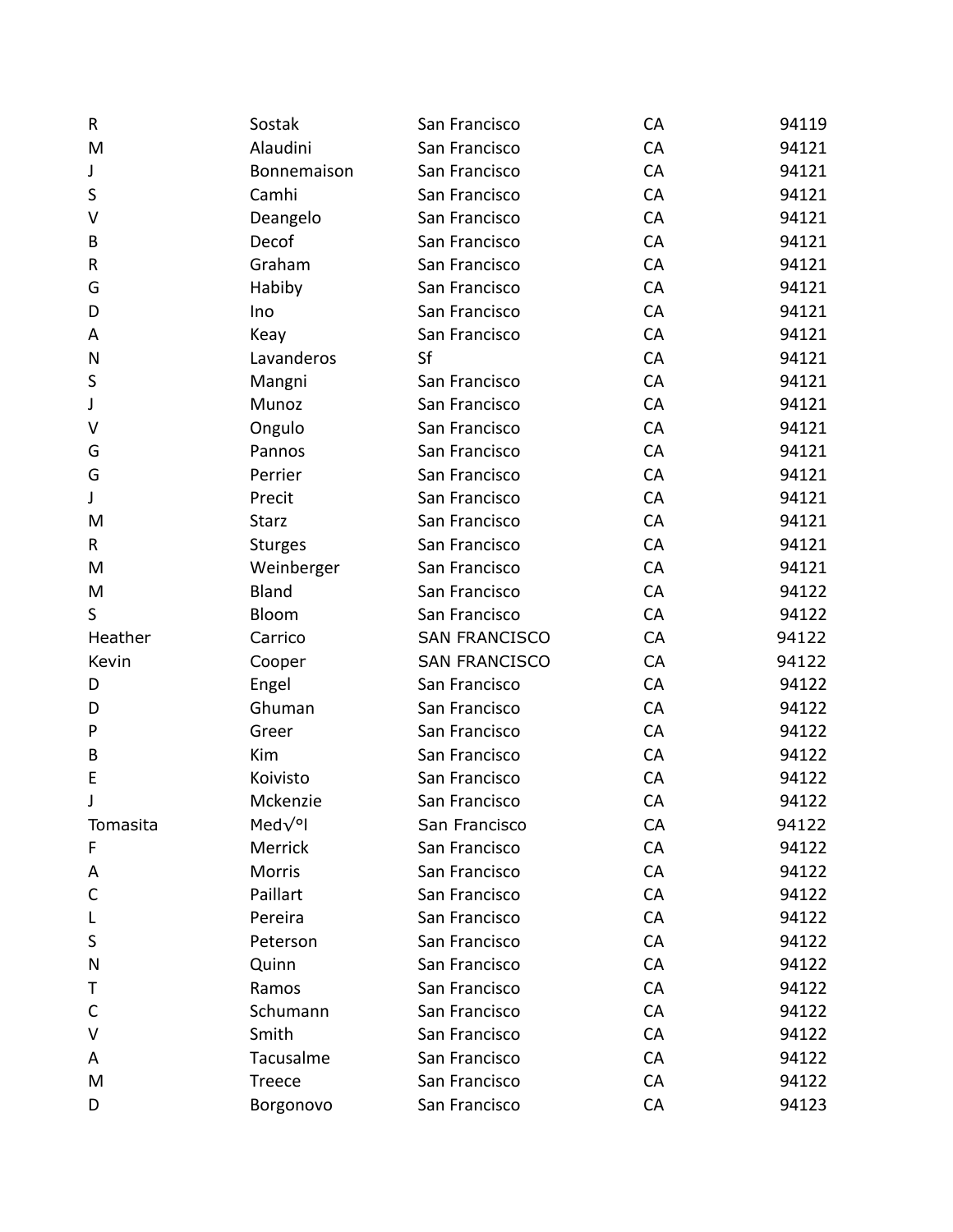| F            | Hammer        | San Francisco        | CA | 94123 |
|--------------|---------------|----------------------|----|-------|
| E            | Holmes        | San Francisco        | CA | 94123 |
| ${\sf R}$    | Lewerenz      | San Francisco        | CA | 94123 |
| ${\sf R}$    | Martini       | San Francisco        | CA | 94123 |
| Α            | Reyes         | San Francisco        | CA | 94123 |
| К            | Schneider     | San Francisco        | CA | 94123 |
| G            | <b>Brown</b>  | San Francisco        | CA | 94124 |
| M            | Fernandez     | San Francisco        | CA | 94124 |
| E            | Gay           | S.F.                 | CA | 94124 |
| D            | Heitman       | San Francisco        | CA | 94124 |
| G            | Kiley         | San Francisco        | CA | 94124 |
| M            | Lee           | San Francisco        | CA | 94124 |
| W            | Sheridan      | San Francisco        | CA | 94124 |
| W            | Sheridan      | San Francisco        | CA | 94124 |
| M            | Cesare        | San Francisco        | CA | 94127 |
| V            | Fimbres       | San Francisco        | CA | 94127 |
| G            | Gerwin        | San Francisco        | CA | 94127 |
| M            | Pettey        | San Francisco        | CA | 94127 |
| J            | Showalter     | San Francisco        | CA | 94127 |
| H            | Feldmann      | Griesheim            | CA | 94128 |
| J            | Kline         | San Francisco        | CA | 94130 |
| A            | <b>Budner</b> |                      | CA | 94131 |
| J            | Cambra        | San Francisco        | CA | 94131 |
| L            | Carpenter     | San Francisco        | CA | 94131 |
| J            | Krakow        | San Francisco        | CA | 94131 |
| $\mathsf{P}$ | Liner         | San Francisco        | CA | 94131 |
| L            | Marcel        | San Francisco        | CA | 94131 |
| L            | Mclaughlin    | San Francisco        | CA | 94131 |
| M            | Moran         | San Francisco        | CA | 94131 |
| $\mathsf{N}$ | Morrison      | San Francisco        | CA | 94131 |
| Jim          | Rhemer        | <b>SAN FRANCISCO</b> | CA | 94131 |
| К            | Spence        | San Francisco        | CA | 94131 |
| S            | Vigneau-Britt | San Francisco        | CA | 94131 |
| L            | Weinstein     | San Francisco        | CA | 94131 |
| C            | Willis        | San Francisco        | CA | 94131 |
| B            | Beal          | San Francisco        | CA | 94132 |
| B            | Gerber        | San Francisco        | CA | 94132 |
| W            | Gerry         | San Francisco        | CA | 94132 |
| Τ            | Hughes        | San Francisco        | CA | 94132 |
| G            | Knight        | San Francisco        | CA | 94132 |
| N            | Ozer          | San Francisco        | CA | 94132 |
| M            | Tomczyszyn    | San Francisco        | CA | 94132 |
| L            | Klann         | San Francisco        | CA | 94133 |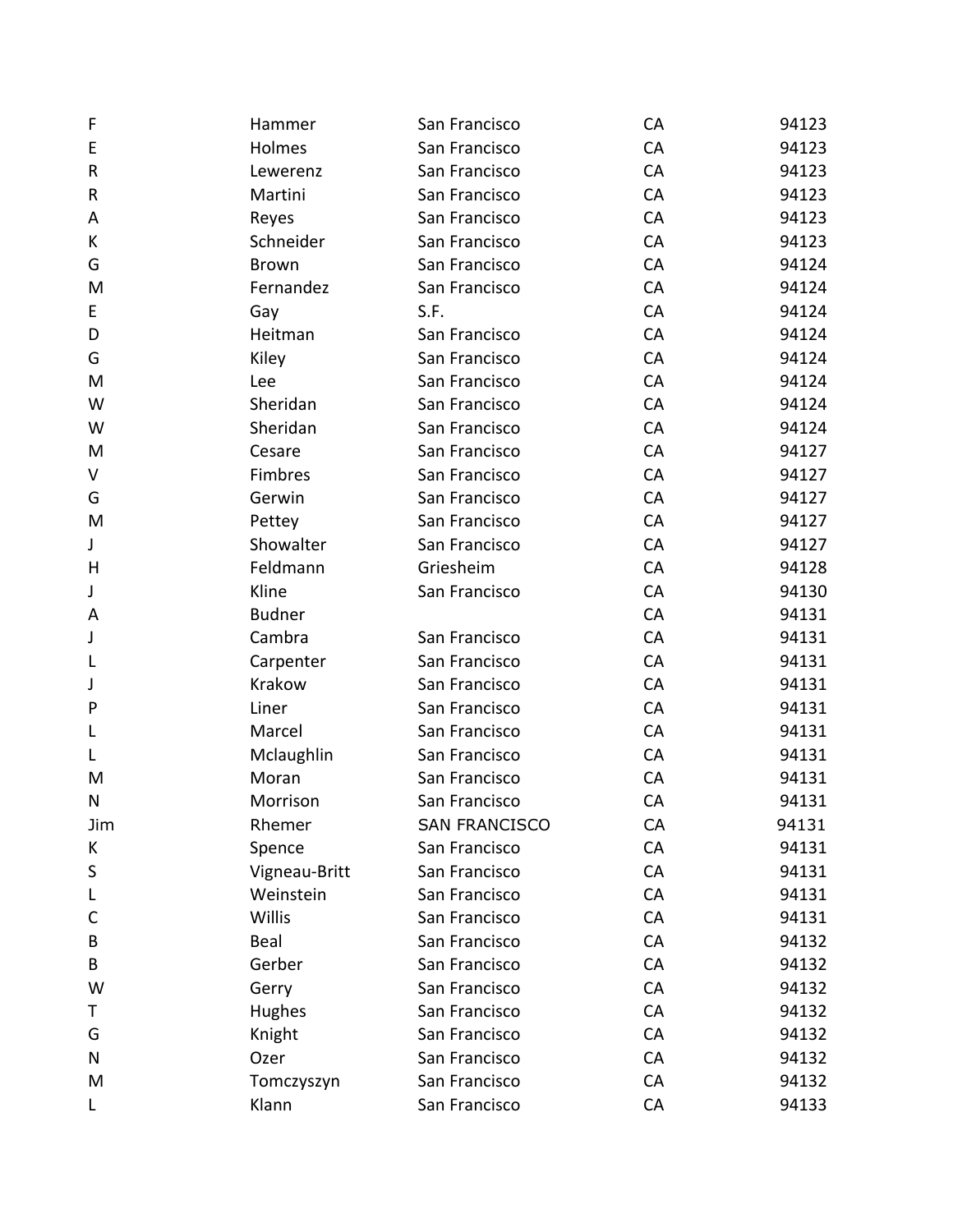| J           | Lansing      | San Francisco        | CA | 94133 |
|-------------|--------------|----------------------|----|-------|
| Jim         | Lansing      | San Francisco        | CA | 94133 |
| M           | Mana         | San Francisco        | CA | 94133 |
| $\vee$      | Raskin       | San Francisco        | CA | 94133 |
| robert      | rokoff       | <b>SAN FRANCISCO</b> | CA | 94133 |
| M           | Schimaneck   | San Francisco        | CA | 94133 |
| A           | Scurry       | San Francisco        | CA | 94133 |
| James       | Wong         | San Francisco        | CA | 94133 |
| S           | Holman       | San Francisco        | CA | 94134 |
| $\mathsf C$ | Lennox       | San Francisco        | CA | 94134 |
| K           | Lennox       | San Francisco        | CA | 94134 |
| R           | Ruth-Bany    | San Francisco        | CA | 94134 |
| A           | Ogle         | San Francisco        | CA | 94141 |
| R           | Ahlquist     | Palo Alto            | CA | 94301 |
| Α           | Nitzan       | Palo Alto            | CA | 94301 |
| S           | Rosenblum    | Palo Alto            | CA | 94301 |
| G           | <b>Becks</b> | East Palo Alto       | CA | 94303 |
| L           | <b>Best</b>  | East Palo Alto       | CA | 94303 |
| Albert      | Chen         | Palo Alto            | CA | 94303 |
| M           | Hoffberg     | Palo Alto            | CA | 94303 |
| R           | Quintanar    | Palo Alto            | CA | 94303 |
| E           | Wahl         | Palo Alto            | CA | 94303 |
| D           | Winsberg     | East Palo Alto       | CA | 94303 |
| J           | Schott       | Stanford             | CA | 94305 |
| A           | Chou         | Palo Alto            | CA | 94306 |
| P           | Crooks       | Palo Alto            | CA | 94306 |
| R           | Dinitz       | Palo Alto            | CA | 94306 |
| P           | Gilbert      | Palo Alto            | CA | 94306 |
| W           | Hays         | Palo Alto            | CA | 94306 |
| C           | Magill       | Palo Alto            | CA | 94306 |
| D           | Perry        | Palo Alto            | CA | 94306 |
| Α           | Pinkerton    | Palo Alto            | CA | 94306 |
| K           | Beainy       | San Mateo            | CA | 94401 |
| S           | Bowen        | San Mateo            | CA | 94401 |
| R           | Harris       | San Mateo            | CA | 94401 |
| J           | Kardos       | San Mateo            | CA | 94401 |
| Pete        | Klosterman   | <b>SAN MATEO</b>     | CA | 94401 |
| E           | Mendoza      | San Mateo            | CA | 94401 |
| т           | Belzer       | San Mateo            | CA | 94402 |
| Donald      | Coyne        | <b>SAN MATEO</b>     | CA | 94402 |
| Н           | Eisenberg    | San Mateo            | CA | 94402 |
| P           | Fairchild    |                      | CA | 94402 |
| P           | Giomi        | San Mateo            | CA | 94402 |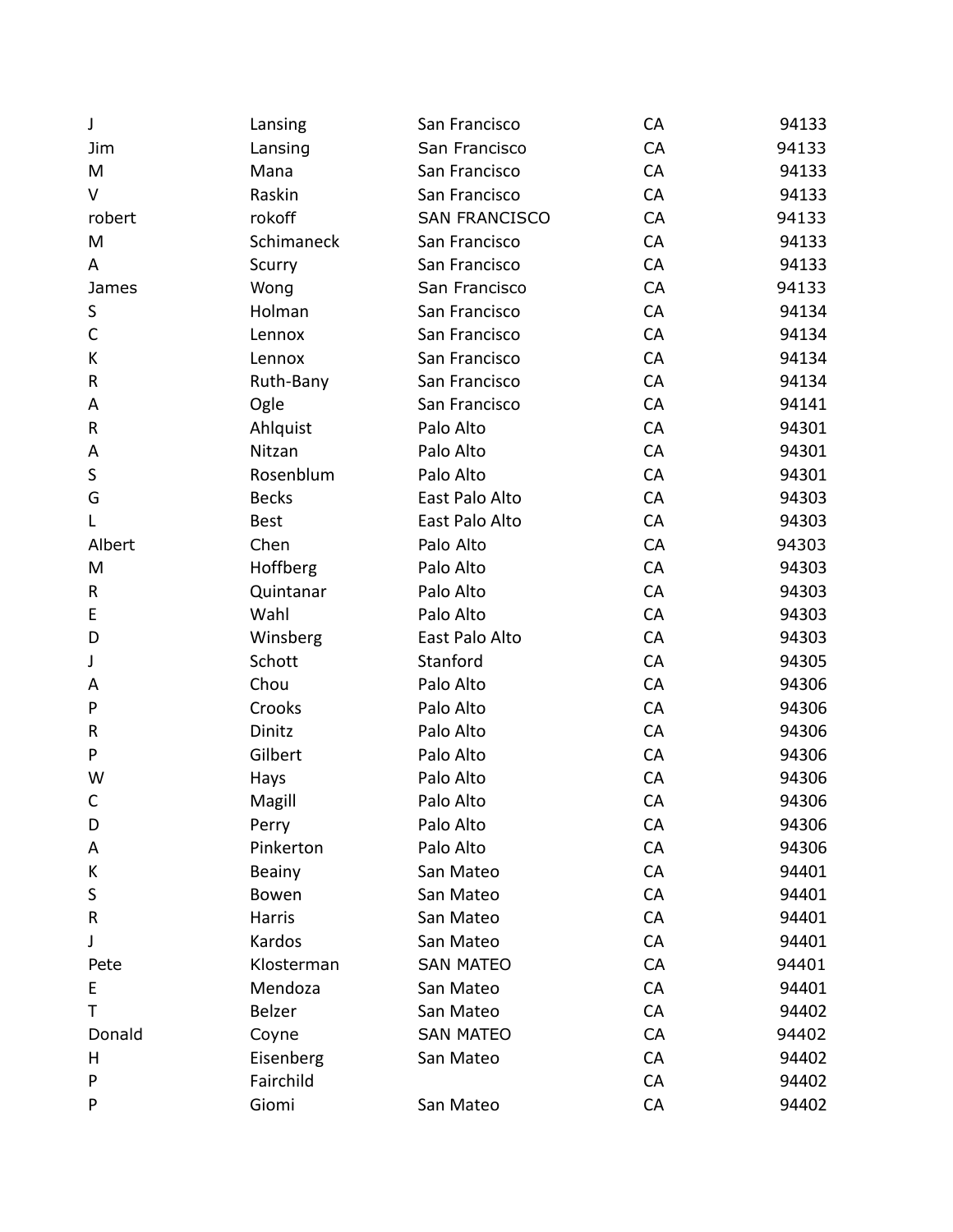| S            | Grinthal      | San Mateo          | CA | 94402 |
|--------------|---------------|--------------------|----|-------|
| ${\sf P}$    | Masters       | San Mateo          | CA | 94402 |
| $\mathsf C$  | Sloan         | San Mateo          | CA | 94402 |
| J            | Bernhagen     | San Mateo          | CA | 94403 |
| S            | Churchill     | San Mateo          | CA | 94403 |
| Alan         | DeMartini     | <b>SAN MATEO</b>   | CA | 94403 |
| $\mathsf C$  | Raughley      | San Mateo          | CA | 94403 |
| G            | Sandoval      | San Mateo          | CA | 94403 |
| D            | Veneziale     | San Mateo          | CA | 94403 |
| L            | Whitley       | San Mateo          | CA | 94403 |
| Η            | Wooll         | San Mateo          | CA | 94403 |
| E            | Zakin         | San Mateo          | CA | 94403 |
| S            | Chao          | <b>Foster City</b> | CA | 94404 |
| K            | Kaster        | <b>Foster City</b> | CA | 94404 |
| Amanda       | Petel         | <b>FOSTER CITY</b> | CA | 94404 |
| B            | Barberini     | Alameda            | CA | 94501 |
| н            | Blackmore     | Alameda            | CA | 94501 |
| William      | Dvorak        | <b>ALAMEDA</b>     | CA | 94501 |
| Н            | Hasik         | Alameda            | CA | 94501 |
| F            | Herrera       | Alameda            | CA | 94501 |
| $\mathsf C$  | Jones         | Alameda            | CA | 94501 |
| S            | Macdonald     | Alameda            | CA | 94501 |
| $\mathsf{C}$ | Maslin        | Alameda            | CA | 94501 |
| M            | Mcintyre      | Alameda            | CA | 94501 |
| Ν            | Ohlson        | Alameda            | CA | 94501 |
| M            | Pritchett     | Alameda            | CA | 94501 |
| K            | Slauson       | Alameda            | CA | 94501 |
| M            | Streeter      | Alameda            | CA | 94501 |
| L            | Lipscomb      | Alameda            | CA | 94502 |
| A            | Arikat        | Discovery Bay      | CA | 94505 |
| G            | Leonis        | Discovery Bay      | CA | 94505 |
| Richard      | Mikla         | Discovery Bay      | CA | 94505 |
| A            | Aguirre       | Danville           | CA | 94506 |
| M            | Storace       | Danville           | CA | 94506 |
| P            | Trown         | Danville           | CA | 94506 |
| Margreta     | von Pein      | <b>ALAMO</b>       | CA | 94507 |
| H            | Dowling       | Angwin             | CA | 94508 |
| B            | Tonsberg      | Angwin             | CA | 94508 |
| N            | <b>Bickel</b> | Antioch            | CA | 94509 |
| Jeremy       | Cantor        | <b>BENICIA</b>     | CA | 94510 |
| N            | Carey         | Benicia            | CA | 94510 |
| W            | Cody          | <b>Benicia</b>     | CA | 94510 |
| K            | Rafac         | Benicia            | CA | 94510 |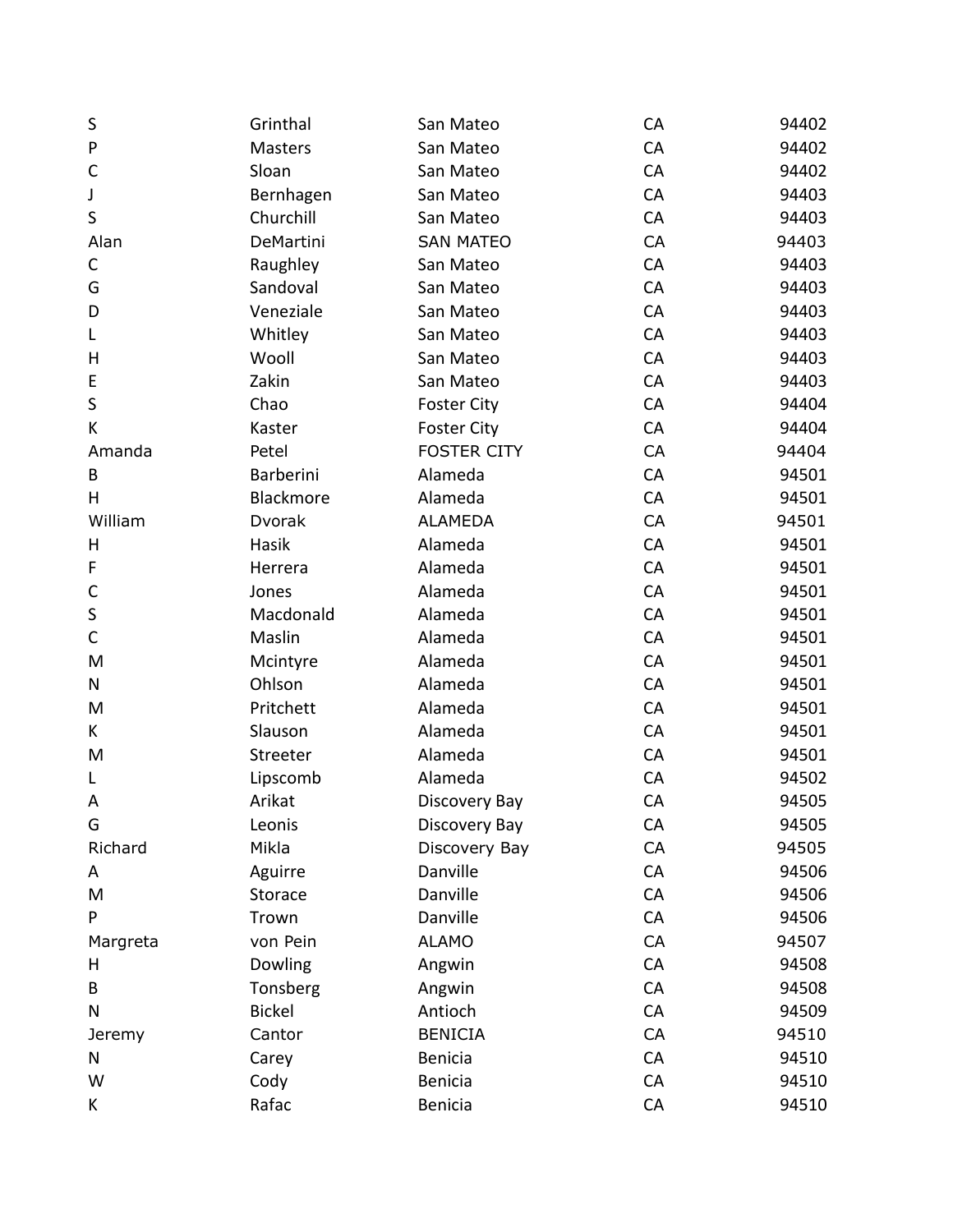| S           | Saxena         | Benicia       | CA | 94510 |
|-------------|----------------|---------------|----|-------|
| $\mathsf C$ | Capinaris      | Brentwood     | CA | 94513 |
| M           | Hall           | Brentwood     | CA | 94513 |
| E           | Patterson      | Calistoga     | CA | 94515 |
| A           | Scott          | Calistoga     | CA | 94515 |
| Τ           | Llewellyn      | Canyon        | CA | 94516 |
| G           | Vanderlip      | Clayton       | CA | 94517 |
| A           | Chan           | Concord       | CA | 94518 |
| S           | Kuticka        | Concord       | CA | 94518 |
| Sheri       | Kuticka        | Concord       | CA | 94518 |
| M           | Land           | Concord       | CA | 94518 |
| ${\sf R}$   | Pound          | Concord       | CA | 94518 |
| J           | Sasaoka        | Concord       | CA | 94518 |
| D           | Walker         | Concord       | CA | 94518 |
| W           | Boeger         | Concord       | CA | 94519 |
| G           | Goodman        | Concord       | CA | 94519 |
| L           | Haemmel        | Concord       | CA | 94519 |
| A           | Nguyen         | Concord       | CA | 94519 |
| S           | Pelkey         | Concord       | CA | 94519 |
| $\mathsf C$ | Schulte        | Concord       | CA | 94519 |
| J           | Debonis        | Concord       | CA | 94520 |
| E           | Feingold       | Concord       | CA | 94520 |
| J           | Walton         | Concord       | CA | 94520 |
| W           | Benson         | Concord       | CA | 94521 |
| B           | Luoma          | Concord       | CA | 94521 |
| J           | Monroe         | Concord       | CA | 94521 |
| W           | Ninde          | Concord       | CA | 94521 |
| L           | Ridder         | Concord       | CA | 94521 |
| J           | <b>Sellers</b> | Concord       | CA | 94521 |
| B           | Wellsted       | Concord       | CA | 94521 |
| Τ           | Enloe          | Pleasant Hill | CA | 94523 |
| Α           | Feves          | Pleasant Hill | CA | 94523 |
| M           | Gotvald        | Pleasant Hill | CA | 94523 |
| Н           | Taylor         |               | CA | 94523 |
| S           | Devereaux      | Crockett      | CA | 94525 |
| E           | Lastiri        | Crockett      | CA | 94525 |
| Frank       | Chan           | Danville      | CA | 94526 |
| M           | Klopp          | Danville      | CA | 94526 |
| S           | Sarne          | Danville      | CA | 94526 |
|             | Armstrong      | El Cerrito    | CA | 94530 |
| Natasha     | Benjamin       | El Cerrito    | CA | 94530 |
| R           | <b>Bogin</b>   | El Cerrito    | CA | 94530 |
| E           | <b>Bruce</b>   | El Cerrito    | CA | 94530 |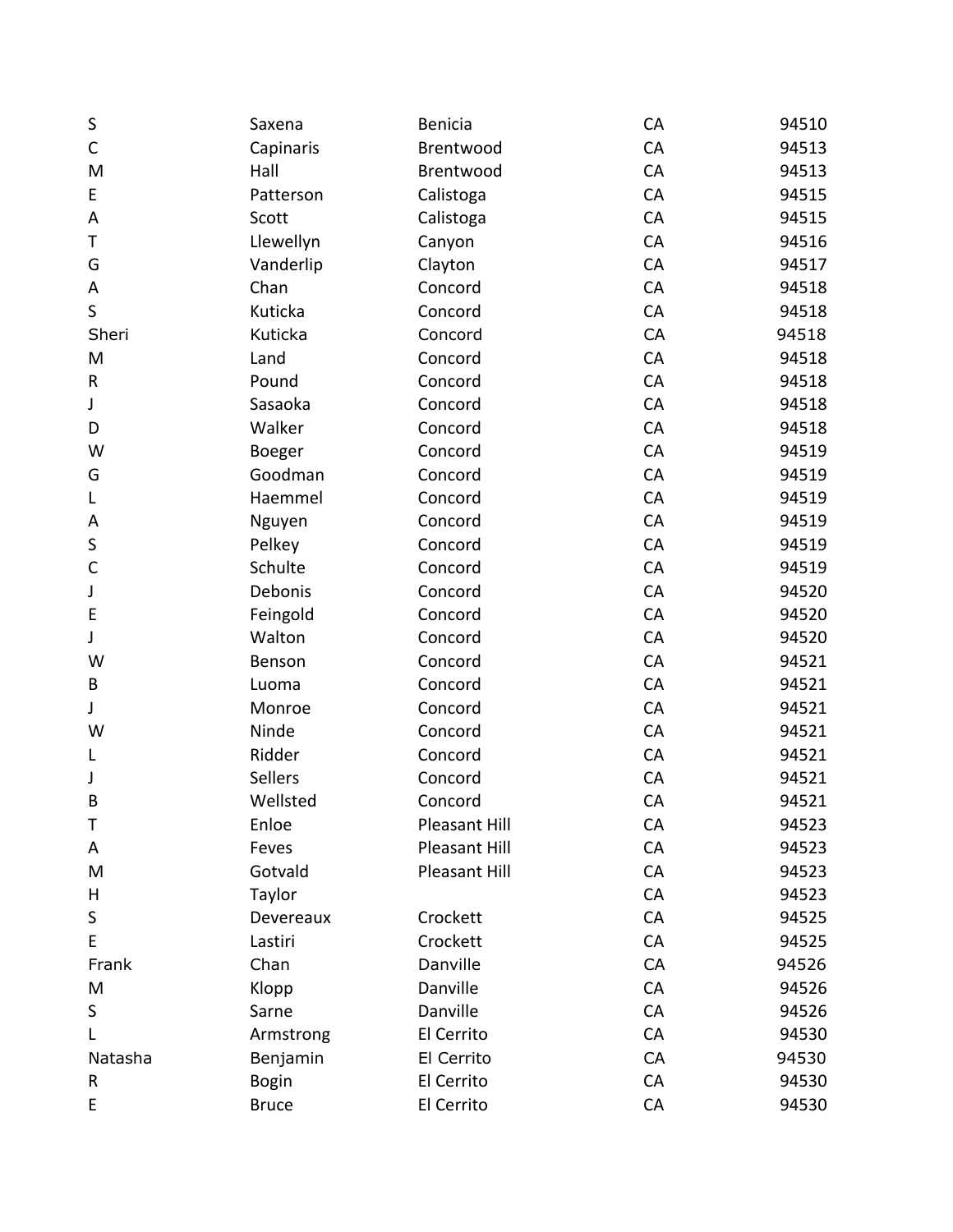| $\mathsf{C}$   | Crum           | El Cerrito     | CA | 94530 |
|----------------|----------------|----------------|----|-------|
| L              | Gambill        | El Cerrito     | CA | 94530 |
| К              | Hammel         | El Cerrito     | CA | 94530 |
| $\sf S$        | Hampton        | El Cerrito     | CA | 94530 |
| A              | Hodgkinson     | El Cerrito     | CA | 94530 |
| $\mathsf{C}$   | Johnston       | El Cerrito     | CA | 94530 |
| J              | Lasahn         | El Cerrito     | CA | 94530 |
| $\mathsf C$    | Mattingly      | El Cerrito     | CA | 94530 |
| R              | Mellon         | El Cerrito     | CA | 94530 |
| L              | Mendez         | El Cerrito     | CA | 94530 |
| L              | Schiffman      | El Cerrito     | CA | 94530 |
| $\sf S$        | Taylor         | El Cerrito     | CA | 94530 |
| G              | Verrier        | El Cerrito     | CA | 94530 |
| <b>Natalie</b> | Zarchin        | El Cerrito     | CA | 94530 |
| G              | Geluz          | Fairfield      | CA | 94533 |
| K              | Morin          | Fairfield      | CA | 94533 |
| P              | <b>Nyquist</b> | Fairfield      | CA | 94533 |
| P              | Scarpa         | Fairfield      | CA | 94533 |
| $\sf S$        | Ulrich         | Fairfield      | CA | 94533 |
| $\sf S$        | Durkin         | Fairfield      | CA | 94534 |
| B              | Harris         | Fairfield      | CA | 94534 |
| N              | Otto           | Fairfield      | CA | 94534 |
| J              | Rego           | Fairfield      | CA | 94534 |
| A              | Samson         | Fairfield      | CA | 94534 |
| D              | Willis         | Fairfield      | CA | 94534 |
| A              | Aspiras        | Fremont        | CA | 94536 |
| C              | Ausman         | Fremont        | CA | 94536 |
| Candi          | Ausman         | <b>FREMONT</b> | CA | 94536 |
| K              | <b>Bliss</b>   | Fremont        | CA | 94536 |
| J              | Cant           | Fremont        | CA | 94536 |
| M              | Coit           | Fremont        | CA | 94536 |
| J              | Dean           | Fremont        | CA | 94536 |
| V              | Hahn           | Fremont        | CA | 94536 |
| kent           | hoddle         | <b>FREMONT</b> | CA | 94536 |
| janet          | kessler        | fremont        | CA | 94536 |
| A              | Lane           | Fremont        | CA | 94536 |
| D              | Lin            | Fremont        | CA | 94536 |
| <b>Jeff</b>    | Lorelli        | Fremomt        | CA | 94536 |
| Nicholas       | Maurer         | <b>FREMONT</b> | CA | 94536 |
| С              | Mock           | Fremont        | CA | 94536 |
| Т              | Paulson        | Fremont        | CA | 94536 |
| P              | Pellet         | Fremont        | CA | 94536 |
| W              | Smith          | Fremont        | CA | 94536 |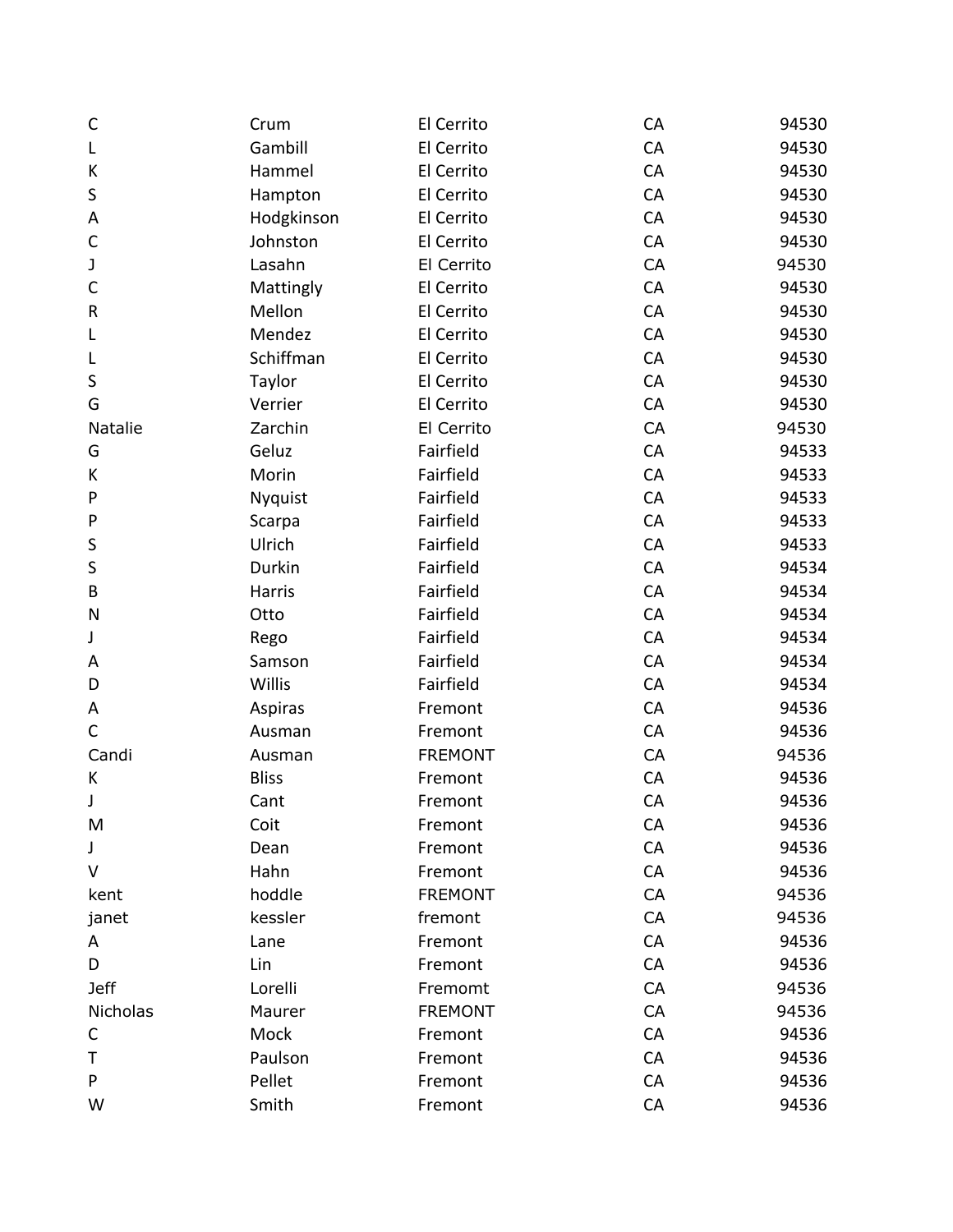| J            | Berkheimer     | Fremont              | CA | 94538 |
|--------------|----------------|----------------------|----|-------|
| bruce        | butler         | <b>FREMONT</b>       | CA | 94538 |
| M            | Chen           | Fremont              | CA | 94538 |
| W            | Mertely        | Fremont              | CA | 94538 |
| Charles      | Oden           | <b>FREMONT</b>       | CA | 94538 |
| J            | Pardini        | Fremont              | CA | 94538 |
| N            | Remelman       | Fremont              | CA | 94538 |
| Steven       | Richards       | <b>FREMONT</b>       | CA | 94538 |
| K            | White          | Fremont              | CA | 94538 |
| $\mathsf{C}$ | Andis          | Fremont              | CA | 94539 |
| David        | Heyes          | <b>FREMONT</b>       | CA | 94539 |
| Ronald       | McGlaughlin    | <b>FREMONT</b>       | CA | 94539 |
| Walter       | Preston        | <b>FREMONT</b>       | CA | 94539 |
| Ν            | Saeed          | Fremont              | CA | 94539 |
| L            | Danos          | Hayward              | CA | 94541 |
| D            | Gates          | Hayward              | CA | 94541 |
| S            | Huerta         | Hayward              | CA | 94541 |
| D            | Johnson        | Hayward              | CA | 94541 |
| Α            | Magallon       | Hayward              | CA | 94541 |
| M            | Martinez       | Hayward              | CA | 94541 |
| C            | Mccarter       | Hayward              | CA | 94541 |
| Sharon       | Moris          | Hayward              | CA | 94541 |
| R            | Patenaude      | Hayward              | CA | 94541 |
| E            | Ramos          | Hayward              | CA | 94541 |
| O            | Sanchez        | Hayward              | CA | 94541 |
| Kadee        | Davison        | Hayward              | CA | 94542 |
| F            | Strohbehn      | Hayward              | CA | 94542 |
| P            | Turney         | Hayward              | CA | 94542 |
| Timothy      | Devine         | <b>HAYWARD</b>       | CA | 94544 |
| Н            | Gray           | <b>HAYWARD</b>       | CA | 94544 |
| К            | Hani           | San Jose             | CA | 94544 |
| A            | Hg             | Hayward              | CA | 94544 |
| William      | Peakes         | <b>HAYWARD</b>       | CA | 94544 |
| т            | Stilwell       | Hayward              | CA | 94544 |
| Ν            | <b>Baldwin</b> | Castro Valley        | CA | 94546 |
| M            | <b>Banks</b>   | Castro Valley        | CA | 94546 |
| G            | Gatto          | Castro Valley        | CA | 94546 |
| K            | Mcgoldrick     | Castro Valley        | CA | 94546 |
| R            | Rickman        | Castro Valley        | CA | 94546 |
| John         | Ryzanych       | <b>CASTRO VALLEY</b> | CA | 94546 |
| R            | Scarpati       | Castro Valley        | CA | 94546 |
| S            | Scott          | Castro Valley        | CA | 94546 |
| D            | Templeton      | Castro Valley        | CA | 94546 |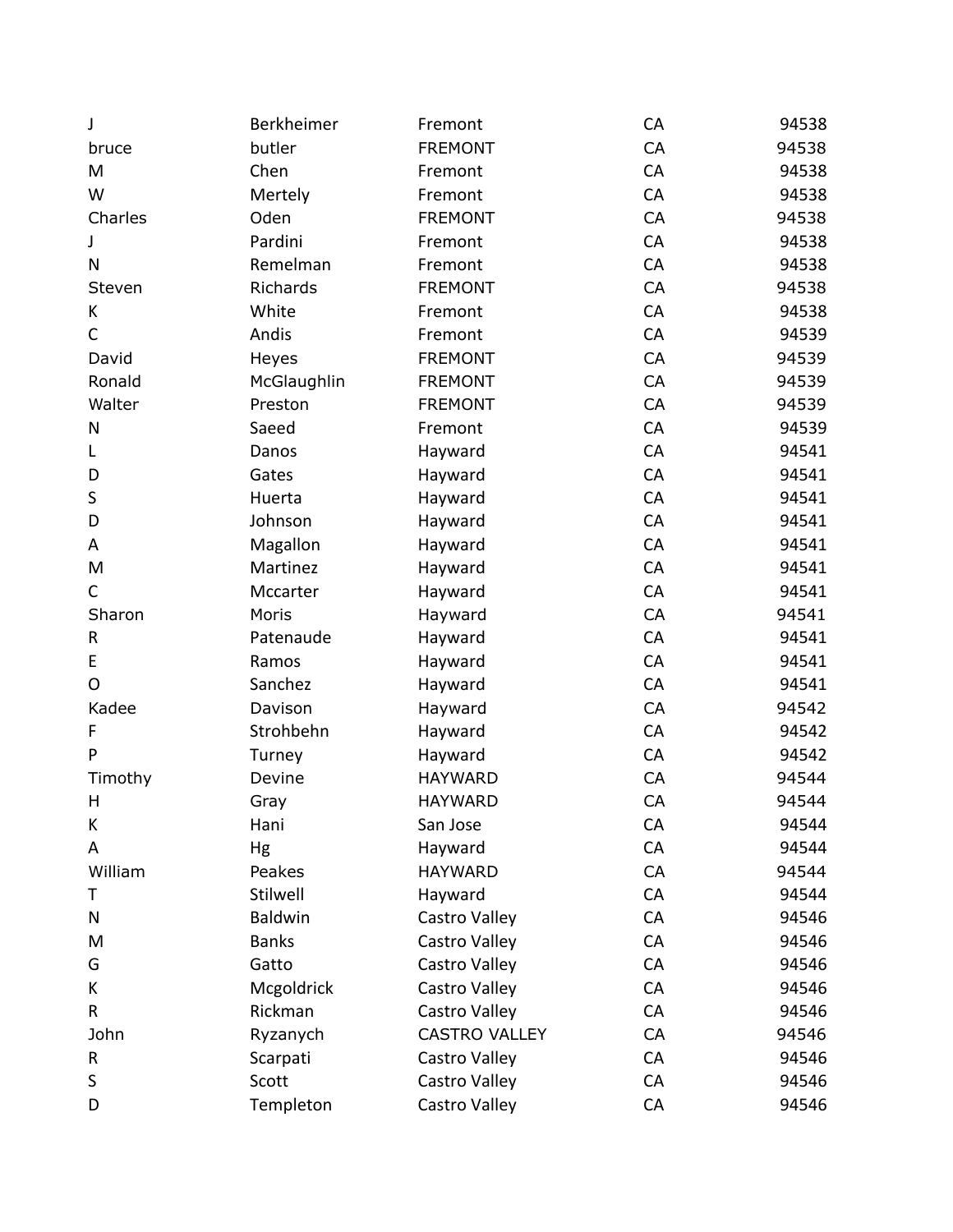| К           | Wehrman      | Castro Valley        | CA | 94546 |
|-------------|--------------|----------------------|----|-------|
| J           | Wiesner      | Castro Valley        | CA | 94546 |
| F           | Anderson     | <b>Hercules</b>      | CA | 94547 |
| A           | Tolley       | <b>Hercules</b>      | CA | 94547 |
| W           | Trenchard    | <b>Hercules</b>      | CA | 94547 |
| M           | Clearwater   | Lafayette            | CA | 94549 |
| M           | Escajeda     | Lafayette            | CA | 94549 |
| K           | Macinnes     | Lafayette            | CA | 94549 |
| Michael     | Munnelly     | Lafayette            | CA | 94549 |
| L           | Nathan       | Lafayette            | CA | 94549 |
| Τ           | Sivesind     | Lafayette            | CA | 94549 |
| J           | Viveros      | Lafayette            | CA | 94549 |
| н           | Waki         | Lafayette            | CA | 94549 |
| B           | Wu           | Lafayette            | CA | 94549 |
| M           | <b>Berg</b>  | Livermore            | CA | 94550 |
| L           | Falabella    | Livermore            | CA | 94550 |
| A           | Gatti        | Livermore            | CA | 94550 |
| david       | gubera       | <b>LIVERMORE</b>     | CA | 94550 |
| J           | <b>King</b>  | Livermore            | CA | 94550 |
| Robert      | Langland     | <b>LIVERMORE</b>     | CA | 94550 |
| D           | Mcfarland    | Livermore            | CA | 94550 |
| M           | Swyers       | Livermore            | CA | 94550 |
| K           | Hagen        | Livermore            | CA | 94551 |
| S           | Hiser        | Livermore            | CA | 94551 |
| Deborah     | Giordano     | <b>CASTRO VALLEY</b> | CA | 94552 |
| J           | Norton-Jones | Castro Valley        | CA | 94552 |
| S           | Rosenbrock   | Castro Valley        | CA | 94552 |
| karla       | werninghaus  | <b>CASTRO VALLEY</b> | CA | 94552 |
| april       | bush         | MARTINEZ             | CA | 94553 |
| michael     | bush         | <b>MARTINEZ</b>      | CA | 94553 |
| P           | Karsh        | Martinez             | CA | 94553 |
| K           | Myskowski    | Martinez             | CA | 94553 |
| K           | O'Connell    | Pacheco              | CA | 94553 |
| M           | Parkinen     | Martinez             | CA | 94553 |
| Т           | Phillips     | Martinez             | CA | 94553 |
| $\sf S$     | Sullivan     | Martinez             | CA | 94553 |
| $\sf S$     | Vesely       | Martinez             | CA | 94553 |
| G           | Wadsworth    | Martinez             | CA | 94553 |
| LUIS        | Alvelais     | <b>FREMONT</b>       | CA | 94555 |
| $\mathsf C$ | Cimarra      | Fremont              | CA | 94555 |
| Kevin       | Laird        | Fremont              | CA | 94555 |
| J           | Lang         | Fremont              | CA | 94555 |
| R           | Lorenson     | Fremont              | CA | 94555 |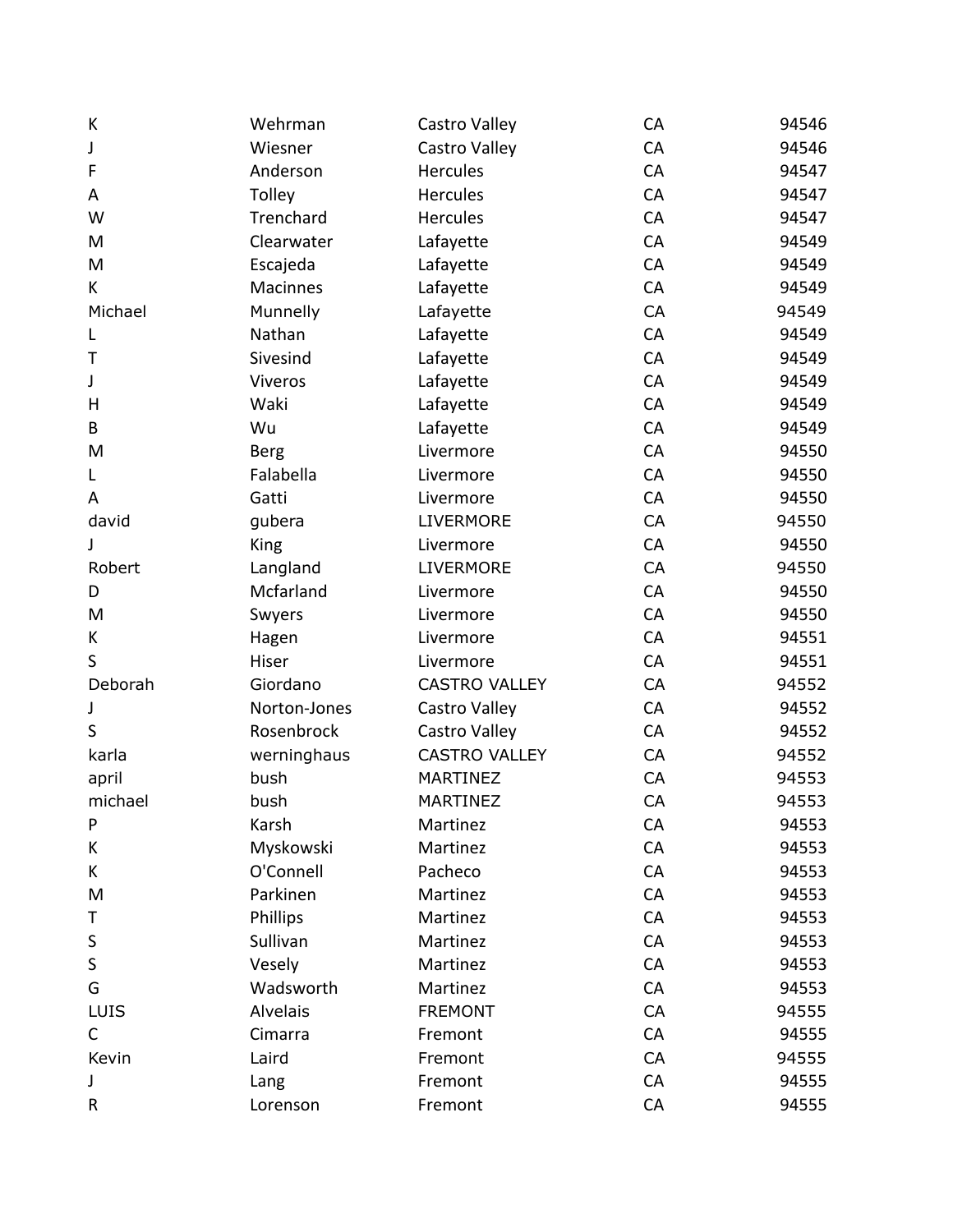| Ε           | Serapio               | Fremont       | CA | 94555 |
|-------------|-----------------------|---------------|----|-------|
| D           | Stevenson             | Fremont       | CA | 94555 |
| R           | Elia                  | Moraga        | CA | 94556 |
| S           | Nagy                  | Moraga        | CA | 94556 |
| D           | Adams                 | Napa          | CA | 94558 |
| D           | Harrison              | Napa          | CA | 94558 |
| J           | Heiken                | Napa          | CA | 94558 |
| Τ           | Lotz                  | Napa          | CA | 94558 |
| M           | Michaels              | Napa          | CA | 94558 |
| S           | Robles                | Napa          | CA | 94558 |
| $\sf S$     | Rogerssamr            | Napa          | CA | 94558 |
| P           | Ryan                  | Napa          | CA | 94558 |
| D           | Wagner                | Napa          | CA | 94558 |
| D           | Weide                 | Napa          | CA | 94558 |
| C           | Broadwell             | Napa          | CA | 94559 |
| К           | Compagno              | Napa          | CA | 94559 |
| J           | Hench                 | Napa          | CA | 94559 |
| Albert      | Katz                  | <b>NAPA</b>   | CA | 94559 |
| Н           | Lawrence              | Napa          | CA | 94559 |
| D           | Dodge                 | Newark        | CA | 94560 |
| Τ           | Thorne                | Newark        | CA | 94560 |
| J           | Wade                  | Newark        | CA | 94560 |
| B           | Yamada                | Newark        | CA | 94560 |
| J           | Cohen                 | Oakley        | CA | 94561 |
| David       | Cruze                 | <b>OAKLEY</b> | CA | 94561 |
| R           | Cullar                | Oakley        | CA | 94561 |
| J           | Jo                    | Oakley        | CA | 94561 |
| M           | Mendez                | Oakley        | CA | 94561 |
| W           | Ramsey                | Oakley        | CA | 94561 |
| J           | Fabris                | Orinda        | CA | 94563 |
| P           | Maywald               | Orinda        | CA | 94563 |
| James       | Rogers                | <b>ORINDA</b> | CA | 94563 |
| V           | <b>Stewart Carton</b> | Orinda        | CA | 94563 |
| M           | Efross                | Pinole        | CA | 94564 |
| Janice      | Foss                  | Pinole        | CA | 94564 |
| $\sf S$     | Fox                   | Pinole        | CA | 94564 |
| K           | Hetherington          | Pinole        | CA | 94564 |
| Julianne    | Viadro                | Orinda        | CA | 94564 |
| M           | Sarraille             | Pittsburg     | CA | 94565 |
| $\mathsf J$ | Volberding            | Pittsburg     | CA | 94565 |
| M           | Welter                | Pittsburg     | CA | 94565 |
| A           | Pinheiro              | Pleasanton    | CA | 94566 |
| Н           | Rizzoli               | Pleasanton    | CA | 94566 |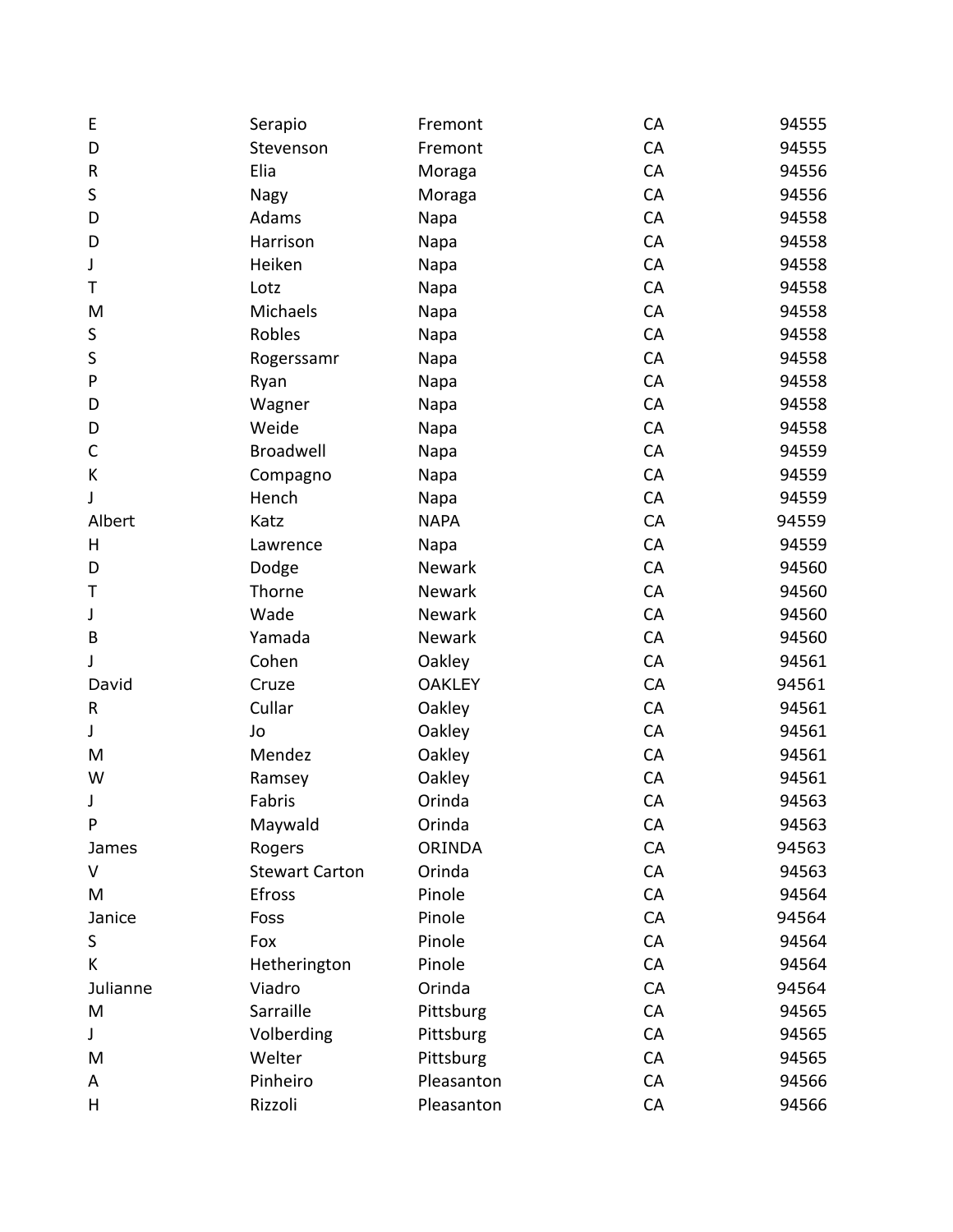| P           | Hartgraves    | Dublin             | CA | 94568 |
|-------------|---------------|--------------------|----|-------|
| G           | Bedinger      | Rio Vista          | CA | 94571 |
| G           | Sasaki        | Rio Vista          | CA | 94571 |
| L           | Harris        | Rutherford         | CA | 94573 |
| J           | Hernandez     | St Helena          | CA | 94574 |
| S           | Lytle-Vieira  | Saint Helena       | CA | 94574 |
| Elizabeth   | Milliken      | Saint Helena       | CA | 94574 |
| C           | Millar        | Deer Park          | CA | 94576 |
| M           | Arroyo        | San Leandro        | CA | 94577 |
| $\sf R$     | <b>Bray</b>   | San Leandro        | CA | 94577 |
| A           | Ceballos      | <b>New Orleans</b> | CA | 94577 |
| $\mathsf R$ | Lafrance      | San Leandro        | CA | 94577 |
| J           | Leong         | San Leandro        | CA | 94577 |
| К           | Ott-Davis     | San Leandro        | CA | 94577 |
| V           | Pinto         | San Leandro        | CA | 94577 |
| M           | Schlieker     | San Leandro        | CA | 94577 |
| A           | Teekell       | San Leandro        | CA | 94577 |
| D           | Temple        | San Leandro        | CA | 94577 |
| ${\sf R}$   | Theile        | San Leandro        | CA | 94577 |
| J           | Jamerson      | San Leandro        | CA | 94578 |
| Gail        | McCall        | San Leandro        | CA | 94578 |
| E           | Dinwiddie     | San Leandro        | CA | 94579 |
| B           | Kauten        | San Leandro        | CA | 94579 |
| L           | <b>Bailes</b> | San Lorenzo        | CA | 94580 |
| К           | Green         | San Lorenzo        | CA | 94580 |
| Τ           | La            | San Lorenzo        | CA | 94580 |
| L           | Robie         | San Lorenzo        | CA | 94580 |
| B           | Chapman       | Napa               | CA | 94581 |
| J           | Buhowsky      | San Ramon          | CA | 94582 |
| N           | Quijano       | San Ramon          | CA | 94582 |
| P           | Urso          | San Ramon          | CA | 94582 |
| S           | Urso          | San Ramon          | CA | 94582 |
| C           | Ridgway       | Suisun City        | CA | 94585 |
| B           | Cachola       | <b>Union City</b>  | CA | 94587 |
| J           | Clymo         | <b>Union City</b>  | CA | 94587 |
| Larry       | Dennis        | <b>UNION CITY</b>  | CA | 94587 |
| R           | Dutra         | <b>Union City</b>  | CA | 94587 |
| A           | Mckenna       | <b>Union City</b>  | CA | 94587 |
| Ronald      | Smith         | <b>UNION CITY</b>  | CA | 94587 |
| J           | Rosell        | Pleasanton         | CA | 94588 |
| S           | Evans         | Vallejo            | CA | 94590 |
| N           | Nafziger      | Vallejo            | CA | 94590 |
| E           | Patterson     | Willits            | CA | 94590 |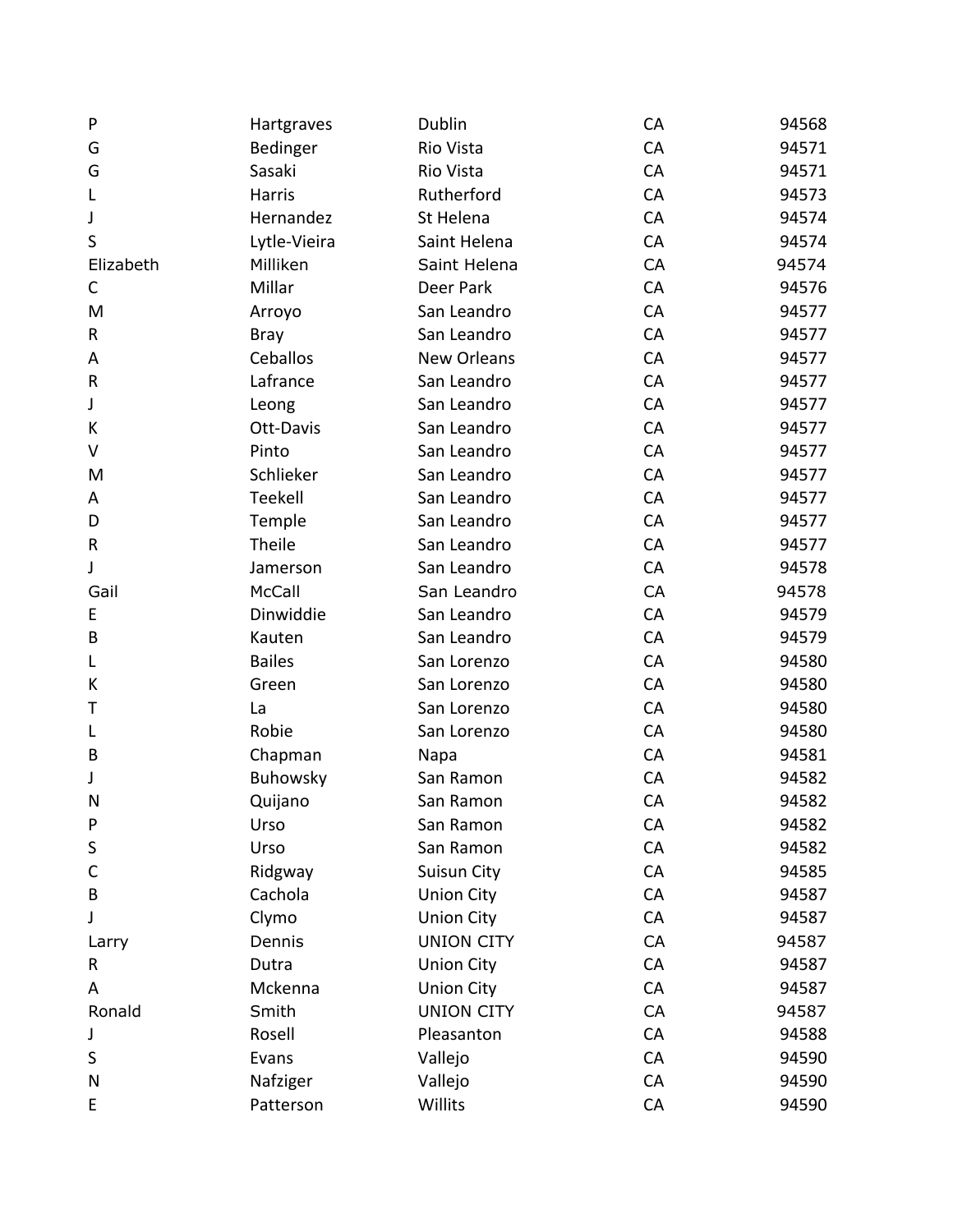| S            | Spangler       | Vallejo             | CA | 94590 |
|--------------|----------------|---------------------|----|-------|
| M            | Airoldi        | Vallejo             | CA | 94591 |
| S            | Alonso         | Vallejo             | CA | 94591 |
| J            | Kolarik        | Vallejo             | CA | 94591 |
| A            | Patey          | Vallejo             | CA | 94591 |
| V            | Sansone        | Vallejo             | CA | 94591 |
| F            | Ackerman       | <b>Walnut Creek</b> | CA | 94595 |
| $\sf S$      | Adam           | <b>Walnut Creek</b> | CA | 94595 |
| J            | <b>Brunak</b>  | <b>Walnut Creek</b> | CA | 94595 |
| W            | Herrera        | <b>Walnut Creek</b> | CA | 94595 |
| D            | Mackey         | <b>Walnut Creek</b> | CA | 94595 |
| K            | Patterson      | <b>Walnut Creek</b> | CA | 94595 |
| Erin         | <b>Barca</b>   | <b>WALNUT CREEK</b> | CA | 94596 |
| Michelle     | <b>Brown</b>   | <b>WALNUT CREEK</b> | CA | 94596 |
| С            | <b>Bogios</b>  | <b>Walnut Creek</b> | CA | 94597 |
| $\mathsf C$  | <b>Bross</b>   | <b>Walnut Creek</b> | CA | 94597 |
| $\sf R$      | <b>Burrows</b> | <b>Walnut Creek</b> | CA | 94597 |
| N            | Lion-Storm     | <b>Walnut Creek</b> | CA | 94597 |
| S            | Nelson         | <b>Walnut Creek</b> | CA | 94597 |
| D            | Posvar         | <b>Walnut Creek</b> | CA | 94597 |
| R            | Riedel         | <b>Walnut Creek</b> | CA | 94597 |
| $\sf S$      | <b>Barrett</b> | <b>Walnut Creek</b> | CA | 94598 |
| $\mathsf{C}$ | Carter         | <b>Walnut Creek</b> | CA | 94598 |
| Lesley       | Hunt           | <b>WALNUT CREEK</b> | CA | 94598 |
| D            | Johnson        | <b>Walnut Creek</b> | CA | 94598 |
| B            | Lincoln        | <b>Walnut Creek</b> | CA | 94598 |
| B            | Tonningsen     | <b>Walnut Creek</b> | CA | 94598 |
| J            | Chandler       | Yountville          | CA | 94599 |
| A            | Adams          | Oakland             | CA | 94601 |
| L            | Christopher    | Oakland             | CA | 94601 |
| Jon          | Dunn           | <b>OAKLAND</b>      | CA | 94601 |
| J            | Moyers         | Oakland             | CA | 94601 |
| B            | Northway       | Oakland             | CA | 94601 |
| S            | Russell        | Oakland             | CA | 94601 |
| Judith       | Smith          | <b>OAKLAND</b>      | CA | 94601 |
| J            | Smith          | Oakland             | CA | 94601 |
| D            | Wallace        |                     | CA | 94601 |
| N            | Bazan          | Oakland             | CA | 94602 |
| J            | <b>Beckers</b> | Oakland             | CA | 94602 |
| E            | Bell           | Oakland             | CA | 94602 |
| J            | Boyden         | Oakland             | CA | 94602 |
| M            | Cavagnaro      | Oakland             | CA | 94602 |
| S            | Enger          | Oakland             | CA | 94602 |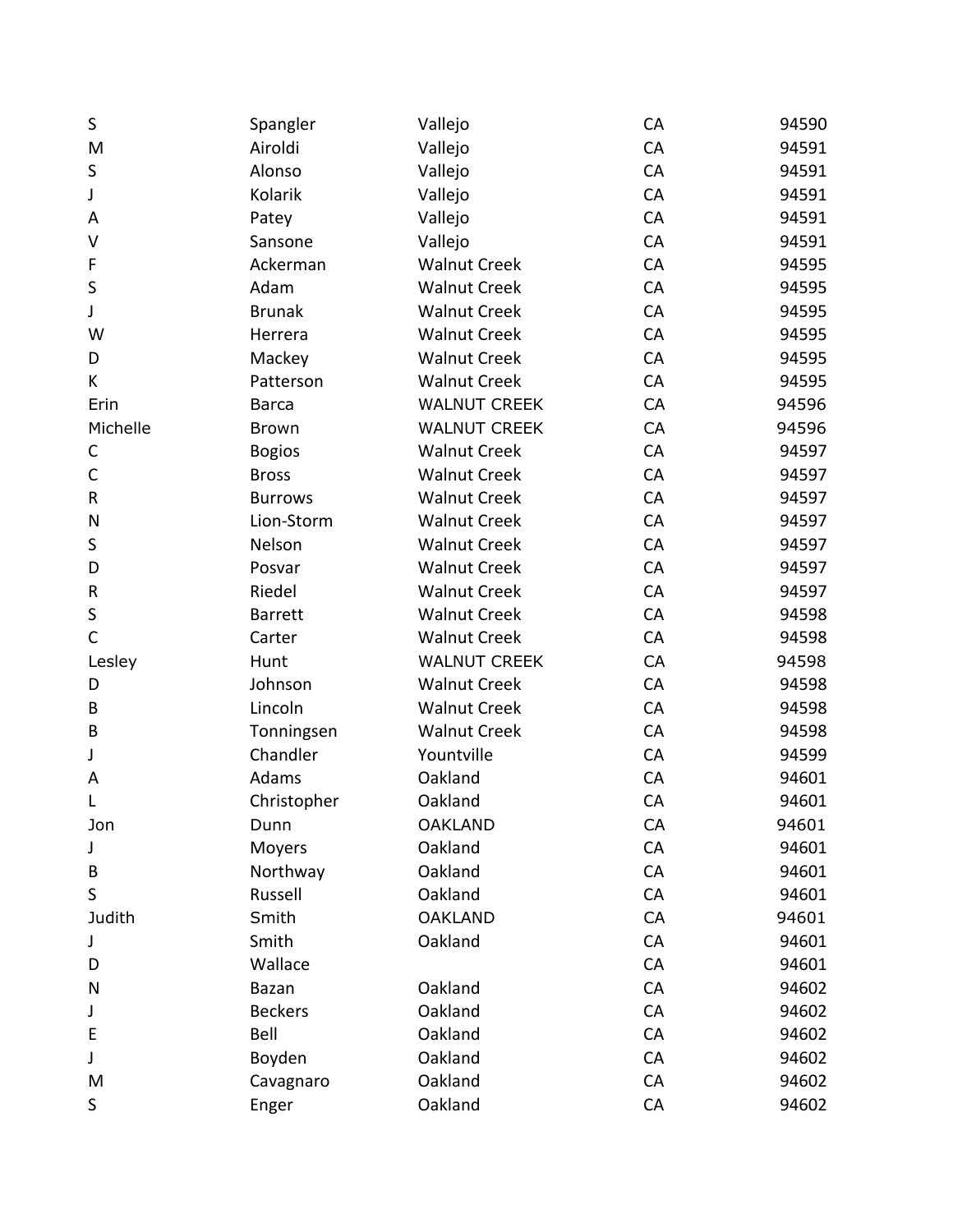| Jennifer    | Formoso        | Oakland        | CA | 94602 |
|-------------|----------------|----------------|----|-------|
| J           | Gloe           | Oakland        | CA | 94602 |
| G           | Hall           | Oakland        | CA | 94602 |
| K           | Jenkins        | Oakland        | CA | 94602 |
| M           | Lynch          | Oakland        | CA | 94602 |
| M           | Matheson       | Oakland        | CA | 94602 |
| S           | Morey          | Oakland        | CA | 94602 |
| M           | Rubin          | Oakland        | CA | 94602 |
| J           | Zawaski        | Oakland        | CA | 94602 |
| ${\sf P}$   | Rios           | Oakland        | CA | 94603 |
| К           | Asbelle        | Oakland        | CA | 94605 |
| ${\sf R}$   | Drago          | Oakland        | CA | 94605 |
| $\mathsf C$ | Esclovon       | Oakland        | CA | 94605 |
| G           | Harding        | Oakland        | CA | 94605 |
| V           | Nocito         | Oakland        | CA | 94605 |
| C           | Ousley         | Oakland        | CA | 94605 |
| K           | Thomas         | Oakland        | CA | 94605 |
| M           | Bolger         | Oakland        | CA | 94606 |
| D           | Capitan        | Oakland        | CA | 94606 |
| U           | Dana           | Oakland        | CA | 94606 |
| O           | Destandau      | Oakland        | CA | 94606 |
| $\sf S$     | Freudiger      | Oakland        | CA | 94606 |
| M           | Grundberg      | Oakland        | CA | 94606 |
| $\mathsf C$ | Mansbwch       | Oakland        | CA | 94606 |
| A           | Shoham         | Oakland        | CA | 94606 |
| S           | Sicular        | Oakland        | CA | 94606 |
| J           | White          | Oakland        | CA | 94606 |
| A           | Zink           | Oakland        | CA | 94606 |
| К           | Atwood         | Oakland        | CA | 94607 |
| D           | <b>Brandon</b> | Oakland        | CA | 94607 |
| Don         | Gustafson      | <b>OAKLAND</b> | CA | 94607 |
| W           | Holing         | Oakland        | CA | 94607 |
| Z           | Huang          | Oakland        | CA | 94607 |
| M           | Ostrom         | Oakland        | CA | 94607 |
| J           | Parker         | Oakland        | CA | 94607 |
| M           | <b>Sanders</b> | Oakland        | CA | 94607 |
| D           | Singer         | Oakland        | CA | 94607 |
| D           | Berezonsky     | Oakland        | CA | 94608 |
| Eugenia     | Clark          | Oakland        | CA | 94608 |
| R           | Decker         | Emeryville     | CA | 94608 |
| P           | Goetz          | Oakland        | CA | 94608 |
| M           | Gripman        | Oakland        | CA | 94608 |
| P           | Kennedy        | Oakland        | CA | 94608 |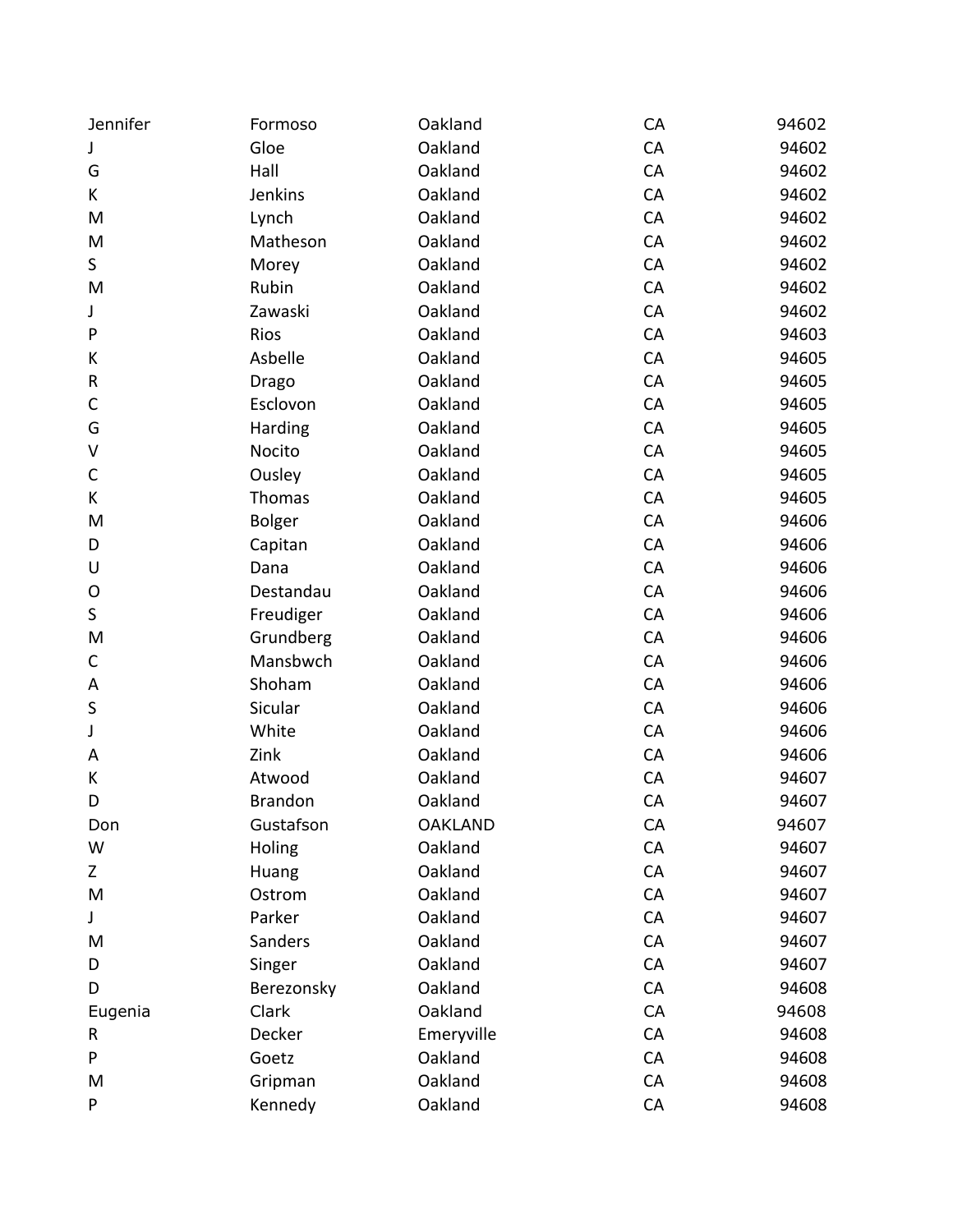| W           | Kleine             | Emeryville     | CA | 94608 |
|-------------|--------------------|----------------|----|-------|
| N           | Mcfarland          | Oakland        | CA | 94608 |
| A           | Miles              | Oakland        | CA | 94608 |
| J           | Neustadt           | Emeryville     | CA | 94608 |
| J           | Riley              | Emeryville     | CA | 94608 |
| Н           | Saccoman           | Oakland        | CA | 94608 |
| M           | Sasson             | Oakland        | CA | 94608 |
| M           | Shaughnessy-Mogill | Oakland        | CA | 94608 |
| D           | Terlet             | Oakland        | CA | 94608 |
| Т           | Wagner             | Oakland        | CA | 94608 |
| L           | Anders             | Oakland        | CA | 94609 |
| A           | <b>Bradley</b>     | Oakland        | CA | 94609 |
| D           | Ceremello          | Oakland        | CA | 94609 |
| L           | Fishman            | Oakland        | CA | 94609 |
| M           | Flannery           | Oakland        | CA | 94609 |
| S           | Folsom             | Oakland        | CA | 94609 |
| H           | Gentry             | Oakland        | CA | 94609 |
| J           | Greenman           | Oakland        | CA | 94609 |
| D           | James              | Oakland        | CA | 94609 |
| J           | Jobelius           | Oakland        | CA | 94609 |
| Tina        | Juarez             | Oakland        | CA | 94609 |
| L           | Keller             | Oakland        | CA | 94609 |
| В           | Kumli              | Oakland        | CA | 94609 |
| G           | Lautaro            | Oakland        | CA | 94609 |
| M           | Lewis              | Oakland        | CA | 94609 |
| $\mathsf J$ | Loda               | Oakland        | CA | 94609 |
| K           | Myszka             | Oakland        | CA | 94609 |
| M           | Nazihi             | Oakland        | CA | 94609 |
| D           | Notkin             | Oakland        | CA | 94609 |
| M           | Pronio             | Oakland        | CA | 94609 |
| Н           | Rupp               | Oakland        | CA | 94609 |
| D           | Sloves             | Oakland        | CA | 94609 |
| S           | Smith              | Oakland        | CA | 94609 |
| R           | Uzzell             | Oakland        | CA | 94609 |
| Alexandra   | Wall               | <b>OAKLAND</b> | CA | 94609 |
| K           | White              | Oakland        | CA | 94609 |
| M           | Williams           | Oakland        | CA | 94609 |
| S           | <b>Badame</b>      | Oakland        | CA | 94610 |
| J           | Cardoza            | Piedmont       | CA | 94610 |
| A           | Cobbett            | Oakland        | CA | 94610 |
| Steven      | Fitzgerald         | <b>OAKLAND</b> | CA | 94610 |
| Η           | Hanly              | Oakland        | CA | 94610 |
| Ben         | Harth              | Oakland        | CA | 94610 |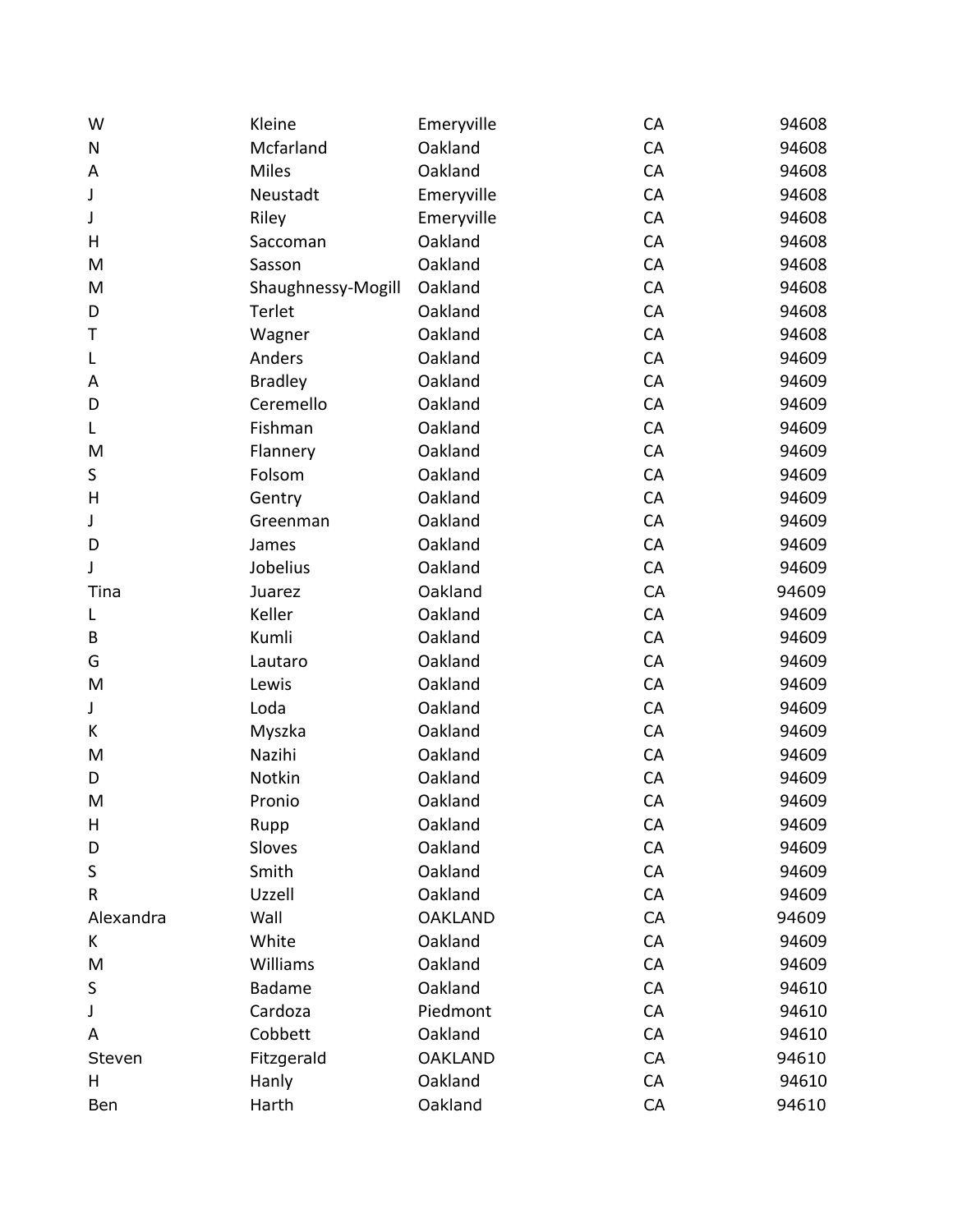| W        | Jury            | Oakland        | CA        | 94610 |
|----------|-----------------|----------------|-----------|-------|
| N        | Modi            | Oakland        | CA        | 94610 |
| $\sf S$  | Nelson          | Oakland        | CA        | 94610 |
| Υ        | <b>Ng</b>       | Oakland        | CA        | 94610 |
| G        | Quist           |                | CA        | 94610 |
| D        | Sayre           | Oakland        | CA        | 94610 |
| Linda    | stein           | Oakland        | CA        | 94610 |
| Peter    | Vorster         | <b>OAKLAND</b> | CA        | 94610 |
| Paul     | <b>Belz</b>     | Oakland        | CA        | 94611 |
| A        | <b>Bills</b>    | Oakland        | CA        | 94611 |
| J        | <b>Buckwald</b> | Oakland        | CA        | 94611 |
| К        | Carroll         | Oakland        | CA        | 94611 |
| C        | Clark           | Oakland        | CA        | 94611 |
| B        | Flint           | Oakland        | CA        | 94611 |
| D        | Kemnitzer       | Oakland        | CA        | 94611 |
| D        | Lautt           | Piedmont       | CA        | 94611 |
| L        | Luna            | Oakland        | CA        | 94611 |
| Υ        | Negrin          | Oakland, Ca    | CA        | 94611 |
| A        | Parkins         | Oakland        | CA        | 94611 |
| K        | Rice            | Oakland        | CA        | 94611 |
| C        | Richardson      | Piedmont       | CA        | 94611 |
| L        | Silver          | Oakland        | CA        | 94611 |
| Benjamin | Thompson        | <b>OAKLAND</b> | CA        | 94611 |
| P        | Twomey          | Oakland        | CA        | 94611 |
| K        | Walker          | Oakland        | CA        | 94611 |
| K        | Beyer           | Oakland        | CA        | 94612 |
| C        | Heinold         | Oakland        | CA        | 94612 |
| A        | Klammer & Reese | Oakland        | CA        | 94612 |
| J        | Sims            | Oakland        | CA        | 94612 |
| $\sf R$  | Zheng           | Oakland        | CA        | 94612 |
| Κ        | <b>Burke</b>    | Oakland        | <b>CA</b> | 94613 |
| Z        | Fleig           | Oakland        | CA        | 94618 |
| Marcia   | Kolb            | Oakland        | CA        | 94618 |
| K        | Krongold        | Oakland        | CA        | 94618 |
| S        | Lim             | Oakland        | CA        | 94618 |
| P        | Russell         | Oakland        | CA        | 94618 |
| J        | Sutton          | Oakland        | CA        | 94618 |
| R        | Yurman          | Oakland        | CA        | 94618 |
| Jim      | <b>TRUE</b>     | <b>OAKLAND</b> | CA        | 94618 |
| J        | Campbell        | Oakland        | CA        | 94619 |
| A        | Dashielle       | Oakland        | CA        | 94619 |
| J        | Golding         | Oakland        | CA        | 94619 |
|          | Goldman         | Oakland        | CA        | 94619 |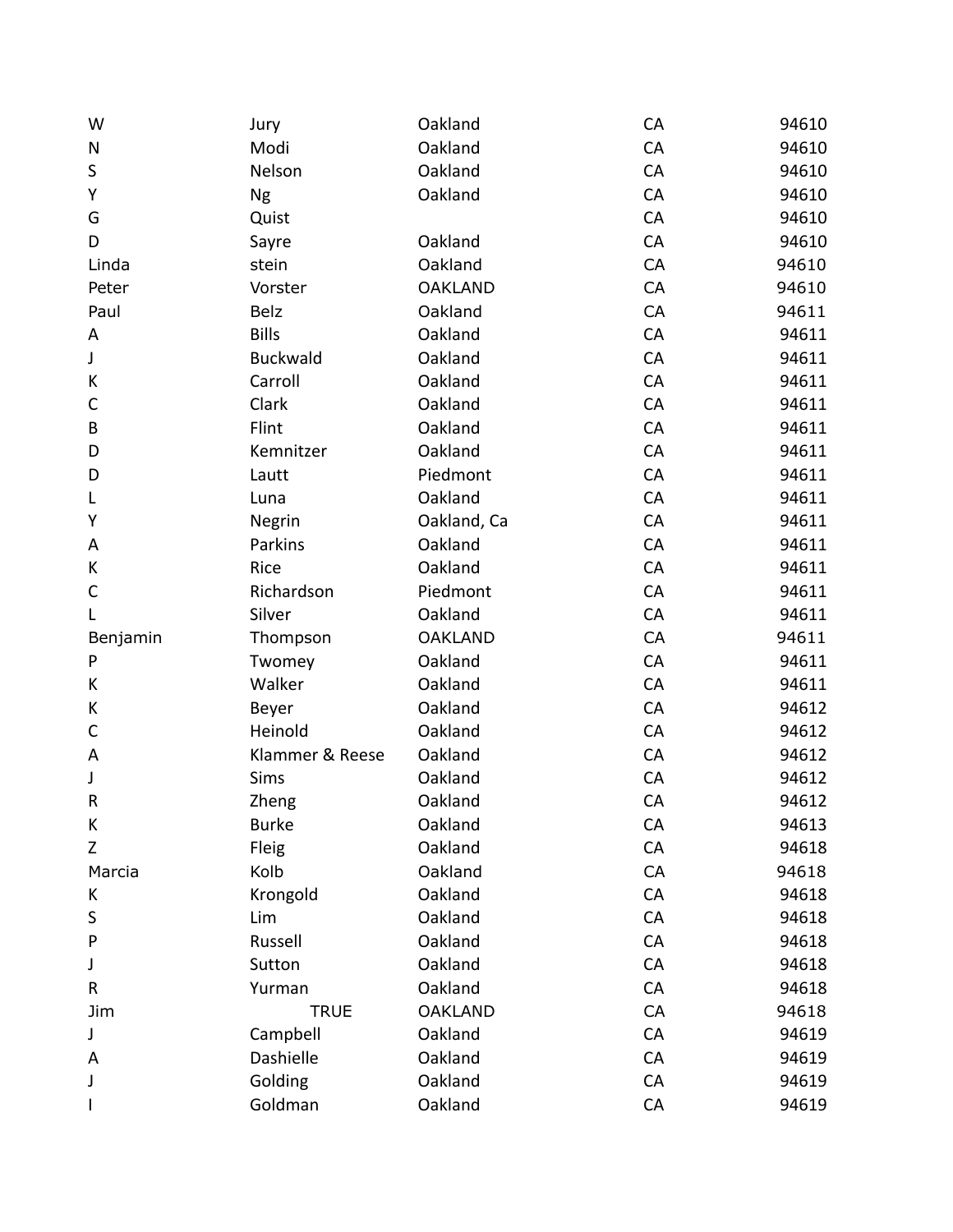| К            | Goodman         | Oakland         | CA | 94619 |
|--------------|-----------------|-----------------|----|-------|
| J            | Hasenau         | Oakland         | CA | 94619 |
| S            | Herting         | Oakland         | CA | 94619 |
| Chelsea      | Madison         | <b>OAKLAND</b>  | CA | 94619 |
| Elizabeth    | Myers           | oakland         | CA | 94619 |
| $\mathsf C$  | Sosa            | Oakland         | CA | 94619 |
| $\mathsf{R}$ | Ungar           | Oakland         | CA | 94619 |
| M            | Von Ehrenkrook  | Oakland         | CA | 94619 |
| S            | Weitz           | Oakland         | CA | 94619 |
| E            | Wharton         | Oakland         | CA | 94619 |
| O            | Uffre           | Piedmont        | CA | 94620 |
| W            | Aksomboon       | Berkeley        | CA | 94702 |
| A            | Babayan         | Berkeley        | CA | 94702 |
| J            | <b>Becker</b>   | Berkeley        | CA | 94702 |
| B            | <b>Bjerke</b>   | Berkeley        | CA | 94702 |
| A            | <b>Brookes</b>  | Berkeley        | CA | 94702 |
| S            | Dockery         | Berkeley        | CA | 94702 |
| ${\sf R}$    | Entenman        | Berkeley        | CA | 94702 |
| Α            | Fertig          | Berkeley        | CA | 94702 |
| $\mathsf C$  | Graves          | Berkeley        | CA | 94702 |
| Caryn        | Graves          | <b>BERKELEY</b> | CA | 94702 |
| M            | Grundberg       | Berkeley        | CA | 94702 |
| K            | Knabb           |                 | CA | 94702 |
| Τ            | Phillips        | Berkeley        | CA | 94702 |
| $\mathsf C$  | Scarr           | Berkeley        | CA | 94702 |
| M            | Schminke        | Berkeley        | CA | 94702 |
| M            | Takaro          | Berkeley        | CA | 94702 |
| J            | Zittrain        | Berkeley        | CA | 94702 |
| M            | <b>Beckwith</b> | Berkeley        | CA | 94703 |
| $\mathsf C$  | Dalton          | Berkeley        | CA | 94703 |
| $\mathsf R$  | Darrow          |                 | CA | 94703 |
| J            | Diamond         | Berkeley        | CA | 94703 |
| L            | Garnica         | Berkeley        | CA | 94703 |
| Julie        | Geremia Talani  | Berkeley        | CA | 94703 |
| A            | Goldberg        | Berkeley        | CA | 94703 |
| Marisa       | Handler         | Berkeley        | CA | 94703 |
| D            | Hill            | Berkeley        | CA | 94703 |
| Υ            | Huang           | Berkeley        | CA | 94703 |
| J            | Hutchinson      | Berkeley        | CA | 94703 |
|              | La Rocca        | Berkeley        | CA | 94703 |
| R            | Magarian        | Berkeley        | CA | 94703 |
| R            | Pritchard       | Berkeley        | CA | 94703 |
| B            | Schildgen       | Berkeley        | CA | 94703 |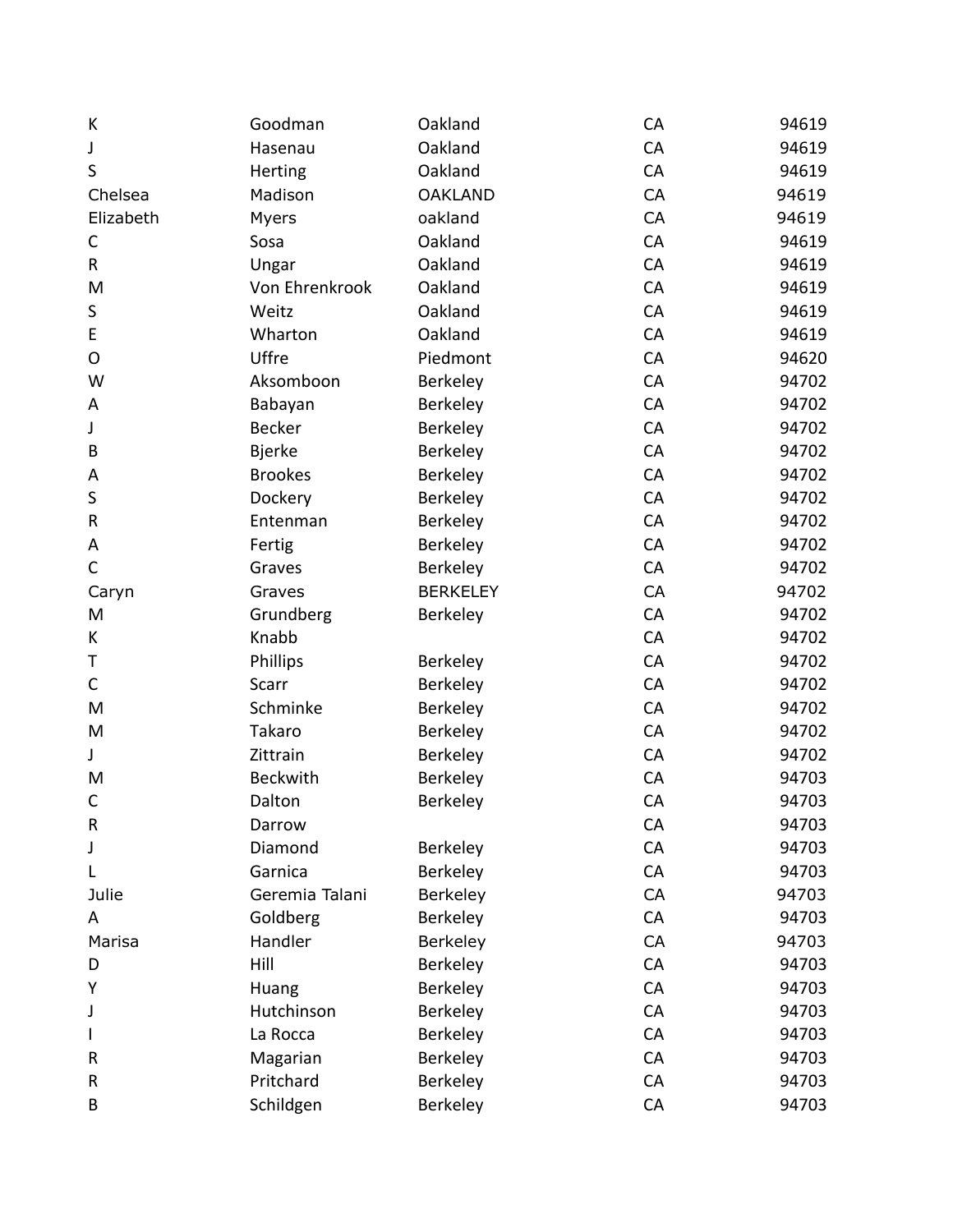| L         | Sheridan      | Berkeley        | CA | 94703 |
|-----------|---------------|-----------------|----|-------|
| A         | Szostek       | Berkeley        | CA | 94703 |
| D         | Tabellija     | Berkeley        | CA | 94703 |
| P         | Vesper        | Berkeley        | CA | 94703 |
| Paul      | Vesper        | <b>BERKELEY</b> | CA | 94703 |
| Alison    | Weber-Stover  | <b>BERKELEY</b> | CA | 94703 |
| D         | White         | Berkeley        | CA | 94703 |
| L         | Christianson  | Berkeley        | CA | 94704 |
| L         | Jones         | Berkeley        | CA | 94704 |
| K         | Jones         | Berkeley        | CA | 94704 |
| W         | Lohaus        | Berkeley        | CA | 94704 |
| A         | Lyons         | Berkeley        | CA | 94704 |
| R         | Rotter        | Berkeley        | CA | 94704 |
| J         | Ruby          | Berkeley        | CA | 94704 |
| D         | Anderson      | Berkeley        | CA | 94705 |
| J         | Cornish       | Berkeley        | CA | 94705 |
| A         | Eblé          | Berkeley        | CA | 94705 |
| M         | Engle         | Berkeley        | CA | 94705 |
| Α         | Giese-Zimmer  | Berkeley        | CA | 94705 |
| C         | Hoffman       | Berkeley        | CA | 94705 |
| J         | Hosley        | Berkeley        | CA | 94705 |
| $\sf S$   | Maxwell       | Berkeley        | CA | 94705 |
| D         | Moore         | Berkeley        | CA | 94705 |
| Nathaniel | Reinke        | <b>BERKELEY</b> | CA | 94705 |
| Jonathan  | Rosenfield    | Berkeley        | CA | 94705 |
| G         | Sarafian      | Berkeley        | CA | 94705 |
| Nancy     | Shaw          | <b>BERKELEY</b> | CA | 94705 |
| J         | Sultar        | Berkeley        | CA | 94705 |
| M         | Calame-Berger | Albany          | CA | 94706 |
| melanie   | cheng         | berkeley        | CA | 94706 |
| S         | Danis         | Albany          | CA | 94706 |
| M         | Heron         | Albany          | CA | 94706 |
| E         | Johnson       | Albany          | CA | 94706 |
| D         | Kiefer        | Albany          | CA | 94706 |
| R         | Picon         | Albany          | CA | 94706 |
| L         | Sklar         | Albany          | CA | 94706 |
| Roger     | Studley       | Albany          | CA | 94706 |
| Phoenix   | Vie           | Berkeley        | CA | 94706 |
| L         | Wood          | Berkeley        | CA | 94706 |
| D         | Yamamoto      | Albany          | CA | 94706 |
| C         | Zechar        | Albany          | CA | 94706 |
| M         | Baar          | Kensington      | CA | 94707 |
| M         | <b>Budner</b> | Berkeley        | CA | 94707 |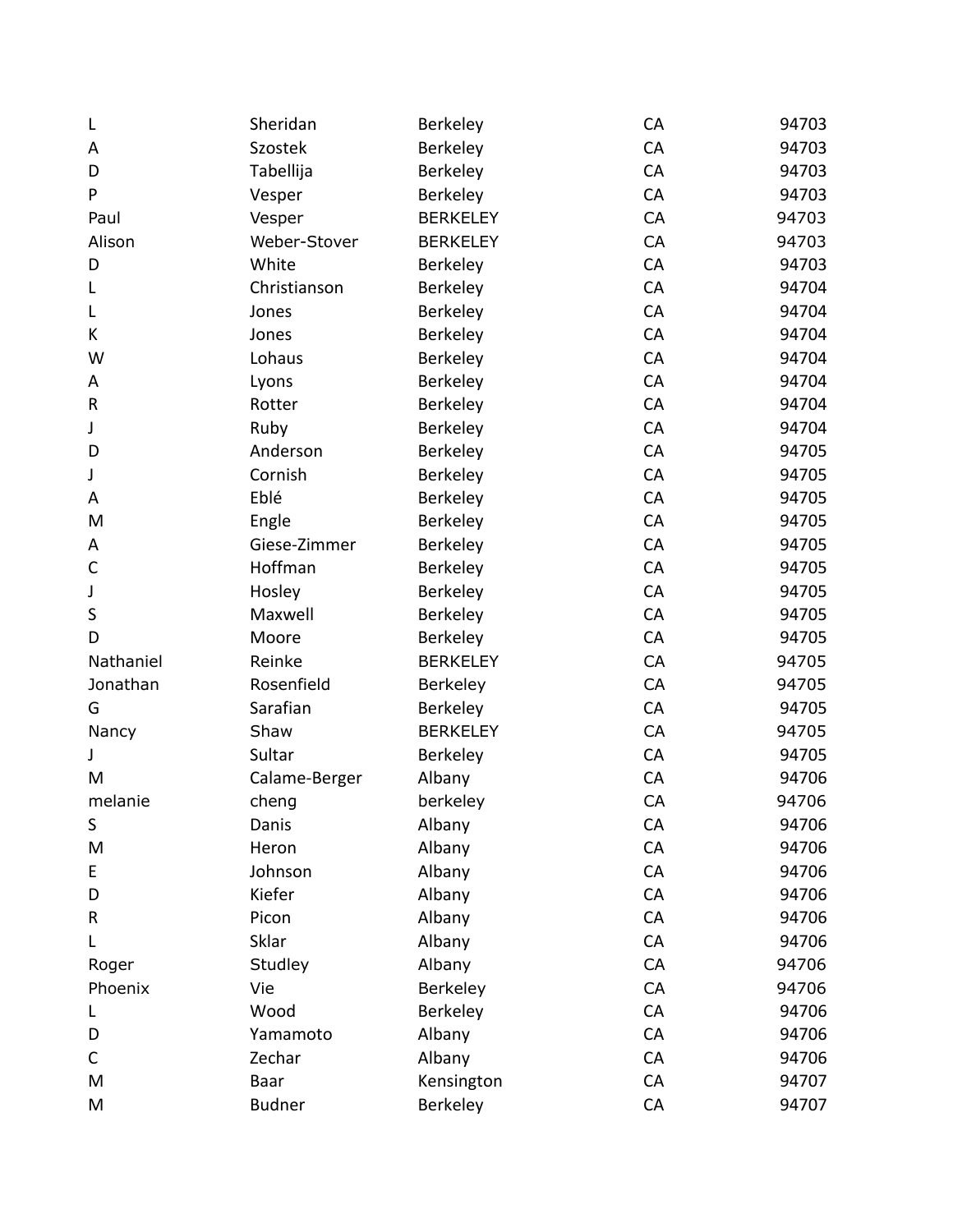| M           | Carlstroem              | Kensington      | CA | 94707 |
|-------------|-------------------------|-----------------|----|-------|
| M           | <b>Crawford Zimring</b> |                 | CA | 94707 |
| V           | De Goff And Family      | Berkeley        | CA | 94707 |
| J           | Eden                    | Berkeley        | CA | 94707 |
| morgan      | evans                   | <b>BERKELEY</b> | CA | 94707 |
| J           | Ferguson                | Berkeley        | CA | 94707 |
| Mary        | Furlong                 | <b>BERKELEY</b> | CA | 94707 |
| К           | Gluck                   | Kensington      | CA | 94707 |
| C           | Greenberg               | Berkeley        | CA | 94707 |
| J           | Kelly                   | Kensington      | CA | 94707 |
| L           | Kohlstaedt              | Berkeley        | CA | 94707 |
| S           | Lerman                  | Berkeley        | CA | 94707 |
| $\mathsf R$ | Levine                  |                 | CA | 94707 |
| J           | Nakadegawa              | <b>Berkeley</b> | CA | 94707 |
| J           | Owen                    | Berkeley        | CA | 94707 |
| B           | Renton                  | Berkeley        | CA | 94707 |
| S           | Rogalin                 | Berkeley        | CA | 94707 |
| A           | Vertel                  | Berkeley        | CA | 94707 |
| E           | Adams                   | Berkeley        | CA | 94708 |
| R           | Blomberg                | Berkeley        | CA | 94708 |
| W           | Bohn                    | Kensington      | CA | 94708 |
| Α           | Fong                    | Kensington      | CA | 94708 |
| C           | Fusco                   | Berkeley        | CA | 94708 |
| $\sf R$     | Hardack                 | Berkeley        | CA | 94708 |
| K           | Lim                     | Berkeley        | CA | 94708 |
| W           | O'Connor                | Kensington      | CA | 94708 |
| E           | Parker                  | Berkeley        | CA | 94708 |
| A           | Rafkin                  | Kensington      | CA | 94708 |
| S           | Robey                   | Berkeley        | CA | 94708 |
| T           | Sedgwick, Rd            | Berkeley        | CA | 94708 |
| J           | Sky                     | Kensington      | CA | 94708 |
| B           | Smith                   | Berkeley        | CA | 94708 |
| L           | Taylor                  | Berkeley        | CA | 94708 |
| B           | Edwards                 | Berkeley        | CA | 94709 |
| S           | Jiang                   | Berkeley        | CA | 94709 |
| S           | Jiang                   | Berkeley        | CA | 94709 |
| E           | Killingbeck             | Berkeley        | CA | 94709 |
| S           | Meridian                | Berkeley        | CA | 94709 |
| N           | Parker                  | Berkeley        | CA | 94709 |
| R           | Robinson                | Berkeley        | CA | 94709 |
| Susan       | Schwartz                | <b>BERKELEY</b> | CA | 94709 |
| C           | Siegel                  | Berkeley        | CA | 94709 |
| K           | Sisson                  | Berkeley        | CA | 94709 |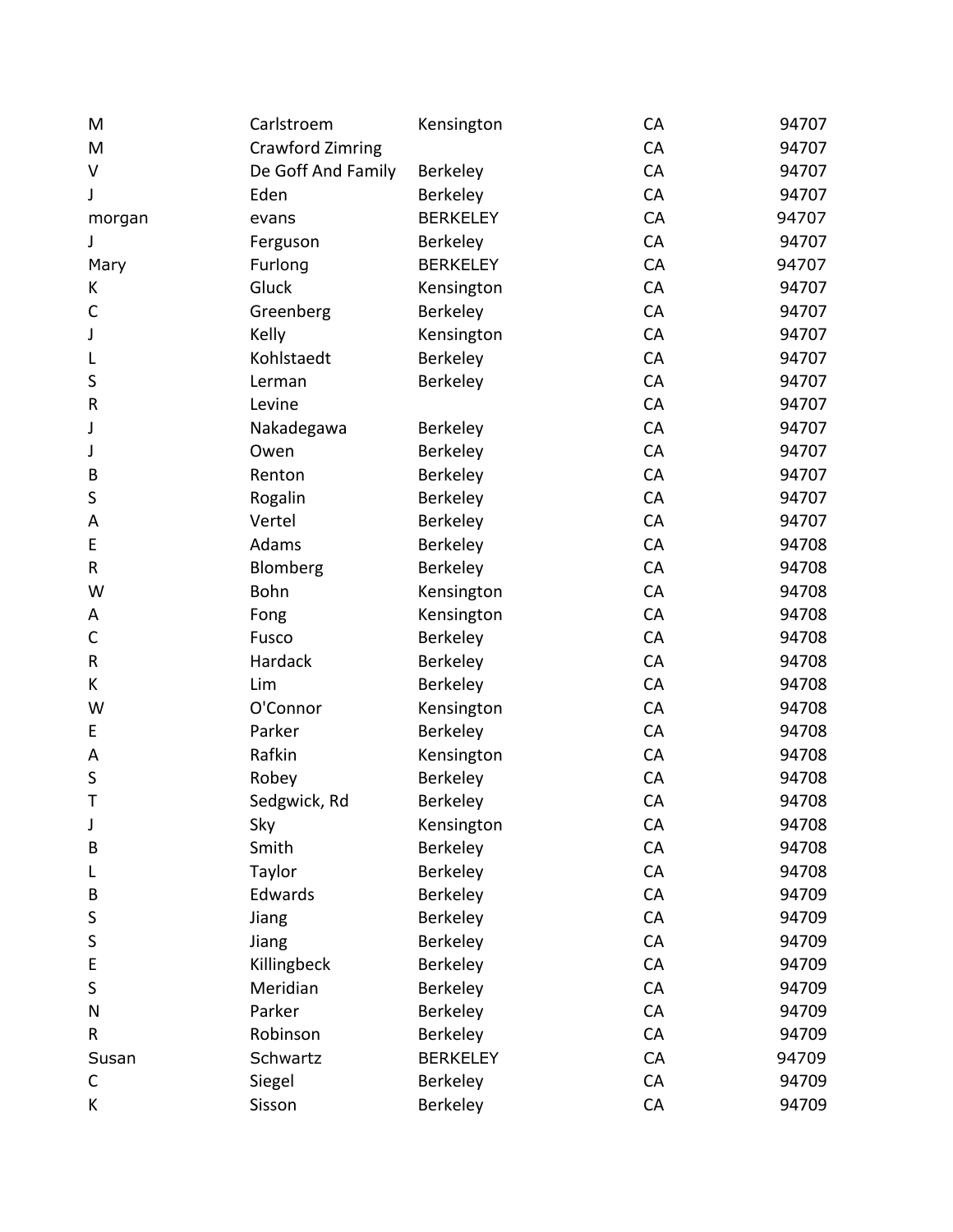| T         | Temkin           | Berkeley        | CA | 94709 |
|-----------|------------------|-----------------|----|-------|
| W         | Woodcock         | Berkeley        | CA | 94709 |
| D         | <b>Batt</b>      | Berkeley        | CA | 94710 |
| J         | Ellis            | Berkeley        | CA | 94710 |
| Ellen     | Franzen          | <b>BERKELEY</b> | CA | 94710 |
| K         | Hughes           |                 | CA | 94710 |
|           | Kreger           | Berkeley        | CA | 94710 |
| N         | Lombardi         | Berkeley        | CA | 94710 |
| С         | Moochnek         | Berkeley        | CA | 94710 |
| L         | Pratt            | Berkeley        | CA | 94710 |
| C         | Evans            | Berkeley        | CA | 94720 |
| C         | Binckley         | Richmond        | CA | 94801 |
| S         | Kessler          | Richmond        | CA | 94801 |
| B         | Liston           | Point Richmond  | CA | 94801 |
| J         | Lyons            | Richmond        | CA | 94801 |
| Sinclair  | <b>McCormick</b> | Richmond        | CA | 94801 |
| S         | Mulgrew          | Richmond        | CA | 94801 |
| ${\sf R}$ | Nielsen          | Richmond        | CA | 94801 |
| Υ         | Ronen            | Point Richmond  | CA | 94801 |
| D         | Tarver           | Richmond        | CA | 94801 |
| M         | Dunne            | El Sobrante     | CA | 94803 |
| M         | Friedman         | El Sobrante     | CA | 94803 |
| D         | Hanson           | Richmond        | CA | 94803 |
| L         | Parena           | El Sobrante     | CA | 94803 |
| К         | Toney            | Richmond        | CA | 94803 |
| G         | Bambo            | Richmond        | CA | 94804 |
| A         | Carr             | Richmond        | CA | 94804 |
| D         | Fellner Jr       | Richmond        | CA | 94804 |
|           | Friedman         | Richmond        | CA | 94804 |
| R         | Galen            | Richmond        | CA | 94804 |
| К         | Legaroff         | Richmond        | CA | 94804 |
| Α         | Legg             | Richmond        | CA | 94804 |
| R         | Lewis            | Richmond        | CA | 94804 |
| S         | Melchor          | Richmond        | CA | 94804 |
| C         | Riley            | Richmond        | CA | 94804 |
| Α         | Senegal          | Richmond        | CA | 94804 |
| E         | Steffen          | Richmond        | CA | 94804 |
| D         | Wilson           | Richmond        | CA | 94804 |
| M         | Levine           | Richmond        | CA | 94805 |
| W         | Wallin           | Richmond        | CA | 94805 |
| К         | Conner           | San Pablo       | CA | 94806 |
| L         | Morgan           | San Pablo       | CA | 94806 |
|           | Thompson         | San Pablo       | CA | 94806 |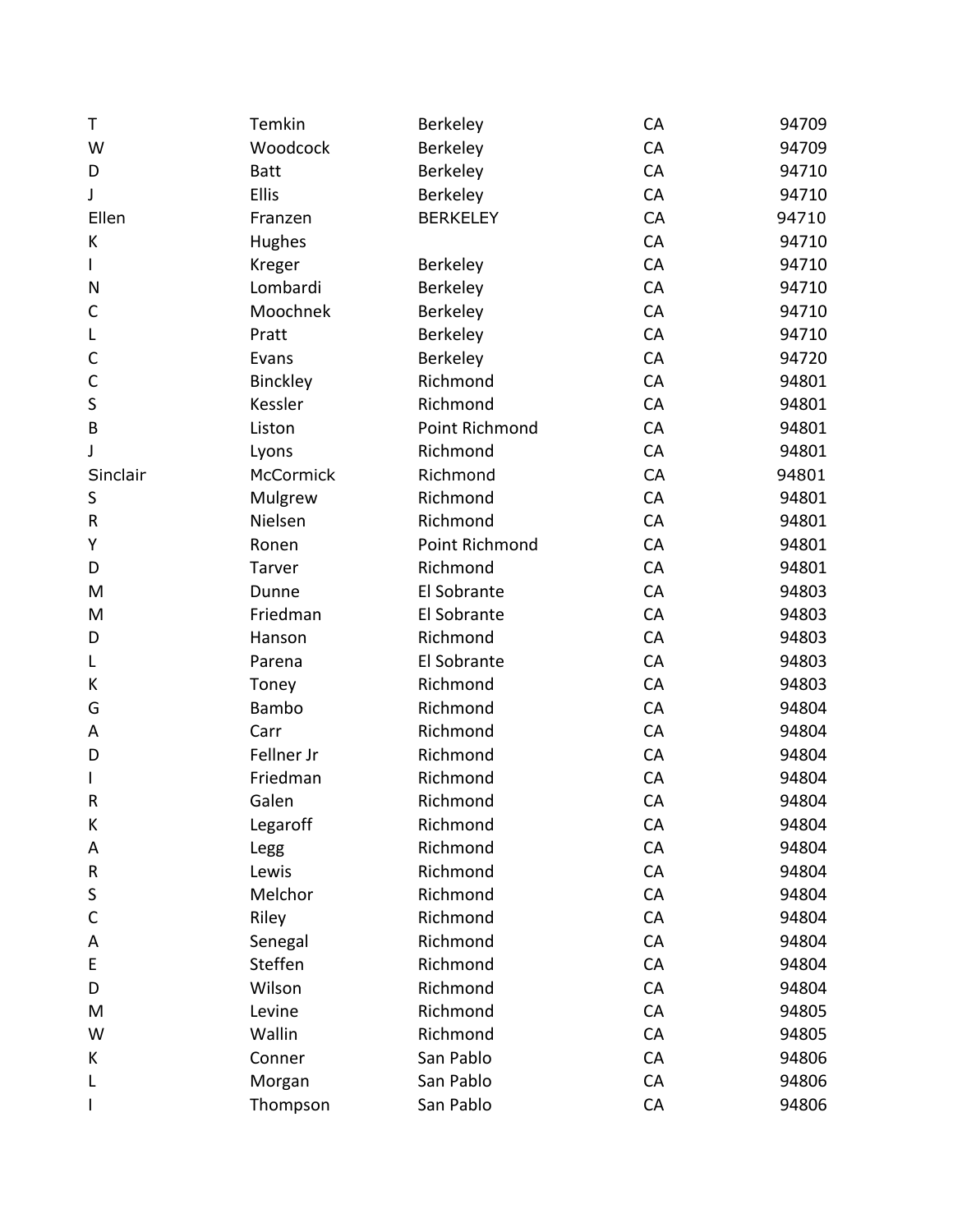| M         | Young          | San Pablo   | CA | 94806 |
|-----------|----------------|-------------|----|-------|
| M         | <b>Ballard</b> |             | CA | 94901 |
| A         | <b>Barker</b>  | San Rafael  | CA | 94901 |
| ${\sf N}$ | Boyce          | San Rafael  | CA | 94901 |
| M         | Camarillo      | San Rafael  | CA | 94901 |
| С         | Ciucci         | San Rafael  | CA | 94901 |
| N         | Cordova        | San Rafael  | CA | 94901 |
| H         | Glon           | San Rafael  | CA | 94901 |
| L         | Grant          | San Rafael  | CA | 94901 |
| J         | <b>Hiag</b>    | San Rafael  | CA | 94901 |
| J         | Krapek         |             | CA | 94901 |
| т         | Magaline       | San Rafael  | CA | 94901 |
| D         | Mcbride        | San Rafael  | CA | 94901 |
| R         | Michener Jr.   | San Rafael  | CA | 94901 |
| E         | Nattenberg     | San Rafael  | CA | 94901 |
| R         | Olivera        | San Rafael  | CA | 94901 |
| A         | Oloughlin      | San Rafael  | CA | 94901 |
| D         | Osinga         | San Rafael  | CA | 94901 |
| B         | Poropudas      | San Rafael  | CA | 94901 |
| J         | Short          |             | CA | 94901 |
| Τ         | Smith          | San Rafael  | CA | 94901 |
| R         | Valentine      | San Rafael  | CA | 94901 |
| N         | Vose           | Mill Valley | CA | 94901 |
| V         | Bell           | San Rafael  | CA | 94903 |
| C         | Campbell       | San Rafael  | CA | 94903 |
| D         | Childers       | San Rafael  | CA | 94903 |
| J         | Jervis         | San Rafael  | CA | 94903 |
| F         | Nolan          | San Rafael  | CA | 94903 |
| M         | Patterson      | Zuelpich    | CA | 94903 |
| P         | Re             | San Rafael  | CA | 94903 |
| J         | Sames          | San Rafael  | CA | 94903 |
| R         | Vantassell     | San Rafael  | CA | 94903 |
| т         | Young          | San Rafael  | CA | 94903 |
| B         | Bergstrom      | Greenbrae   | CA | 94904 |
| A         | Lesko          | Greenbrae   | CA | 94904 |
| D         | Mcvey          | Kentfield   | CA | 94904 |
| Robert    | Rosenberg      | Kentfield   | CA | 94904 |
| J         | Salas          | Kentfield   | CA | 94904 |
| M         | Stadler        | Greenbrae   | CA | 94904 |
| B         | Strombeck      | Greenbrae   | CA | 94904 |
| К         | Wininger       | Kentfield   | CA | 94904 |
| S         | Walters        | San Rafael  | CA | 94915 |
| M         | Canter         | Tiburon     | CA | 94920 |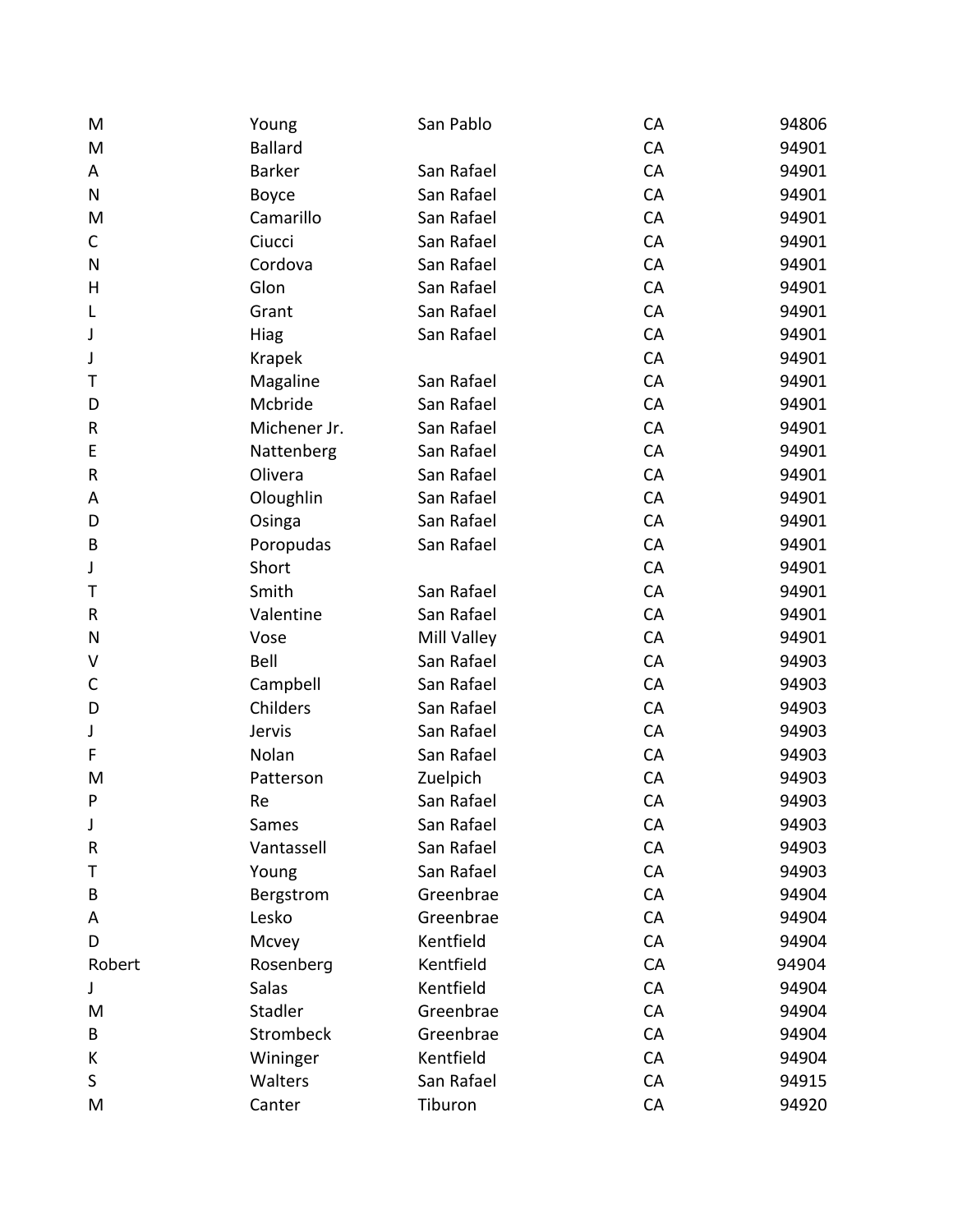| ${\sf R}$   | Cavanagh        | <b>Belvedere Tiburon</b> | CA | 94920 |
|-------------|-----------------|--------------------------|----|-------|
| E           | Danel           | <b>Bel Tiburon</b>       | CA | 94920 |
| ${\sf R}$   | Franklyn        | Tiburon                  | CA | 94920 |
| L           | Hoffman         | <b>Belvedere Tiburon</b> | CA | 94920 |
| C           | Hollis-Franklyn | Tiburon                  | CA | 94920 |
| Τ           | Meehan          | Tiburon                  | CA | 94920 |
| $\sf B$     | Meislin         | <b>Bel Tiburon</b>       | CA | 94920 |
| J           | Moody           | Tiburon                  | CA | 94920 |
| Russell     | Symon           | <b>TIBURON</b>           | CA | 94920 |
| B           | Toney           | Belvedere                | CA | 94920 |
| K           | Cashman         | Bodega                   | CA | 94922 |
| ${\sf N}$   | <b>Bellak</b>   | <b>Bolinas</b>           | CA | 94924 |
| Α           | Mart            | <b>Bolinas</b>           | CA | 94924 |
| $\mathsf C$ | Davis           | Corte Madera             | CA | 94925 |
| Craig       | <b>Jaffe</b>    | Corte Madera             | CA | 94925 |
| Robert      | Morton          | <b>CORTE MADERA</b>      | CA | 94925 |
| С           | Anello          | <b>Rohnert Park</b>      | CA | 94928 |
| K           | <b>Barquist</b> | Rohnert Park             | CA | 94928 |
| J           | Maresca         | <b>Rohnert Park</b>      | CA | 94928 |
| F           | Moore           | <b>Rohnert Park</b>      | CA | 94928 |
| B           | Vega            | <b>Rohnert Park</b>      | CA | 94928 |
| C           | Lawson          | Dillon Beach             | CA | 94929 |
| ${\sf P}$   | <b>Brigham</b>  | Fairfax                  | CA | 94930 |
| ${\sf P}$   | Collins         | Fairfax                  | CA | 94930 |
| S           | Creighton       | Fairfax                  | CA | 94930 |
| J           | Hauf            | Fairfax                  | CA | 94930 |
| Τ           | Heitz           | Fairfax                  | CA | 94930 |
| D           | <b>Higgins</b>  | Fairfax                  | CA | 94930 |
| V           | Hood            | Fairfax                  | CA | 94930 |
| C           | Julianus        | Fairfax                  | CA | 94930 |
| M           | Manning         | Lagunitas                | CA | 94930 |
| Τ           | <b>Meadows</b>  | Fairfax                  | CA | 94930 |
| J           | Mueller         |                          | CA | 94930 |
| M           | Simonson        | Fairfax                  | CA | 94930 |
| L           | Barbour         | Cotati                   | CA | 94931 |
| Τ           | Malgieri        | Cotati                   | CA | 94931 |
| E           | Anderson        | <b>Forest Knolls</b>     | CA | 94933 |
| D           | Mcdonald        | <b>Forest Knolls</b>     | CA | 94933 |
| Todd        | Steiner         | Forest Knolls            | CA | 94933 |
| D           | Hanson          | Inverness                | CA | 94937 |
| K           | Mcnaught        | Lagunitas                | CA | 94938 |
| M           | Staub           | Kentfield                | CA | 94940 |
| M           | Alfonso         | Mill Valley              | CA | 94941 |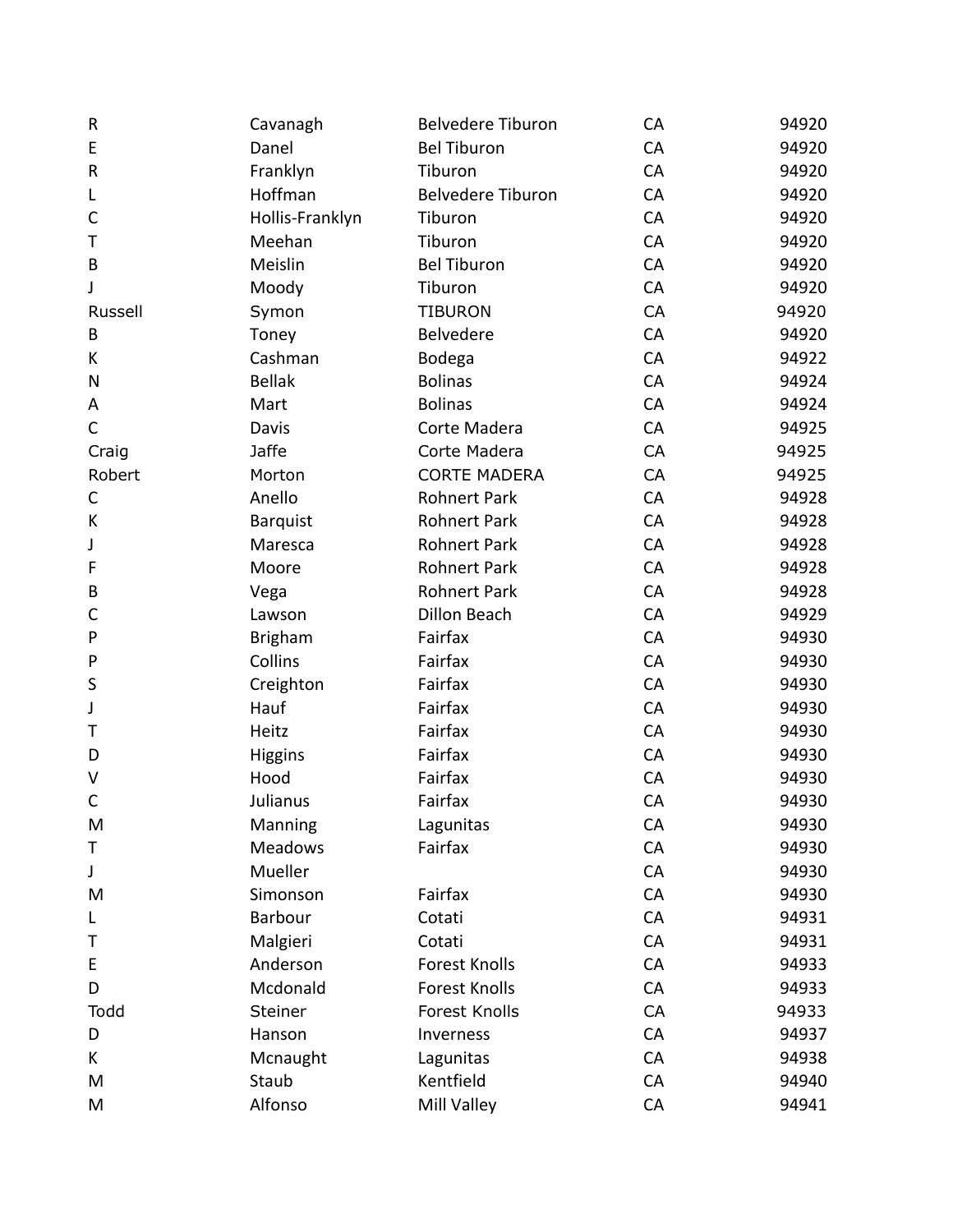| M            | Anderson      | Mill Valley   | CA | 94941 |
|--------------|---------------|---------------|----|-------|
| K            | <b>Atkins</b> | Mill Valley   | CA | 94941 |
| К            | <b>Brewer</b> | Mill Valley   | CA | 94941 |
| J            | Deem          | Mill Valey    | CA | 94941 |
| D            | Dexter        | Mill Valley   | CA | 94941 |
| D            | Dow           | Mill Valley   | CA | 94941 |
| J            | Fernandez     | Mill Valley   | CA | 94941 |
| L            | Frame         | Mill Valley   | CA | 94941 |
| M            | Gilles        | Mill Valley   | CA | 94941 |
| W            | Gold          | Mill Valley   | CA | 94941 |
| R            | Gondell       | Mill Valley   | CA | 94941 |
| K            | Hughes        | Mill Valley   | CA | 94941 |
| P            | Leonard       | Mill Valley   | CA | 94941 |
| M            | Matej         | Mill Valley   | CA | 94941 |
| A            | Miller        | Mill Valley   | CA | 94941 |
| M            | Muldaur       | Mill Valley   | CA | 94941 |
| M            | Nemeth        | Mill Valley   | CA | 94941 |
| $\mathsf{R}$ | Newman        | Mill Valley   | CA | 94941 |
| J            | Nicholas      | Mill Valley   | CA | 94941 |
| J            | Nydorf        | Mill Valley   | CA | 94941 |
| S            | Powers        | Mill Valley   | CA | 94941 |
| L            | Ramsey        | Mill Valley   | CA | 94941 |
| L            | Remy          | Mill Valley   | CA | 94941 |
| S            | Ruskin        | Mill Valley   | CA | 94941 |
| M            | Russell       | Mill Valley   | CA | 94941 |
| K            | Russell       | Mill Valley   | CA | 94941 |
| $\mathsf C$  | Sanders       | Mill Valley   | CA | 94941 |
| $\mathsf C$  | Simpson       | Mill Valley   | CA | 94941 |
| M            | Swoiskin      | Mill Valley   | CA | 94941 |
| D            | Walsh         | Mill Valley   | CA | 94941 |
| J            | White         | Mill Valley   | CA | 94941 |
| M            | Pinto         | Mill Valley   | CA | 94942 |
| K            | <b>Baker</b>  | Novato        | CA | 94945 |
| M            | Schaefer      | Novato        | CA | 94945 |
| L            | Hanahan       | Novato        | CA | 94947 |
| Α            | Jones         | Novato        | CA | 94947 |
| G            | Kahn          | Novato        | CA | 94947 |
| Neal         | Osborne       | <b>NOVATO</b> | CA | 94947 |
| B            | <b>Burger</b> | Novato        | CA | 94948 |
| G            | Camhi         | Novato        | CA | 94949 |
| D            | Clouser       | Novato        | CA | 94949 |
| H            | Davis         | Novato        | CA | 94949 |
| J            | Lane          | Novato        | CA | 94949 |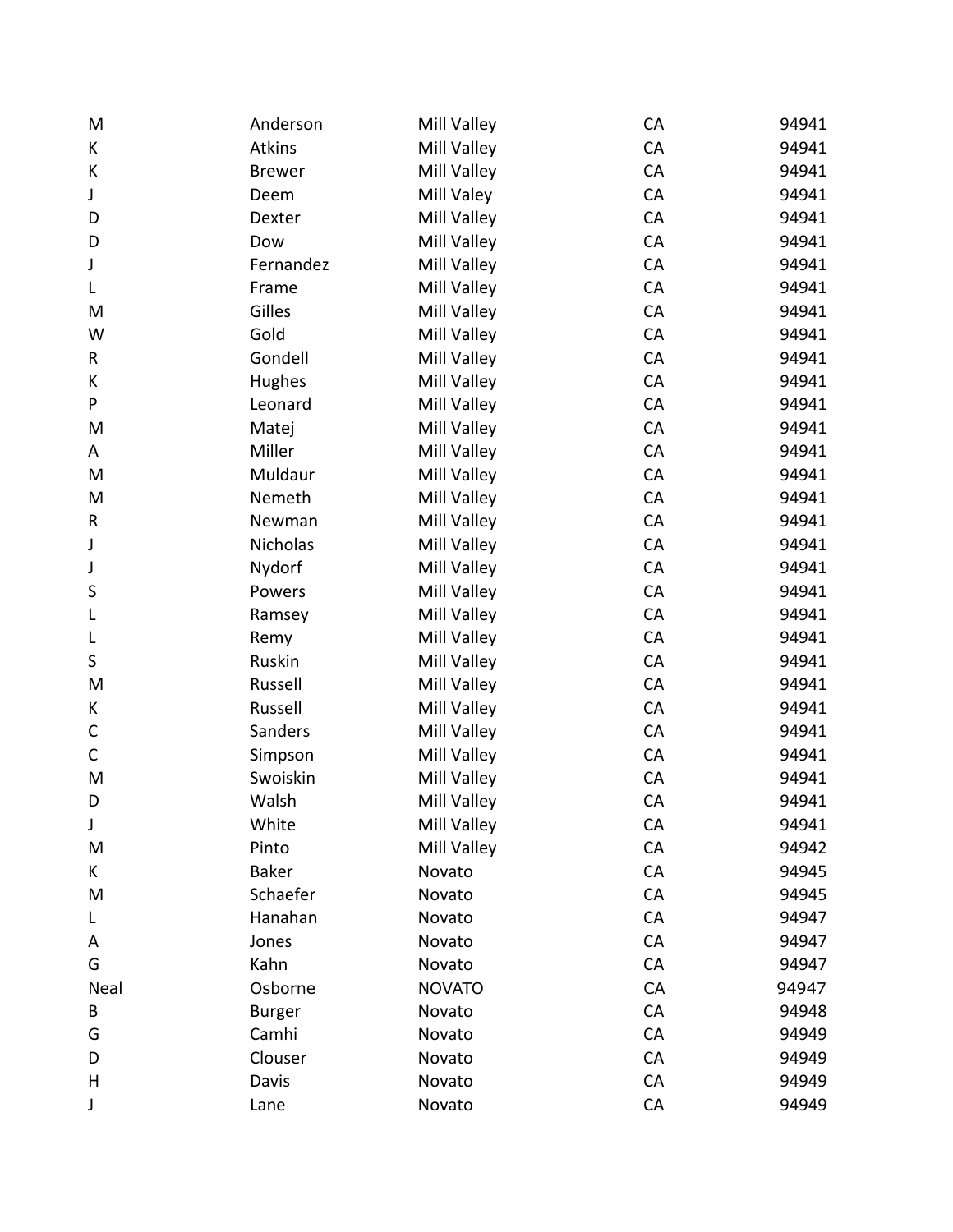| $\sf R$      | Puaoi            | Novato                     | CA | 94949 |
|--------------|------------------|----------------------------|----|-------|
| A            | Young            | Novato                     | CA | 94949 |
| B            | Alexander        | Petaluma                   | CA | 94952 |
| D            | Angress          | Petaluma                   | CA | 94952 |
| T            | Church           | Petaluma                   | CA | 94952 |
| ${\sf N}$    | Creed            | Petaluma                   | CA | 94952 |
| W            | Denny            | Petaluma                   | CA | 94952 |
| D            | Emerson          | Petaluma                   | CA | 94952 |
| $\mathsf{R}$ | Ferrera          | Petaluma                   | CA | 94952 |
| Victor       | Gonella          | Petaluma                   | CA | 94952 |
| Τ            | Hardison         | Petaluma                   | CA | 94952 |
| $\sf S$      | Harms Sanchez    | Petaluma                   | CA | 94952 |
| ${\sf R}$    | Lion             | Petaluma                   | CA | 94952 |
| $\mathsf Z$  | Orford           | Petaluma                   | CA | 94952 |
| J            | Rinzler          | Petaluma                   | CA | 94952 |
| ${\sf R}$    | Ritola           | Petaluma                   | CA | 94952 |
| Steve        | Schramm          | Petaluma                   | CA | 94952 |
| $\sf S$      | Trenam           | Petaluma                   | CA | 94952 |
| К            | Greer            | Petaluma                   | CA | 94953 |
| S            | Ventura          | Petaluma                   | CA | 94953 |
| A            | Walters          | Petaluma                   | CA | 94953 |
| $\mathsf C$  | Dastur           | Petaluma                   | CA | 94954 |
| Т            | Harris           | Petaluma                   | CA | 94954 |
| S            | Jenkins          | Petaluma                   | CA | 94954 |
| S            | Parreira         | Petaluma                   | CA | 94954 |
| F            | Riley            | Petaluma                   | CA | 94954 |
| D            | Ritola           | Petaluma                   | CA | 94954 |
| J            | Thompson         | Petaluma                   | CA | 94954 |
| Christopher  | Pincetich        | Point Reyes Station        | CA | 94956 |
| J            | Soladay          | <b>Point Reyes Station</b> | CA | 94956 |
| L            | Tishgart         | Ross                       | CA | 94957 |
| B            | Bannister        | San Anselmo                | CA | 94960 |
| Τ            | Beltran          | San Anselmo                | CA | 94960 |
| W            | <b>Broadbent</b> | San Anselmo                | CA | 94960 |
| Robert       | Crabill          | <b>SAN ANSELMO</b>         | CA | 94960 |
| M            | Drotman          | San Anselmo                | CA | 94960 |
| R            | Henderson        |                            | CA | 94960 |
| К            | Jackson          | San Anselmo                | CA | 94960 |
| O            | Koelman          | San Anselmo                | CA | 94960 |
| С            | Loudis           | San Anselmo                | CA | 94960 |
| Α            | Pirrone          | San Anselmo                | CA | 94960 |
| Α            | Rich Ph.D.       | San Anselmo                | CA | 94960 |
| J            | Weiner           | San Anselmo                | CA | 94960 |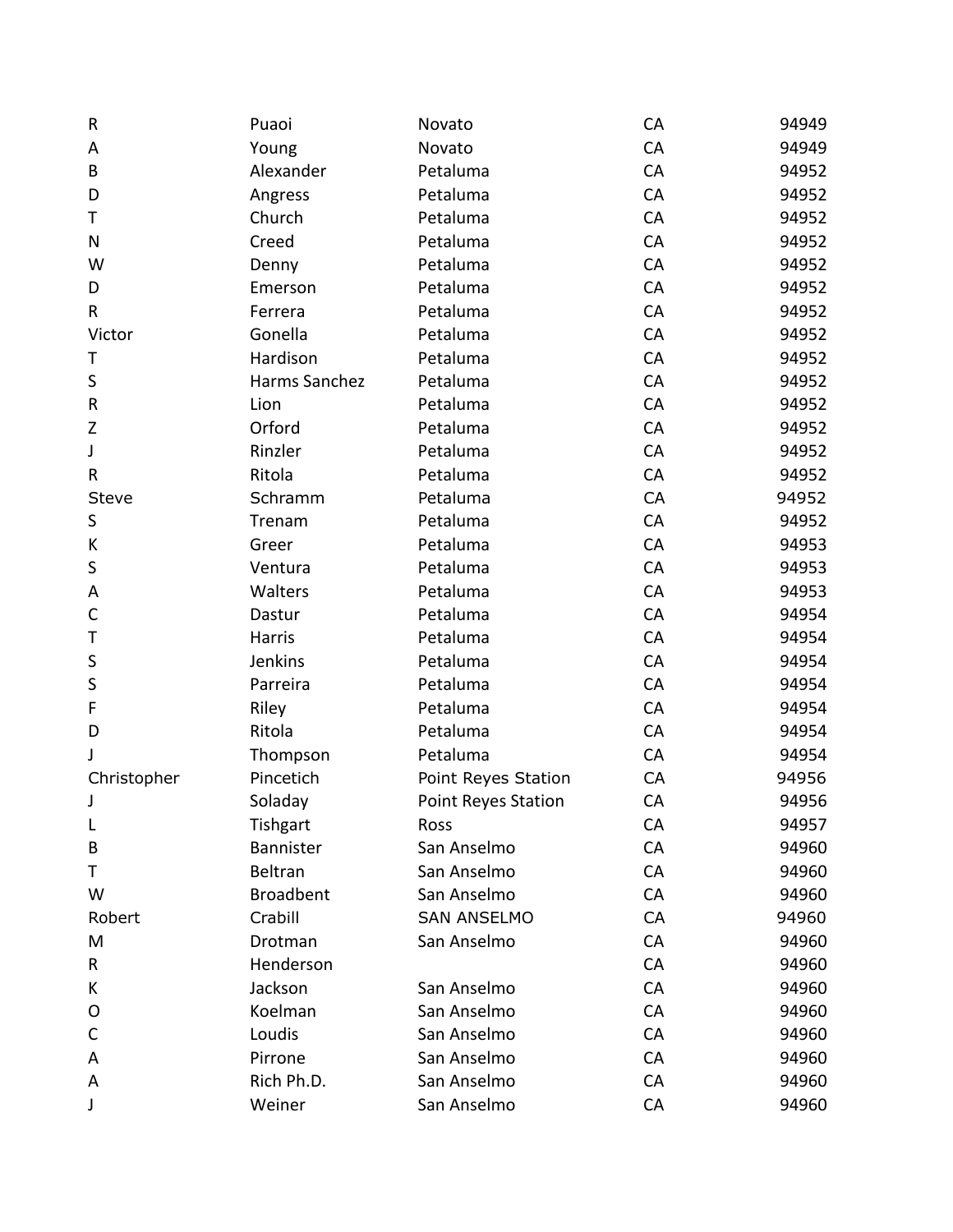| louis     | fox             | San Geronimo         | CA | 94963 |
|-----------|-----------------|----------------------|----|-------|
| L         | Bouyea          | Muir Beach           | CA | 94965 |
| S         | Carlisle        | Sausalito            | CA | 94965 |
| S         | Head            | Sausalito            | CA | 94965 |
| J         | Kobaly          | Sausalito            | CA | 94965 |
| E         | <b>Kriss</b>    | Sausalito            | CA | 94965 |
| E         | Larocca         | Sausalito            | CA | 94965 |
| M         | <b>Naples</b>   | Sausalito            | CA | 94965 |
| D         | Richerson       | Sausalito            | CA | 94965 |
| L         | Richmond        | Muir Beach           | CA | 94965 |
| L         | <b>Brisbane</b> | <b>Stinson Beach</b> | CA | 94970 |
| P         | Lichtenwalner   | <b>Stinson Beach</b> | CA | 94970 |
| B         | Edwards         | Woodacre             | CA | 94973 |
| N         | Hanson          | Woodacre             | CA | 94973 |
| B         | Macdonald       | Woodacre             | CA | 94973 |
| N         | Marquis         | Woodacre             | CA | 94973 |
| P         | Hatch           | Aptos                | CA | 95001 |
| J         | Longsworth      | Aptos                | CA | 95001 |
| J         | <b>Beckett</b>  | Aptos                | CA | 95003 |
| Barry     | <b>Burt</b>     | <b>APTOS</b>         | CA | 95003 |
| D         | Cardillo        |                      | CA | 95003 |
| C         | Easton          |                      | CA | 95003 |
| G         | Mccredie        | Aptos                | CA | 95003 |
| A         | <b>Mullins</b>  | Aptos                | CA | 95003 |
| $\sf S$   | Olson           | Aptos                | CA | 95003 |
| M         | Caldcleugh      |                      | CA | 95005 |
| W         | Moller          | Ben Lomond           | CA | 95005 |
| C         | Phillips        | Ben Lomond           | CA | 95005 |
| $\sf S$   | Ryan            | Ben Lomond           | CA | 95005 |
| M         | Abbot           | <b>Boulder Creek</b> | CA | 95006 |
| E         | <b>Atkins</b>   | <b>Boulder Creek</b> | CA | 95006 |
| ${\sf R}$ | <b>Bader</b>    | <b>Boulder Creek</b> | CA | 95006 |
| R         | Downey          | <b>Boulder Creek</b> | CA | 95006 |
| B         | Kaemmerling     | <b>Boulder Creek</b> | CA | 95006 |
| J         | Kersten         | <b>Boulder Creek</b> | CA | 95006 |
| J         | Langridge       | <b>Boulder Creek</b> | CA | 95006 |
| P         | Scott           | <b>Boulder Creek</b> | CA | 95006 |
| R         | Vanhorne        | <b>Brookdale</b>     | CA | 95007 |
| J         | <b>Bacall</b>   | Campbell             | CA | 95008 |
| Kate      | Gudmundson      | <b>CAMPBELL</b>      | CA | 95008 |
| John      | Gudmundson      | <b>CAMPBELL</b>      | CA | 95008 |
| Τ         | Harden          | Campbell             | CA | 95008 |
| F         | Klug            | Campbell             | CA | 95008 |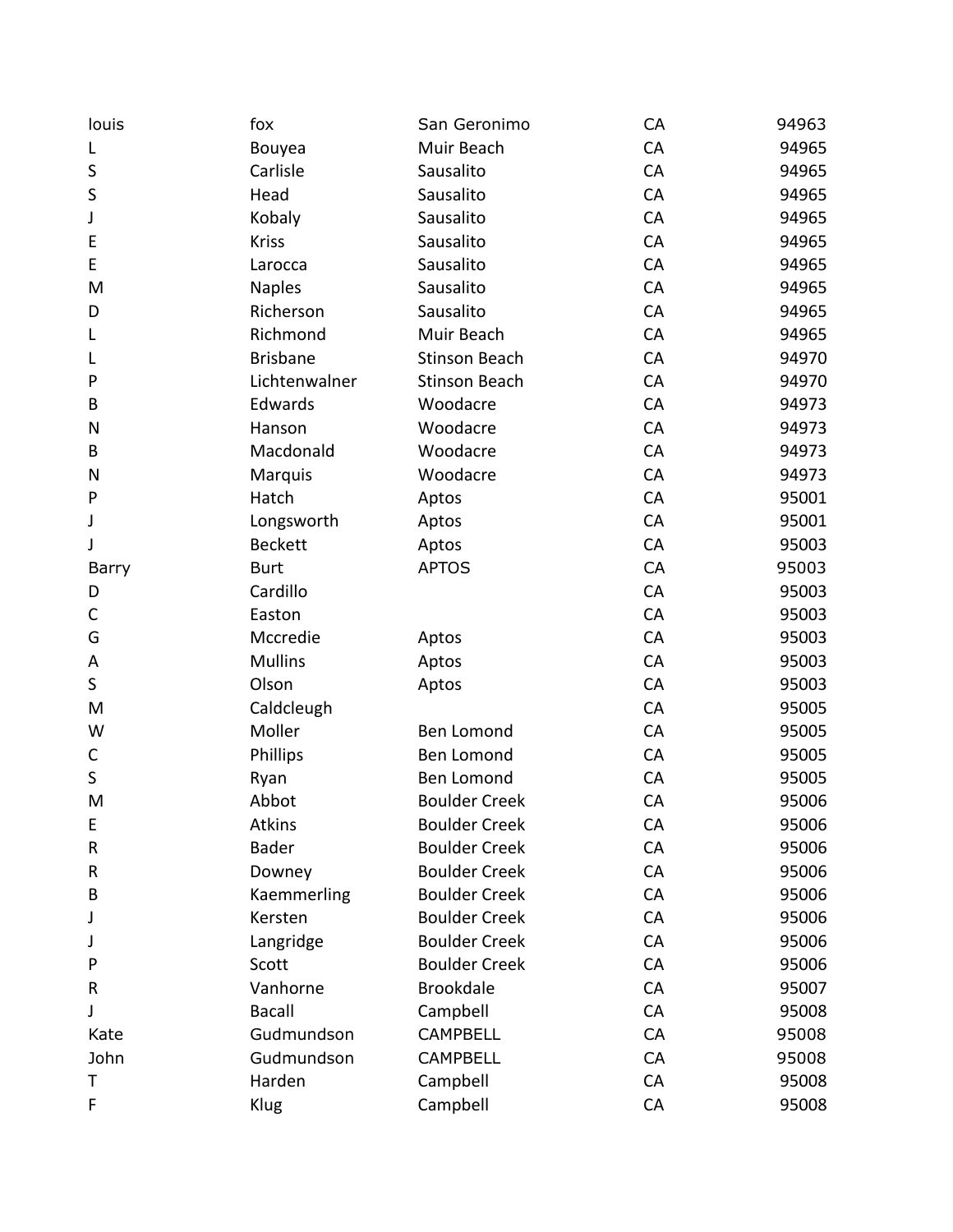| P            | Lau            | Campbell        | CA | 95008 |
|--------------|----------------|-----------------|----|-------|
| J            | Mann           | Campbell        | CA | 95008 |
| <b>Jack</b>  | Meyer          | <b>CAMPBELL</b> | CA | 95008 |
| R            | Noyes          | Campbell        | CA | 95008 |
| W            | Rodriguez      | Campbell        | CA | 95008 |
| J            | Ulrich         | Campbell        | CA | 95008 |
| $\sf S$      | Larson         | Capitola        | CA | 95010 |
| M            | Lasky          | Capitola        | CA | 95010 |
| D            | Noland         | Capitola        | CA | 95010 |
| M            | Reilly         | Capitola        | CA | 95010 |
| S            | A'Becket       | Cupertino       | CA | 95014 |
| A            | Adans          | Cupertino       | CA | 95014 |
| S            | Devaney        | Cupertino       | CA | 95014 |
| M            | Ebright        | Cupertino       | CA | 95014 |
| R            | Esperas        | Cupertino       | CA | 95014 |
| V            | Guinan         | Cupertino       | CA | 95014 |
| P            | Horrisberger   | Cupertino       | CA | 95014 |
| N            | Kaimori        | Cupertino       | CA | 95014 |
| J            | Miller         | Cupertino       | CA | 95014 |
| M            | Perona         | Cupertino       | CA | 95015 |
| E            | Alfaro         | Felton          | CA | 95018 |
| $\mathsf{P}$ | Andersen       | Felton          | CA | 95018 |
| D            | Bernardi       | Felton          | CA | 95018 |
| L            | <b>Brooke</b>  | Felton          | CA | 95018 |
| J            | <b>Brown</b>   | Felton          | CA | 95018 |
| К            | <b>Burnham</b> |                 | CA | 95018 |
| W            | Grote          | Felton          | CA | 95018 |
| L            | Hill           | Felton          | CA | 95018 |
| A            | Kelly          | Felton          | CA | 95018 |
| D            | Lynch          | Felton          | CA | 95018 |
| L            | Morgan         | Felton          | CA | 95018 |
| J            | Oberdorfer     | Felton          | CA | 95018 |
| B            | Ruwe           | Felton          | CA | 95018 |
| B            | Short          | Felton          | CA | 95018 |
| S            | Weckman        | Felton          | CA | 95018 |
| M            | Zink           | Felton          | CA | 95018 |
| P            | <b>Baker</b>   | Gilroy          | CA | 95020 |
| S            | Hinrichs       | Gilroy          | CA | 95020 |
| J            | Manker         | Gilroy          | CA | 95020 |
| J            | Cole           | Hollister       | CA | 95023 |
| R            | Larson         | Hollister       | CA | 95023 |
| J            | <b>Baker</b>   | Los Gatos       | CA | 95030 |
| R            | Field          | Los Gatos       | CA | 95030 |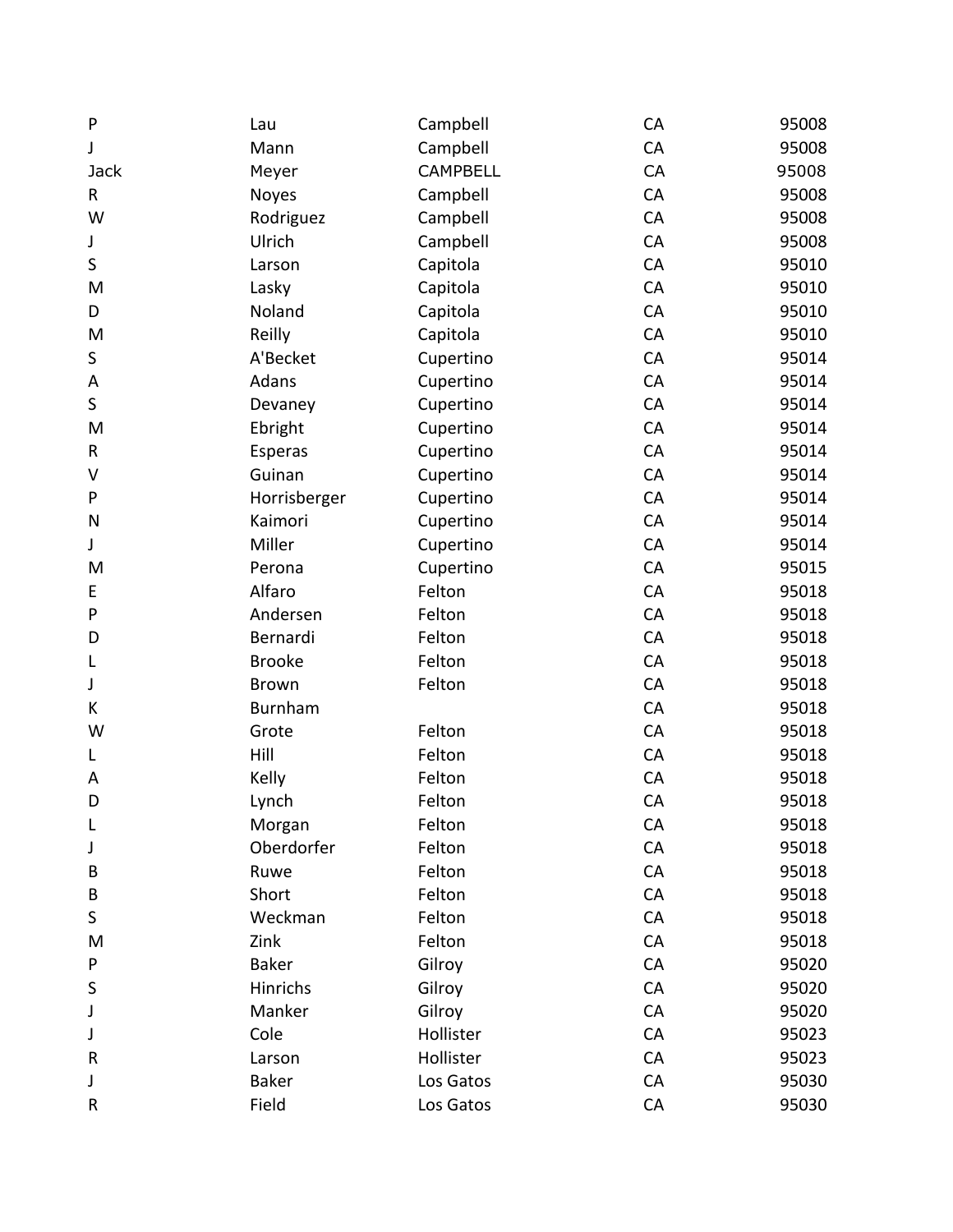| J       | Biancalana       | Los Gatos           | CA | 95032 |
|---------|------------------|---------------------|----|-------|
| W       | <b>Blair</b>     | Los Gatos           | CA | 95032 |
| P       | <b>Blair</b>     | Los Gatos           | CA | 95032 |
| $\sf S$ | Bonney           | Los Gatos           | CA | 95032 |
| B       | <b>Bruton</b>    | Los Gatos           | CA | 95032 |
| L       | Frey             | Los Gatos           | CA | 95032 |
| L       | Gherardi         | Los Gatos           | CA | 95032 |
| D       | Kiebert          | Los Gatos           | CA | 95032 |
| E       | Perkins          | Los Gatos           | CA | 95032 |
| Υ       | Kolodji          | Los Gatos           | CA | 95033 |
| K       | Olavarri         | Los Gatos           | CA | 95033 |
| M       | Waters           | Los Gatos           | CA | 95033 |
| J       | <b>Baitalmal</b> | Milpitas            | CA | 95035 |
| D       | Nguyen           | Milpitas            | CA | 95035 |
| R       | Stefenel         | <b>Milpitas</b>     | CA | 95035 |
| J       | Daniels          | Morgan Hill         | CA | 95037 |
| Υ       | Doublet-Weislak  | Morgan Hill         | CA | 95037 |
| J       | Hester           | Morgan Hill         | CA | 95037 |
| J       | Hester           | Morgan Hill         | CA | 95037 |
| C       | Loo              | Morgan Hill         | CA | 95037 |
| D       | Pagaza           | Morgan Hill         | CA | 95037 |
| W       | Shrewsbury       | Morgan Hill         | CA | 95037 |
| S       | <b>Barich</b>    | <b>Moss Landing</b> | CA | 95039 |
| B       | Henderson        | Paicines            | CA | 95043 |
| L       | Lorette          | San Juan Bautista   | CA | 95045 |
| R       | Boehme           | Santa Clara         | CA | 95050 |
| P       | Cachopo          | Santa Clara         | CA | 95050 |
| J       | Eby              | Santa Clara         | CA | 95050 |
| К       | Joseph           | Santa Clara         | CA | 95050 |
| J       | Kruse            | Santa Clara         | CA | 95050 |
| S       | Pena             |                     | CA | 95050 |
| G       | Rosas            | Santa Clara         | CA | 95050 |
| B       | Clemm            | Santa Clara         | CA | 95051 |
| Τ       | Cooley           | Santa Clara         | CA | 95051 |
| R       | Forsythe         | Santa Clara         | CA | 95051 |
| M       | Krall            | Santa Clara         | CA | 95051 |
| E       | Lee              | Santa Clara         | CA | 95051 |
| B       | Verdier          | Santa Clara         | CA | 95051 |
| M       | Sherman          | Santa Clara         | CA | 95054 |
| D       | Walters          | Santa Clara         | CA | 95055 |
| E       | <b>Barron</b>    | Santa Cruz          | CA | 95060 |
| J       | <b>Bruursema</b> | Santa Cruz          | CA | 95060 |
| B       | <b>Burns</b>     | Santa Cruz          | CA | 95060 |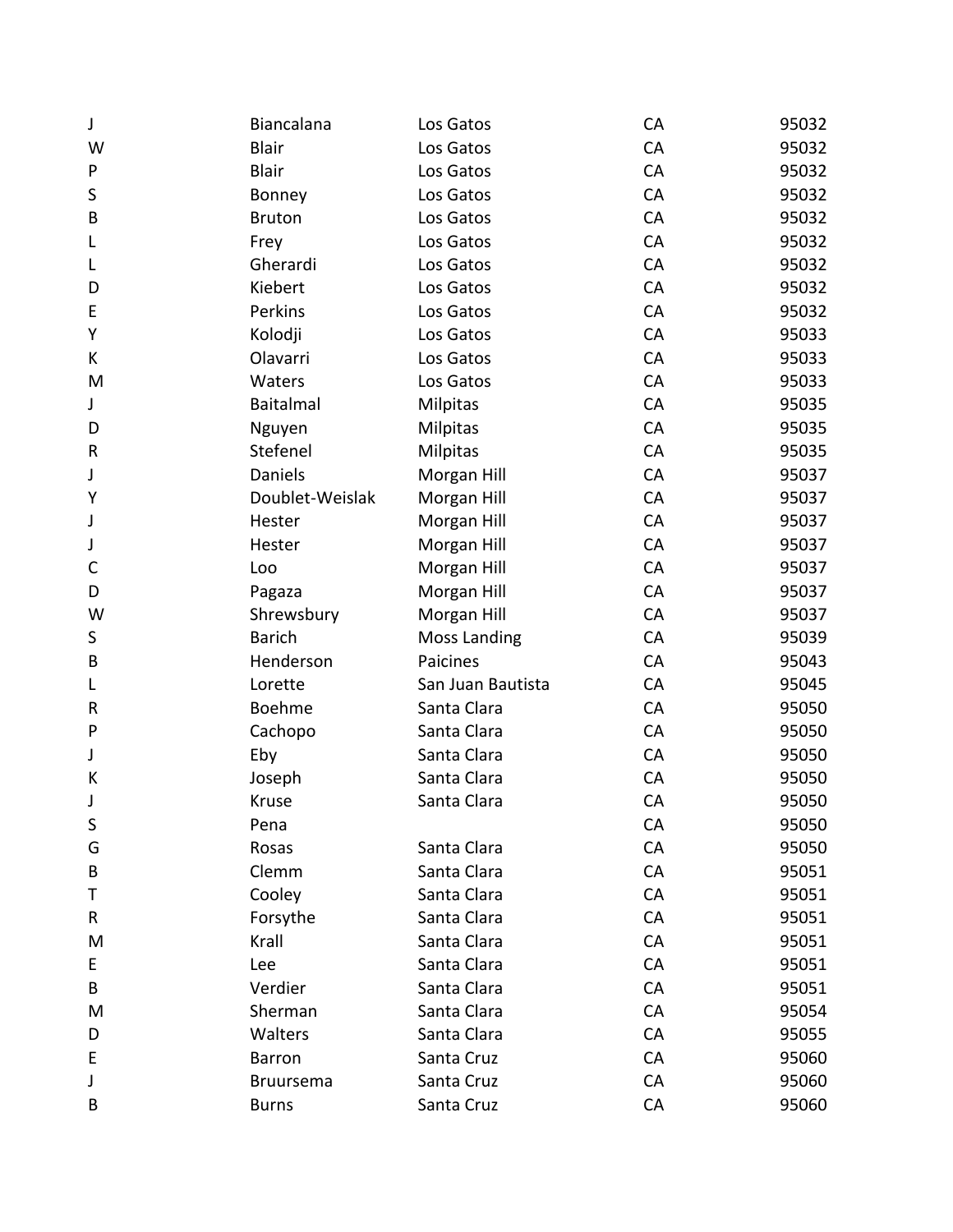| T       | Clausen      | Santa Cruz        | CA | 95060 |
|---------|--------------|-------------------|----|-------|
| M       | Colbert      | Santa Cruz        | CA | 95060 |
| L       | Curnett      | Santa Cruz        | CA | 95060 |
| C       | Drizin       | Santa Cruz        | CA | 95060 |
| J       | Feathers     | Santa Cruz        | CA | 95060 |
| F       | Geiger       | Santa Cruz        | CA | 95060 |
| H       | Jensen       | Santa Cruz        | CA | 95060 |
| M       | Kandinsky    | <b>Bonny Doon</b> | CA | 95060 |
| Haven   | Livingston   | Santa Cruz        | CA | 95060 |
| L       | Mays         | Santa Cruz        | CA | 95060 |
| S       | Newman       | Santa Cruz        | CA | 95060 |
| M       | O'Donnell    | Santa Cruz        | CA | 95060 |
| J       | Parrish      | Santa Cruz        | CA | 95060 |
| L       | Perry        | Santa Cruz        | CA | 95060 |
| A       | Rozelle      | Santa Cruz        | CA | 95060 |
| M       | Schwartz     | Santa Cruz        | CA | 95060 |
| Dougald | Scott        | <b>SANTA CRUZ</b> | CA | 95060 |
| L       | Segnitz      | Santa Cruz        | CA | 95060 |
| Τ       | Stone        | Santa Cruz        | CA | 95060 |
| C       | Stringer     | Santa Cruz        | CA | 95060 |
| R       | Vortman      | Santa Cruz        | CA | 95060 |
| R       | Weisz        | Santa Cruz        | CA | 95060 |
| N       | Wolfe        | Santa Cruz        | CA | 95060 |
| J       | Young        | Santa Cruz        | CA | 95060 |
| К       | Mowrey       | Santa Cruz        | CA | 95061 |
| R       | Pariseau     | Santa Cruz        | CA | 95061 |
| D       | Ross         | Santa Cruz        | CA | 95061 |
| P       | San Miguel   | Santa Cruz        | CA | 95061 |
| M       | Abler        | Santa Cruz        | CA | 95062 |
| S       | Bayer        | Santa Cruz        | CA | 95062 |
| C       | <b>Bretl</b> | Santa Cruz        | CA | 95062 |
| J       | Burnham      | Santa Cruz        | CA | 95062 |
| M       | Davis        | Santa Cruz        | CA | 95062 |
| A       | Gonzales     |                   | CA | 95062 |
| P       | Hart         | Santa Cruz        | CA | 95062 |
| D       | Huckle       | Santa Cruz        | CA | 95062 |
| D       | Hutton       | Santa Cruz        | CA | 95062 |
| R       | Kollmar      | Santa Cruz        | CA | 95062 |
| M       | Laszlo-Rath  | Santa Cruz        | CA | 95062 |
| M       | Lenney       | Santa Cruz        | CA | 95062 |
| M       | Lev          | Santa Cruz        | CA | 95062 |
| Τ       | <b>Myers</b> | Santa Cruz        | CA | 95062 |
| D       | <b>Myers</b> | Santa Cruz        | CA | 95062 |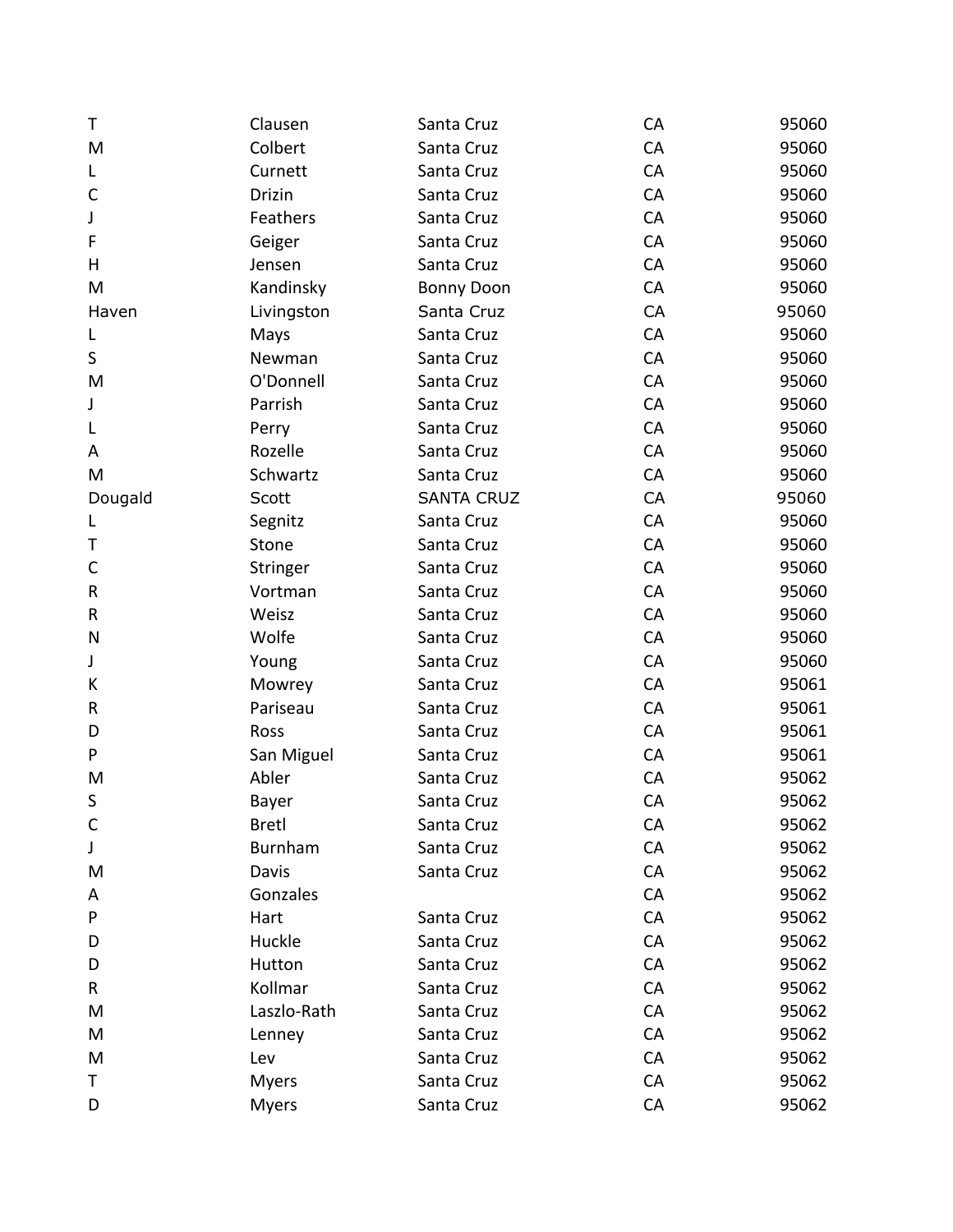| M            | Pearson        | Santa Cruz           | CA | 95062 |
|--------------|----------------|----------------------|----|-------|
| K            | Perez          |                      | CA | 95062 |
| ${\sf P}$    | Ripley         | Santa Cruz           | CA | 95062 |
| $\mathsf C$  | Sawyers        | Santa Cruz           | CA | 95062 |
| M            | Spitzer        | Santa Cruz           | CA | 95062 |
| M            | Sullivan       | Santa Cruz           | CA | 95062 |
| $\mathsf{R}$ | Svehaug        | Santa Cruz           | CA | 95062 |
| P            | Matejcek       | Santa Cruz           | CA | 95063 |
| M            | Rand           | Santa Cruz           | CA | 95063 |
| E            | Schehl         | Santa Cruz           | CA | 95063 |
| B            | Smith          | Santa Cruz           | CA | 95063 |
| M            | <b>Britton</b> | Santa Cruz           | CA | 95064 |
| L            | Garfield       | Santa Cruz           | CA | 95064 |
| ${\sf P}$    | Sardellitto    | Santa Cruz           | CA | 95064 |
| $\mathsf{C}$ | Schwenter      | Santa Cruz           | CA | 95064 |
| F            | Caps           | Santa Cruz           | CA | 95065 |
| D            | Cartwright     | Santa Cruz           | CA | 95065 |
| $\mathsf C$  | Clark          | Santa Cruz           | CA | 95065 |
| M            | Feldman        | Santa Cruz           | CA | 95065 |
| B            | Kishler        | Santa Cruz           | CA | 95065 |
| J            | Lukasiewicz    | Santa Cruz           | CA | 95065 |
| W            | Shaw           | Santa Cruz           | CA | 95065 |
| J            | Smith          | Santa Cruz           | CA | 95065 |
| J            | Velasquez      | Santa Cruz           | CA | 95065 |
| J            | <b>Alldis</b>  | <b>Scotts Valley</b> | CA | 95066 |
| $\mathsf{P}$ | King           | <b>Scotts Valley</b> | CA | 95066 |
| К            | Lanctot        | <b>Scotts Valley</b> | CA | 95066 |
| N            | Peterson       | <b>Scotts Valley</b> | CA | 95066 |
| N            | Rosa           | <b>Scotts Valley</b> | CA | 95067 |
| Τ            | Cheeseman      | Saratoga             | CA | 95070 |
| G            | Finn           | Saratoga             | CA | 95070 |
| M            | Wilsker        |                      | CA | 95071 |
| D            | Dawson         | Soquel               | CA | 95073 |
| Τ            | Ely            | S                    | CA | 95073 |
| M            | Finneran       | Soquel               | CA | 95073 |
| J            | Glasser        | Soquel               | CA | 95073 |
| J            | Griffith       | Soquel               | CA | 95073 |
| J            | Kampa          | Soquel               | CA | 95073 |
| B            | Polhamius      | Soquel               | CA | 95073 |
| S            | Rajan          | Soquel               | CA | 95073 |
| C            | Redmon         | Soquel               | CA | 95073 |
| B            | Ryan           | Soquel               | CA | 95073 |
| Jim          | Tolonen        | SOQUEL               | CA | 95073 |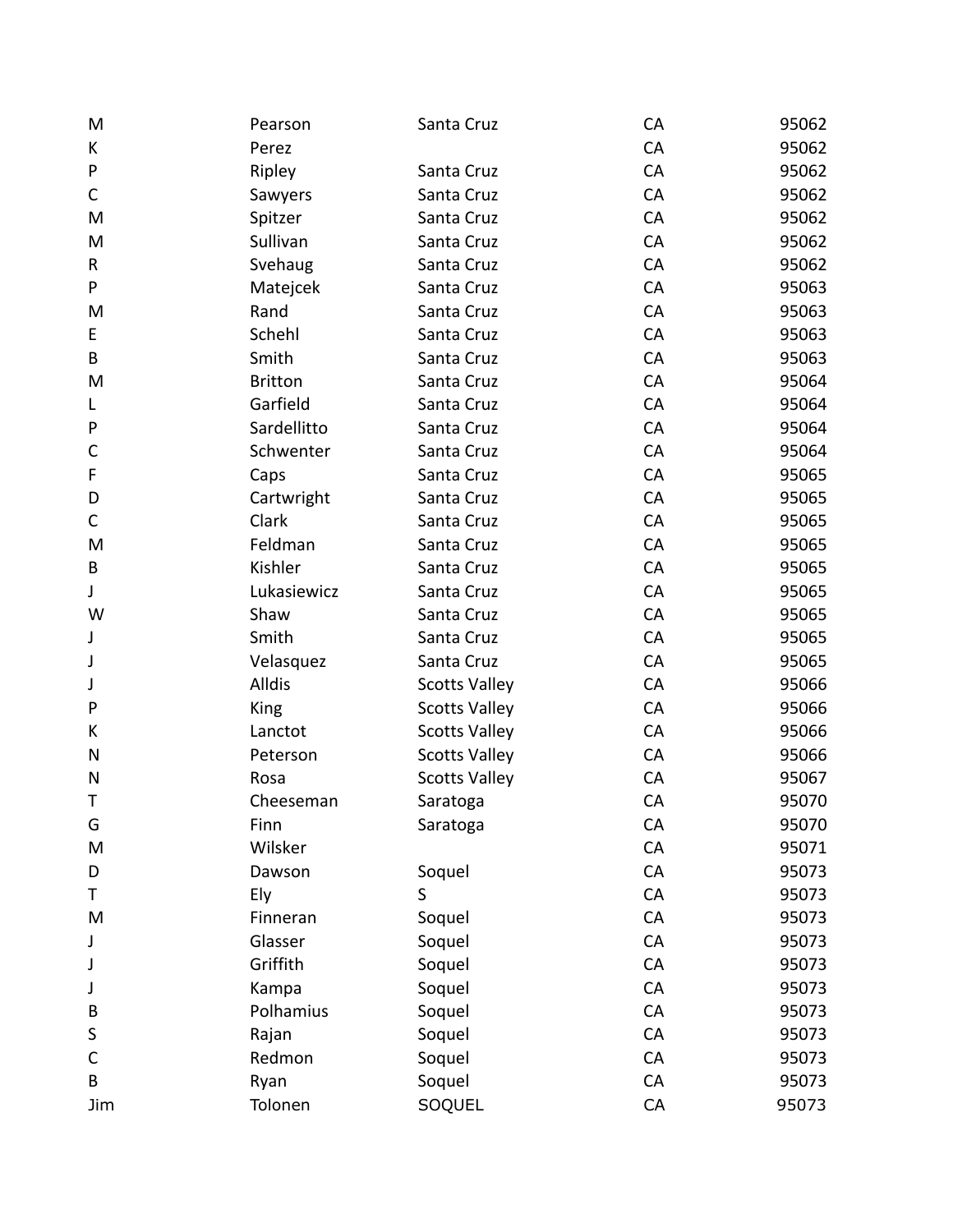| $\mathsf C$  | Wolf        | Soquel         | CA | 95073 |
|--------------|-------------|----------------|----|-------|
| M            | Craib       | Watsonville    | CA | 95076 |
| D            | Crook       | Watsonville    | CA | 95076 |
| T            | Edmiston    | Royal Oaks     | CA | 95076 |
| M            | Ellis       | Watsonville    | CA | 95076 |
| G            | Fuentes     | Watsonville    | CA | 95076 |
| R            | James       | Watsonville    | CA | 95076 |
| L            | Learch      | Royal Oaks     | CA | 95076 |
| <b>Jeff</b>  | manker      | Corralitos     | CA | 95076 |
| S            | Mcgraham    | Watsonville    | CA | 95076 |
| $\mathsf{C}$ | Meyers      | La Selva Beach | CA | 95076 |
| M            | Rider       | Corralitos     | CA | 95076 |
| M            | Schultz     | Watsonville    | CA | 95076 |
| M            | Wallace     | Royal Oaks     | CA | 95076 |
| Τ            | Petronio    | San Jose       | CA | 95110 |
| P            | Thurston    | San Jose       | CA | 95110 |
| K            | Harrill     | San Jose       | CA | 95111 |
| R            | Ray         | San Jose       | CA | 95112 |
| C            | Shaw        | San Jose       | CA | 95112 |
| D            | Taylor      | San Jose       | CA | 95112 |
| J            | Schuster    | San Jose       | CA | 95113 |
| К            | Irvin       |                | CA | 95116 |
| J            | Ramirez     | San Jose       | CA | 95116 |
| Т            | Carlino     | San Jose       | CA | 95117 |
| R            | Jacob       | San Jose       | CA | 95117 |
| M            | Robinett    | San Jose       | CA | 95117 |
| D            | Garcia      | San Jose       | CA | 95118 |
| J            | Gize        | San Jose       | CA | 95118 |
| $\mathsf{C}$ | Gong        | San Jose       | CA | 95118 |
| R            | Kutch       | San Jose       | CA | 95118 |
| J            | Paolini     | San Jose       | CA | 95118 |
| Ν            | Pierotti    | San Jose       | CA | 95118 |
| G            | Saratsiotis | San Jose       | CA | 95118 |
| R            | Semenza     | San Jose       | CA | 95119 |
| Robert       | Crowe       | SAN JOSE       | CA | 95120 |
| C            | Mcdonald    | San Jose       | CA | 95120 |
| L            | Sternberg   | San Jose       | CA | 95120 |
| M            | Gonzales    | San Jose       | CA | 95123 |
| L            | King        | San Jose       | CA | 95123 |
| D            | Linder      | San Jose       | CA | 95123 |
| S            | Surdez      | San Jose       | CA | 95123 |
| V            | Chandler    | San Jose       | CA | 95124 |
| S            | Evans       | San Jose       | CA | 95124 |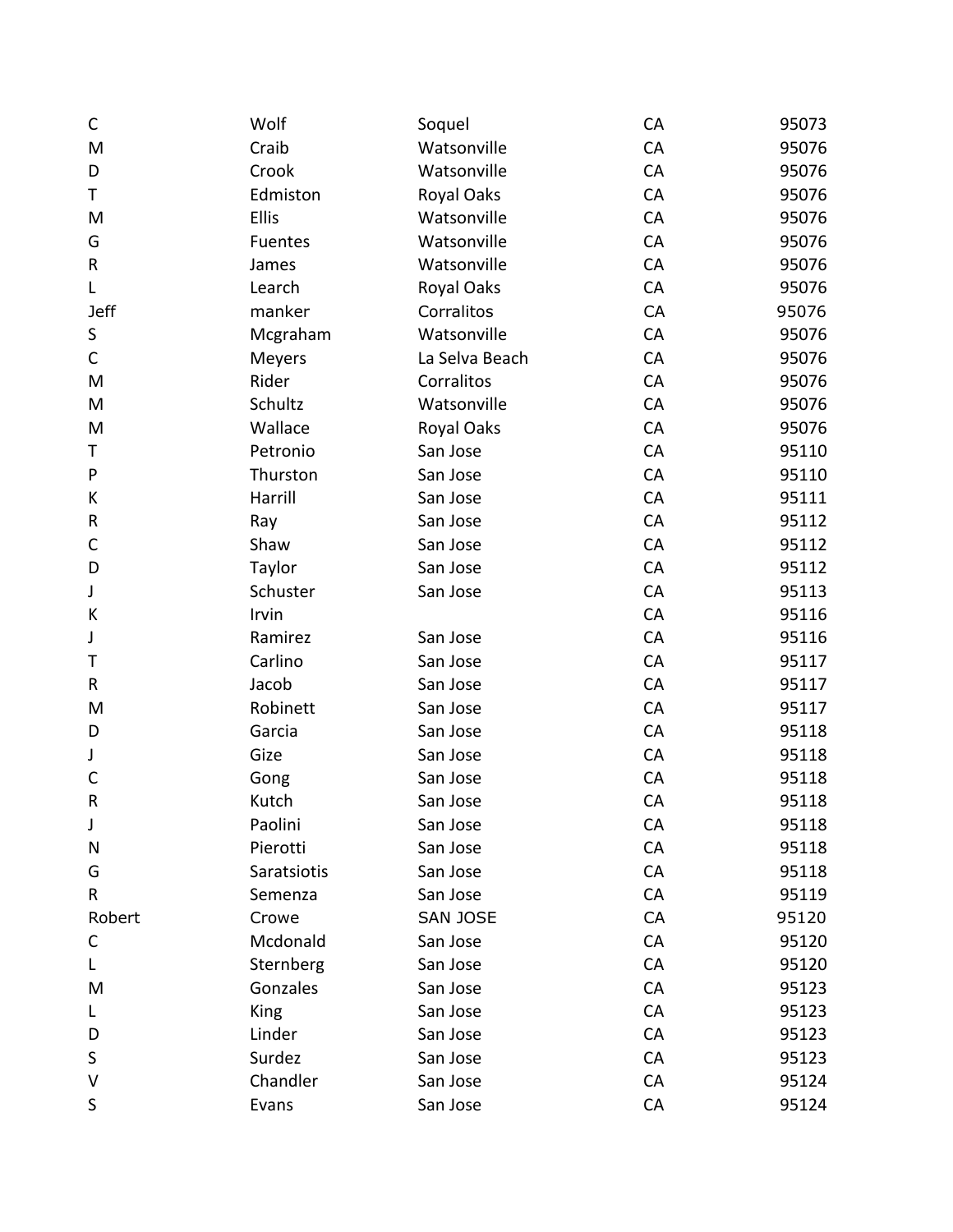| N            | Kavaldjiev         | San Jose        | CA | 95124 |
|--------------|--------------------|-----------------|----|-------|
| C            | Leconte            | San Jose        | CA | 95124 |
| M            | Nguyen             | San Jose        | CA | 95124 |
| К            | Nguyen             | San Jose        | CA | 95124 |
| L            | Roberts            | San Jose        | CA | 95124 |
| $\mathsf{C}$ | Thrush             | San Jose        | CA | 95124 |
| J            | Tomich             | San Jose        | CA | 95124 |
| $\mathsf{C}$ | Barbeau            | San Jose        | CA | 95125 |
| N            | <b>Brewer</b>      | San Jose        | CA | 95125 |
| M            | Chinivasagam       | San Jose        | CA | 95125 |
| M            | Mulder             | San Jose        | CA | 95125 |
| J            | Parzygnot          | San Jose        | CA | 95125 |
| M            | Petkiewicz         | San Jose        | CA | 95125 |
| A            | Rinaldo            | San Jose        | CA | 95125 |
| J            | Schierling         | San Jose        | CA | 95125 |
| M            | Smith              | San Jose        | CA | 95125 |
| W            | Tripp              | San Jose        | CA | 95125 |
| M            | Brisbane-Ramirez   | San Jose        | CA | 95126 |
| W            | Castine            | San Jose        | CA | 95126 |
| $\mathsf{R}$ | Clifford           | San Jose        | CA | 95126 |
| Betsy        | <b>Wolf-Graves</b> | <b>SAN JOSE</b> | CA | 95126 |
| C            | Battaglia          | San Jose        | CA | 95127 |
| $\sf S$      | Perry              | San Jose        | CA | 95127 |
| $\mathsf{I}$ | Meleski            | San Jose        | CA | 95128 |
| $\mathsf{C}$ | Chan               | San Jose        | CA | 95129 |
| К            | Coll               | San Jose        | CA | 95129 |
| $\mathsf R$  | Koo                | San Jose        | CA | 95129 |
| J            | Todd               | San Jose        | CA | 95129 |
| O            | Usmani             | San Jose        | CA | 95129 |
| N            | Coleman            | San Jose        | CA | 95130 |
| M            | Postlova           | San Jose        | CA | 95130 |
| A            | Silverio           | San Jose        | CA | 95130 |
| J            | Wolfe              | San Jose        | CA | 95130 |
| Τ            | Huynh              | San Jose        | CA | 95131 |
| A            | Campbell           | San Jose        | CA | 95132 |
| $\sf S$      | Craver             | San Jose        | CA | 95132 |
| L            | Daniell            |                 | CA | 95132 |
| D            | Greaves            | San Jose        | CA | 95132 |
| Jason        | Hernandez          | <b>SAN JOSE</b> | CA | 95132 |
| D            | Saito              | San Jose        | CA | 95132 |
| S            | <b>Barton</b>      | San Jose        | CA | 95133 |
| L            | Sesma              | San Jose        | CA | 95133 |
| M            | Fricano            | San Jose        | CA | 95134 |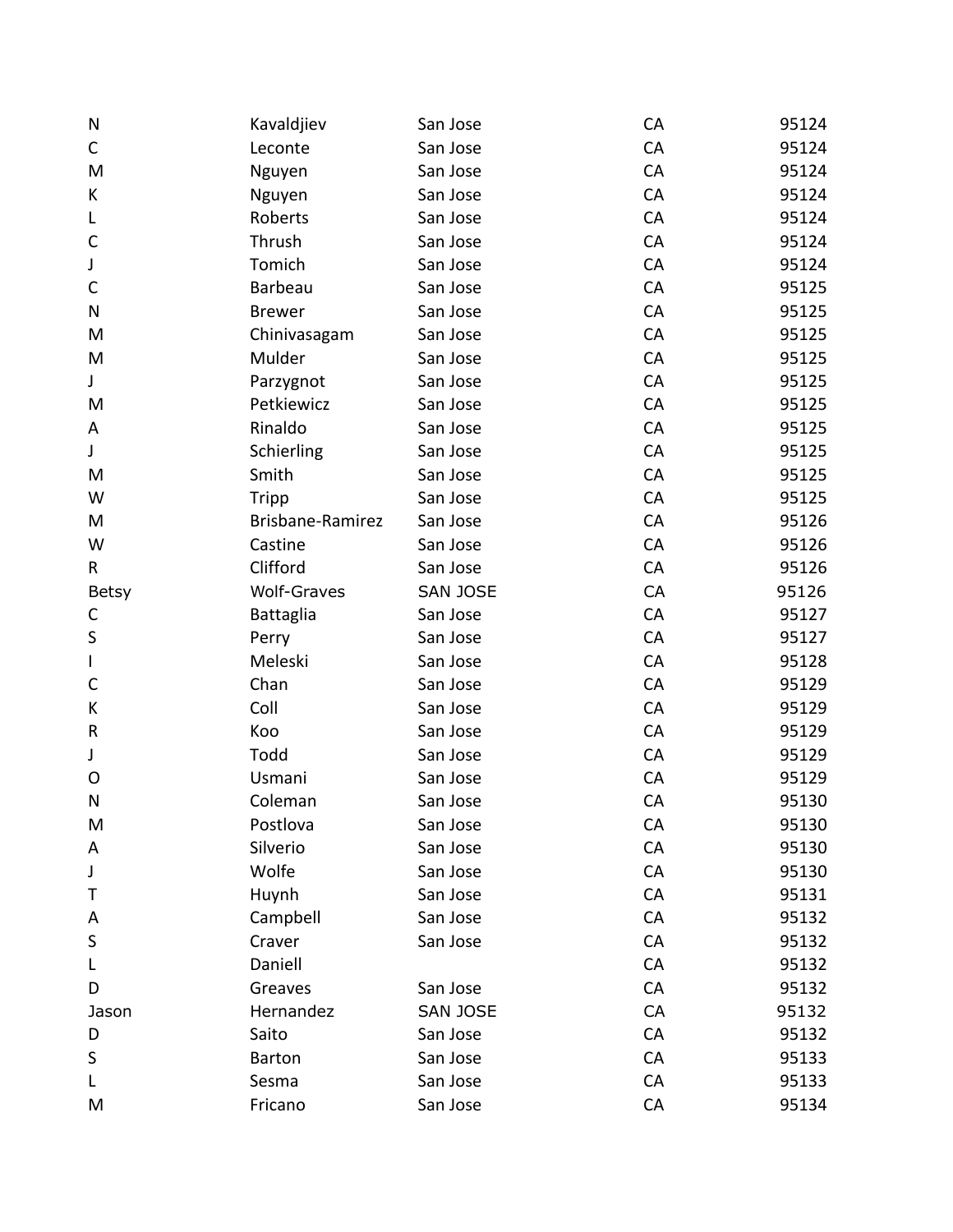| Τ            | Mccarter         | San Jose        | CA | 95134 |
|--------------|------------------|-----------------|----|-------|
| К            | Anderson         | San Jose        | CA | 95135 |
| $\sf S$      | Fitzgerald       | San Jose        | CA | 95135 |
| К            | Mcnally          | San Jose        | CA | 95135 |
| G            | Okuzumi          |                 | CA | 95135 |
| Н            | Ribbs            | San Jose        | CA | 95135 |
| $\mathsf{C}$ | Henley           | San Jose        | CA | 95136 |
| B            | Jaime            | San Jose        | CA | 95136 |
| Τ            | Jaime            | San Jose        | CA | 95136 |
| ${\sf P}$    | Linder           | San Jose        | CA | 95136 |
| К            | Miller           | San Jose        | CA | 95136 |
| К            | Odom             | San Jose        | CA | 95136 |
| $\mathsf{C}$ | Potts            | San Jose        | CA | 95136 |
| D            | Sandhu           | San Jose        | CA | 95136 |
| L            | Thomas           | San Jose        | CA | 95136 |
| ${\sf R}$    | Smith            | San Jose        | CA | 95138 |
| F            | <b>Strait</b>    |                 | CA | 95138 |
| К            | Mckee            | San Jose        | CA | 95148 |
| L            | Cowan            | San Jose        | CA | 95150 |
| B            | Hoffmann         | San Jose        | CA | 95158 |
| I            | Valdez           | San Jose        | CA | 95159 |
| Α            | Giraldez         | Stockton        | CA | 95203 |
| L            | <b>Burns</b>     | Stockton        | CA | 95204 |
| Z            | Cipris           | Stockton        | CA | 95204 |
| G            | Eldh             | Stockton        | CA | 95204 |
| $\mathsf C$  | Goforth          | Stockton        | CA | 95204 |
| E            | Hance            | Stockton        | CA | 95204 |
| F            | O'Brien          | Stockton        | CA | 95204 |
| D            | Oyog             | Stockton        | CA | 95204 |
| S            | Va               | Stockton        | CA | 95205 |
| Τ            | Lee              | Stockton        | CA | 95206 |
| J            | Russell          | Stockton        | CA | 95206 |
| G            | Eckardt          | Stockton        | CA | 95207 |
| R            | Holt             | Stockton        | CA | 95207 |
| D            | Martinez         | Stockton        | CA | 95207 |
| $\sf S$      | Mccormick        | Stockton        | CA | 95207 |
| Daniel A.    | McDaniel         | <b>STOCKTON</b> | CA | 95207 |
| M            | Sarabia          | Stockton        | CA | 95207 |
| E            | <b>Barrios</b>   | Stockton        | CA | 95209 |
| $\sf S$      | <b>Burkhardt</b> | Stockton        | CA | 95211 |
| $\sf S$      | Kahan            | Stockton        | CA | 95211 |
| К            | Hensley          | Stockton        | CA | 95212 |
| G            | Durham           | Stockton        | CA | 95215 |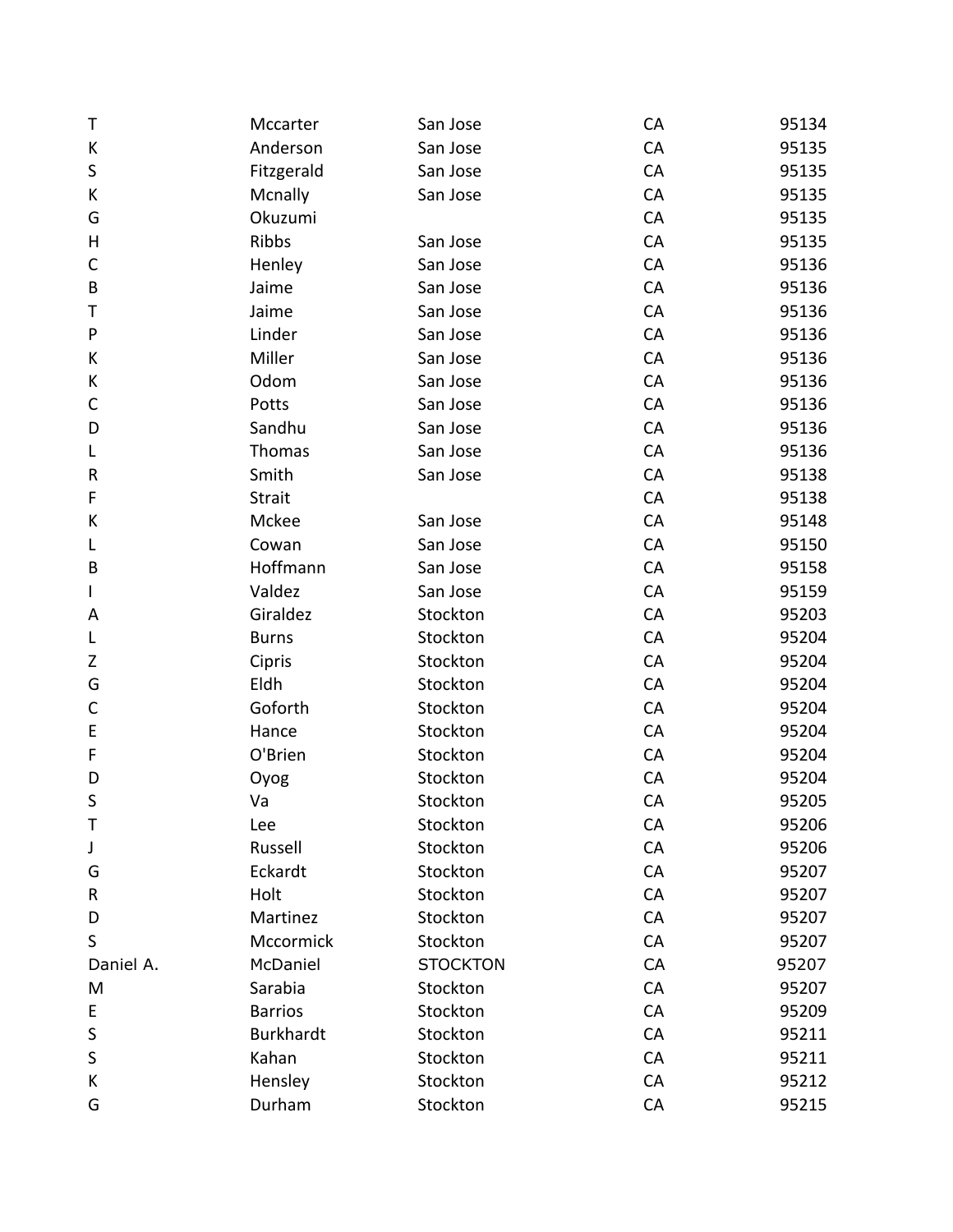| $\vee$       | Kane              | Stockton              | CA | 95219 |
|--------------|-------------------|-----------------------|----|-------|
| M            | Lee               | Stockton              | CA | 95219 |
| A            | Haley             | Camp Connell          | CA | 95223 |
| H            | Lawson            | Arnold                | CA | 95223 |
| Gerald       | Neuburger         | <b>LODI</b>           | CA | 95240 |
| ${\sf R}$    | Selleseth         | Lodi                  | CA | 95242 |
| F            | Sayre             | Mokelumne Hill        | CA | 95245 |
| Α            | Stromeyer         | San Andreas           | CA | 95249 |
| B            | Wren              | Vallecito             | CA | 95251 |
| Mike         | McKenzie          | <b>Valley Springs</b> | CA | 95252 |
| K            | Schabram          | <b>Valley Springs</b> | CA | 95252 |
| W            | Silberbauer       | <b>Valley Springs</b> | CA | 95252 |
| D            | Ross              | Woodbridge            | CA | 95258 |
| Н            | <b>Broadstock</b> | Atwater               | CA | 95301 |
| $\mathsf C$  | Watkinson         | Atwater               | CA | 95301 |
| J            | Henry             | <b>Tracy</b>          | CA | 95304 |
| W            | Scott             | Ceres                 | CA | 95307 |
| J            | Waldorf           | Ceres                 | CA | 95307 |
| E            | Papakonstandinou  | Ath                   | CA | 95314 |
| J            | Gallegos          | El Portal             | CA | 95318 |
| N            | Ross-Rhudy        | El Portal             | CA | 95318 |
| D            | Clarke            | Escalon               | CA | 95320 |
| P            | <b>Nisperos</b>   | Lathrop               | CA | 95330 |
| G            | Wernick           | Lathrop               | CA | 95330 |
| M            | Correro           | Manteca               | CA | 95336 |
| G            | Mckelvey          | Manteca               | CA | 95336 |
| $\mathsf C$  | White             | Manteca               | CA | 95336 |
| ${\sf R}$    | Blakemore         | Mariposa              | CA | 95338 |
| D            | Kramer            | Mariposa              | CA | 95338 |
| К            | O'Shell           | Mariposa              | CA | 95338 |
| J            | Wilcoxen          | Mariposa              | CA | 95338 |
| $\mathsf{l}$ | Chynoweth         | Midpines              | CA | 95345 |
| A            | Alorro            | Merced                | CA | 95348 |
| J            | Araiza            | Modesto               | CA | 95350 |
| A            | Evans             | Modesto               | CA | 95350 |
| J            | Hayes             | Modesto               | CA | 95350 |
| L            | Johnson           | Modesto               | CA | 95350 |
| Kimberly     | Notary            | <b>MODESTO</b>        | CA | 95350 |
| К            | Tarlow            | Modesto               | CA | 95350 |
| A            | Delong            | Modesto               | CA | 95351 |
| B            | Essenmacher       |                       | CA | 95351 |
| Α            | Gross             | Modesto               | CA | 95351 |
| D            | Marsh             | Modesto               | CA | 95351 |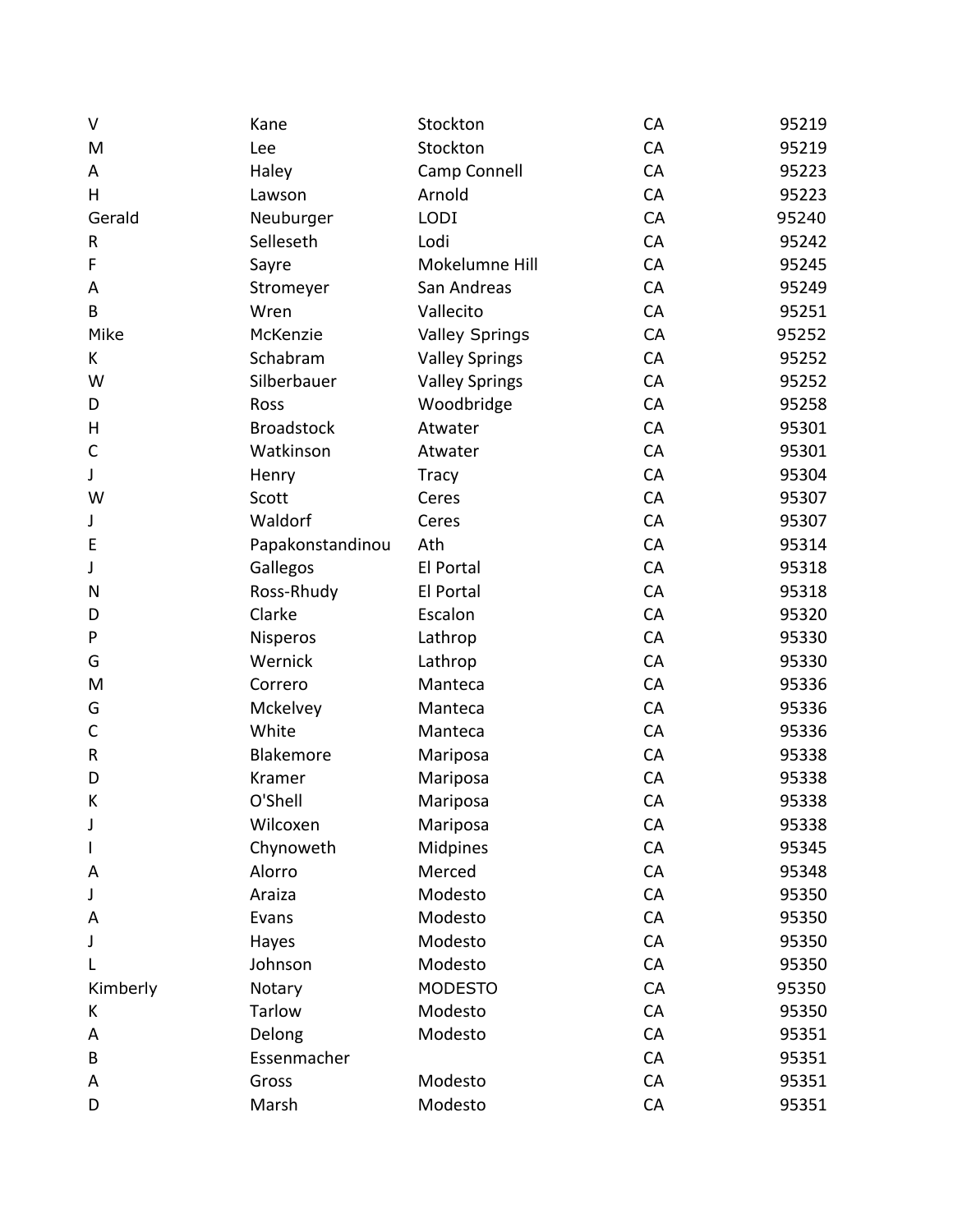| L            | Osnes         | Modesto                       | CA | 95354 |
|--------------|---------------|-------------------------------|----|-------|
| M            | Davila        | Modesto                       | CA | 95355 |
| Analisa      | Freitas       | Modesto                       | CA | 95355 |
| D            | Lawson        | Modesto                       | CA | 95355 |
| C            | Lee           | Modesto                       | CA | 95355 |
| M            | Hubert        | Patterson                     | CA | 95363 |
| C            | <b>Burns</b>  | Riverbank                     | CA | 95367 |
| $\mathsf R$  | Clarkeroberts | Riverbank                     | CA | 95367 |
| M            | Clarke        | Salida                        | CA | 95368 |
| P            | Sommer        | Salida                        | CA | 95368 |
| <b>Jerry</b> | Cadagan       | SONORA                        | CA | 95370 |
| S            | Erickson      | Sonora                        | CA | 95370 |
| J            | Lundeen       | Sonora                        | CA | 95370 |
| $\mathsf C$  | Sevier        | Soulsbyville                  | CA | 95372 |
| Corey        | Cate          | <b>TRACY</b>                  | CA | 95376 |
| D            | Gillis        | <b>Tracy</b>                  | CA | 95376 |
| C            | Skocypec      | <b>Tracy</b>                  | CA | 95376 |
| J            | Conkey        | <b>Tracy</b>                  | CA | 95377 |
| William      | Weissberg     | <b>Tracy</b>                  | CA | 95377 |
| W            | Larson        | Turlock                       | CA | 95380 |
| Greg         | Debree        | <b>TURLOCK</b>                | CA | 95382 |
| К            | Wang          | Turlock                       | CA | 95382 |
| P            | Nelson        | <b>Twain Harte</b>            | CA | 95383 |
| C            | Sines         | <b>Yosemite National Park</b> | CA | 95389 |
| P            | <b>Bulger</b> | Santa Rosa                    | CA | 95401 |
| $\mathsf C$  | Cook          | Santa Rosa                    | CA | 95401 |
| M            | Feldman       | Santa Rosa                    | CA | 95401 |
| R            | Frey          | Santa Rosa                    | CA | 95401 |
| J            | Lane          | Santa Rosa                    | CA | 95401 |
| E            | Meisse        | Santa Rosa                    | CA | 95401 |
| M            | Huddleston    | Santa Rosa                    | CA | 95402 |
| N            | Sewell        | Santa Rosa                    | CA | 95402 |
| M            | Ascott        | Santa Rosa                    | CA | 95403 |
| S            | Charlebois    | Santa Rosa                    | CA | 95403 |
| N            | Lenchner      | Santa Rosa                    | CA | 95403 |
| G            | Nichols       |                               | CA | 95403 |
| D            | Peterson      | Santa Rosa                    | CA | 95403 |
| D            | Bernier       | Santa Rosa                    | CA | 95404 |
| D            | Comfort       | Santa Rosa                    | CA | 95404 |
| L            | Doty          | Santa Rosa                    | CA | 95404 |
| G            | Graubner      | Santa Rosa                    | CA | 95404 |
| M            | Mannion       | Santa Rosa                    | CA | 95404 |
| R            | Mayer         | Santa Rosa                    | CA | 95404 |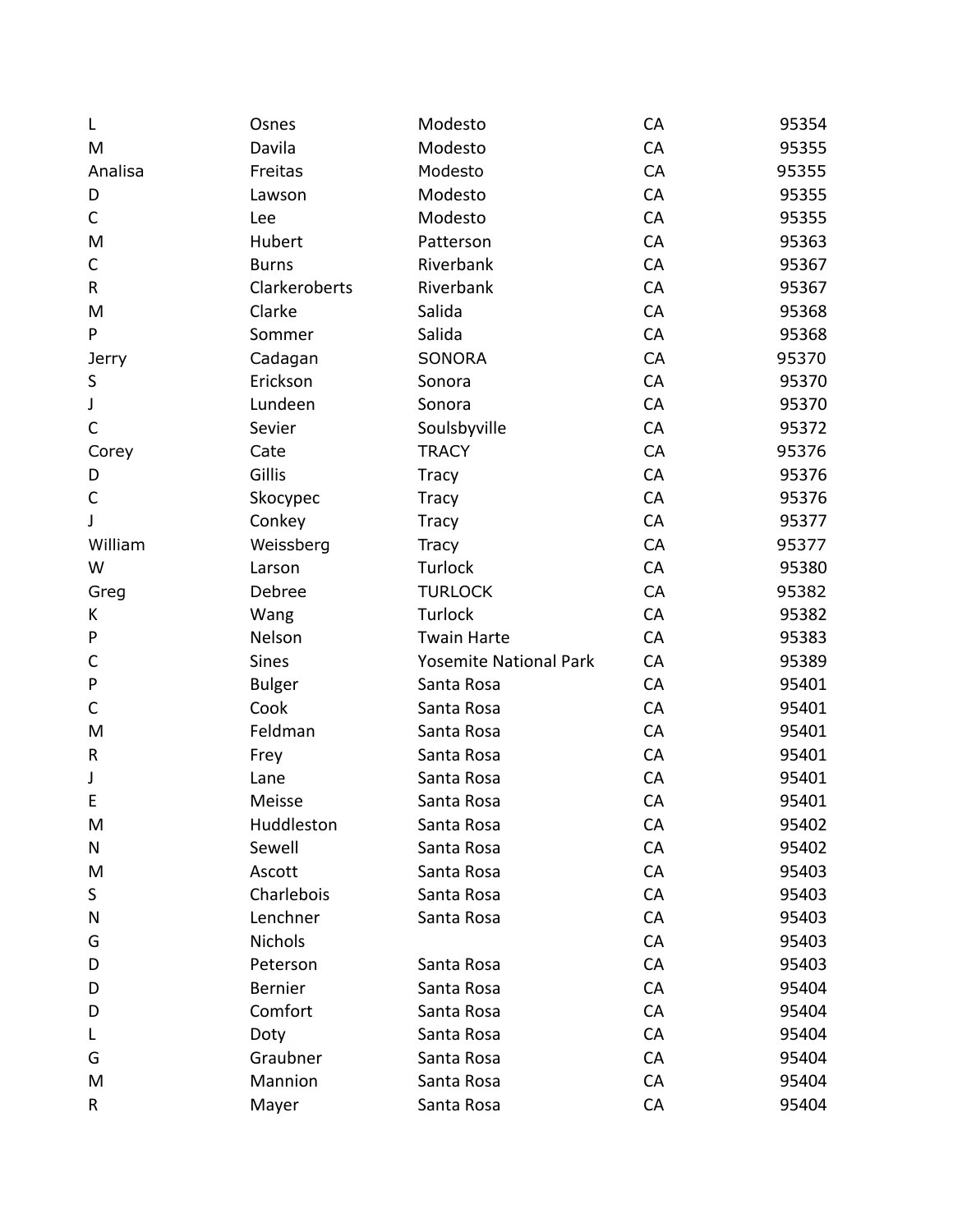| D            | Podell         | Santa Rosa               | CA | 95404 |
|--------------|----------------|--------------------------|----|-------|
| K            | Ratzlaff       | Santa Rosa               | CA | 95404 |
| <b>Rick</b>  | <b>Baker</b>   | <b>SANTA ROSA</b>        | CA | 95405 |
| Τ            | Beckman        | Santa Rosa               | CA | 95405 |
| F            | <b>Bonnet</b>  | Santa Rosa               | CA | 95405 |
| J            | <b>Bressie</b> | Santa Rosa               | CA | 95405 |
| M            | Dalsing        | Santa Rosa               | CA | 95405 |
| Α            | <b>Storms</b>  | Santa Rosa               | CA | 95405 |
| D            | Gray           | Santa Rosa               | CA | 95407 |
| $\sf S$      | Haas           | Santa Rosa               | CA | 95407 |
| $\mathsf R$  | Harris         | Santa Rosa               | CA | 95407 |
| M            | Little         | Santa Rosa               | CA | 95407 |
| S            | Rimkeit        | Santa Rosa               | CA | 95407 |
| L            | <b>Wick</b>    | Santa Rosa               | CA | 95407 |
| т            | Aldendifer     | Santa Rosa               | CA | 95409 |
| F            | Clement        | Santa Rosa               | CA | 95409 |
| S            | Lang           | Santa Rosa               | CA | 95409 |
| S            | Waltman        | Santa Rosa               | CA | 95409 |
| К            | Wilson         | Santa Rosa               | CA | 95409 |
| К            | Wintman        | Santa Rosa               | CA | 95409 |
| $\sf S$      | Lieberman      | Annapolis                | CA | 95412 |
| J            | Pfeiffer       | Boonville                | CA | 95415 |
| W            | <b>Brogan</b>  | <b>Boyes Hot Springs</b> | CA | 95416 |
| Α            | Cronshey       |                          | CA | 95419 |
| J            | Anderholm      | Cazadero                 | CA | 95421 |
| W            | Rhine          | Cazadero                 | CA | 95421 |
| E            | <b>Byrd</b>    | Clearlake                | CA | 95422 |
| J            | Lucich         | Clearlake                | CA | 95422 |
| T            | Volle          | Clearlake                | CA | 95422 |
| W            | Cuppoletti     | Clearlake Park           | CA | 95424 |
| S            | Kyriakos       | Cloverdale               | CA | 95425 |
| $\mathsf{C}$ | Wilson         | Cloverdale               | CA | 95425 |
| E            | <b>Bredt</b>   | Cobb                     | CA | 95426 |
| G            | Evans          | Covelo                   | CA | 95428 |
| J            | Griesgraber    | Finley                   | CA | 95435 |
| Н            | Cannon         | Forestville              | CA | 95436 |
| Z            | Doumani        | Forestville              | CA | 95436 |
| W            | Gibb           | Forestville              | CA | 95436 |
| G            | Humrich        | Forestville              | CA | 95436 |
| E            | Medeiros       | Forestville              | CA | 95436 |
| K            | Thatcher       | Forestville              | CA | 95436 |
| M            | Arago          | Fort Bragg               | CA | 95437 |
| A            | Arvola         | Fort Bragg               | CA | 95437 |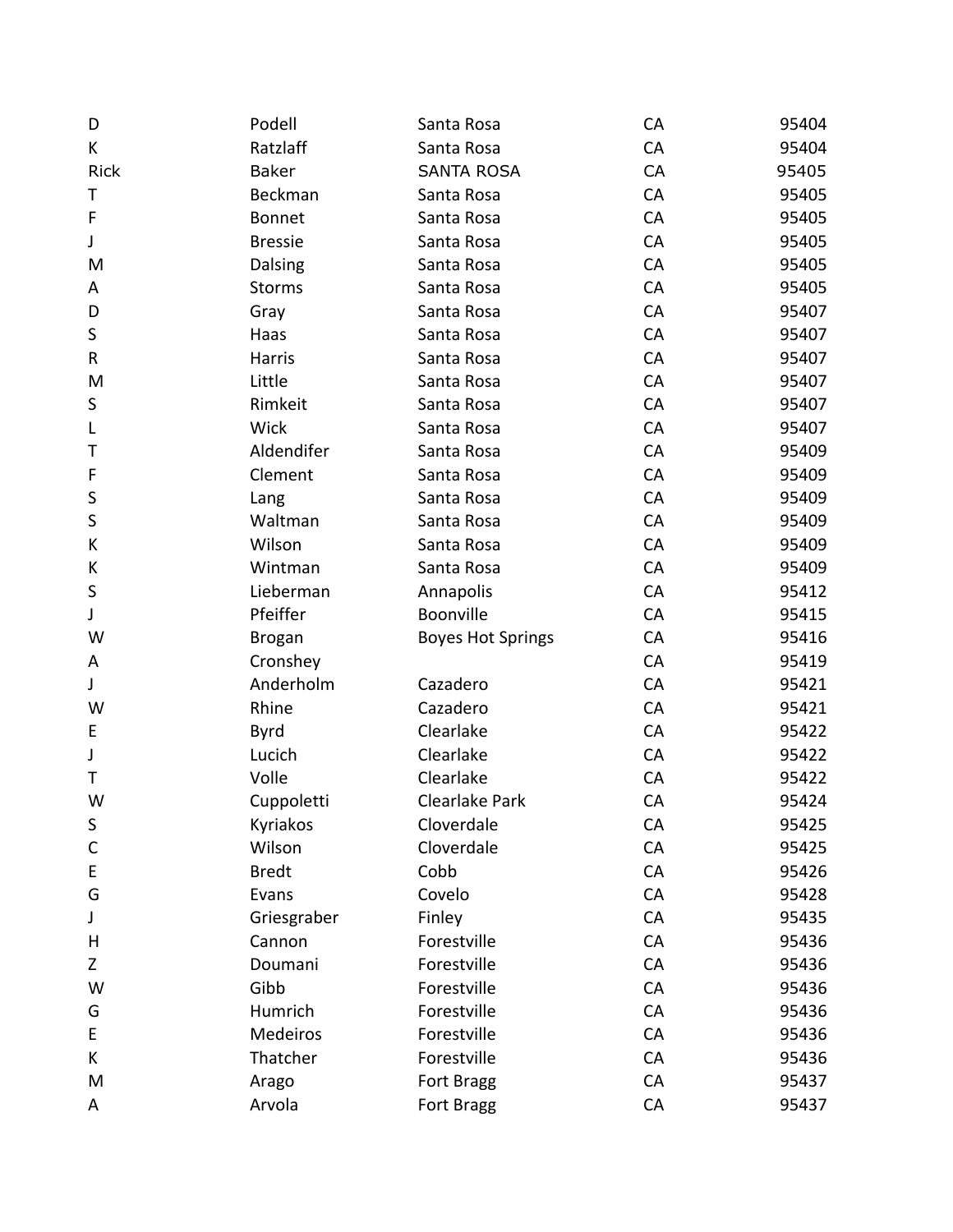| ${\sf R}$    | Downie         | Fort Bragg  | CA | 95437 |
|--------------|----------------|-------------|----|-------|
| M            | Heinrich       | Fort Bragg  | CA | 95437 |
| Α            | Little         | Fort Bragg  | CA | 95437 |
| $\mathsf R$  | Lorentzen      | Fort Bragg  | CA | 95437 |
| W            | Maahs          | Fort Bragg  | CA | 95437 |
| D            | Moyer          | Fort Bragg  | CA | 95437 |
| J            | Murphey        | Fort Bragg  | CA | 95437 |
| A            | Rennacker      | Fort Bragg  | CA | 95437 |
| B            | Rusert         | Fort Bragg  | CA | 95437 |
| Τ            | Garrett        | Glen Ellen  | CA | 95442 |
| E            | Mcknight       | Glen Ellen  | CA | 95442 |
| J            | Olson          | Glen Ellen  | CA | 95442 |
| Z            | Greensfield    | Gualala     | CA | 95445 |
| A            | Kritz          | Gualala     | CA | 95445 |
| J            | Thompson       | Gualala     | CA | 95445 |
| $\mathsf{C}$ | Christopher    | Guerneville | CA | 95446 |
| M            | Hargraves      | Guerneville | CA | 95446 |
| Α            | Kaufman        | Guerneville | CA | 95446 |
| $\mathsf{C}$ | Morano         | Guerneville | CA | 95446 |
| $\sf S$      | <b>Stock</b>   | Guerneville | CA | 95446 |
| A            | Cadosi Wilson  | Healdsburg  | CA | 95448 |
| J            | Kainz          | Healdsburg  | CA | 95448 |
| S            | Kennedy        | Healdsburg  | CA | 95448 |
| I            | Kessler        | Healdsburg  | CA | 95448 |
| D            | <b>Bosser</b>  | Kelseyville | CA | 95451 |
| ${\sf R}$    | Devoto         | Kelseyville | CA | 95451 |
| I            | Bachelder      | Kenwood     | CA | 95452 |
| S            | Doss           | Kenwood     | CA | 95452 |
| L            | Knight         | Kenwood     | CA | 95452 |
| $\mathsf{C}$ | Guenther       | Lakeport    | CA | 95453 |
| D            | Helsel         | Lakeport    | CA | 95453 |
| J            | Kafkaloff      | Lakeport    | CA | 95453 |
| M            | <b>Betz</b>    | Laytonville | CA | 95454 |
| L            | Harvey         | Laytonville | CA | 95454 |
| S            | Joyner         | Laytonville | CA | 95454 |
| S            | Paltin         | Laytonville | CA | 95454 |
| J            | Spitz          | Laytonville | CA | 95454 |
| J            | Engardio       | Lower Lake  | CA | 95457 |
| L            | De Longoria    | Manchester  | CA | 95459 |
| L            | Helenchild     | Mendocino   | CA | 95460 |
| J            | <b>Higgins</b> | Mendocino   | CA | 95460 |
| ${\sf R}$    | Matlin         | Mendocino   | CA | 95460 |
| K            | Patterson      | Mendocino   | CA | 95460 |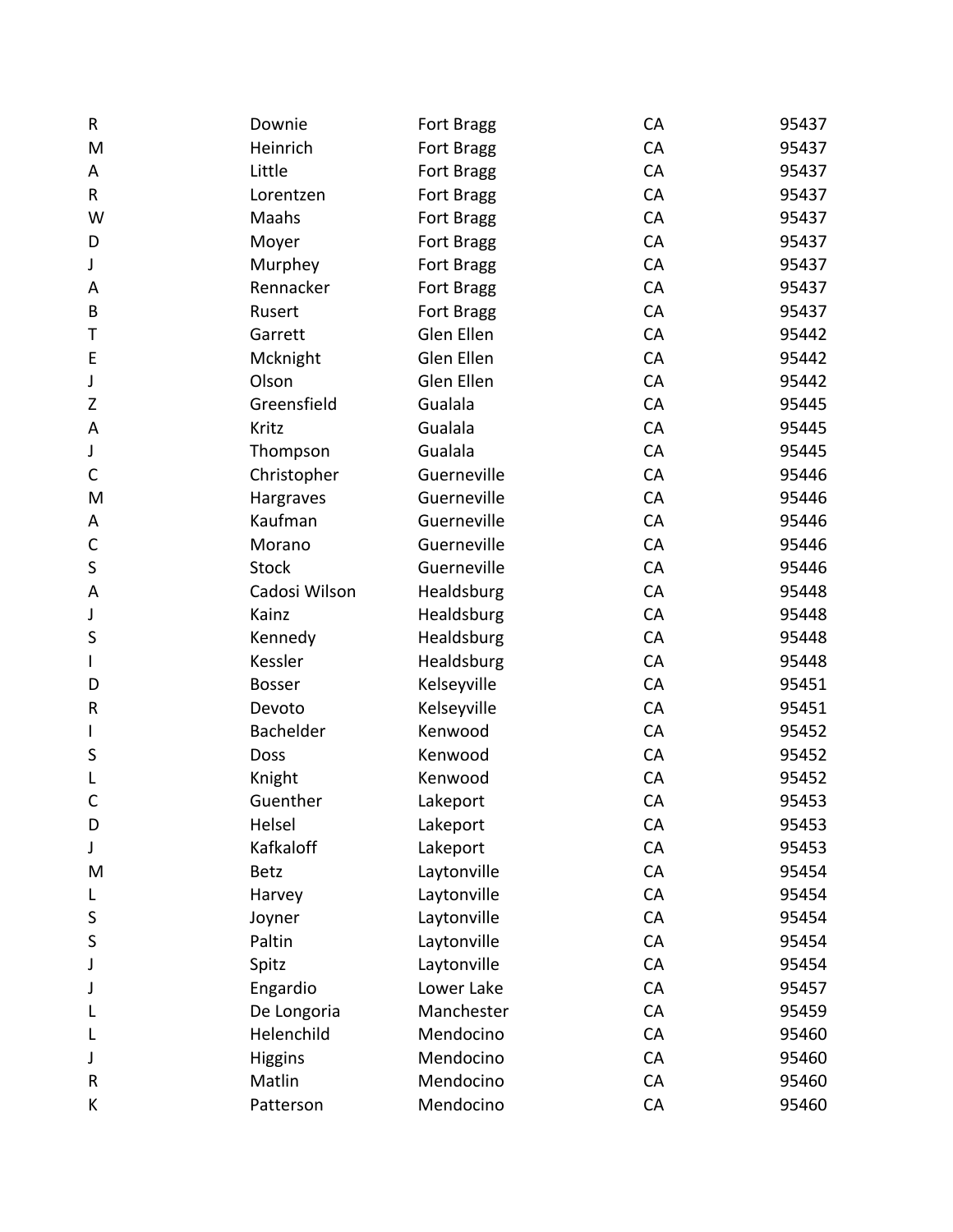| S            | Sleight         | Mendocino          | CA | 95460 |
|--------------|-----------------|--------------------|----|-------|
| $\mathsf{C}$ | <b>Bartlett</b> | Middletown         | CA | 95461 |
| S            | <b>Dekker</b>   | Middletown         | CA | 95461 |
| P            | <b>Nichols</b>  | Middletown         | CA | 95461 |
| P            | Craig           | Monte Rio          | CA | 95462 |
| L            | Gazeau          | Monte Rio          | CA | 95462 |
| J            | Hug             | Monte Rio          | CA | 95462 |
| J            | Gonsman         | Occidental         | CA | 95465 |
| R            | Pales           | Occidental         | CA | 95465 |
| E            | Reid            | Occidental         | CA | 95465 |
| S            | <b>Davies</b>   | Philo              | CA | 95466 |
| D            | Martin          | Boonville, Ca      | CA | 95466 |
| D            | <b>Balazs</b>   | Hidden Valley Lake | CA | 95467 |
| E            | Gillham         | Hidden Valley Lake | CA | 95467 |
| H            | Mcallister      | Hidden Valley Lake | CA | 95467 |
| L            | Riboli          | Point Arena        | CA | 95468 |
| S            | Cummings        | Potter Valley      | CA | 95469 |
| P            | Girvin          |                    | CA | 95470 |
| E            | <b>Morris</b>   | Redwood Valley     | CA | 95470 |
| A            | Zbitnoff        | Redwood Valley     | CA | 95470 |
| Dane         | Durham          | <b>SEBASTOPOL</b>  | CA | 95472 |
| К            | Findling        | Sebastopol         | CA | 95472 |
| B            | Hovden          | Sebastopol         | CA | 95472 |
| J            | Matthes         | Sebastopol         | CA | 95472 |
| J            | Pereira         | Sebastopol         | CA | 95472 |
| J            | Phelps          | Sebastopol         | CA | 95472 |
| M            | Shogren         | Sebastopol         | CA | 95472 |
| S            | Smith           | Sebastopol         | CA | 95472 |
| N            | Weil            | Sebastopol         | CA | 95472 |
| D            | Wilson          | Sebastopol         | CA | 95472 |
| P            | Wolf            | Sebastopol         | CA | 95472 |
| J            | Wolfe           | Sebastopol         | CA | 95472 |
| R            | Woodbury        | Sebastopol         | CA | 95472 |
| L            | Woolsey         | Sebastopol         | CA | 95472 |
| A            | Zangara         | Sebastopol         | CA | 95472 |
| A            | Acker           | Sebastopol         | CA | 95473 |
| E            | Fiekowsky       | Sebastopol         | CA | 95473 |
| G            | Williams        | Sebastopol         | CA | 95473 |
| L            | Woolsey         | Sebastopol         | CA | 95473 |
| D            | Bowen           | Sonoma             | CA | 95476 |
| G            | Caldeira        | Sonoma             | CA | 95476 |
| $\mathsf{C}$ | Cenci           | Sonoma             | CA | 95476 |
| L            | Cheesman        | Sonoma             | CA | 95476 |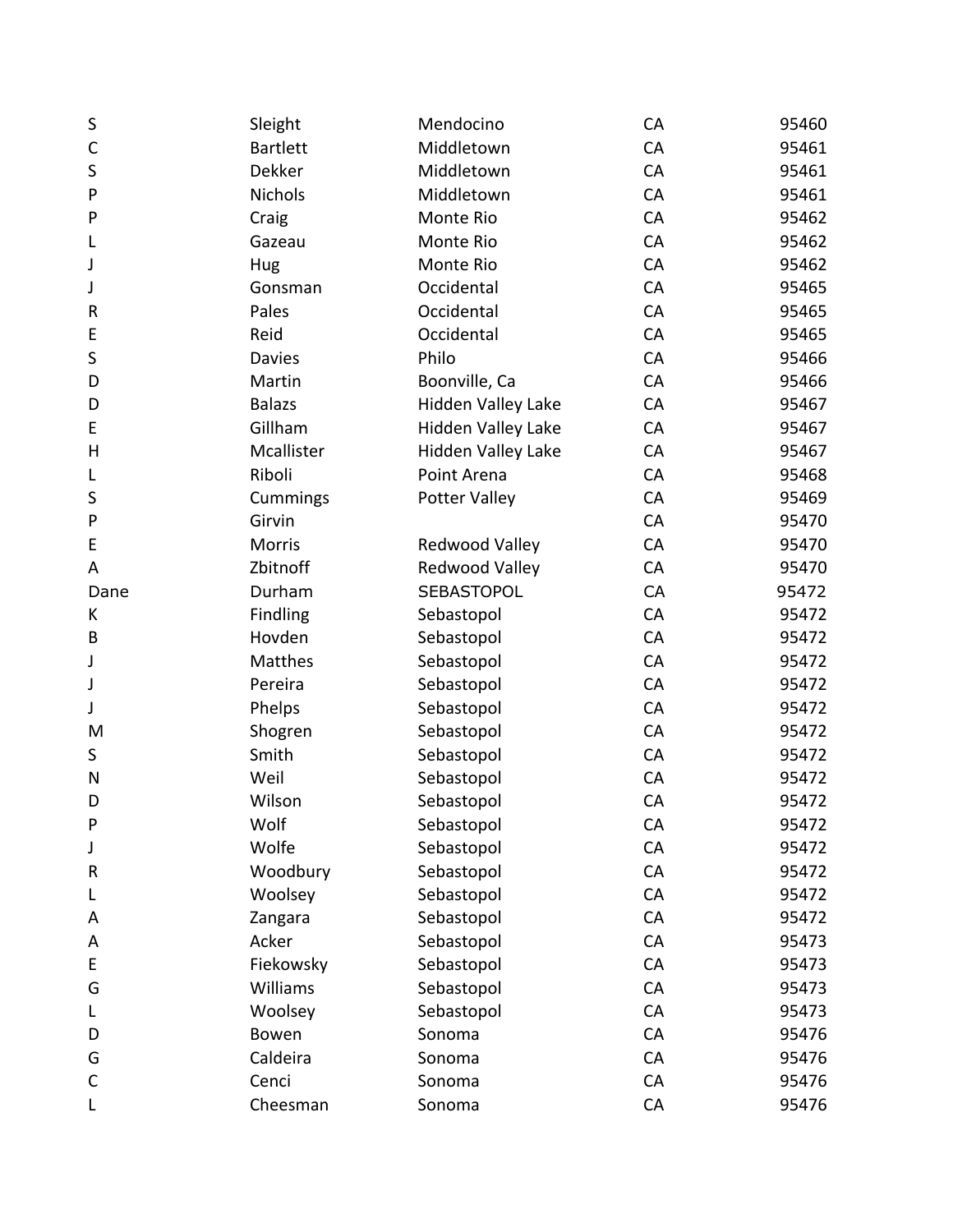| J           | Consiglieri      | Sonoma         | CA | 95476 |
|-------------|------------------|----------------|----|-------|
| J           | Davis            | Sonoma         | CA | 95476 |
| C           | Espenlaub        | Sonoma         | CA | 95476 |
| К           | Freitas          | Sonoma         | CA | 95476 |
| Т           | Gundy            | Sonoma         | CA | 95476 |
| B           | Jacobsen         | Sonoma         | CA | 95476 |
| L           | Levin            | Sonoma         | CA | 95476 |
| D           | Mcfarland        | Sonoma         | CA | 95476 |
| J           | Mcklintoc        | Sonoma         | CA | 95476 |
| H           | Teran-Franklin   | Sonoma         | CA | 95476 |
| C           | Tosch            | Sonoma         | CA | 95476 |
| George      | Weiss Jr         | SONOMA         | CA | 95476 |
| K           | Zsolt            | Sonoma         | CA | 95476 |
| G           | Lucientes        | Talmage        | CA | 95481 |
| E           | Perkins          | Talmage        | CA | 95481 |
| D           | <b>Barber</b>    | Ukiah          | CA | 95482 |
| W           | Heckman          | Ukiah          | CA | 95482 |
| C           | Hernandez        | Ukiah          | CA | 95482 |
| R           | Larson           |                | CA | 95482 |
| L           | Hink             | Vineburg       | CA | 95487 |
| J           | Bohnet           | Willits        | CA | 95490 |
| S           | Harris           | Willits        | CA | 95490 |
| К           | <b>Meadows</b>   | Willits        | CA | 95490 |
| B           | Morrissette      | Willits        | CA | 95490 |
| P           | <b>Norris</b>    | Willits        | CA | 95490 |
| M           | Townsend         | Willits        | CA | 95490 |
| S           | Zubicek          | Willits        | CA | 95490 |
| G           | Heckenlively     | Windsor        | CA | 95492 |
| D           | Filipelli, Ph.D. | The Sea Ranch  | CA | 95497 |
| S           | Savich           | The Sea Ranch  | CA | 95497 |
| J           | Jordan           | Eureka         | CA | 95501 |
| К           | Kakugawa         | Eureka         | CA | 95501 |
| E           | Light            | Eureka         | CA | 95501 |
| Т           | Maguire          | Eureka, Calif. | CA | 95501 |
| N           | Paul-Almand      | Eureka         | CA | 95501 |
| E           | Retherford       | Eureka         | CA | 95501 |
| $\mathsf C$ | Robbins          | Eureka         | CA | 95501 |
| M           | Salmeron         | Eureka         | CA | 95501 |
| R           | Siegfried        | Eureka         | CA | 95501 |
| M           | <b>Stearns</b>   | Eureka         | CA | 95501 |
| D           | Swall            | Eureka         | CA | 95501 |
| J           | Szecsei          |                | CA | 95501 |
| B           | Gwinn            | Eureka         | CA | 95502 |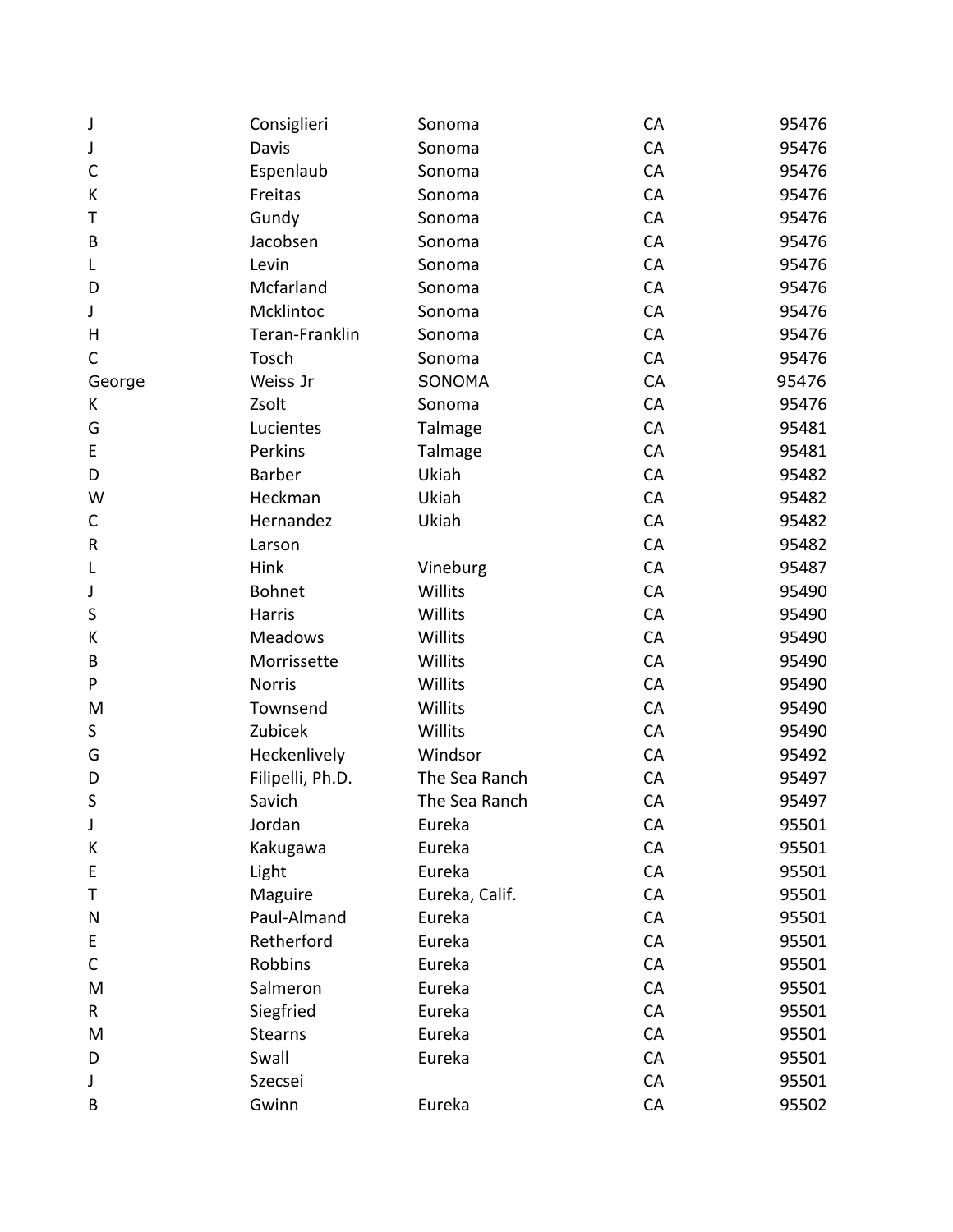| J           | Murayama         | Eureka               | CA | 95502 |
|-------------|------------------|----------------------|----|-------|
| G           | Ross             | Eureka               | CA | 95502 |
| D           | <b>Beard</b>     | Eureka               | CA | 95503 |
| E           | <b>Bryant</b>    | Eureka               | CA | 95503 |
| A           | Harding          | Eureka               | CA | 95503 |
| J           | Hoffman          | Eureka               | CA | 95503 |
| Н           | Larmuseau        | Eureka               | CA | 95503 |
| J           | Merkel           | Eureka               | CA | 95503 |
| M           | Santopietro      | Eureka               | CA | 95503 |
| J           | Shieman          | Eureka               | CA | 95503 |
| P           | Westfall         | Eureka               | CA | 95503 |
| К           | Wrigley          | Eureka               | CA | 95503 |
| К           | Conrad-Antoville | Arcata               | CA | 95518 |
| R           | Hume             | Arcata               | CA | 95518 |
| R           | <b>Mccombs</b>   | Arcata               | CA | 95518 |
| B           | Bennion          | Mckinleyville        | CA | 95519 |
| S           | Cook             | Mckinleyville        | CA | 95519 |
| A           | Gilbride-Read    | Mckinleyville        | CA | 95519 |
| J           | Norell           | Mckinleyville        | CA | 95519 |
| L           | Simpson          | Mckinleyville        | CA | 95519 |
| P           | <b>Byrer</b>     | Arcata               | CA | 95521 |
| B           | Campbell         | Arcata               | CA | 95521 |
| S           | Hawk             | Arcata               | CA | 95521 |
| B           | Macraith         | Arcata               | CA | 95521 |
| Jene L.     | McCovey          | Arcata               | CA | 95521 |
| L           | Mihalka          | Arcata               | CA | 95521 |
| J           | O'Barr           |                      | CA | 95521 |
| G           | Resheng          | Arcata               | CA | 95521 |
| G           | Roscoe           | Arcata               | CA | 95521 |
| E           | Rowe             | Arcata               | CA | 95521 |
| A           | Sanborn          | Arcata               | CA | 95521 |
| К           | Savage-Wright    | Arcata               | CA | 95521 |
| R           | Shreve           | Arcata               | CA | 95521 |
| $\mathsf C$ | Smith            | Arcata               | CA | 95521 |
| Tom         | Hinz             | <b>BLUE LAKE</b>     | CA | 95525 |
| К           | Koessel          | <b>Blue Lake</b>     | CA | 95525 |
| C           | Connick          | <b>Crescent City</b> | CA | 95531 |
| $\mathsf C$ | Davis            |                      | CA | 95531 |
| Dale        | Von Bargen       | <b>Crescent City</b> | CA | 95531 |
| M           | Wilsey           | Cutten               | CA | 95534 |
| E           | Field            | Ferndale             | CA | 95536 |
| $\mathsf C$ | Acridge          | Fortuna              | CA | 95540 |
| К           | Flebotte         | Fortuna              | CA | 95540 |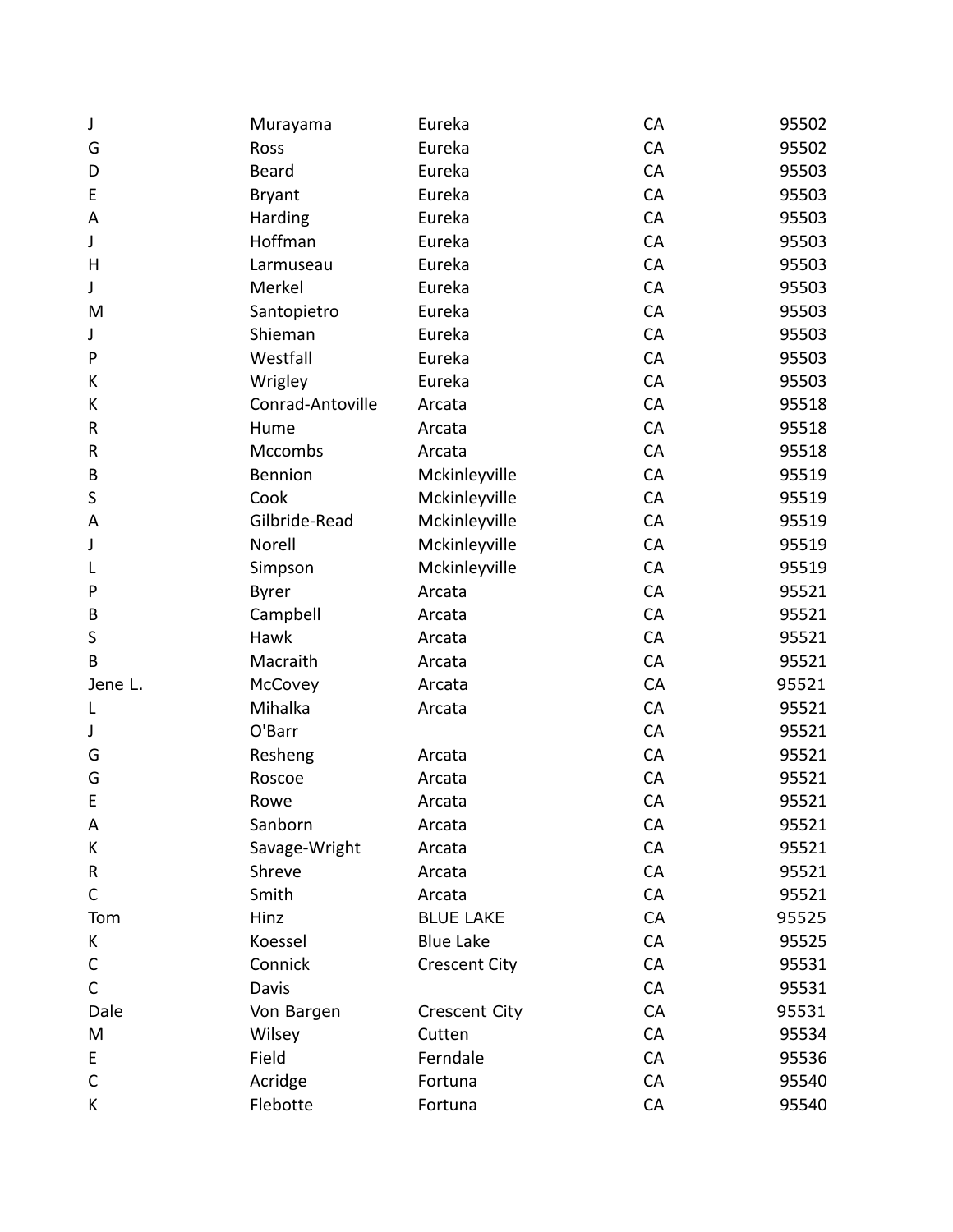| <b>DANIA</b> | <b>COLEGROVE</b> | <b>HOOPA</b>          | CA | 95546 |
|--------------|------------------|-----------------------|----|-------|
| N            | French           | Hydesville            | CA | 95547 |
| $\mathsf{C}$ | Taylor           | Miranda               | CA | 95553 |
| Clarence     | Hagmeier         | <b>PETROLIA</b>       | CA | 95558 |
| D            | Kessler          | Redway                | CA | 95560 |
| L            | Moskowitz        | Redway                | CA | 95560 |
| J            | Pruce            | Redway                | CA | 95560 |
| P            | Weaver           | Redway                | CA | 95560 |
| Konrad       | Fisher           | Somes Bar             | CA | 95568 |
| H            | Lewis            | <b>Willow Creek</b>   | CA | 95573 |
| F            | Letton           | Whitethorn            | CA | 95589 |
| E            | Whitney          | Whitethorn            | CA | 95589 |
| N            | Zuckerman        | Whitethorn            | CA | 95589 |
| S            | Parkhurst        | Auburn                | CA | 95602 |
| J            | Hughes           | Auburn                | CA | 95603 |
| D            | Polansky         | Auburn                | CA | 95603 |
| P            | Hamilton         | W Sacramento          | CA | 95605 |
| Α            | Johnson          | <b>Broderick</b>      | CA | 95605 |
| D            | Bell             | Carmichael            | CA | 95608 |
| P            | <b>Dallas</b>    | Carmichael            | CA | 95608 |
| Michael      | Laing            | Carmichael            | CA | 95608 |
| P            | Lang             | Carmichael            | CA | 95608 |
| Α            | Maccollom        | Carmichael            | CA | 95608 |
| К            | Peck             | Carmichael            | CA | 95608 |
| C            | Salazar          | Carmichael            | CA | 95609 |
| C            | Bodden           | <b>Citrus Heights</b> | CA | 95610 |
| D            | Di Grazia        | <b>Citrus Heights</b> | CA | 95610 |
| M            | Patocka          | <b>Citrus Heights</b> | CA | 95610 |
| L            | Riley            | <b>Citrus Heights</b> | CA | 95610 |
| C            | Riley            | <b>Citrus Heights</b> | CA | 95610 |
| B            | Schumacher       | <b>Citrus Heights</b> | CA | 95610 |
| D            | Pulsifer         | Cool                  | CA | 95614 |
| L            | Ball             | Davis                 | CA | 95616 |
|              | Baumann          | Davis                 | CA | 95616 |
| S            | Clements         | Davis                 | CA | 95616 |
| Α            | Colombano        | Davis                 | CA | 95616 |
| C            | Davis            | Davis                 | CA | 95616 |
|              | Friedman         | Davis                 | CA | 95616 |
| L            | Halprin          | Davis                 | CA | 95616 |
| C            | Henton           | Davis                 | CA | 95616 |
| N            | Hiestand         | Davis                 | CA | 95616 |
| G            | Issel            | Davis                 | CA | 95616 |
| Stephen      | Karr             | Davis                 | CA | 95616 |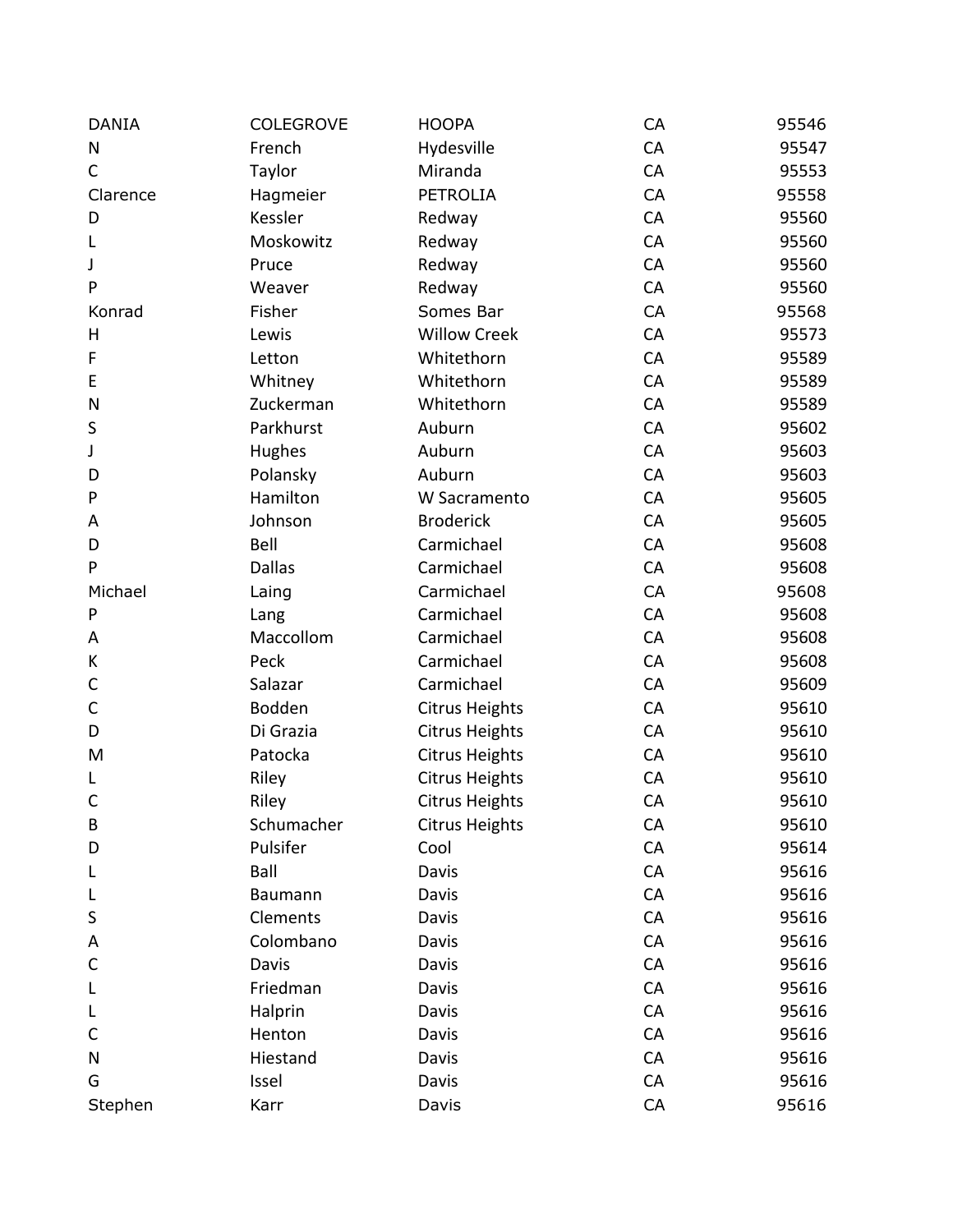| Н           | Kurowski       | Davis                 | CA | 95616 |
|-------------|----------------|-----------------------|----|-------|
| O           | Lim            | Davis                 | CA | 95616 |
| $\sf S$     | Mcglocklin     | Davis                 | CA | 95616 |
| J           | Milton         | Davis                 | CA | 95616 |
| B           | Morgan         | Davis                 | CA | 95616 |
| N           | <b>Myers</b>   | Davis                 | CA | 95616 |
| Е           | Nelson         |                       | CA | 95616 |
| D           | Price          | Davis                 | CA | 95616 |
| K           | Robinson       | Davis                 | CA | 95616 |
| M           | Lasman         | Davis                 | CA | 95617 |
| B           | Tang           | Davis                 | CA | 95617 |
| A           | Bohnert        | Davis                 | CA | 95618 |
| M           | Cagley         | Davis                 | CA | 95618 |
| L           | Conrad         | Davis                 | CA | 95618 |
| Patrick     | Crain          | Davis                 | CA | 95618 |
| Α           | Holland        | Davis                 | CA | 95618 |
| N           | Slaton         | Davis                 | CA | 95618 |
| D           | Smith          | Davis                 | CA | 95618 |
| D           | Luzzo          | Dixon                 | CA | 95620 |
| B           | Nelson         | Dixon                 | CA | 95620 |
| M           | <b>Bratten</b> | <b>Citrus Heights</b> | CA | 95621 |
| R           | Martin         | <b>Citrus Heights</b> | CA | 95621 |
| M           | Montez         | <b>Citrus Heights</b> | CA | 95621 |
| R           | Decker         | <b>Elk Grove</b>      | CA | 95624 |
| E           | Jackson        | <b>Elk Grove</b>      | CA | 95624 |
| G           | Matson         | <b>Elk Grove</b>      | CA | 95624 |
| C           | Smith          | <b>Elk Grove</b>      | CA | 95624 |
| Α           | Stratton       | <b>Elk Grove</b>      | CA | 95624 |
| $\mathsf C$ | Berta          | Elverta               | CA | 95626 |
| P           | Bender         | Fair Oaks             | CA | 95628 |
| M           | Bowman         |                       | CA | 95628 |
| Τ           | Evans          | Fair Oaks             | CA | 95628 |
| $\vee$      | Johnson        | Fair Oaks             | CA | 95628 |
| K           | Sabatini       | Fair Oaks             | CA | 95628 |
| D           | Ledden         | Fiddletown            | CA | 95629 |
| K           | Williams       | Fiddletown            | CA | 95629 |
| Ν           | Hubbard        | Folsom                | CA | 95630 |
| A           | Mccann         | Folsom                | CA | 95630 |
| Z           | Sanchez        | Folsom                | CA | 95630 |
| $\mathsf C$ | Massei         | Foresthill            | CA | 95631 |
| E           | Leblanc        | Georgetown            | CA | 95634 |
| G           | Pearson        | Greenwood             | CA | 95635 |
| $\mathsf C$ | Mathany        |                       | CA | 95642 |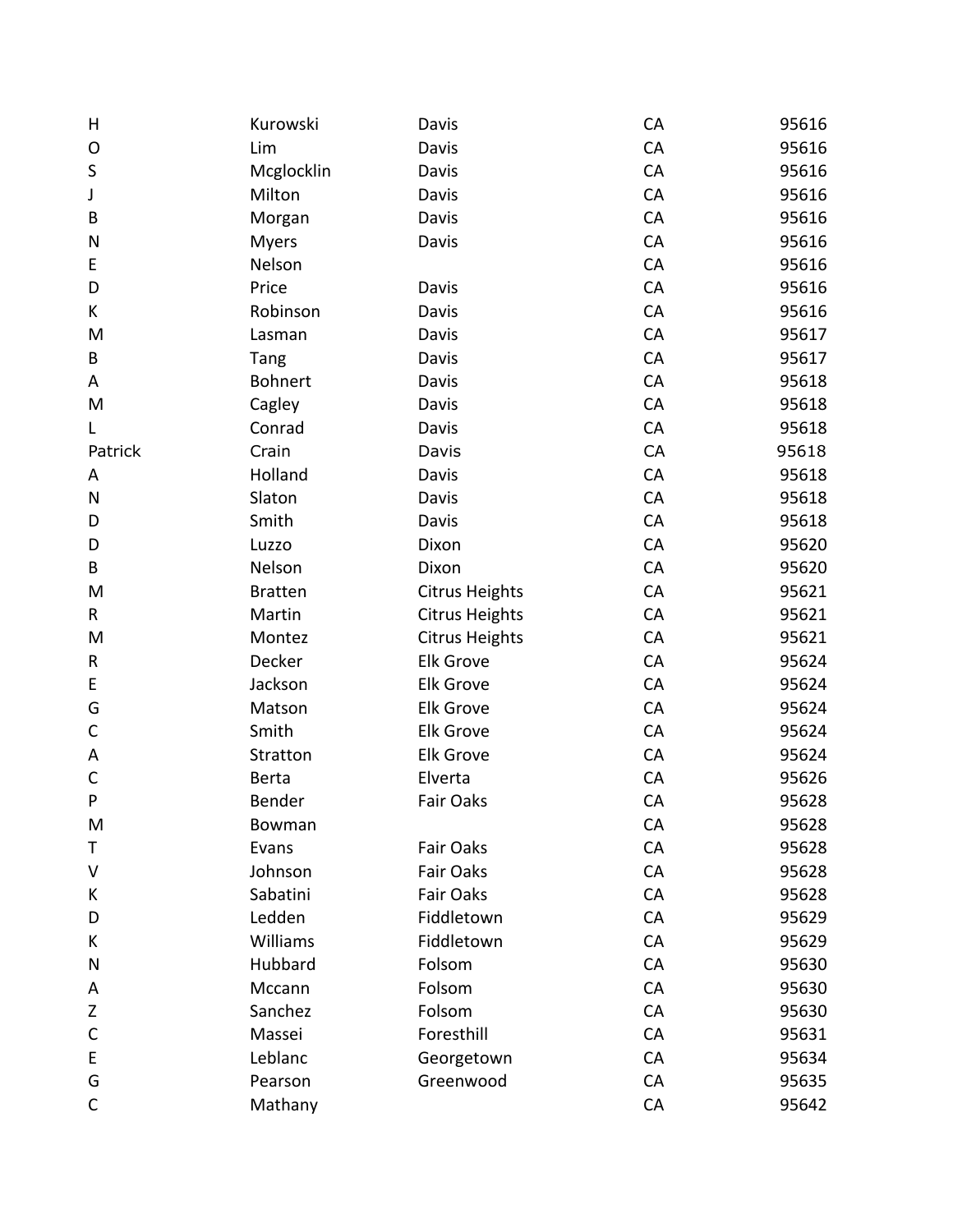| B            | Odelberg         | Kirkwood        | CA | 95646 |
|--------------|------------------|-----------------|----|-------|
| L            | Little           | Lincoln         | CA | 95648 |
| н            | Sandigo          | Lincoln         | CA | 95648 |
| W            | Castle           | Loomis          | CA | 95650 |
| R            | Maker            | Loomis          | CA | 95650 |
| M            | Mccarty          | Loomis          | CA | 95650 |
| M            | Kelly            | Newcastle       | CA | 95658 |
| J            | Berchielli       | North Highlands | CA | 95660 |
| S            | Johnson          |                 | CA | 95660 |
| $\mathsf{C}$ | <b>Riggs</b>     | Roseville       | CA | 95661 |
| A            | Fiorini          | Orangevale      | CA | 95662 |
| A            | Hendrix          | Orangevale      | CA | 95662 |
| Υ            | Peck             | Orangevale      | CA | 95662 |
| S            | Wilkinson-Bacchi | Pilot Hill      | CA | 95664 |
| E            | Wilson           | Pine Grove      | CA | 95665 |
| P            | Andrews          | Pioneer         | CA | 95666 |
| J            | Hacker           | Pioneer         | CA | 95666 |
| К            | Mccandless       | Pioneer         | CA | 95666 |
| т            | <b>Nass</b>      | Pioneer         | CA | 95666 |
| D            | Durst            | Placerville     | CA | 95667 |
| P            | Galle            | Placerville     | CA | 95667 |
| A            | Gillespie Md     | Placerville     | CA | 95667 |
| L            | Jorgensen        | Placerville     | CA | 95667 |
| $\mathsf{C}$ | Leblanc          | Placerville     | CA | 95667 |
| $\mathsf{C}$ | Price            | Placerville     | CA | 95667 |
| ${\sf R}$    | Read             | Placerville     | CA | 95667 |
| C            | Sarns            | Placerville     | CA | 95667 |
| B            | Thorpe           | Placerville     | CA | 95667 |
| К            | Clifton          | Rancho Cordova  | CA | 95670 |
| К            | Hatzenbeler      | Rancho Cordova  | CA | 95670 |
| К            | Klusky           | Rancho Cordova  | CA | 95670 |
| J            | Angell           | Rescue          | CA | 95672 |
| N            | <b>Tevis</b>     | Rescue          | CA | 95672 |
| R            | Ancker           | Rio Linda       | CA | 95673 |
| M            | Thomas           | Rio Linda       | CA | 95673 |
| M            | Erikson          | Rocklin         | CA | 95677 |
| J            | Sanders          | Rocklin         | CA | 95677 |
| J            | Vrmeer           | Rocklin         | CA | 95677 |
| D            | Anderson         | Roseville       | CA | 95678 |
| J            | Arnold           | Roseville       | CA | 95678 |
| B            | <b>Brass</b>     | Roseville       | CA | 95678 |
| Α            | Jaekel           | Roseville       | CA | 95678 |
| D            | Kassis           | Roseville       | CA | 95678 |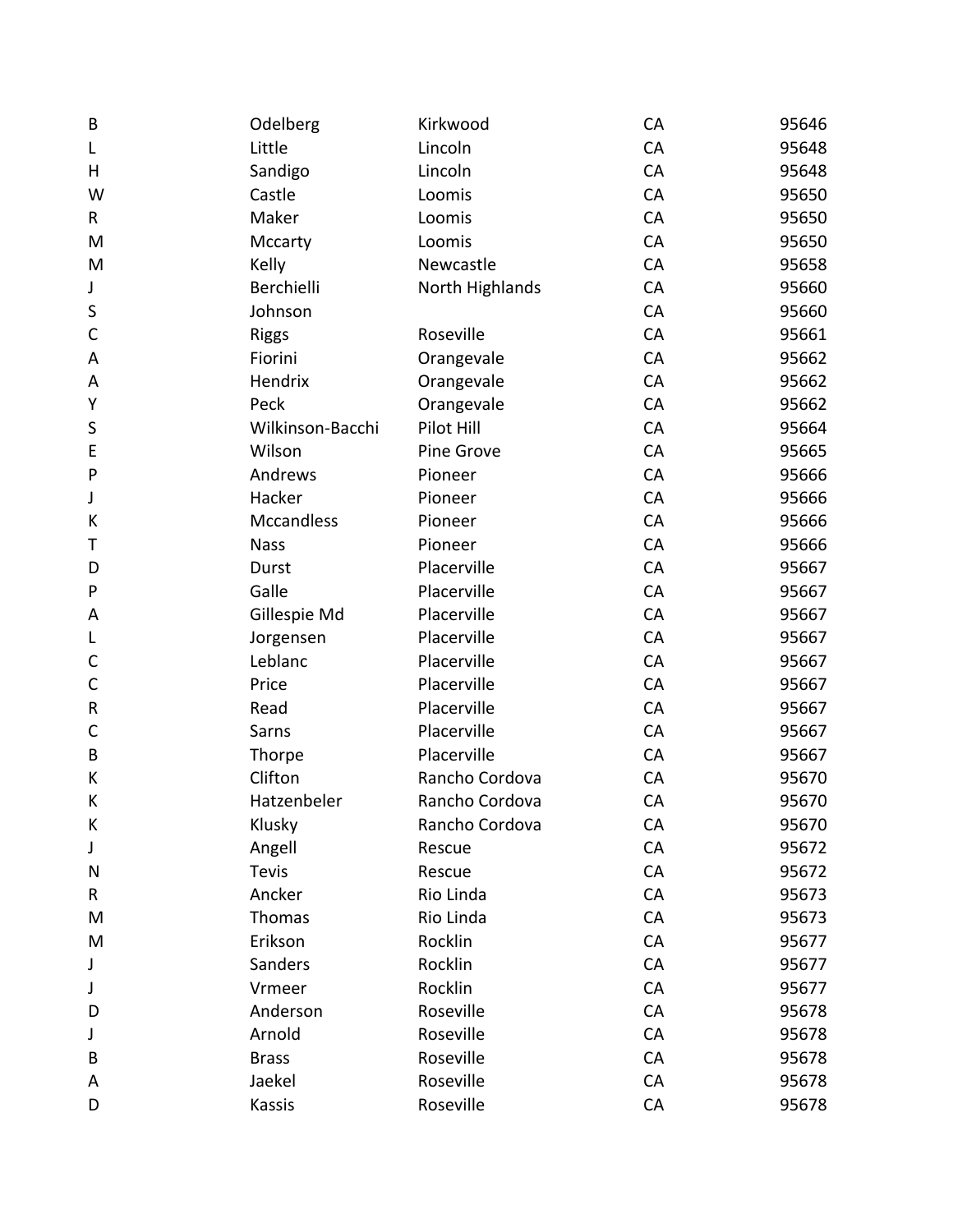| L            | Padilla        | Roseville              | CA | 95678 |
|--------------|----------------|------------------------|----|-------|
| M            | Pineschi       | Roseville              | CA | 95678 |
| M            | Roa            |                        | CA | 95678 |
| ${\sf P}$    | Thompson       | Roseville              | CA | 95678 |
| $\sf S$      | Desmond        | <b>Cameron Park</b>    | CA | 95682 |
| J            | Hansen         | Somerset               | CA | 95684 |
| S            | Lambert        | <b>Sutter Creek</b>    | CA | 95685 |
| S            | Greer          | Vacaville              | CA | 95687 |
| D            | Marchel        | Vacaville              | CA | 95687 |
| D            | Phillips       | Vacaville              | CA | 95687 |
| A            | Wong           |                        | CA | 95687 |
| ${\sf N}$    | Amato          | Vacaville              | CA | 95688 |
| M            | Tucker         | Vacaville              | CA | 95688 |
| C            | Welch          | Vacaville              | CA | 95688 |
| X            | Navarro        | <b>West Sacramento</b> | CA | 95691 |
| M            | Pinnow         |                        | CA | 95691 |
| R            | Shaw           | West Sacramento        | CA | 95691 |
| ${\sf P}$    | Parrott        | Winters                | CA | 95694 |
| F            | Luevano        | Woodland               | CA | 95695 |
| $\mathsf{C}$ | Joaquin        | <b>Pollock Pines</b>   | CA | 95726 |
| $\sf S$      | Lazier         | <b>Pollock Pines</b>   | CA | 95726 |
| К            | Pearson        | <b>Pollock Pines</b>   | CA | 95726 |
| Α            | Ramsay         | <b>Pollock Pines</b>   | CA | 95726 |
| $\mathsf C$  | Sanchez        | <b>Pollock Pines</b>   | CA | 95726 |
| D            | Soares         | <b>Pollock Pines</b>   | CA | 95726 |
| J            | Pronto         | Weimar                 | CA | 95736 |
| Α            | Davis          | Roseville              | CA | 95747 |
| B            | Hottle         | Roseville              | CA | 95747 |
| $\sf B$      | Mcgarvey       | Roseville              | CA | 95747 |
| L            | Lynch          | <b>Elk Grove</b>       | CA | 95757 |
| P            | Eusey          | <b>Elk Grove</b>       | CA | 95758 |
| C            | Young          | <b>Elk Grove</b>       | CA | 95758 |
| C            | Kerr           | El Dorado Hills        | CA | 95762 |
| B            | Mcgill Johnson | El Dorado Hills        | CA | 95762 |
| P            | Pursell        | Lake Tahoe             | CA | 95762 |
| L            | Whitnell       | El Dorado Hills        | CA | 95762 |
| J            | Fish           | Rocklin                | CA | 95765 |
| Е            | Fujimoto       | Rocklin                | CA | 95765 |
| J            | Cordray        | Woodland               | CA | 95776 |
| К            | Estes          | Woodland               | CA | 95776 |
| S            | Riker          | Sacramento             | CA | 95811 |
| J            | Mcclain        | Sacramento             | CA | 95812 |
| К            | Czimback       | Sacramento             | CA | 95814 |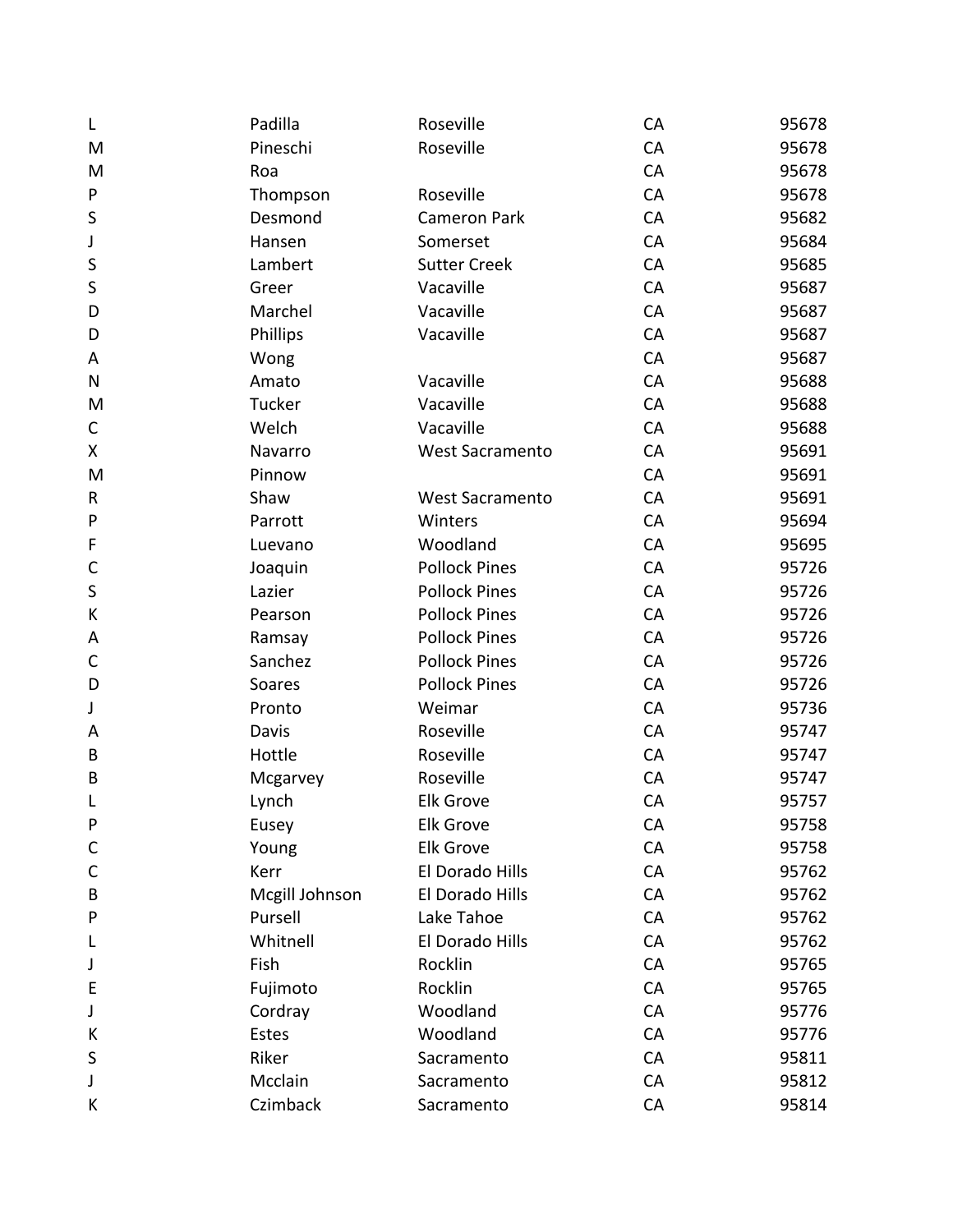| G           | Justice            | Sacramento        | CA | 95814 |
|-------------|--------------------|-------------------|----|-------|
| К           | Wemmer             | Sacramento        | CA | 95814 |
| ${\sf R}$   | Moreno             | Sacramento        | CA | 95815 |
| G           | Penebaker          | Sacramento        | CA | 95815 |
| P           | Sanchez            | Sacramento        | CA | 95815 |
| E           | Silva - Villacorta | Sacramento        | CA | 95815 |
| S           | Henderson, Phd     |                   | CA | 95816 |
| J           | Jovi               | Sacramento        | CA | 95816 |
| L           | Karowsky           | Sacramento        | CA | 95816 |
| D           | <b>Rising</b>      | Sacramento        | CA | 95816 |
| ${\sf R}$   | Salady             | Sacramento        | CA | 95816 |
| К           | Vollherbst         | Sacramento        | CA | 95816 |
| J           | Wright             | Sacramento        | CA | 95816 |
| $\mathsf C$ | <b>Bianco</b>      | Sacramento        | CA | 95817 |
| D           | Howard             | Sacramento        | CA | 95817 |
| ${\sf R}$   | Kelly              | Sacramento        | CA | 95817 |
| P           | Atha               | Sacramento        | CA | 95818 |
| Meghan      | Hertel             | <b>SACRAMENTO</b> | CA | 95818 |
| L           | Kielman            | Sacramento        | CA | 95818 |
| M           | Masek              | Sacramento        | CA | 95818 |
| M           | Mcdonald           | Sacramento        | CA | 95818 |
| K           | Mcneill            | Sacramento        | CA | 95818 |
| B           | Mendenhall         | Sacramento        | CA | 95818 |
| M           | Tomlinson          |                   | CA | 95818 |
| Michael     | Tomlinson          | Sacramento        | CA | 95818 |
| $\mathsf C$ | Getter             | Sacramento        | CA | 95819 |
| К           | Gil                | Sacramento        | CA | 95819 |
| $\mathsf C$ | Harvey             | Sacramento        | CA | 95819 |
| $\mathsf E$ | Heaser             | Sacramento        | CA | 95819 |
| J           | Jensen             | Sacramento        | CA | 95819 |
| J           | Kristie            | Sacramento        | CA | 95819 |
| J           | Liberty            | Sacramento        | CA | 95819 |
| J           | <b>Muss</b>        | Sacramento        | CA | 95819 |
| C           | Rakela             | Sacramento        | CA | 95819 |
| C           | Cather             | Sacramento        | CA | 95820 |
| R           | Cosby              | Sacramento        | CA | 95820 |
| F           | Palmer             | Sacramento        | CA | 95820 |
| A           | <b>Stiles</b>      | Sacramento        | CA | 95820 |
| R           | Cassinelli         | Sacramento        | CA | 95821 |
| J           | Commons            | Sacramento        | CA | 95821 |
| J           | Perinchief         | Sacramento        | CA | 95821 |
| J           | Sebastian          | Sacramento        | CA | 95821 |
| G           | Armstrong          | Sacramento        | CA | 95822 |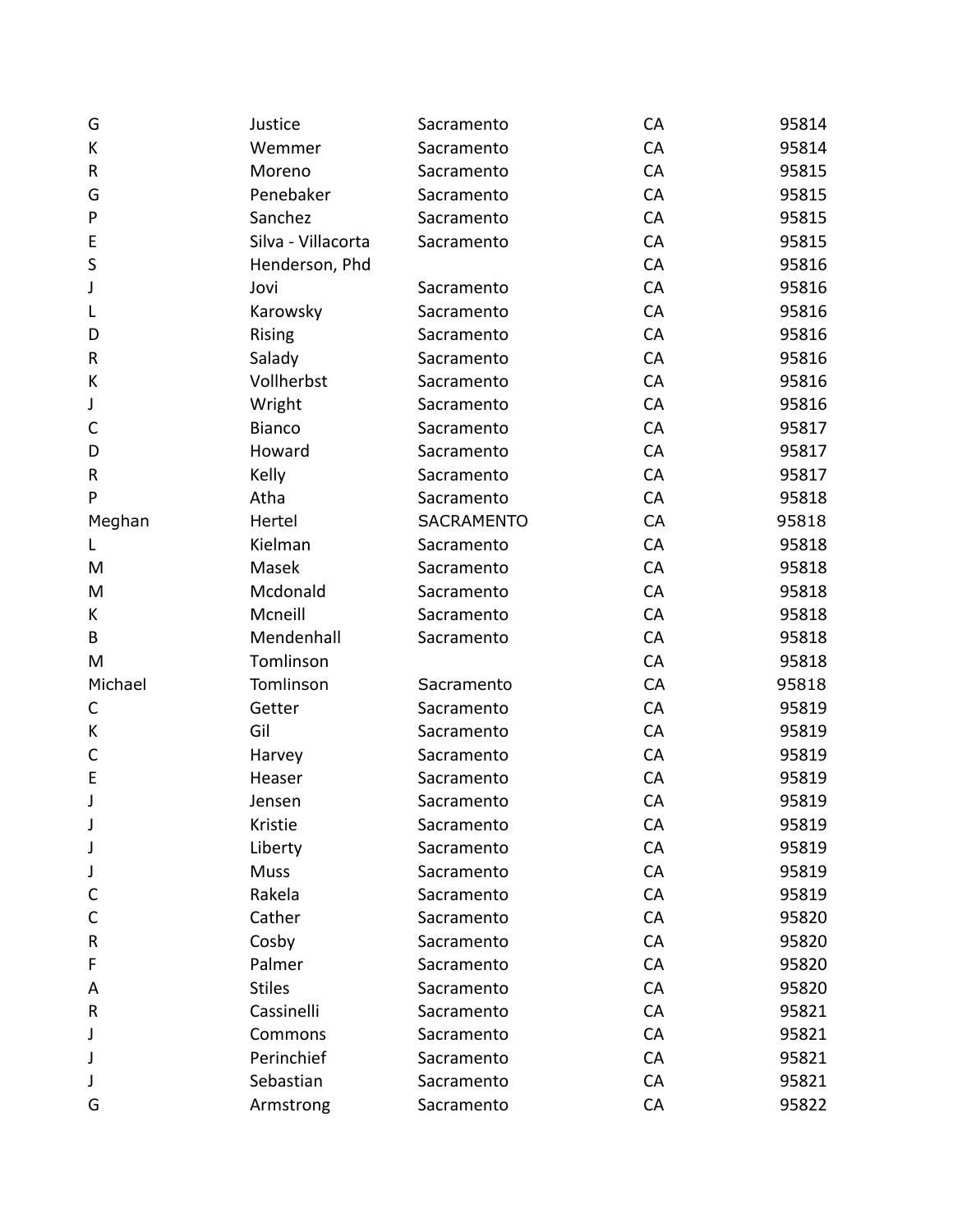| $\mathsf{C}$ | Colbe             | Sacramento        | CA | 95822 |
|--------------|-------------------|-------------------|----|-------|
| J            | Colbe             | Sacramento        | CA | 95822 |
| H            | Gladney           | Sacramento        | CA | 95822 |
| L            | M Fronce          | Sacramento        | CA | 95822 |
| D            | Mckitrick         | Sacramento        | CA | 95822 |
| M            | Plaza             | Sacramento        | CA | 95822 |
| J            | Bowman            | Sacramento        | CA | 95823 |
| $\mathsf C$  | Bowman            | Sacramento        | CA | 95823 |
| J            | Couch             | Sacramento        | CA | 95823 |
| $\mathsf C$  | Primrose          | Sacramento        | CA | 95823 |
| N            | Gilmore           | Sacramento        | CA | 95824 |
| P            | <b>Breitwater</b> | Sacramento        | CA | 95825 |
| К            | Garnett           | Sacramento        | CA | 95825 |
| G            | Rains             | Sacramento        | CA | 95825 |
| $\sf S$      | Seaman            |                   | CA | 95825 |
| D            | Cobb              | Sacramento        | CA | 95826 |
| $\mathsf R$  | Cotenas           | Sacramento        | CA | 95826 |
| William      | Crooks            | <b>SACRAMENTO</b> | CA | 95826 |
| B            | Hillvilagi        | Sacramento        | CA | 95826 |
| К            | Huynh             | Sacramento        | CA | 95826 |
| J            | Ostoich           | Sacramento        | CA | 95826 |
| M            | Southward         | Sacramento        | CA | 95827 |
| К            | Redcher-Bowling   | Sacramento        | CA | 95829 |
| V            | Vogan             | Sacramento        | CA | 95829 |
| $\sf S$      | <b>Brosnan</b>    | Sacramento        | CA | 95831 |
| $\mathsf C$  | <b>Drake</b>      | Sacramento        | CA | 95831 |
| W            | Foster            | Sacramento        | CA | 95831 |
| C            | Hagen             | Sacramento        | CA | 95831 |
| ${\sf P}$    | Johnson           | Sacramento        | CA | 95831 |
| $\mathsf I$  | Lindholm          | Sacramento        | CA | 95831 |
| К            | Millette          | Sacramento        | CA | 95831 |
| J            | Perez             | Sacramento        | CA | 95831 |
| J            | Updegraff         | Sacramento        | CA | 95831 |
| C            | Blue              | Sacramento        | CA | 95832 |
| B            | Damion            | Sacramento        | CA | 95832 |
| К            | Avance            | Sacramento        | CA | 95834 |
| F            | <b>Davies</b>     | Sacramento        | CA | 95834 |
| L            | Day               | Sacramento        | CA | 95835 |
| C            | Day               | Sacramento        | CA | 95835 |
| M            | Garrett           | Sacramento        | CA | 95835 |
| J            | Laiti             | Sacramento        | CA | 95835 |
| $\mathsf{C}$ | Van Houten        | Sacramento        | CA | 95835 |
| J            | Alvarez           | Sacramento        | CA | 95838 |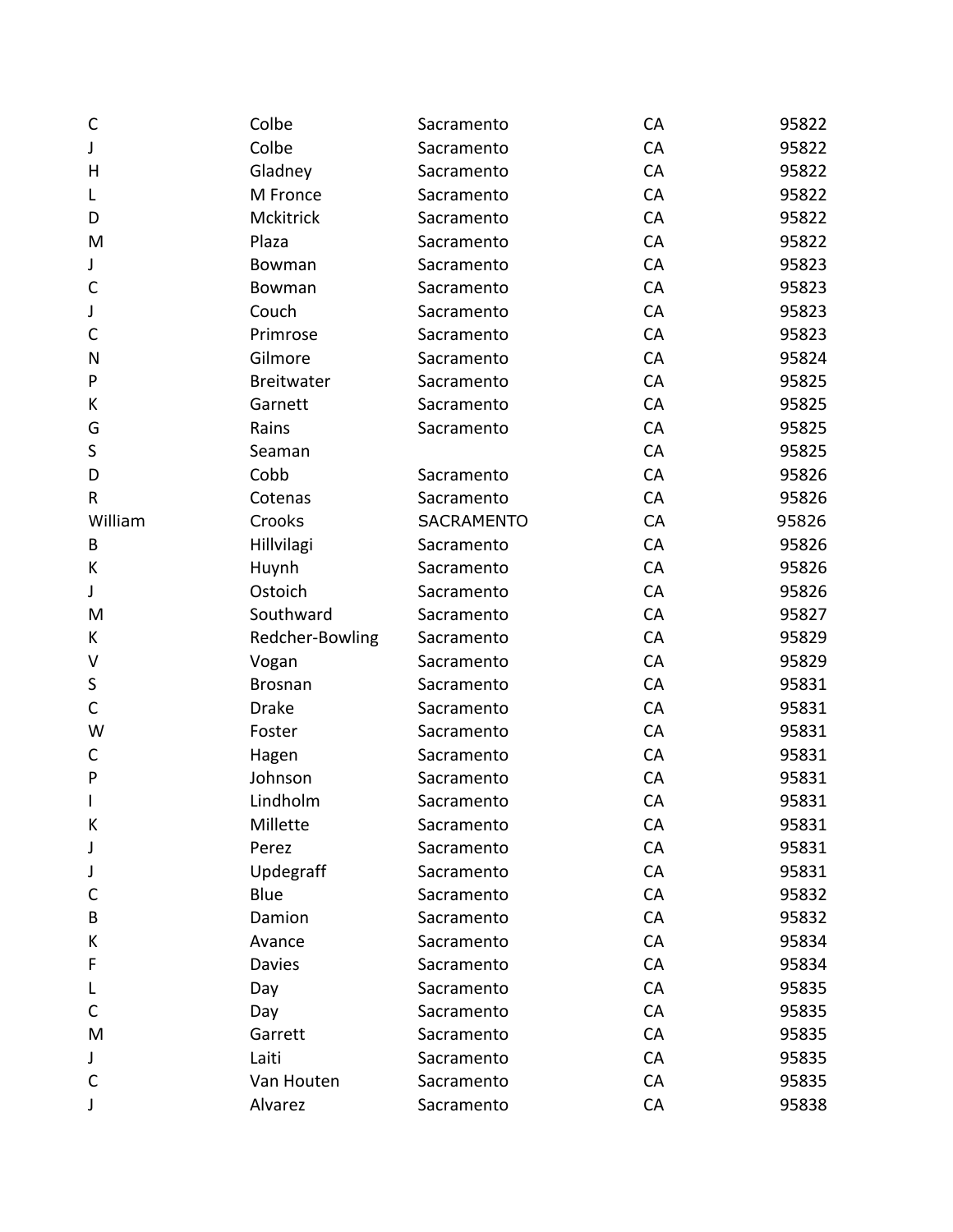| E       | Shaw            | Sacramento           | CA | 95841 |
|---------|-----------------|----------------------|----|-------|
| C       | Pettey          | Sacramento           | CA | 95842 |
| C       | Galvan          | Antelope             | CA | 95843 |
| P       | Harvey          | Antelope             | CA | 95843 |
| L       | Herrera         | Antelope             | CA | 95843 |
| S       | Miranda         | Antelope             | CA | 95843 |
| Creed   | Cate            | <b>SACRAMENTO</b>    | CA | 95864 |
| J       | Russell         | Sacramento           | CA | 95864 |
| A       | Stidger         | Sacramento           | CA | 95864 |
| C       | Holden          | Sacramento           | CA | 95865 |
| Н       | Rogers          | Sacramento           | CA | 95865 |
| G       | Wahl            | <b>Browns Valley</b> | CA | 95918 |
| P       | Heintz          | Cedar Ridge          | CA | 95924 |
| P       | Check           | Chico                | CA | 95926 |
| S       | Clausen         | Chico                | CA | 95926 |
| D       | Eicholtz        | Chico                | CA | 95926 |
| D       | Fuentes         | Chico                | CA | 95926 |
| С       | Henning         | Chico                | CA | 95926 |
| $\sf S$ | Logue           | Chico                | CA | 95926 |
| A       | Sorger          | Chico                | CA | 95926 |
| D       | Courtice        | Chico                | CA | 95928 |
| Allen   | Harthorn        | <b>CHICO</b>         | CA | 95928 |
| J       | Lea             | Chico                | CA | 95928 |
| D       | Lee             | Chico                | CA | 95928 |
| R       | Lee             | Chico                | CA | 95928 |
| Casey   | Shaffer         | <b>CHICO</b>         | CA | 95928 |
| P       | Voitzuk         | Chico                | CA | 95928 |
| S       | Wilde           | Chico                | CA | 95928 |
| W       | Yoskowitz       | Chico                | CA | 95928 |
| R       | Norlund         | Durham               | CA | 95938 |
| R       | Norlund         | Durham               | CA | 95938 |
| J       | Dalecke         | Forest Ranch         | CA | 95942 |
| С       | <b>Bolinger</b> | <b>Grass Valley</b>  | CA | 95945 |
| E       | Cunningham      | <b>Grass Valley</b>  | CA | 95945 |
| К       | Donaldson       | <b>Grass Valley</b>  | CA | 95945 |
| S       | Dunn            | <b>Grass Valley</b>  | CA | 95945 |
| A       | Lowrance        | <b>Grass Valley</b>  | CA | 95945 |
| K       | Meyers          | <b>Grass Valley</b>  | CA | 95945 |
| J       | Rae             | <b>Grass Valley</b>  | CA | 95945 |
| J       | Sholly          | <b>Grass Valley</b>  | CA | 95945 |
| J       | Sortland        | <b>Grass Valley</b>  | CA | 95945 |
| M       | Spratt          | <b>Grass Valley</b>  | CA | 95945 |
| K       | Todd            | <b>Grass Valley</b>  | CA | 95945 |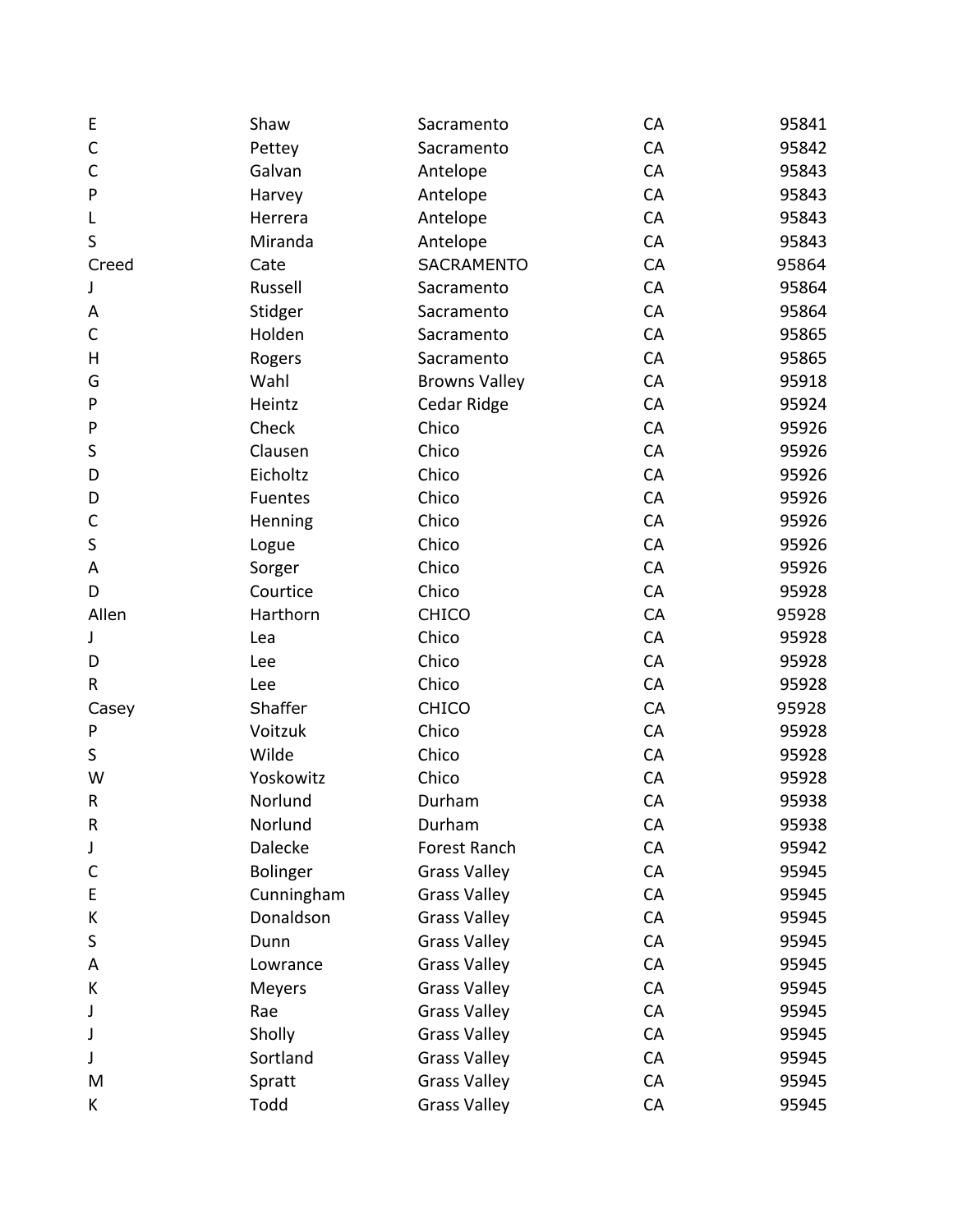| R           | Voigt           | <b>Grass Valley</b> | CA | 95945 |
|-------------|-----------------|---------------------|----|-------|
| M           | Waters          | <b>Grass Valley</b> | CA | 95945 |
| S           | Dunn            | Penn Valley         | CA | 95946 |
| Charles     | Rockwell        | PENN VALLEY         | CA | 95946 |
| B           | Tache           | Penn Valley         | CA | 95946 |
| P           | Hanlon          | <b>Grass Valley</b> | CA | 95949 |
| bill        | jacobson        | <b>GRASS VALLEY</b> | CA | 95949 |
| J           | Johns Pearson   | <b>Grass Valley</b> | CA | 95949 |
| G           | Loveday         | <b>Grass Valley</b> | CA | 95949 |
| J           | Osman-Bravard   | <b>Grass Valley</b> | CA | 95949 |
| J           | Turley-Sinclair | <b>Grass Valley</b> | CA | 95949 |
| P           | Davis           | Magalia             | CA | 95954 |
| P           | Loe             | Magalia             | CA | 95954 |
| $\sf S$     | Lorenz          | Magalia             | CA | 95954 |
| M           | Archer          | Nevada City         | CA | 95959 |
| $\sf S$     | <b>Badgett</b>  | Nevada City         | CA | 95959 |
| ${\sf P}$   | <b>Bryant</b>   | Nevada City         | CA | 95959 |
| D           | Decelle         | Nevada City         | CA | 95959 |
| M           | Determan        | Nevada City         | CA | 95959 |
| N           | Ely             | Nevada City         | CA | 95959 |
| A           | Emerson         | Nevada City         | CA | 95959 |
| M           | Garitty         | Nevada City         | CA | 95959 |
| $\mathsf C$ | Hall            | Nevada City         | CA | 95959 |
| A           | Hall            | Nevada City         | CA | 95959 |
| M           | Hendrickson     | Nevada City         | CA | 95959 |
| L           | Kalajan         | Nevada City         | CA | 95959 |
| К           | <b>King</b>     | Nevada City         | CA | 95959 |
| P           | Miller          | Nevada City         | CA | 95959 |
| A           | Miller          | Nevada City         | CA | 95959 |
| D           | Olson           | Nevada City         | CA | 95959 |
| D           | Robinson        | Nevada City         | CA | 95959 |
| S           | Shaw            | Nevada City         | CA | 95959 |
| N           | Smart           | Nevada City         | CA | 95959 |
| G           | Smith           | Nevada City         | CA | 95959 |
| D           | Stebbing        | Nevada City         | CA | 95959 |
| A           | Walz            | Nevada City         | CA | 95959 |
| S           | Warren          | Nevada City         | CA | 95959 |
| J           | <b>Bliss</b>    | N San Juan          | CA | 95960 |
| J           | Frisk           | Plumas Lake         | CA | 95961 |
| P           | Mcgovern        | <b>Dobbins</b>      | CA | 95962 |
| D           | Grieco          | Oroville            | CA | 95965 |
| D           | Randolph        | Yankee Hill         | CA | 95965 |
| G           | Wilton          | Oroville            | CA | 95965 |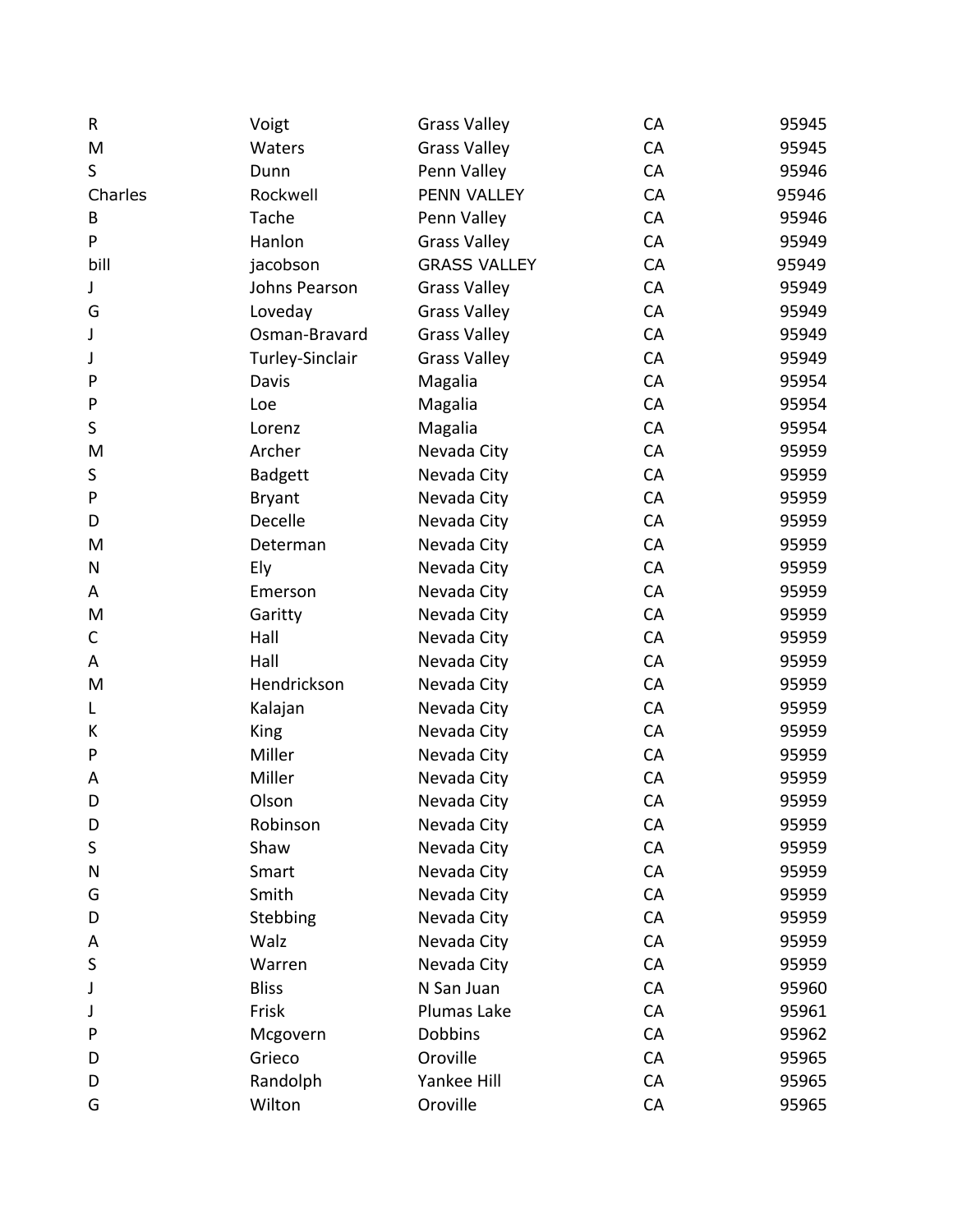| D            | Rasmussen      | Oroville        | CA        | 95966 |
|--------------|----------------|-----------------|-----------|-------|
| E            | Cohn           | Paradise        | CA        | 95967 |
| J            | Mccalister     | Paradise        | CA        | 95969 |
| $\mathsf{C}$ | Rocklein       | Paradise        | CA        | 95969 |
| R            | Rouse          | Paradise        | CA        | 95969 |
| L            | Ways           | Paradise        | CA        | 95969 |
| D            | Wormood        | Paradise        | CA        | 95969 |
| F            | Gibbons        | Chico           | CA        | 95973 |
| B            | Gorman         | Chico           | CA        | 95973 |
| B            | Spencer        | Cohasset        | CA        | 95973 |
| Α            | Harrigan       | Taylorsville    | CA        | 95983 |
| C            | Crandall       | Yuba City       | CA        | 95991 |
| A            | Gehman         | Redding         | CA        | 96001 |
| К            | Keough         | Redding         | CA        | 96001 |
| J            | Livingston     | Redding         | CA        | 96001 |
| J            | Mancasola      | Redding         | CA        | 96001 |
| D            | Wullenwaber    | Redding         | CA        | 96001 |
| L            | <b>Brunett</b> | Redding         | CA        | 96002 |
| D            | Harris         | Redding         | CA        | 96002 |
| E            | Ramstrom       | Redding         | CA        | 96002 |
| R            | Taylor         | Redding         | CA        | 96002 |
| D            | <b>Brittan</b> | Redding         | CA        | 96003 |
| Τ            | Conover        | Redding         | CA        | 96003 |
| D            | Garcia         | Redding         | CA        | 96003 |
| V            | Jones          | Redding         | CA        | 96003 |
| К            | <b>Steele</b>  | Redding         | CA        | 96003 |
| S            | Leaf           | <b>Big Bend</b> | CA        | 96011 |
| B            | Rowland        | <b>Burney</b>   | CA        | 96013 |
| P            | Jarrold        | Shasta Lake     | CA        | 96019 |
| P            | Lind           | Shasta Lake     | CA        | 96019 |
| G            | Offord         | Shasta Lake     | CA        | 96019 |
| L            | Feierabend     | Cottonwood      | CA        | 96022 |
| Н            | Alto           | Dunsmuir        | CA        | 96025 |
| J            | Mountjoy       | Hayfork         | CA        | 96041 |
| В            | Mauk           | Hyampom         | CA        | 96046 |
| R            | Cole           | Lewiston        | CA        | 96052 |
| Н            | Connaughton    | Mccloud         | CA        | 96057 |
| К            | Casey          | Mount Shasta    | CA        | 96067 |
| S            | Cooper         | Mount Shasta    | CA        | 96067 |
| A            | Greener        | Mount Shasta    | CA        | 96067 |
| К            | Hall           | Mount Shasta    | <b>CA</b> | 96067 |
| C            | Jackson        | Mount Shasta    | CA        | 96067 |
| F            | Mangels        | Mount Shasta    | CA        | 96067 |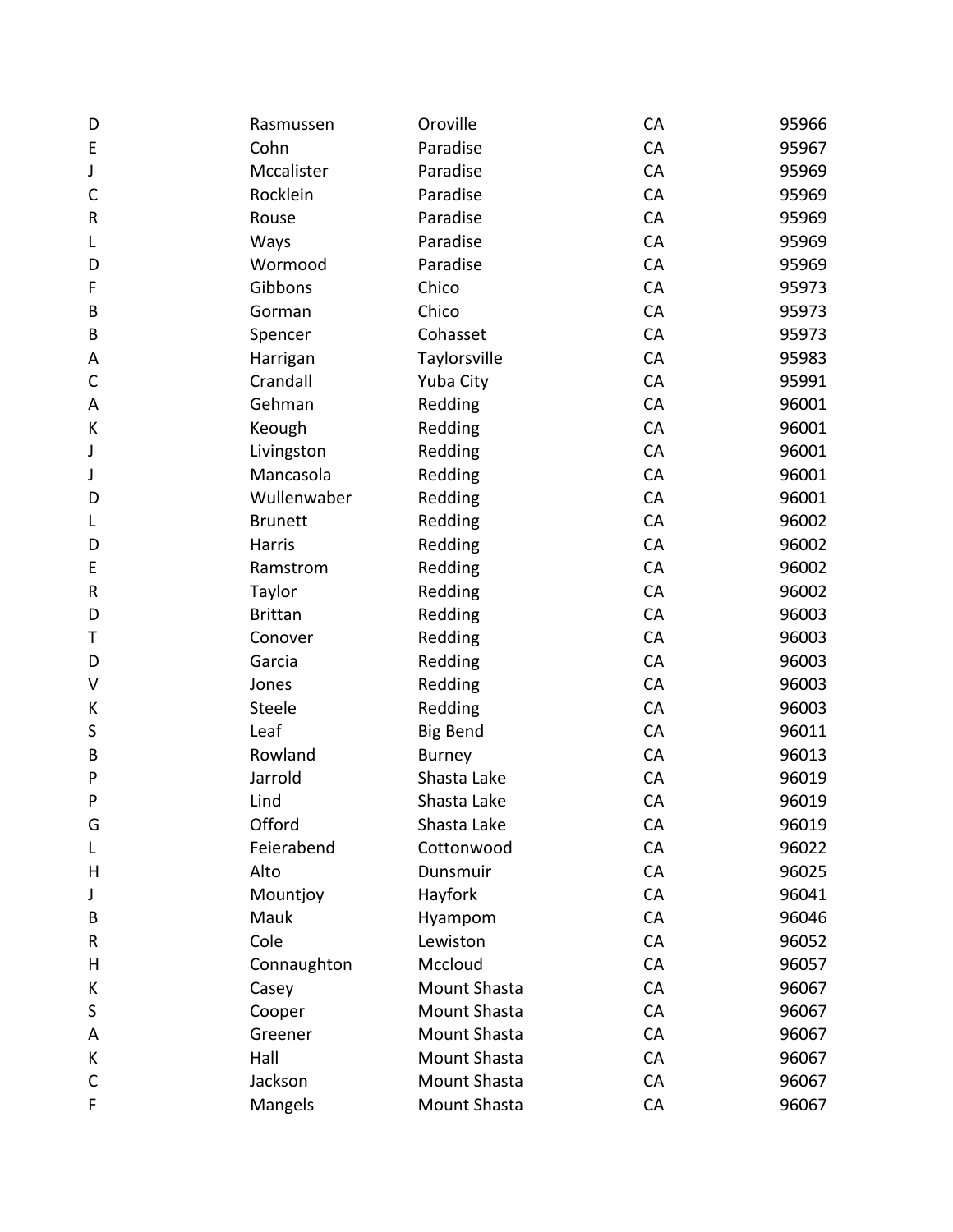| W            | Cortez         | <b>Trinity Center</b> | CA         | 96091      |
|--------------|----------------|-----------------------|------------|------------|
| B            | Peralta        | Weaverville,          | CA         | 96093      |
| V            | Caraway        | Weed                  | CA         | 96094      |
| G            | Dibelka        | Weed                  | CA         | 96094      |
| К            | Fowler         | Alturas               | CA         | 96101      |
| D            | Fairbanks      | Graeagle              | CA         | 96103      |
| D            | Clark          | Susanville            | CA         | 96130      |
| L            | Behdjou        | Carnelian Bay         | CA         | 96140      |
| C            | Anderson       |                       | CA         | 96145      |
| M            | Monk           | <b>Tahoe City</b>     | CA         | 96145      |
| C            | Parker         | <b>Tahoe City</b>     | CA         | 96145      |
| L            | Rosenberg      |                       | CA         | 96145      |
| J            | Tackitt        | <b>Tahoe City</b>     | CA         | 96145      |
| D            | Hagens         | South Lake Tahoe      | CA         | 96150      |
| D            | Kangas         |                       | CA         | 96150      |
| S            | Knieriemen     | South Lake Tahoe      | CA         | 96150      |
| J            | Menard         | South Lake Tahoe      | CA         | 96150      |
| S            | Seemann        | S Lake Tahoe          | CA         | 96150      |
| $\sf R$      | Levenson       | South Lake Tahoe      | CA         | 96158      |
| $\mathsf{C}$ | Worcester      | Truckee               | CA         | 96160      |
| $\sf S$      | Beauchamp      | Truckee               | CA         | 96161      |
| N            | Cronk          | Truckee               | CA         | 96161      |
| B            | <b>Drake</b>   |                       | CA         | 96161      |
| C            | Ondry          | Truckee               | CA         | 96161      |
| $\mathsf R$  | Silver         | Truckee               | CA         | 96161      |
| M            | Steinhoff      | Truckee               | CA         | 96161      |
| L            | Somers         | Truckee               | CA         | 96162      |
| Joseph       | Castro         | <b>ALAMEDA</b>        | CA         | 94501-4846 |
| Charles      | Hammerstad     | San Jose              | CA         | 95120-3334 |
| Pam          | Schwartz       | Los Angeles           | California | 90024      |
| Maureen      | Milligan       | Marina del Rey        | California | 90292      |
| Marslaidh    | Tryk           | Long Beach            | California | 90802      |
| Monali       | Khandagle      | van nuys              | California | 91406      |
| patrick      | owen           | spring valley         | California | 91977      |
| Laura        | Rojas          | Carlsbad              | California | 92011      |
| Robin        | Rierdan        | Santee                | California | 92071      |
| leslie       | Sebastian      | San Diego             | California | 92107      |
| Pamela       | Bosworth       | San Diego             | California | 92119      |
| <b>Kris</b>  | Iverson        | San Diego             | California | 92123      |
| Sabra        | Purdy          | Joshua Tree           | California | 92252      |
| Danielle     | <b>Bartels</b> | Hemet                 | California | 92545      |
| Kelly        | <b>Bartels</b> | Hemet                 | California | 92545      |
| Diane        | Fong           | Irvine                | California | 92614      |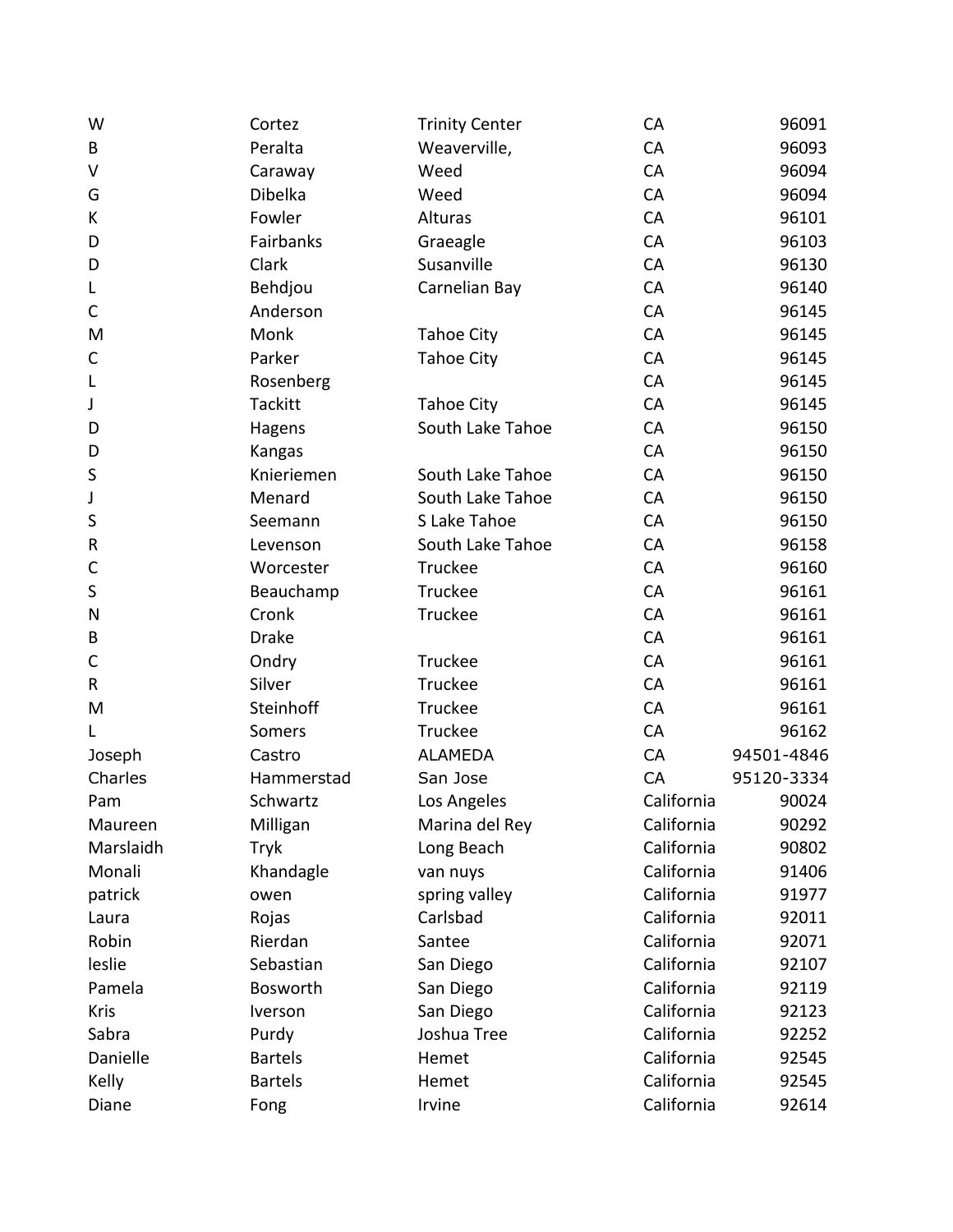| Terre          | Dunivant        | San Luis Obispo      | California | 93401 |
|----------------|-----------------|----------------------|------------|-------|
| Karyn          | Holland         | <b>Bishop</b>        | California | 93514 |
| Jeannette      | Warnert         | Clovis               | California | 93611 |
| Carrie         | Chen            | <b>Burlingame</b>    | California | 94010 |
| <b>Barbara</b> | Lyons           | Burlingame           | California | 94010 |
| Hilary         | <b>Kushins</b>  | Menlo park           | California | 94025 |
| Ron            | Mancini         | Menlo Park           | California | 94025 |
| Antonia        | Mancini         | Menlo Park           | California | 94025 |
| Matt           | Stoecker        | Portola Valley       | California | 94028 |
| William        | Collins         | Pacifica             | California | 94044 |
| Sherry         | Flumerfelt      | Pacifica             | California | 94044 |
| Margaret       | Goodale         | Pacifica             | California | 94044 |
| Mary           | Keitelman       | Pacifica             | California | 94044 |
| John           | <b>McManus</b>  | Pacifica             | California | 94044 |
| Eric           | Dahl            | Sunnyvale            | California | 94086 |
| Kirsten        | Holmquist       | Sunnyvale            | California | 94089 |
| Rachel         | <b>Hawkins</b>  | San Francisco        | California | 94102 |
| Morgane        | Palomares       | San Francisco        | California | 94102 |
| Lawrence       | Grodeska        | San Francisco        | California | 94103 |
| Meghan         | Nesbit          | San Francisco        | California | 94103 |
| Ben            | <b>Berliner</b> | San Francisco        | California | 94107 |
| Amber          | Gregory         | San Francisco        | California | 94107 |
| Nancy          | Carlson         | San Francisco        | California | 94109 |
| Anne           | <b>Breuning</b> | San Francisco        | California | 94110 |
| Christopher    | <b>Bridwell</b> | San Francisco        | California | 94110 |
| Kellie         | Menendez        | San Francisco        | California | 94110 |
| Meghan         | Nesbit          | San Francisco        | California | 94110 |
| Crystal        | Sanders         | San Francisco        | California | 94110 |
| Penelope       | Thomas          | San Francisco        | California | 94110 |
| Marilyn        | <b>Nichols</b>  | San Francisco        | California | 94111 |
| <b>ROSALIE</b> | <b>SENNETT</b>  | <b>SAN FRANCISCO</b> | California | 94111 |
| Joell          | Hallowell       | San Francisco        | California | 94114 |
| Anne           | Hayes           | San Francisco        | California | 94114 |
| Gina           | Sanfilippo      | san francisco        | California | 94114 |
| Olga           | Chernenko       | San Francisco        | California | 94116 |
| Jon            | Cirome          | San Francisco        | California | 94118 |
| Morgan         | Tarr            | San Francisco        | California | 94118 |
| <b>Brent</b>   | Plater          | San Francisco        | California | 94119 |
| Matthew        | Goldberg        | San Francisco        | California | 94121 |
| <b>Stuart</b>  | Illson          | San Francisco        | California | 94121 |
| Kimball        | Livingston      | San Francisco        | California | 94121 |
| Lisa           | Frueh           | San Francisco        | California | 94123 |
| Sheryl         | <b>Barbic</b>   | San Francisco        | California | 94133 |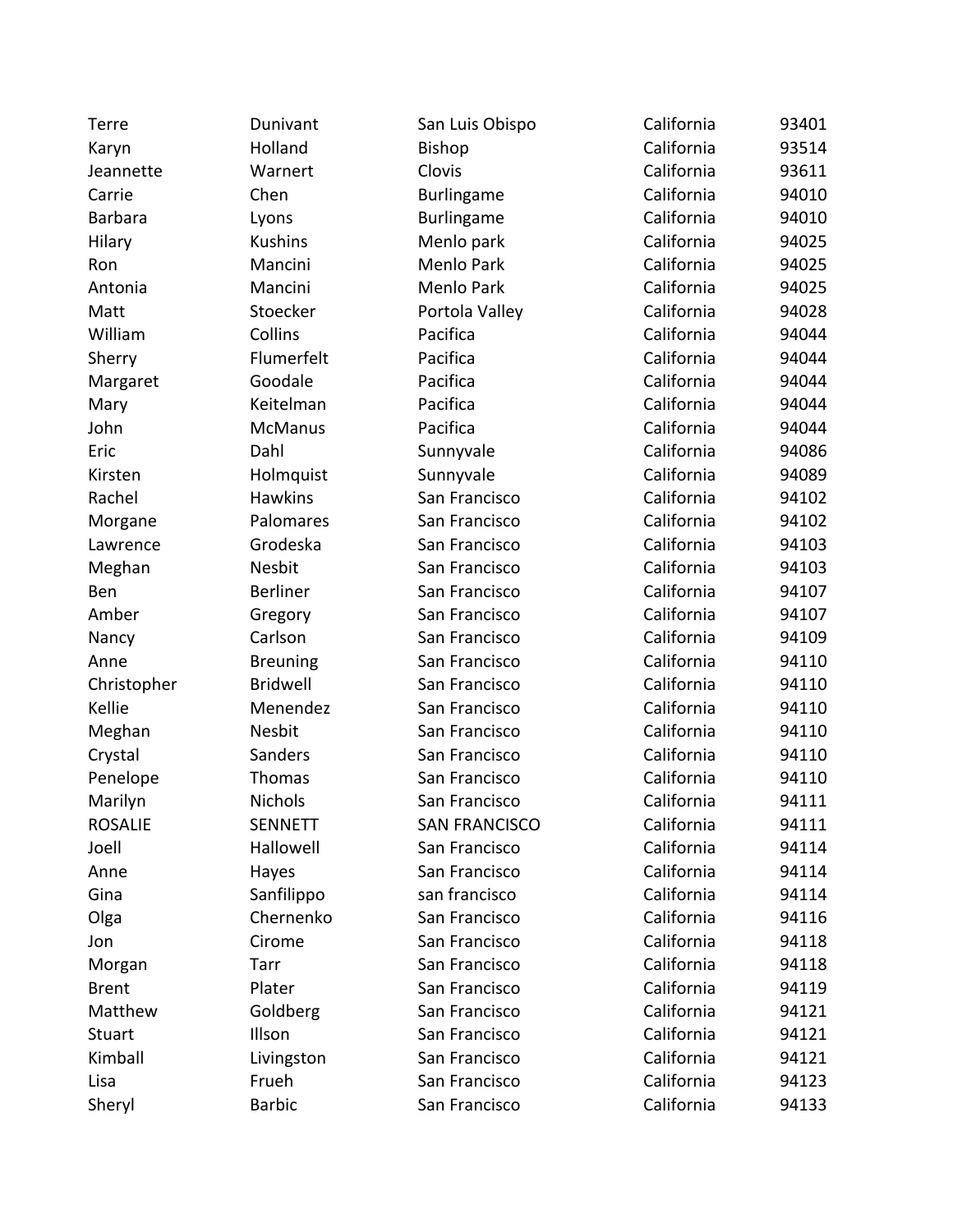| <b>Breanne</b> | Bettencourt      | San Francisco  | California | 94133 |
|----------------|------------------|----------------|------------|-------|
| Ashley         | Elliott          | San Francisco  | California | 94133 |
| Bobbi          | Evans            | San Francisco  | California | 94133 |
| Liz            | Exell            | San Francisco  | California | 94133 |
| Mallory        | Johnson          | San Francisco  | California | 94133 |
| Jennie         | Leichtling       | San Francisco  | California | 94133 |
| ken            | scudder          | san francisco  | California | 94133 |
| Peter          | Drekmeier        | Palo Alto      | California | 94301 |
| Heike          | Schmitz-Fromherz | Palo Alto      | California | 94306 |
| Karen          | Sundback         | PALO ALTO      | California | 94306 |
| Mark           | <b>Dimas</b>     | San Mateo      | California | 94403 |
| David          | Hickson          | Alameda        | California | 94501 |
| Laurel         | Lam              | Alameda        | California | 94501 |
| Sandra         | Oseguera         | Alameda        | California | 94501 |
| Rachel         | Tertes           | Alameda        | California | 94501 |
| erin           | chalk            | benicia        | California | 94510 |
| Cameron        | Smith            | <b>Benicia</b> | California | 94510 |
| cheryl         | reynolds         | Concord        | California | 94521 |
| Robert         | Johnson          | Danville       | California | 94526 |
| Kathleen       | Wong             | El Cerrito     | California | 94530 |
| David          | Torres           | Fremont        | California | 94538 |
| Valeria        | Garcia           | Hayward        | California | 94544 |
| Ronald         | Flores           | Livermore      | California | 94551 |
| Allison        | Elliott          | Castro Valley  | California | 94552 |
| susan          | elliott          | castro valley  | California | 94552 |
| Bernhard       | Krevet           | Napa           | California | 94559 |
| Richard        | Marchick         | Orinda         | California | 94563 |
| Dennis         | Palmer           | Pinole         | California | 94564 |
| Roberto        | <b>Beard</b>     | pleasanton     | California | 94566 |
| Gail           | <b>McCall</b>    | San Leandro    | California | 94577 |
| Michelle       | Allen            | San Leandro    | California | 94578 |
| Jeff           | Fry              | Oakland        | California | 94601 |
| Adam           | Edell            | Oakland        | California | 94606 |
| <b>Douglas</b> | Chermak          | Oakland        | California | 94609 |
| dara           | merin            | oakland        | California | 94609 |
| Lisa           | Schachter-Brooks | Oakland        | California | 94609 |
| Rachel         | Kotok            | Oakland        | California | 94610 |
| Cyril          | Manning          | Oakland        | California | 94610 |
| Samuel         | Markewich        | Oakland        | California | 94610 |
| jeffrey        | kessler          | oakland        | California | 94611 |
| Mary           | Meads            | Oakland        | California | 94611 |
| Kalla          | Hirschbein       | Oakland        | California | 94612 |
| Marcia         | <b>Brockbank</b> | Oakland        | California | 94618 |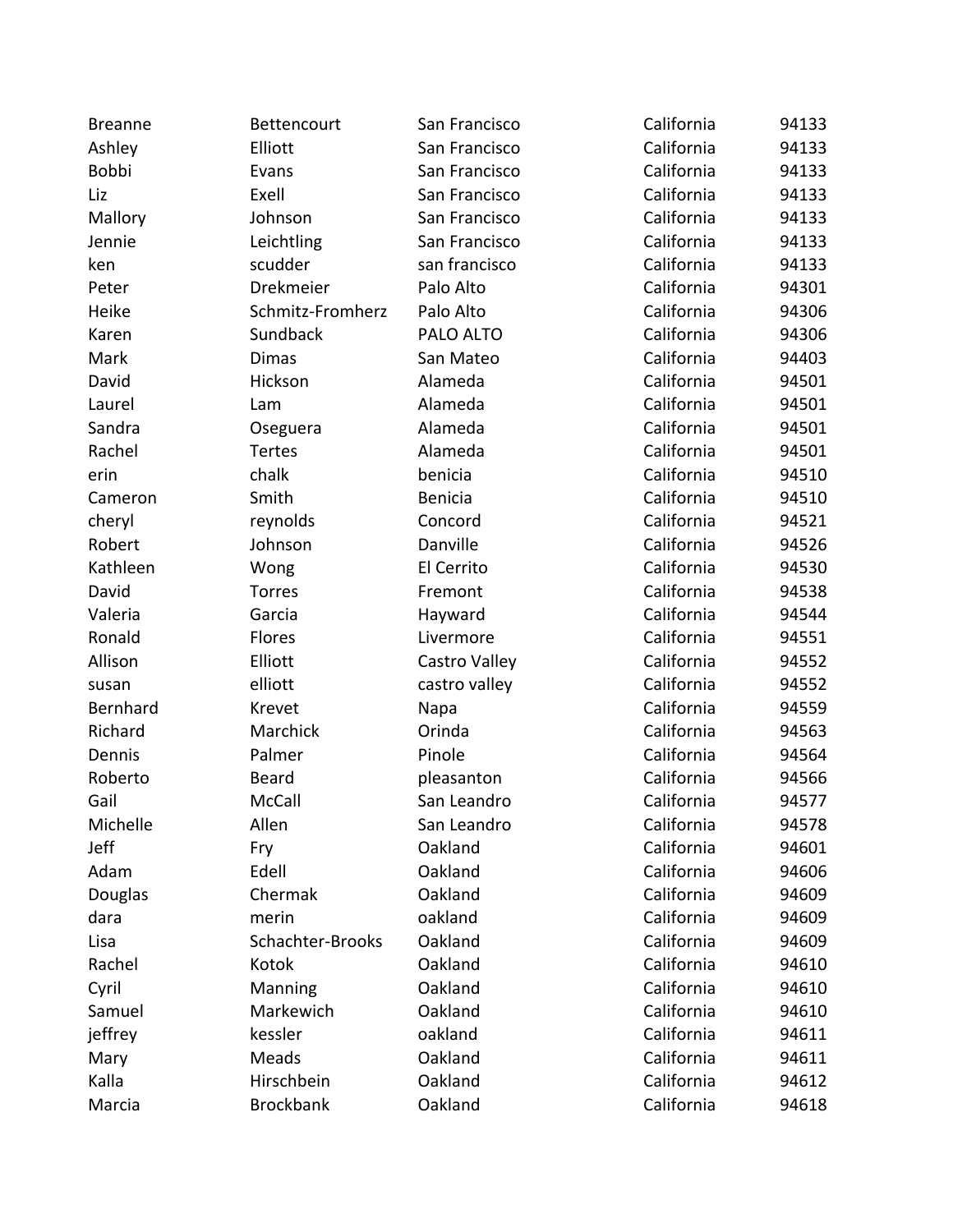| Andrew        | <b>Phillips</b> | Oakland         | California | 94618 |
|---------------|-----------------|-----------------|------------|-------|
| Richard       | Robinson        | Oakland         | California | 94618 |
| Julie         | Wolk            | Oakland         | California | 94618 |
| Annie         | Stone           | Oakland         | California | 94619 |
| Judy          | Bertelsen       | Berkeley        | California | 94702 |
| Caiman        | Dinneen         | Berkeley        | California | 94702 |
| Mike          | Hudson          | Berkeley        | California | 94702 |
| Karuna        | Jaggar          | Berkeley        | California | 94702 |
| Bethany       | Manningq        | Berkeley        | California | 94702 |
| Jane          | Angeles         | Berkeley        | California | 94703 |
| cris          | bissonnette     | berkeley        | California | 94703 |
| Michele       | <b>Byrnes</b>   | Berkeley        | California | 94703 |
| Ed            | DeUgarte        | Berkeley        | California | 94703 |
| <b>JEANIE</b> | <b>DOOHA</b>    | <b>BERKELEY</b> | California | 94703 |
| Dandelo       | Edwardson       | Berkeley        | California | 94703 |
| Lisa          | Esherick        | Berkeley        | California | 94703 |
| dave          | frain           | Berkeley        | California | 94703 |
| Kevin         | Jude            | Berkeley        | California | 94703 |
| Yuko          | Katsumi         | Berkeley        | California | 94703 |
| Erica         | Klarreich       | Berkeley        | California | 94703 |
| Courtney      | Little          | Berkeley        | California | 94703 |
| Joshua        | Miele           | Berkeley        | California | 94703 |
| Elena         | Montoya         | Berkeley        | California | 94703 |
| Jamila        | Nightingale     | Berkeley        | California | 94703 |
| Liz           | Ruhland         | Berkeley        | California | 94703 |
| Justin        | Weber-Stover    | Berkeley        | California | 94703 |
| Sofia         | Zander          | Berkeley        | California | 94703 |
| Fred          | Werner          | Oakland         | California | 94704 |
| <b>Steve</b>  | <b>Budd</b>     | Berkeley        | California | 94705 |
| Rudi          | Halbright       | Berkeley        | California | 94705 |
| David         | Hermele         | Berkeley        | California | 94705 |
| Janie         | Riley           | Berkeley        | California | 94705 |
| Nancy         | Shaw            | Berkeley        | California | 94705 |
| Ann           | Guy             | Berkeley        | California | 94706 |
| Linda         | Harrington      | Berkeley        | California | 94707 |
| Serena        | Shaw            | Kensington      | California | 94707 |
| <b>EDWARD</b> | <b>BENNETT</b>  | <b>BERKELEY</b> | California | 94708 |
| Marina        | Jackson         | Kensington      | California | 94708 |
| Cynthia       | Stephan         | Kensington      | California | 94708 |
| Arik          | Labowitz        | Berkeley        | California | 94710 |
| <b>Alexis</b> | Lowenstein      | Berkeley        | California | 94710 |
| Amit          | Patel           | Berkeley        | California | 94710 |
| Elizabeth     | Patel           | Berkeley        | California | 94710 |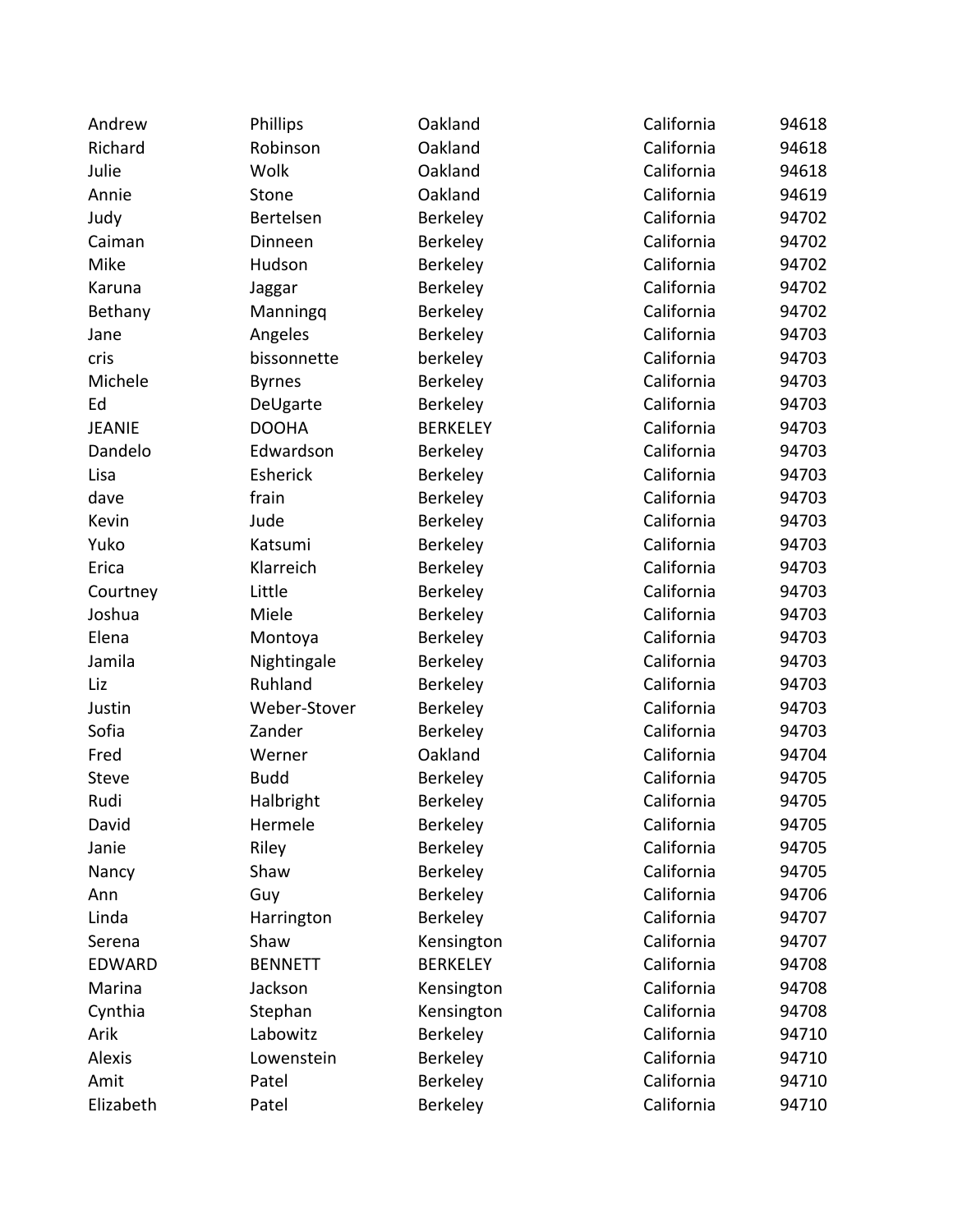Nicole **19. pierret Berkeley California** 94710 john manning Richmond California 94801 David Pleasants Richmond California 94803 Elizabeth **Rottger** Richmond California 94804 Susan MacKenzie Kent field California 94904 Benjamin Bowler Tiburon California 94920 John Goodhart Tiburon California 94920 Katherine Martinez Tiburon California 94920 harlan matthews rohnert park California 94928 susan ives ives mill valley California 94941 Brian Baird Novato California 94949 Erika Obedzinski San Geronimo California 94963 Greg San Geronimo California 94963 Anita Frawley Sausalito California 94965 Zeke Grader Sausalito California 94965 Judyth Greenburgh Sausalito California 94965 Patricia **Mamilton** Sausalito California 94965 Alice-Jane Pell Sausalito California 94965 ionathan muir beach California 94965 Kay **COSPITAL COSPITAL CONSTREE CALL** California 94973 Betty Michelozzi Aptos California 95002 Peter Michelozzi Aptos California 95003 Eugene Yount Campbell California 95008 Fred Pendergast Cupertino California 95014 Kathryn **Hannay** Moss Landing California 95039 sigrid mclaughlin santa cruz California 95060 KATIE BRIGGS Santa Cruz California 95062 Kathy Muyper Soquel California 95073 Dennis Tamura Watsonville California 95076 Angie **Piceno** san jose California 95112 David Murley Stockton California 95212 Leslie Story Lodi California 95242 James Elkins modesto California 95356 Shannon Scott Tracy California 95376 David Boucher Waterford California 95386 Allison Boucher Waterford California 95386 Sara Davis Santa Rosa California 95409 Heather Sears Albion California 95410 Bob Mellinger Cloverdale Contract California 95425 Susan McGovern Occidental California 95465 Nicole **Edwards Edwards** potter valley **California** 95469 Cindy **California** Jarrett **Sebastopol** California 95472 shawn davis sonoma California 95476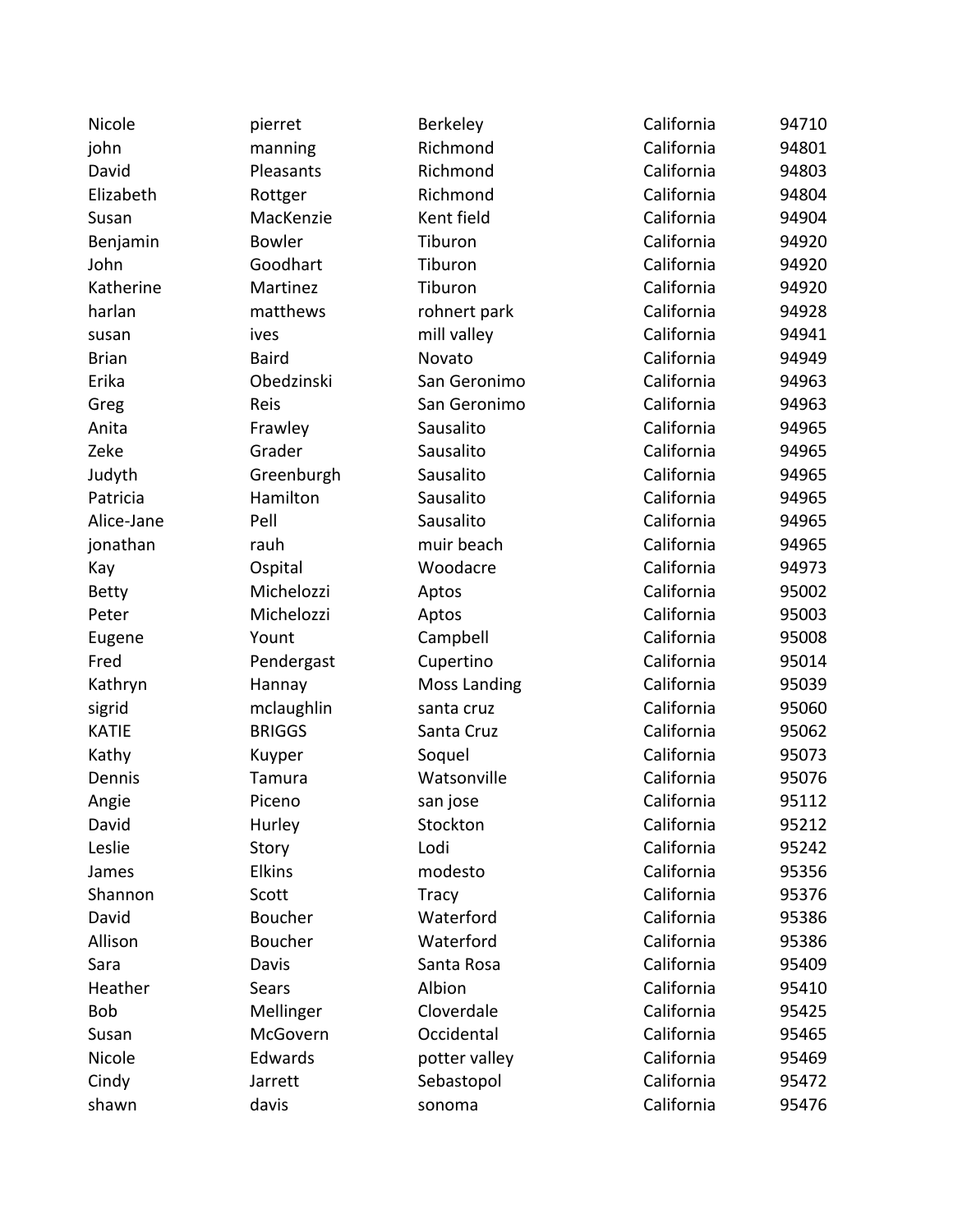| Sharon    | O'Keefe        | Sonoma                 | California | 95476      |
|-----------|----------------|------------------------|------------|------------|
| Will      | Pier           | Sonoma                 | California | 95476      |
| Elizabeth | Rose           | Sonoma                 | California | 95476      |
| Lisa      | <b>Summers</b> | sonoma                 | California | 95476      |
| scott     | summers        | sonoma                 | California | 95476      |
|           |                | Arcata                 | California | 95521      |
| Lawrence  | Thompson       | Livermore              | California | 95550      |
| Hap       | Dunning        | Davis                  | California | 95616      |
| danielle  | fodor          | davis                  | California | 95616      |
| Matthew   | Danielczyk     | Davis                  | California | 95618      |
| Mark      | Franco         | <b>WEST SACRAMENTO</b> | California | 95691      |
| Dawn      | Williams       | Woodland               | California | 95776      |
| Jeff      | Cole           | Sacramento             | California | 95818      |
| Katy      | Cotter         | Sacramento             | California | 95818      |
| Julie     | Evens          | Sacramento             | California | 95818      |
| Richard   | Smith          | Sacramento             | California | 95827      |
| Clyde     | Campbell       | Sacramento             | California | 95831      |
| josie     | elmstrom       | marysville             | California | 95901      |
| Sylvia    | Seymour        | Grass valley           | California | 95945      |
| Charles   | Rockwell       | Penn Valley            | California | 95946      |
| Julie     | Schibig        | Nevada City            | California | 95959      |
| Kathy     | Keough         | Redding                | California | 96001      |
| Angie     | Peterson       | Millville              | California | 96062      |
| Raymond   | Gipson         | Portola                | California | 96122      |
| Ken       | Silva          | <b>Tahoe City</b>      | California | 96145      |
| Christine | Picard         | <b>HALF MOON BAY</b>   | California | 94019-1891 |
| Glen      | Spain          | San Francisco          | California | 94129-0370 |
| Julie     | Emden          | Berkeley               | California | 94705-1845 |
| Chai      | Levy           | Albany                 | California | 94706-2005 |
| James     | Kimball        | Elkhorn                | California | 95012-9739 |
| Joe       | Harvey         | <b>Twain Harte</b>     | California | 95383-9602 |
| Chad      | Hemstalk       | Chico                  | California | 95928-6327 |
| Edward    | Laurson        | Denver                 | Colorado   | 80235      |
| Laura     | Saxon          | morriston              | Florida    | 32668      |
| jeff      | struble        | palm beach gardens     | Florida    | 33410      |
| David     | Hartley        | Atlanta                | <b>GA</b>  | 30306      |
| Susan     | Hall           | Wahiawa                | Hawaii     | 96786      |
| Margaret  | <b>Beckett</b> | Papa'aloa              | HI         | 96780      |
| Claudette | Sandoval-Green | <b>AMES</b>            | IA         | 50010      |
| Ross      | slayton        | <b>IDAHO FALLS</b>     | ID         | 83402      |
| Jim       | Norton         | <b>Boise</b>           | Idaho      | 83702      |
|           |                |                        |            |            |